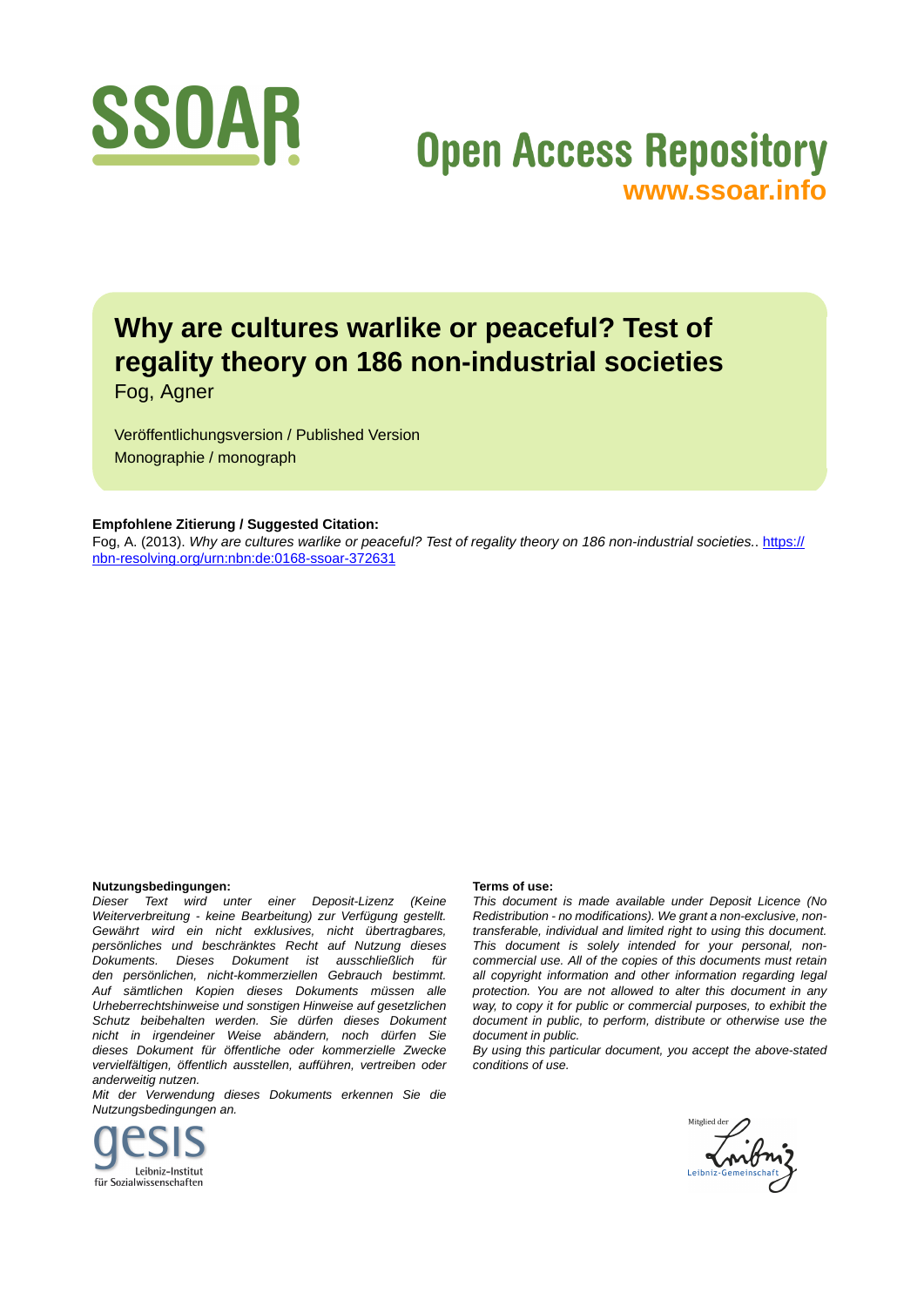# **Why are cultures warlike or peaceful? Test of regality theory on 186 non-industrial societies**

2013-08-18

**Agner Fog** 

Technical University of Denmark, Campus Ballerup, Lautrupvang 15, Ballerup, Denmark www.agner.org

#### **Abstract**

Regality theory is a theory saying that people show a preference for strong leadership in times of war or collective danger, but a preference for an egalitarian political system in times of peace and safety. These psychological preferences in individuals are reflected in the political structure and culture of the society. A society in danger will develop strong nationalism, discipline, strict religiosity, strict sexual morals and perfectionist art. A society in peace will develop in the direction of egalitarianism and tolerance.

The article is both theoretical and experimental. Regality theory is explained and the theoretical basis of the theory is extended with contributions from evolutionary game theory, biological life history theory and ecological theory.

The predictions of social-level effects of collective danger are tested by various statistical methods exploring the relationship between intergroup conflict and a number of indicators of social structure and culture in 186 non-industrial societies of the past based on data from Murdock and White's standard cross-cultural sample as well as a subsample based on ethnographic records. It is confirmed that a high level of intergroup conflict is connected with a hierarchical political system, a strict and punitive justice system, a strict religiosity, a high feeling of group identity, strict sexual morals, a higher workload on children, and embellished and perfectionist artistic expressions. Four other predicted effects do not show statistical significance. *Intra*group conflict influences sexual morals but not the other cultural variables. It is also found that the level of conflict can be predicted from environmental and technological factors.

Regality theory is compared with authoritarianism theory and various cultural theories. While some of these theories appear to describe related or identical phenomena, it is found that regality theory is the theory that best predicts the statistical results. Regality theory has important applications in both the natural and the social sciences, including the study of many psychological, political and cultural phenomena.

**Keywords:** war, intergroup conflict, free rider problem, leadership, psychological flexibility, phenotypic plasticity, social structure adaptation, authoritarian personality, regal versus kungic culture.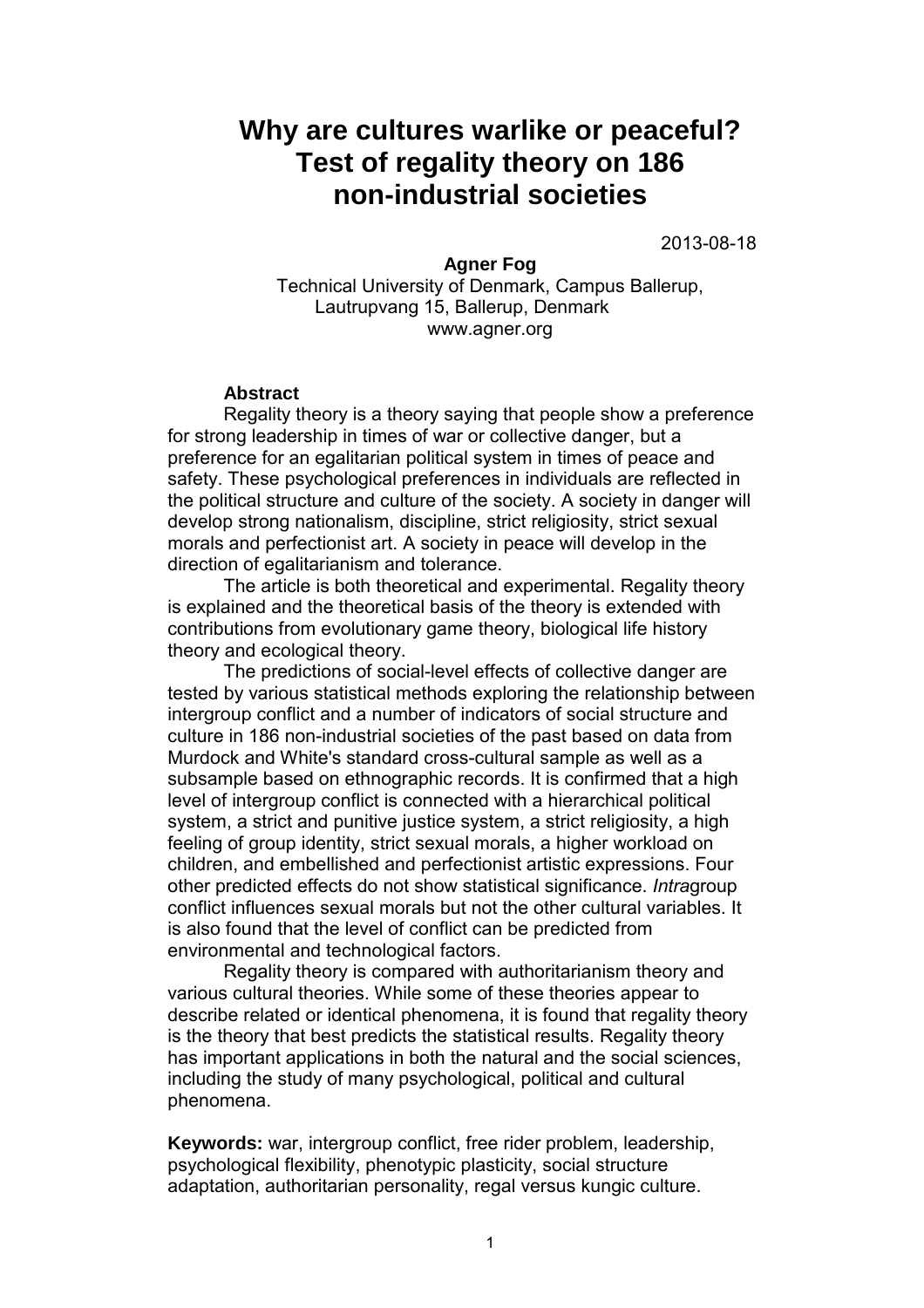# **Introduction**

It is easy to observe that some cultures are warlike and totalitarian while other cultures are peaceful and tolerant [[1\]](#page-67-0); it is more difficult to explain why. Regality theory is a theory that seeks to explain such cultural differences as adaptations to different levels of intergroup conflict or collective danger that societies are exposed to [\[2\]](#page-67-0). According to this theory, there is a psychological mechanism that makes people prefer a strong leader and strict discipline when the probability of war or other collective danger is perceived to be high. In the absence of collective danger, people will prefer an egalitarian society with a more lax discipline. The combined effect of such psychological responses in the individual members of a society has important emergent consequences for the social and cultural structure of the whole society.

## **The theory of regal and kungic societies**

#### *Evolutionary basis*

It has often been observed that people prefer a strong leader and a strong social group in times of crisis [\[3\]](#page-67-0), [\[4\]](#page-67-0), [\[5\]](#page-67-0) and various scientists have independently suggested that this may be an adaptive response to the need for collective action [\[3\]](#page-67-0), [[6\]](#page-67-0), [\[7\]](#page-67-0), [\[8\]](#page-67-0), [[9\]](#page-67-0). However, the discussion of why this would be adaptive has so far been missing. We will propose that a psychological mechanism that makes people prefer a strong leader in times of intergroup conflict could be adaptive because it reduces or eliminates the free-rider problem in collective fighting.

Several mechanisms have been proposed to explain the altruistic behavior of individuals who fight for their social group despite the fitness costs. The most important evolutionary explanations that have previously been proposed are: kin selection, group selection [\[10\]](#page-67-0), [\[11\]](#page-67-0), reciprocal selection [\[12\]](#page-67-0), [\[13\]](#page-67-0), altruistic punishment, prestige, sexual selection (women are attracted to brave warriors) [\[14\]](#page-68-0), [\[15\]](#page-68-0) the opportunity of successful warriors to mate with captured women from the losing group [\[14\]](#page-68-0), [\[16\]](#page-68-0), [\[17\]](#page-68-0), and cultural group selection [\[18\]](#page-68-0).

It is a common characteristic of these proposed mechanisms that the effects may be weak, and perhaps too weak to compensate for the extremely high fitness costs of fighting [\[19\]](#page-68-0). The fitness gain in the form of increased mating opportunities does not necessarily go to the ones that have run the highest risks; and the mechanism of punishing defectors involves the complication that punishing is an altruistic act as well that needs explanation [\[20\]](#page-68-0).

We are now proposing that the following mechanism may have been important in the evolution of collective fighting. In the event of war, or imminent war, the members of a social group will show a psychological preference for having a strong leader and a social system with strict discipline. If enough members of the group express these preferences then the group will soon develop a hierarchical political structure with a strong and powerful leader who can command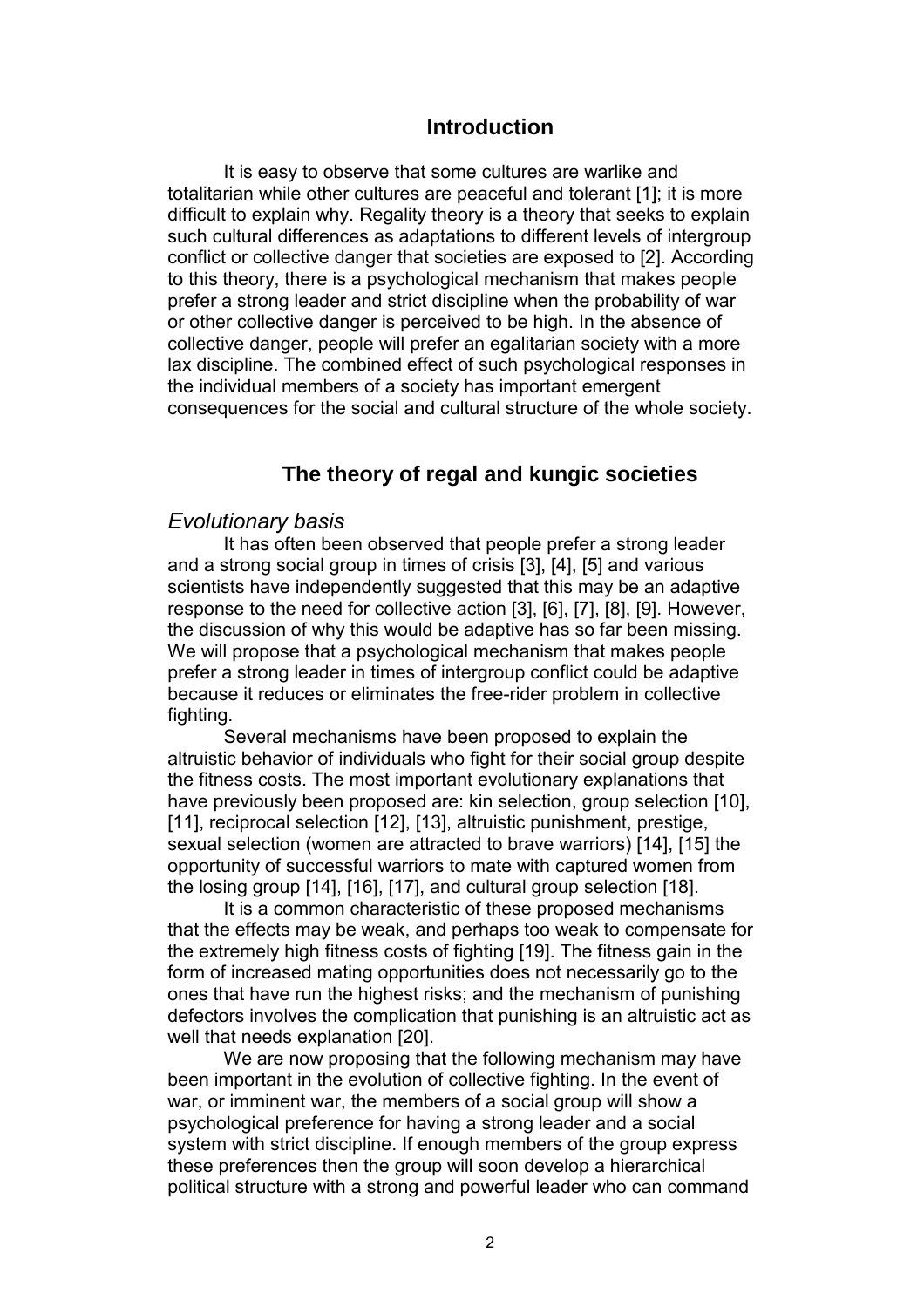group members to fight, devise a strategy, reward brave warriors and punish defectors.

There is an important difference between being willing to fight for one's social group and being willing to support a strong leader. The altruistic individual who volunteers to fight for his group will run a high personal risk while all the non-fighting members of his group will benefit from his bravery. As the cost to the individual warrior is higher than his share of the group-level gain, his behavior will not be promoted by natural selection. But the strategy of supporting a strong leader is different. If only few members of the group desire a strong leader then there will be no strong leader and no collective fighting. If enough group members support a strong leader then this leader will be able to dominate over everybody, including the minority that do not support him, and command them to fight. Thus, it is possible for the group to suppress the fitness advantage of free riding by installing a strong leader. The individual who shows the preference for a strong leader will not only have to carry the costs of fighting, he will also enjoy the benefits of everybody else fighting. Either everybody fights or nobody fights; there is no place for free riders. The group-level benefit of everybody fighting in a coordinated way could very well be sufficiently high to outweigh the individual fitness costs of fighting, even when the benefit is divided between all group members.

The behavior of the leader is easy to explain. The costs to the leader of rewarding and punishing are more than compensated for by the fitness advantage of being a leader or having a high position in the hierarchy of a successful group [\[21\]](#page-68-0).

We can expect that a system including both reward and punishment will be more efficient than a system based on punishment alone for promoting a complex task such as fighting, where extraordinary above-average skills are particularly valuable. A system based on punishment only would make warriors deliver the minimum performance necessary to avoid punishment; and defectors might even avoid punishment if they could convincingly fake illness. A punishment system could possibly evolve by other mechanisms if the costs of punishing are sufficiently low [\[20\]](#page-68-0), but rewards are typically more costly to deliver than punishments and require a higher payback to evolve.

There is a tradeoff between the benefit of being part of a strong and powerful political organization and the cost of repression within the organization [\[21\]](#page-68-0). This balance is likely to be tipped in a peaceful environment where the need for collective protection is low. The individual would have no reason to submit to a strong leader in this case. On the contrary, the individual would most likely see his own fitness reduced by a despotic male leader who could take advantage of everybody else and even monopolize a large number of women [\[22\]](#page-68-0). Therefore, the optimal strategy for the individual must be to have a flexible psychology, showing a preference for strong leadership and strict discipline when intergroup conflicts are frequent or expected, but a preference for an egalitarian social structure when intergroup conflicts are perceived to be unlikely. The group-level effect of this psychological flexibility is that the higher the level of intergroup conflict,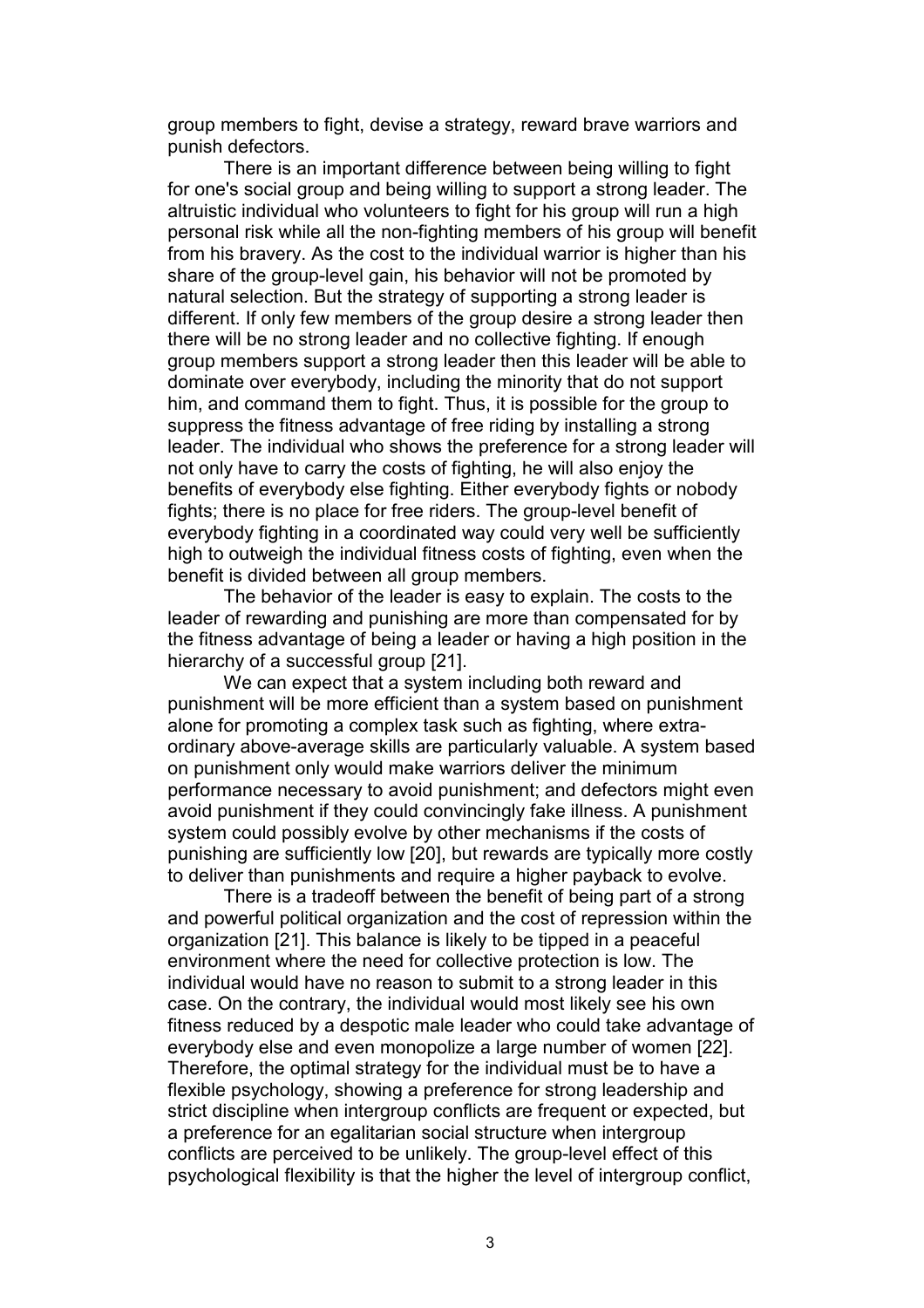the more the group will invest in a strong organization that strengthens its ability to organize collective fighting.

Such a group with a strong organization and fighting spirit is called *regal*, while we will use the word *kungic* (or *kalyptic*) for a group that has adjusted to peace. The same words are used for the individual psychological preferences that lead to strong or weak group organization, respectively.

Throughout human history, the majority of warriors have been men. Evolutionary explanations for this division of labor have often been discussed; see e.g. [\[14\]](#page-68-0). We will assume, nevertheless, that it is advantageous for a woman to support a strong leader in case of collective danger and to prefer an egalitarian social structure in case of peace and safety. Even if a woman is never engaged in direct combat, she still stands the risk of suffering under enemy attack if her group is weak and not organized for fighting.

#### *Cultural effects*

An important finding of regality theory is that the psychological flexibility at the individual level gives rise to an emergent flexibility at the cultural level. The more the social group is affected by intergroup conflicts, the more hierarchical will the social structure be and the stricter the discipline. The social group is likely to increase its fighting power by strengthening its organization, armament, morals, ideology and fighting spirit as a response to escalation in its enemies. The theory does not rule out a certain degree of intelligent decision-making when e.g. a group decides to recruit more soldiers and strengthen their military organization when facing the threat of a bellicose neighbor group or the opportunity for subduing a weak neighbor group [[2\]](#page-67-0).

The word *regal* denotes both the psychological preferences for a strong leader and also the resulting social structure, culture and ethos of a social group that is characterized by a high level of intergroup conflict, perceived collective danger or high military strength and discipline. The word *kungic* denotes the opposite.

Not only the morals and discipline are changed by the regal strategy. It appears that also a lot of other cultural expressions, such as religion, art and music, are changed along the regal versus kungic dimension to obtain psychological congruence between the different aspects of the culture. Various forms of art are efficient means for communicating ideological values and cultural unity [\[23\]](#page-68-0); and music style, in particular, has been observed to correlate with social structure, lifestyle, personality and political preferences [[24\]](#page-68-0), [\[25\]](#page-68-0), [\[26\]](#page-68-0), [\[27\]](#page-68-0) (see, though [\[28\]](#page-68-0)).

The cultural characteristics that we expect to be typical for regal and kungic societies are listed in table 1. It has been observed that societies can change in these characteristics not only as a response to changing threats of war but also as a response to other dangers that threaten the social group as a whole, such as economic crisis, famine, natural disasters [\[29\]](#page-68-0), [\[30\]](#page-69-0), and even imaginary dangers such as witches and devils [\[31\]](#page-69-0). It is therefore possible that the observed psychological response is a general mechanism of adaptation to the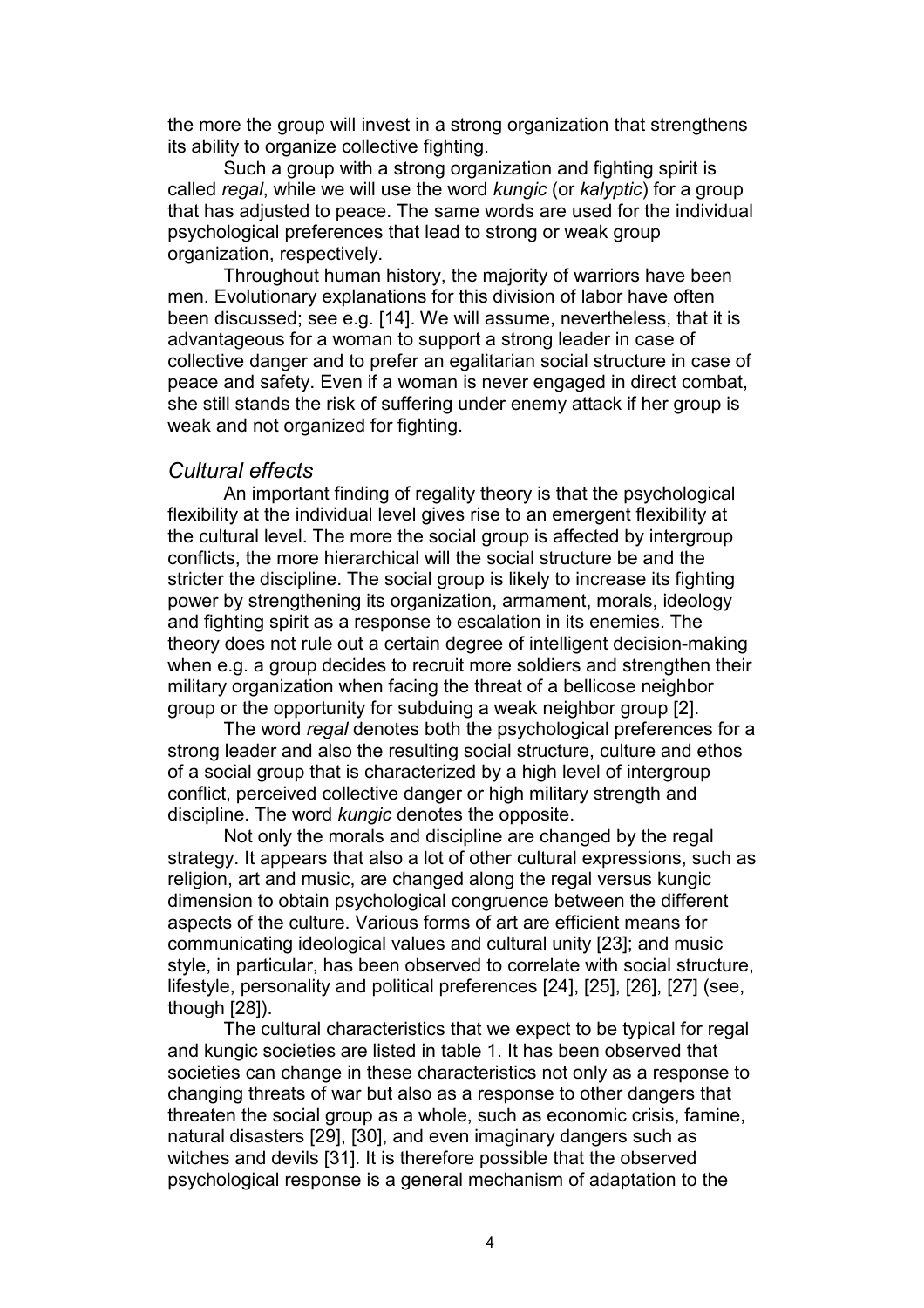<span id="page-5-0"></span>level of danger that threatens the social group as a whole, or perhaps even to any problem that requires collective effort to solve [\[2\]](#page-67-0). The effects of dangers *to the individual* may be different, as discussed in the section about life history theory [below.](#page-6-0)

| <b>Regal societies</b>                                                                | <b>Kungic societies</b>                                                                              |  |  |  |  |  |
|---------------------------------------------------------------------------------------|------------------------------------------------------------------------------------------------------|--|--|--|--|--|
| A hierarchical political system with                                                  | A flat and egalitarian political                                                                     |  |  |  |  |  |
| a strong leader                                                                       | system                                                                                               |  |  |  |  |  |
| Strong feeling of national or tribal<br>identity                                      | High individualism                                                                                   |  |  |  |  |  |
| Strict discipline and punishment of<br>deviants                                       | Lax discipline and high tolerance<br>of deviants                                                     |  |  |  |  |  |
| Xenophobia                                                                            | <b>Tolerance of foreigners</b>                                                                       |  |  |  |  |  |
| Belief that individuals exist for the<br>benefit of society                           | Belief that society exists for the<br>benefit of individuals                                         |  |  |  |  |  |
| Strict religion                                                                       | Religion has little or no disciplining<br>power                                                      |  |  |  |  |  |
| <b>Strict sexual morals</b>                                                           | High sexual freedom                                                                                  |  |  |  |  |  |
| High birthrate                                                                        | Low birthrate                                                                                        |  |  |  |  |  |
| Low parental investment, i.e. short<br>childhood and low education                    | Long childhood and education                                                                         |  |  |  |  |  |
| Low marrying age                                                                      | High marrying age                                                                                    |  |  |  |  |  |
| Low suicide rate (except for<br>culturally prescribed reasons)                        | High rate of anomic suicide                                                                          |  |  |  |  |  |
| Art and music is perfectionist,<br>highly embellished and follows<br>specific schemes | Art and music express individual<br>fantasy with appreciation of<br>individuality and innovativeness |  |  |  |  |  |

#### **Table 1. Regal and kungic cultural indicators.**

# *Contributions from ecological theory*

In ecology and niche theory, the *competitive exclusion principle* says that complete competitors cannot coexist indefinitely [\[32\]](#page-69-0). While this principle has been applied mostly to the areas of ecology and economics, other aspects of niche theory have been successfully applied to eco-cultural specialization [\[33\]](#page-69-0), [\[34\]](#page-69-0). If we apply the competitive exclusion principle to human societies, then we cannot expect two social groups in close proximity to live in peace if they are adapted to the same environment and depend on the same resources. The two competing groups may merge, separate, differentiate, or fight. But they may not coexist indefinitely unless something prevents them from fighting, such as geographic barriers, technical difficulties, or third party intervention.

There is archaeological evidence of at least some degree of human fighting in prehistory [\[35\]](#page-69-0), [\[36\]](#page-69-0), but the evidence also shows that violence was more common in some areas than in others, apparently due to settlement patterns and environmental factors such as the concentration and defendability of resources [\[37\]](#page-69-0), [\[38\]](#page-69-0), [\[39\]](#page-69-0). Mass killings did not occur everywhere. They took place mainly in sedentary cultures and most markedly in connection with agriculture or otherwise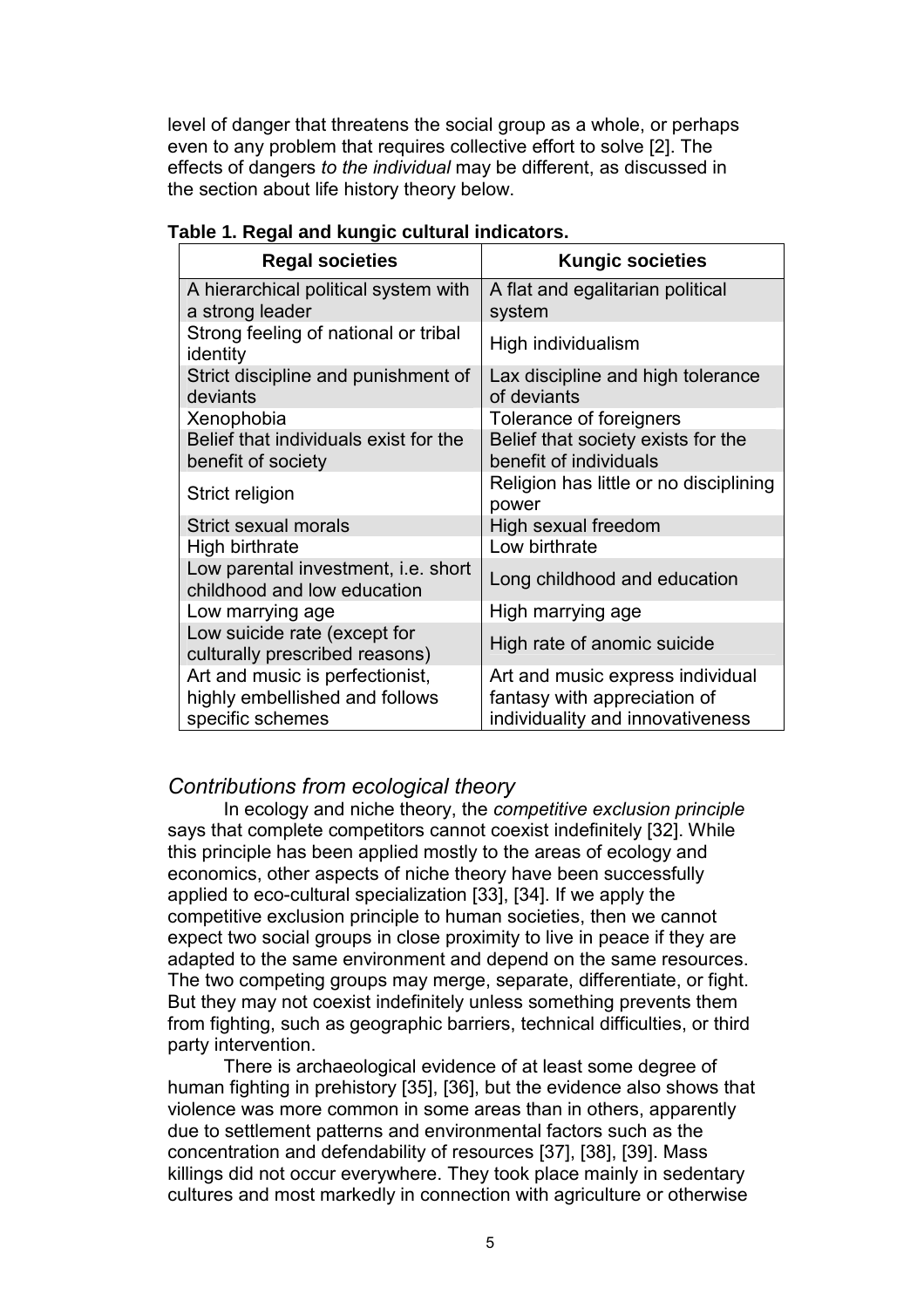<span id="page-6-0"></span>defendable resources [\[37\]](#page-69-0), [\[38\]](#page-69-0). Nomadic hunter-gatherers would flee more often than fight and thus rarely die in a battlefield, but more likely die from malnutrition and diseases after fleeing to an inferior territory.

It may be possible to roughly predict the degree of intergroup conflict for a particular culture if we consider the ecology, mode of subsistence, available technology and geography. Conflicts are unlikely for a social group that has adapted to its own specialized niche, but likely for a group that depends on the same niche as a close-by neighbor group. Conflicts can be impeded if traveling is difficult because of geographic barriers or if it is technically difficult to collect and transport sufficient food and water for supporting a troop of warriors.

If food is sparse, and consequently the population density is low, then it will be difficult to assemble a sufficiently large group of warriors for attacking the enemy; the warriors will have a long way to travel; and it will be difficult to supply enough food for the warriors. Some people find it counterintuitive that low food supply should lead to peace. However, we have to distinguish between a low but stable food supply, and a fluctuating food supply. If the food supply is permanently sparse, but stable, then the population density will necessarily be low. Imagine a landscape where food is sparsely distributed and people live in small villages or camps far distanced from each other. How would it be possible to assemble enough warriors from allied neighbor groups to attack an enemy, travel together to the distant enemy territory, and provide and transport enough food and other necessities for the traveling troops? The logistic problems simply make large-scale war impossible in the absence of technological means for food preservation and transport here. However, if food is plentiful then the population density will soon become high, geographical distances between enemy groups is likely to be shorter, and it will be easier to organize larger political groups. If, furthermore, the food supply is fluctuating and unpredictable, then there will be occasional periods of famine where people will fight over the insufficient supply of food.

In conclusion, we will predict that the level of intergroup conflict will be low in areas where food is sparse or where mountains, dense vegetation, aridity, or other environmental factors make traveling difficult. On the other hand, we can expect frequent wars where food production is efficient and defendable and there are efficient means of traveling and food preservation. The predictability of the food supply is also important. Unpredictable famine and natural disasters are factors known to cause war [\[29\]](#page-68-0), [\[38\]](#page-69-0).

#### *Contributions from life history theory*

The regal versus kungic culture dimension has an interesting connection with the *fast versus slow life history* strategy dimension in evolutionary ecology. A *fast* life history strategy, or *r-*strategy, means that individuals start early to reproduce, have many children and care little for each child. A *slow* strategy, or *K-*strategy, means a high age at first reproduction, few children, and a high investment in the care and upbringing of each child. Humans have a relatively slow life history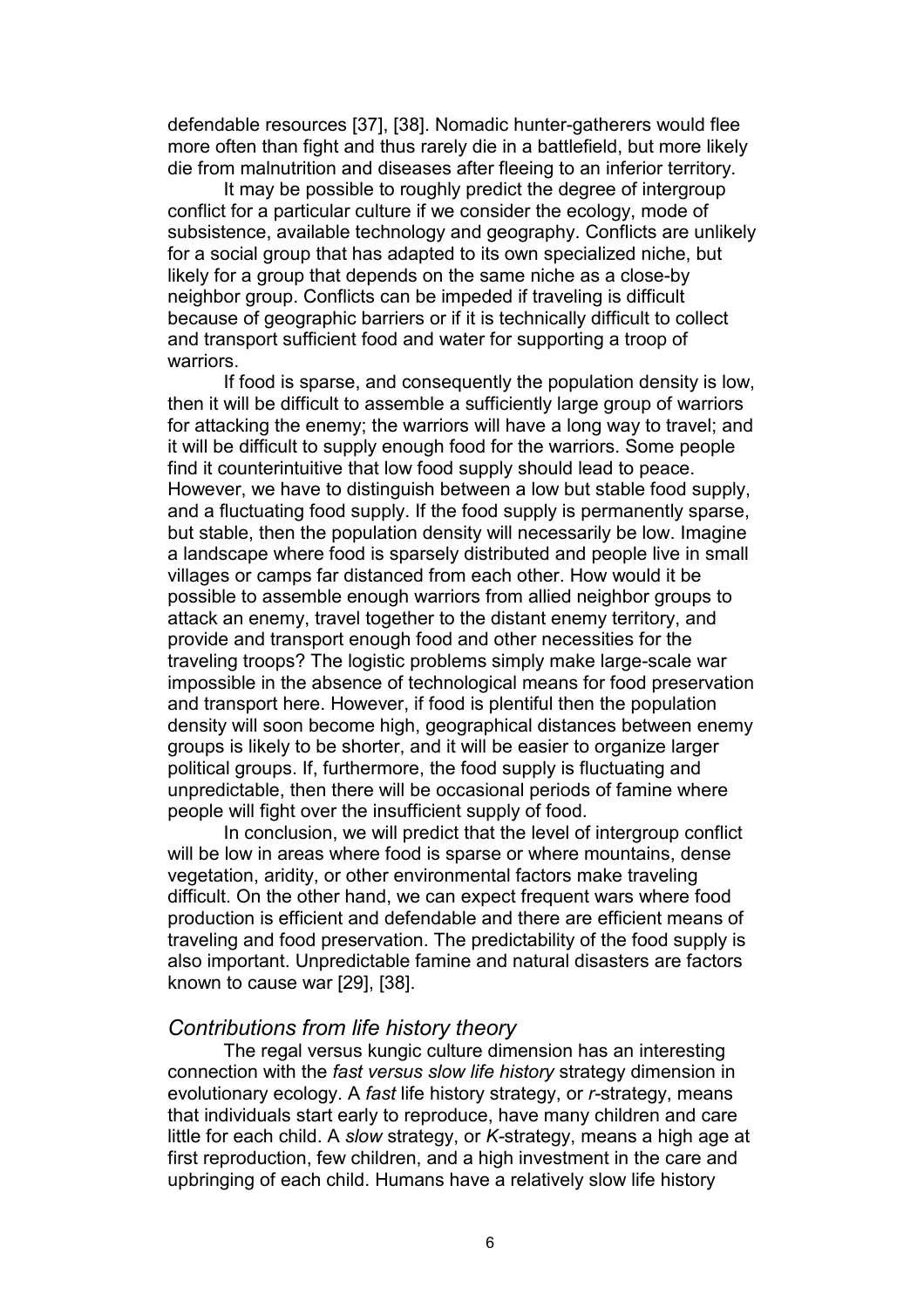strategy compared with most animals [\[40\]](#page-69-0). This strategy is not completely fixed. Recent research has shown that there is some room for individual differences and adjustment to the environment. Several studies have found that humans are choosing a faster life history strategy when they live in an environment where the mortality and morbidity of adults is high. A slower life history strategy is chosen where the mortality is low, where resources are predictable and defendable, and where the population density is near the carrying capacity of the environment [\[41\]](#page-69-0), [\[42\]](#page-69-0), [\[43\]](#page-69-0), [\[44\]](#page-69-0). Economic factors and education also influence the strategy [\[45\]](#page-69-0).

While the fast versus slow life history theory sees reproductive strategy from the point of view of the individual, the regal versus kungic culture theory is also concerned with a social-level perspective. The optimal strategy from the perspective of the social group in times of war is to produce many children and to raise them as quickly as possible to become fierce warriors. In times of peace, the optimal strategy from the group's perspective is to produce few children in order to avoid overexploitation of the environment and ecological collapse. Group selection theory has not provided a satisfactory explanation of why reproduction is limited, but life history theory seems to provide at least part of the explanation.

In times of war, the mortality is high and individuals will choose a fast life history strategy. In times of peace and stability, we can expect the population density to match the carrying capacity of the environment and we can expect to see a slow life history strategy. The interesting observation is that there is a fairly good agreement between the interests of the group according to regality theory and the interests of the individual according to life history theory. There is some degree of synergy between the two mechanisms and we will expect a positive correlation between regality and fast life history strategy.

However, there is one important difference between the predictions of the two theories. Regality theory predicts that fertility will go up as a response to collective danger that requires collective action, while the fast versus slow life history theory predicts that fertility will go up as a response to *any* danger, including dangers that affect only the individual.

## **Testing the theory on ethnographic data**

The following predictions can be made from the theories outlined above:

> 1. People will show a preference for a strong leader and a social structure with strict discipline in cases of a high level of intergroup conflict or other collective danger. They will show a preference for an egalitarian social structure in the absence of collective danger.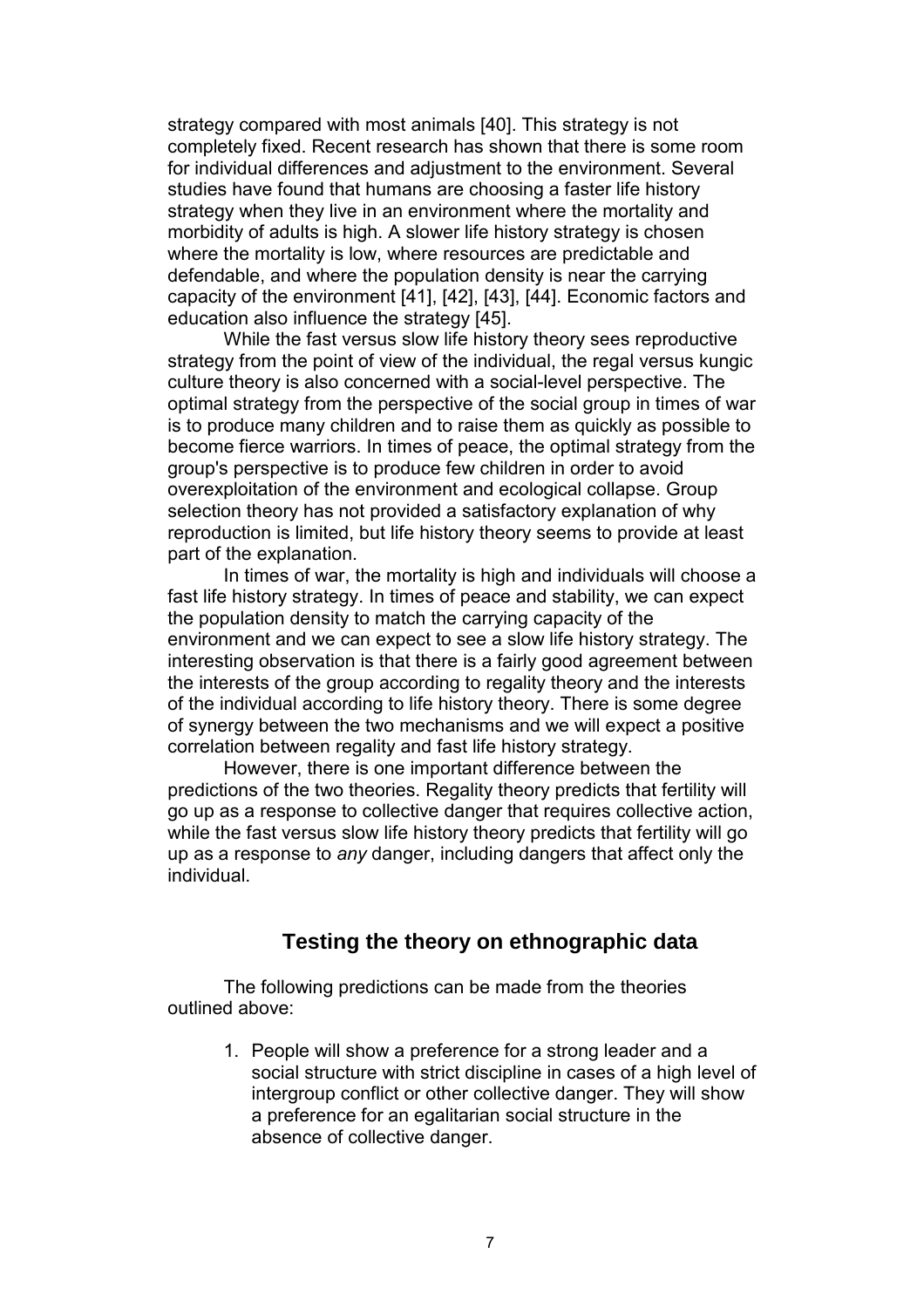- 2. These individual preferences will influence the social and cultural structure in the directions called *regal* and *kungic*, respectively, as reflected in the indicators listed in table 1.
- 3. A society with a high level of intergroup conflict will use both reward and punishment of its members to enhance its military strength.
- 4. Individual danger and *intra*group conflict will not have the same effect on social structure as collective danger and *inter*group conflict have. But both kinds of danger will have the same effect on fertility.
- 5. The level of intergroup conflict will depend on the geographic and technological environment. Efficient food production and efficient means of transportation will increase the occurrence and intensity of intergroup conflict, while sparseness of food and water, geographic and other barriers to travel, and specialization to a unique niche are factors that will decrease the level of intergroup conflict.

No other known theory generates the same set of predictions. We can therefore compare our theory with alternative theories by testing these predictions. A discussion of alternative theories is provided on page [27](#page-27-0) after the experimental section.

The predictions of social-level effects should preferably be tested on distinct sociocultural groups. We prefer to compare different societies that have as little connection with each other as possible in order to avoid spurious correlations due to cultural diffusion or common descent. Since almost all contemporary cultures are heavily influenced by modern western culture, we have chosen to rely on ethnographic data from non-industrial cultures of the past. The available archaeological data are insufficient for statistical testing, so we will use data mainly from ethnographic studies of non-industrial cultures. We will use these data to test the predictions listed above. The predictions of regality theory have not previously been subjected to cross-cultural statistical testing.

# **Data and methods**

We are presenting two statistical studies here. Study one is based on the database known as Murdock and White's standard crosscultural sample, while study two is based mainly on data extracted directly from the original ethnographic literature.

# *Study one*

Murdock and White's standard cross-cultural sample (SCCS) is a database covering more than a thousand variables recorded for 186 non-industrial societies around the world [\[46\]](#page-70-0). These societies are intended to form a representative sample of world cultures studied at a time when cultural independence was higher than today. The data are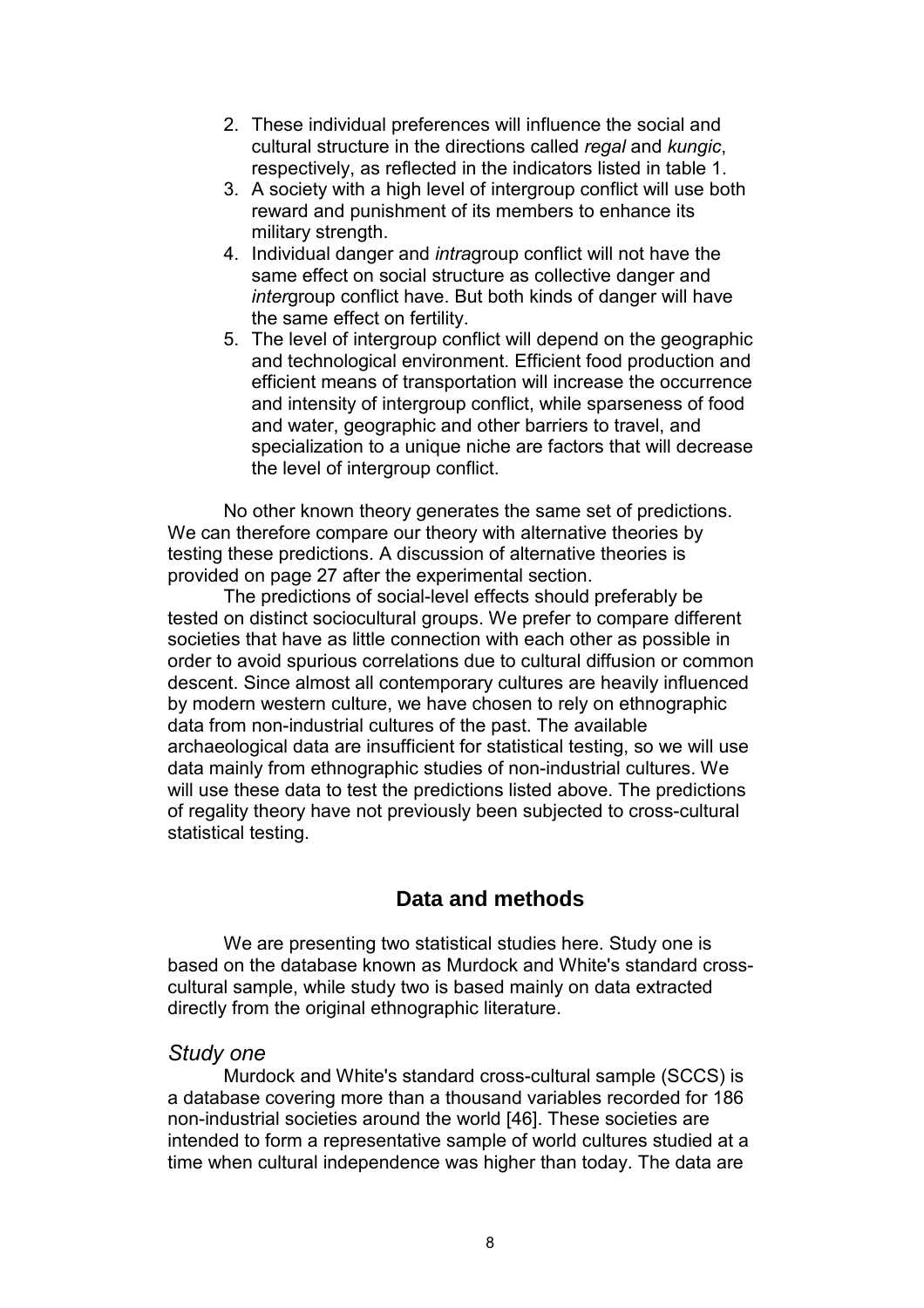based on ethnographic records, many of which were collected by early explorers in the 19th and early 20th century.

The variables include information about subsistence ecology, intergroup relations, political organization, culture, beliefs and child rearing practices [\[47\]](#page-70-0), [\[48\]](#page-70-0). Relevant variables from the SCCS were used in study one. All statistical calculations were done in the R programming language [\[49\]](#page-70-0).

**Data quality.** The quality of the data in the SCCS is far from perfect, but it is the best available. The data have been collected from the original ethnographic literature and coded into a database. This process involves many potential sources of error, despite elaborate precautions. The native informants that have been interviewed; the anthropologists or explorers conducting the field studies; the coders who interpreted the original literature and coded it into predefined categories for the database; and the database designers who defined the variables and categories to include in the database - all of these persons may have influenced the data by their own agendas, predilections, selectivity, taboos and language problems. Most of the field studies were conducted many years ago, and often by persons without adequate scientific training, such as explorers and missionaries (see appendix 1).

Re-reading some of the original ethnographic literature revealed several flaws in the database, mainly due to imprecise definitions of the categories in soft areas such as religion, morals and psychology. The data in the SCCS appear to be poor in the area of religion and quite uncertain in other areas of the soft sciences, and particularly in tabooridden areas such as sexual behavior [\[50\]](#page-70-0).

Many data values are coded as missing, and it was suspected that data might be missing for nonrandom reasons. For some variables, more than half of the data values were missing. We suspect that the coders have tended to err on the side of caution and entered the code for "data not available" rather than "trait absent" when a particular trait is not mentioned in the ethnographic literature for a particular society. This leads to a systematic bias when data are more likely to be coded as missing when a trait is absent than when it is present. This suspicion was tested statistically by correlating missingness for each of the variables against the factors that emerge from a factor analysis as described below. This correlation was highly significant (p < 0.001) for several relevant variables. It is quite understandable, for example, that the value for "Leadership during battle" is coded as "data not available" if there is no battle, but the statistical model does not work correctly if data are missing for nonrandom reasons. Hence, it is better to replace "data not available" with "no leadership during battle" here. Similar replacements were made for the variables "Despotic bias in conflict resolution", and "Interpersonal violence".

**Exploratory factor analysis.** A factor analysis was performed on the standard cross-cultural sample in order to test whether conflict and danger would form a single factor or split into two factors: one for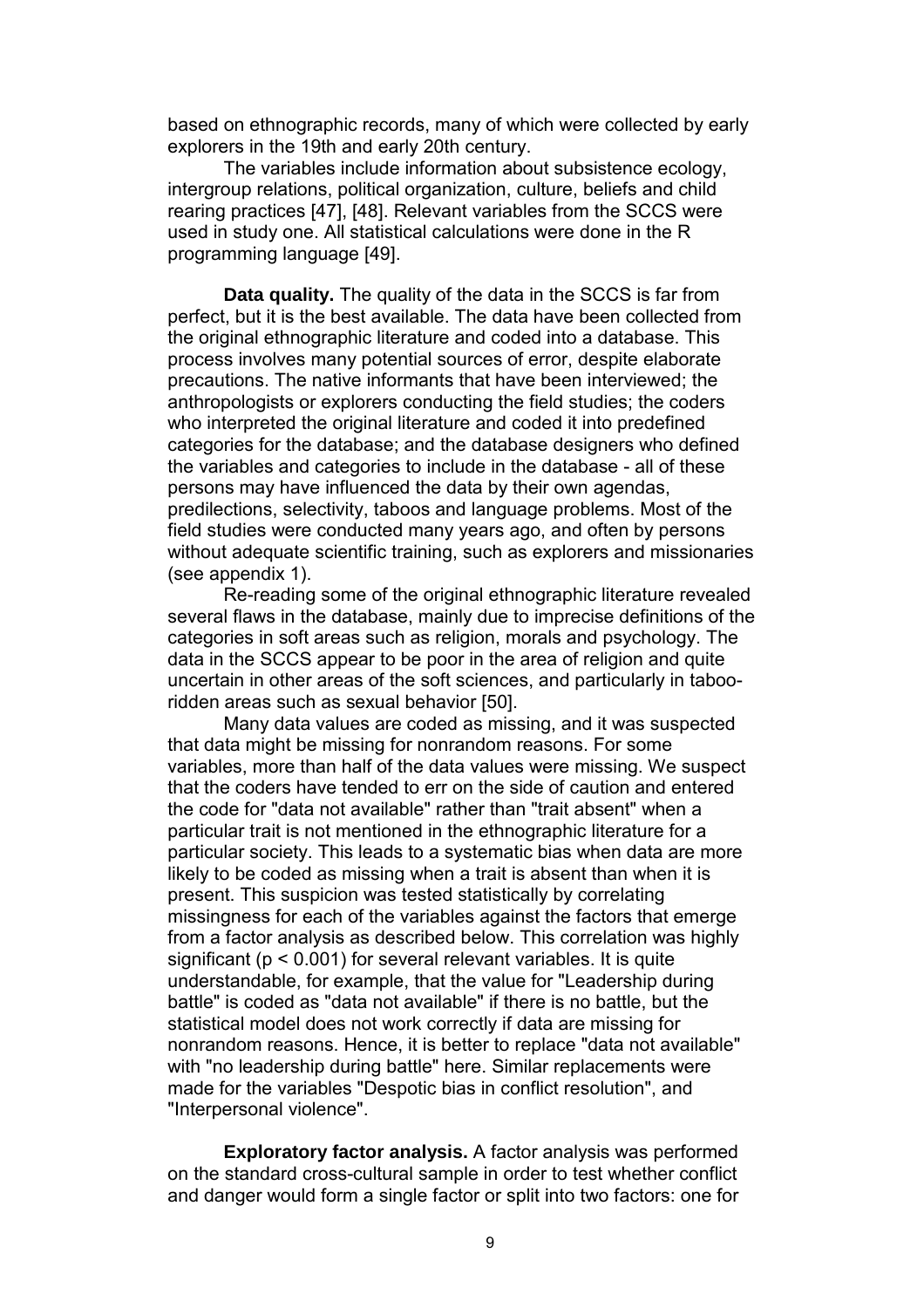external conflict and collective danger, and one for local conflict and individual danger. Furthermore, we wanted to see whether cultural indicators of regality such as hierarchy and discipline have loadings on these factors.

The database includes more than a thousand variables for each society, but not all variables were relevant for the present study. Factor analysis requires that the number of variables must be less than the number of societies in order to avoid that the covariance matrix becomes singular. It was therefore necessary to exclude most variables and retain only those considered most relevant. Variables that had little or no relevance to the purpose of the current analysis, such as language and geographic region, were excluded. Excluded were also: categorical variables that could not be made ordinal, variables where more than half the values were missing, and variables with low variance or high uniqueness. Unfortunately, many of the variables that are relevant to regality theory had to be excluded from the factor analysis because they had too many missing values, especially psychological variables and variables relating to childrearing, etc.

Where a group of variables all relate to the same subject area, the redundant variables were either excluded, or closely related variables were combined into one. After this reduction, 91 variables remained for the factor analysis. These variables were normalized to unit variance.

Missing data was a big problem because the factor analysis model has no standard way of dealing with missing data. Missing values were replaced with appropriate values for three of the variables in the manner explained above. The factor analysis was performed twice on the same data set, using two different methods for dealing with the remaining missing data: (1) replacement with the mean, (2) multiple imputation by the hot deck method with population density as auxiliary variable [\[51\]](#page-70-0). The second method typically gives higher variance and poorer correlation on variables with many missing values than the first method.

The number of factors was chosen to be eight based on a Scree plot. Oblique rotation (Promax) was used in order to allow factors to be correlated.

**Structural equation modeling.** In addition, study one comprised a structural equation model constructed with data from the standard cross-cultural sample. Several indicators related to intergroup war were combined into a war factor. The regality dimension was inserted as a latent variable based on the war factor and a number of cultural indicators according to the theory. The fast versus slow life history strategy dimension was also inserted as a latent variable based on internal and external war as well as other dangers and cultural indicators of life history strategy. Sexual moral was included as another latent variable because sexual behavior could not be directly observed. The influences of cultural regality and life history "fastness" on sexual morals are included in the model.

Missing values were replaced with appropriate values for those variables where missingness correlated significantly with the factors in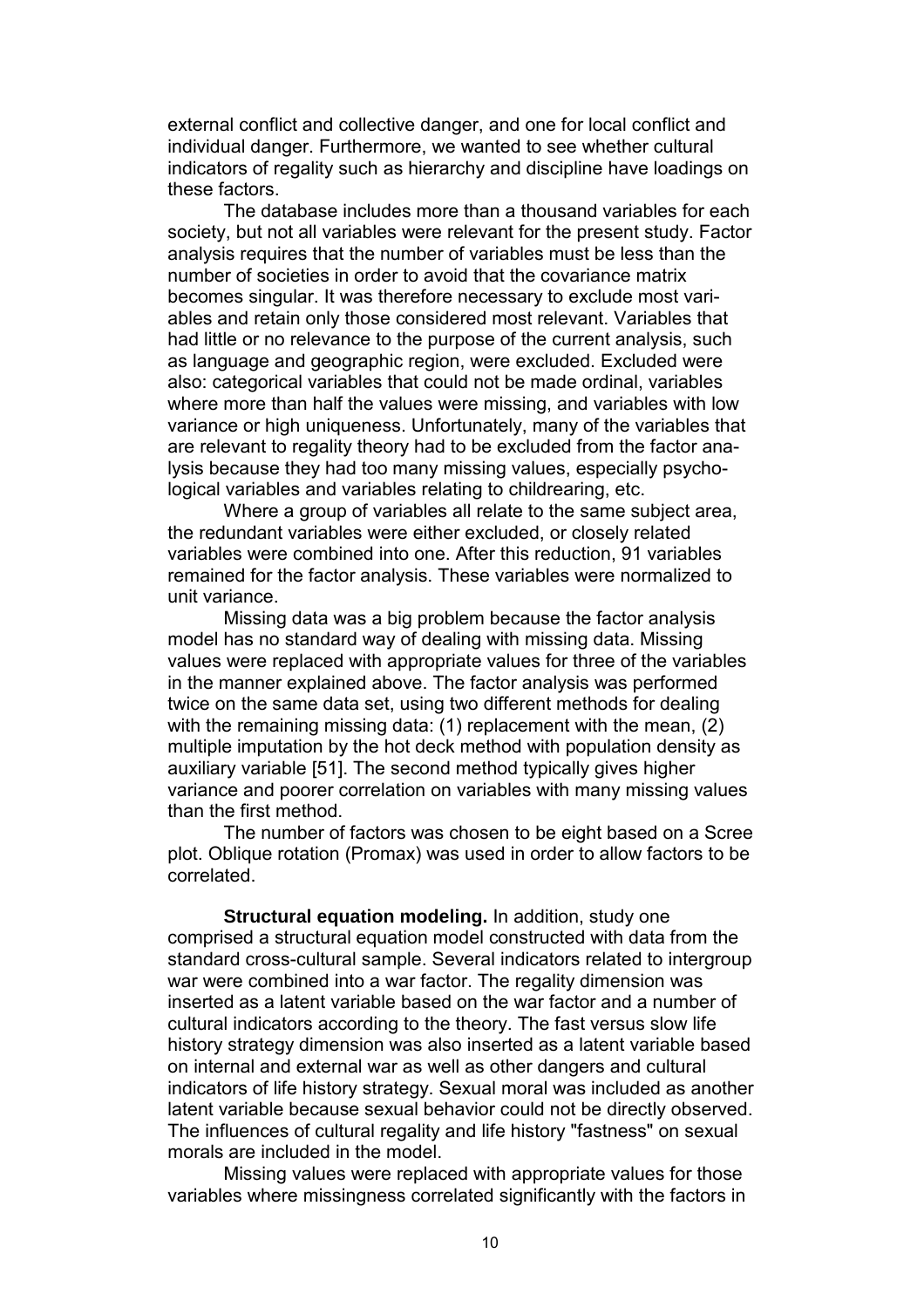the exploratory factor analysis and where the reason for data missing was clear, in the same way as for the factor analysis. Missing values were replaced by the mean for the remaining variables.

Relevant variables according to the theory were inserted, but variables that failed to reach significance at the 0.05 level were removed. Unfortunately, most of the variables used by Quinlan [\[52\]](#page-70-0) as indicators of parental investment failed to reach significance in the present model. A few variables that relate to parental investment remained as significant, while only one variable related to art and three variables related to religion remained as significant. The model was analyzed with the R package named *lavaan* [[53\]](#page-70-0), and additional correlations were calculated.

**Multiple correlation analysis.** Also in study one, a simultaneous multiple correlation analysis was made for several variables according to the linear model

 $v = k_0 + k_1 f_1 + k_2 f_2 + k_3 f_3 + \varepsilon$ 

where  $v$  is any of the variables in the SCCS.  $f_1$  represents cultural regality and  $f_2$  represents fastness of life history strategy, both obtained from the structural equation model.  $f_3$  is the population density, which was included in the model because it is a very likely confounding factor, according to the results of the factor analysis.  $k<sub>0</sub>$ ,  $k_1$ ,  $k_2$  and  $k_3$  are coefficients, and *ε* is the residue of unexplained variance. The levels of significance for  $k_1$ ,  $k_2$ ,  $k_3 \neq 0$  were calculated.

### *Study two*

A subsample of fourteen of the cultures represented in the SCCS was selected for further study, and the desired data were extracted from the original ethnographic literature rather than from the SCCS database. This method was intended to reduce the problems with data quality and to obtain information that was not available in the SCCS. The extraction of data is further explained in the results section below.

The literature listed as sources for the SCCS [\[54\]](#page-70-0) was supplemented by any additional literature published later. All coding of data was done by the author. Every conscious effort was made to avoid expectation bias. No funding was available for hiring extra raters and test inter-rater reliability. A brief description of each society, an explanation of how it is evaluated, and the literature used, is provided in appendix1.

Study two tests the prediction that certain environmental factors influence the level of intergroup conflict which in turn influences the social and cultural indicators that we associate with regal or kungic cultures.

The statistical test uses a rank correlation. This is a nonparametric test that makes no assumption about linear relationships or normal distribution, unlike the previous tests. Kendall's tau,  $τ$ , was calculated and the level of significance,  $p(\tau)$ , was calculated for the one-tailed tests. The subsample was not big enough to control for confounding factors.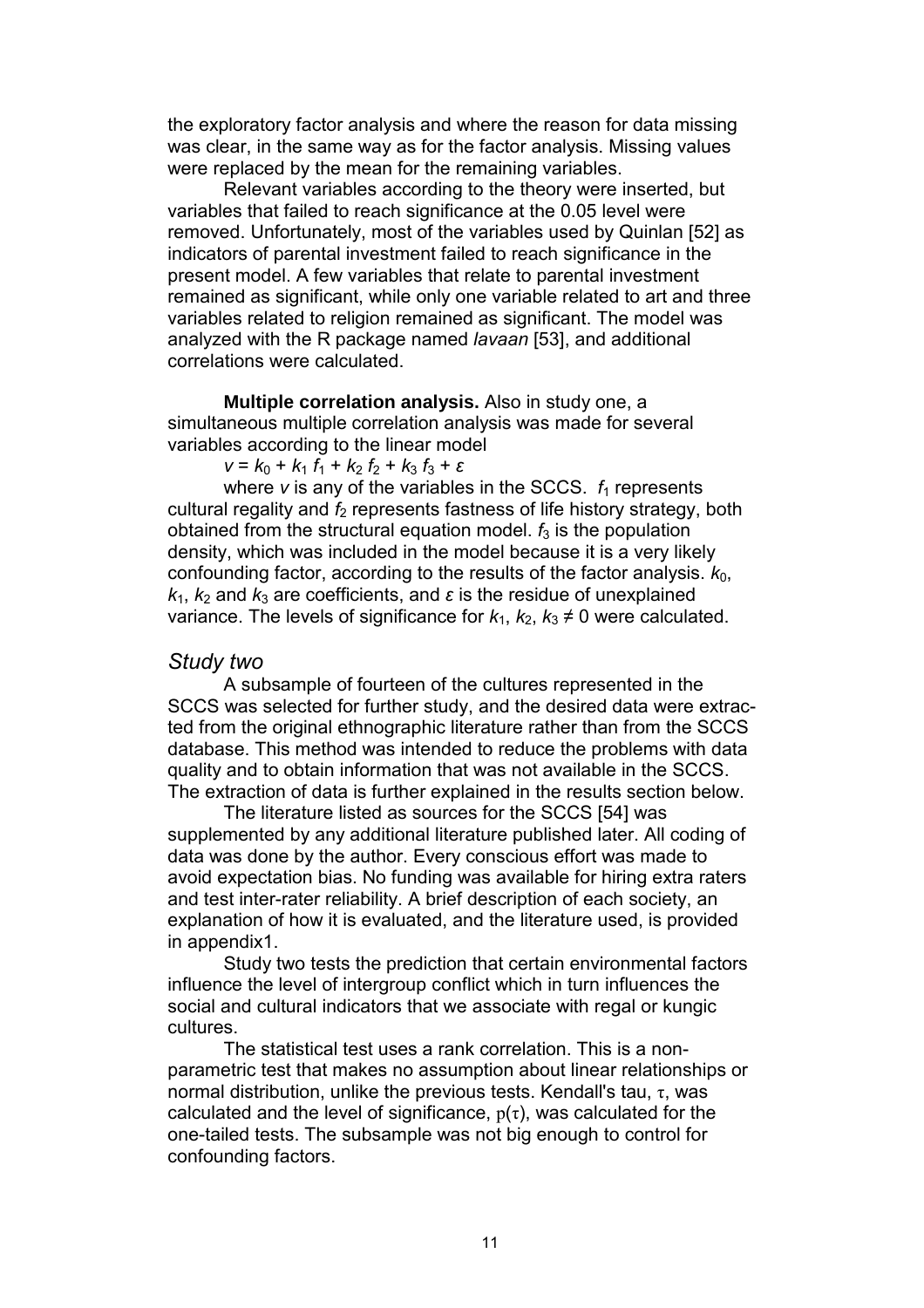# **Results**

# *Exploratory factor analysis (study one)*

Regality theory predicts that the level of external conflicts and other collective dangers will influence a number of political, cultural and psychological variables. The fast versus slow life history theory predicts that both internal and external conflicts influence fertility and parental investment. We expect these two dimensions to be visible in a factor analysis because they have many cultural correlates. The factor analysis is carried out twice, using two different methods for handling missing data, as explained above. The results are given in table 2 and 3, respectively. Detailed factor loadings are given in appendix 2, page [64.](#page-64-0)

#### **Table 2. Factor analysis of sociocultural variables in 186 societies.**

| <b>Factor interpretation</b>                 | % variance explained |
|----------------------------------------------|----------------------|
| Political complexity and population density  | 7.9                  |
| War                                          | 5.2                  |
| Other conflict and violence                  | 4.9                  |
| Agriculture                                  | 4.1                  |
| Urbanization                                 | 2.7                  |
| Animal husbandry                             | 2.6                  |
| Fishing                                      | 2.1                  |
| Gathering                                    | 1.9                  |
| Missing data values are replaced by the mean |                      |

|                                                                         | Occurren-<br>ces in 25 | $\frac{0}{0}$<br>variance | Std. dev.<br>between |  |  |  |  |  |
|-------------------------------------------------------------------------|------------------------|---------------------------|----------------------|--|--|--|--|--|
| <b>Factor interpretation</b>                                            | runs                   | explained                 | runs                 |  |  |  |  |  |
| Political complexity and                                                |                        |                           |                      |  |  |  |  |  |
| population density                                                      | 25                     | 9.8                       | 0.9                  |  |  |  |  |  |
| Climate                                                                 | 25                     | 5.1                       | 0.3                  |  |  |  |  |  |
| War, conflict and violence                                              | 25                     | 4.9                       | 0.3                  |  |  |  |  |  |
| Animal husbandry                                                        | 25                     | 3.3                       | 0.7                  |  |  |  |  |  |
| Gathering                                                               | 24                     | 2.0                       | 0.3                  |  |  |  |  |  |
| Fishing                                                                 | 23                     | 2.8                       | 0.9                  |  |  |  |  |  |
| Urbanization                                                            | 21                     | 2.8                       | 0.1                  |  |  |  |  |  |
| Hunting                                                                 | 19                     | 2.9                       | 1.2                  |  |  |  |  |  |
| Agriculture                                                             | 11                     | 3.6                       | 0.8                  |  |  |  |  |  |
| Uninterpreted                                                           | $\overline{2}$         | 3.3                       | 0.0                  |  |  |  |  |  |
| Factor analysis on the same data as in table 2, but missing data values |                        |                           |                      |  |  |  |  |  |
| are replaced by multiple imputation in 25 runs.                         |                        |                           |                      |  |  |  |  |  |

# **Table 3. Factor analysis of sociocultural variables in 186 societies.**

The first factor analysis (table 2) shows that political complexity is highly correlated with population density, and these variables combine to form the strongest factor. The second factor represents intergroup conflict as well as its correlates. This factor has high loadings on variables related to war, army and bellicosity. The third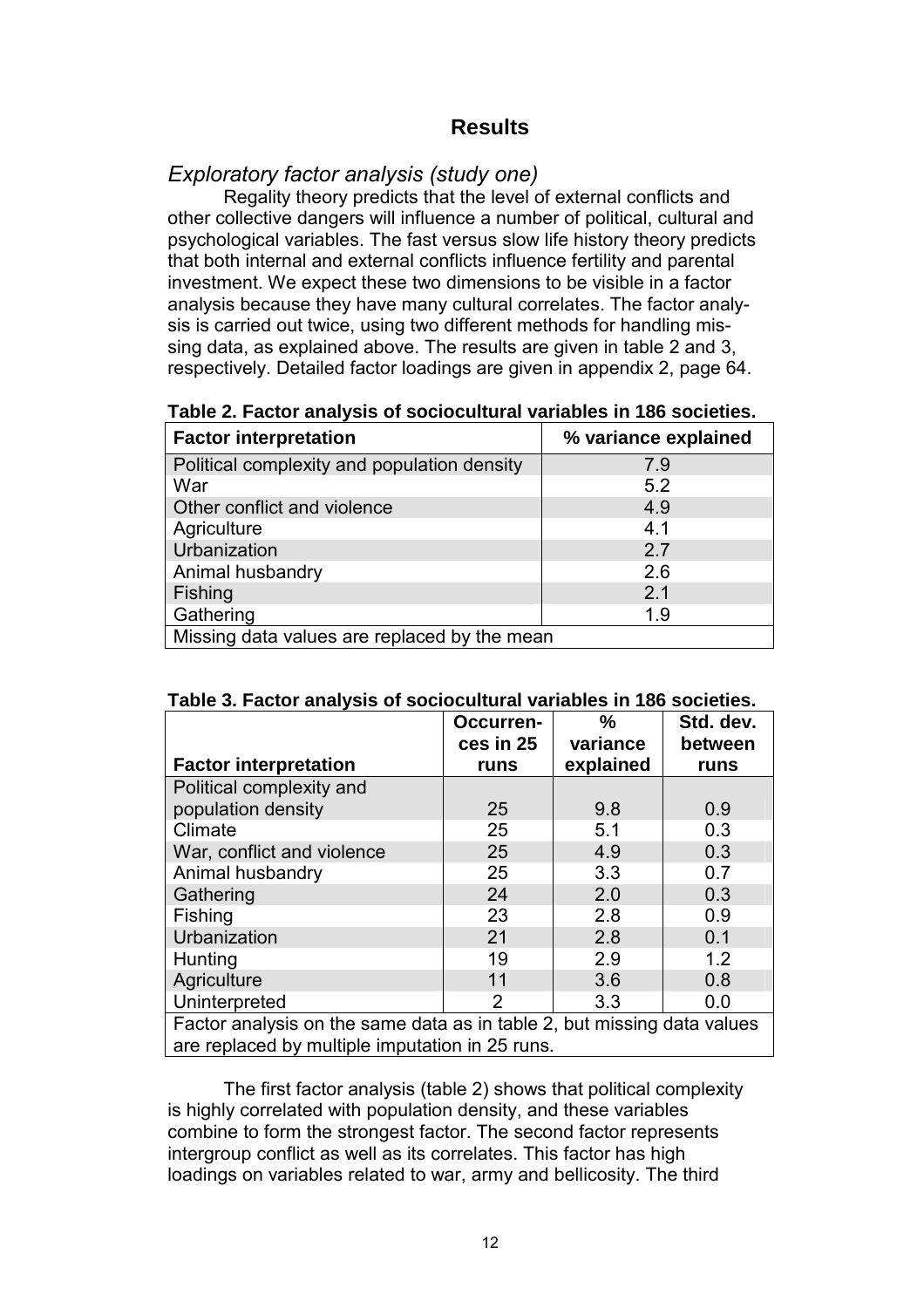factor has high loadings on both internal and external conflicts as well as individual violence. In other words, we have two factors that relate to conflict. These two conflict factors are both positively related to polygamy. Other indicators of life history strategy show only weak and inconsistent correlations with the two conflict factors.

The two conflict factors merge into one in the second factor analysis (table 3). The difference between the results of the two factor analysis methods is a mathematical artifact. The method used in the second factor analysis has a higher tendency to form factors around variables with few missing values, which is seen e.g. in the formation of a factor of climate variables, which have no missing values. While the first method probably gives more accurate results, the second method is useful for estimating the inaccuracy due to missing data.

It is noteworthy that the war factor is always distinct from population density and political complexity. This means that the level of war is not simply determined by population factors. The prediction that internal and external conflicts have different psychological and cultural effects gets weak support from the first factor analysis and none from the second. We must conclude that the factor analysis does not give as clear answers as we could wish, due to mathematical problems and poor data quality.

A similar factor analysis made earlier by Russell found a war factor that correlates clearly with social hierarchy, slavery, polygyny, achievement and crime [\[1\]](#page-67-0). Interestingly, the war factor in Russell's study is also significantly correlated with a number of variables relating to sexual restrictiveness, tough treatment of children and early socialization. The correlation with religious variables is weak. An interesting finding in Russell's study is that people in warlike and hierarchical societies show a high level of boasting and display of wealth. The status competition and striving for wealth may lead to increased levels of theft and other crimes and conflicts [\[1\]](#page-67-0), [\[55\]](#page-70-0). This finding may contribute to our understanding of the connection between external and internal conflicts. Another explanation is that boys are socialized for aggression in warlike societies [\[56\]](#page-70-0).

Other studies have found that the level of intergroup conflict is positively correlated with harsh and punitive treatment of children and socialization for aggression [\[56\]](#page-70-0) and moralizing religion [\[57\]](#page-70-0). Some of the predicted correlations have also been observed in modern cultures. Norris and Inglehart find that existential insecurity is linked with religiosity and high fertility [\[58\]](#page-70-0), Carnagey and Anderson find increased pro-war attitudes [\[59\]](#page-70-0), and Sipes finds a link with warlike sports [[60\]](#page-70-0).

A caveat is in place here when interpreting factor analysis results. The factors and factor loadings are quite sensitive to the design of the factor analysis, and in particular to the choice of variables included in the analysis. Other cross-cultural studies have found only weak correlations with a war factor, or no war factor at all [\[61\]](#page-70-0), [\[62\]](#page-71-0).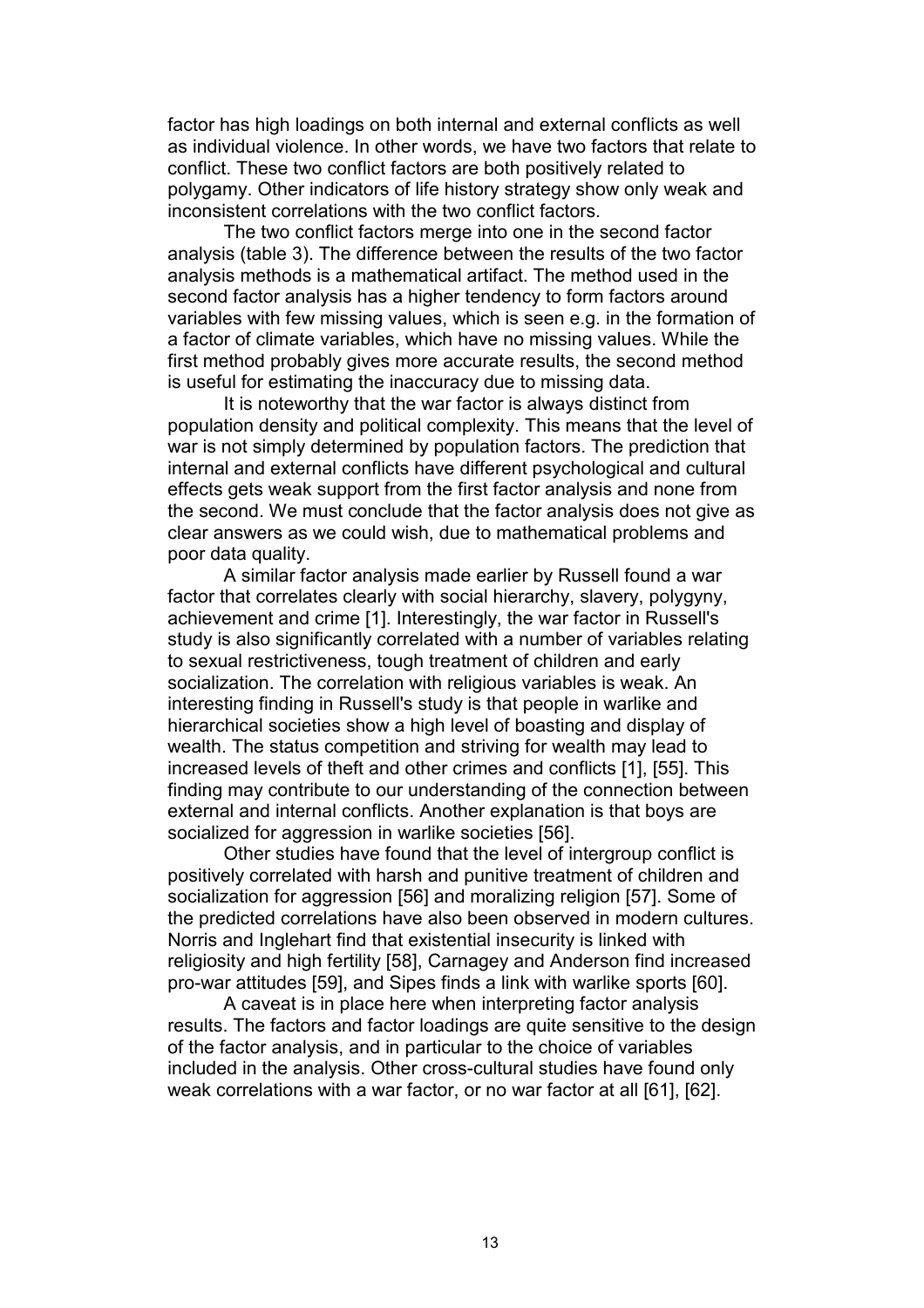

# *Structural equation model (study one)*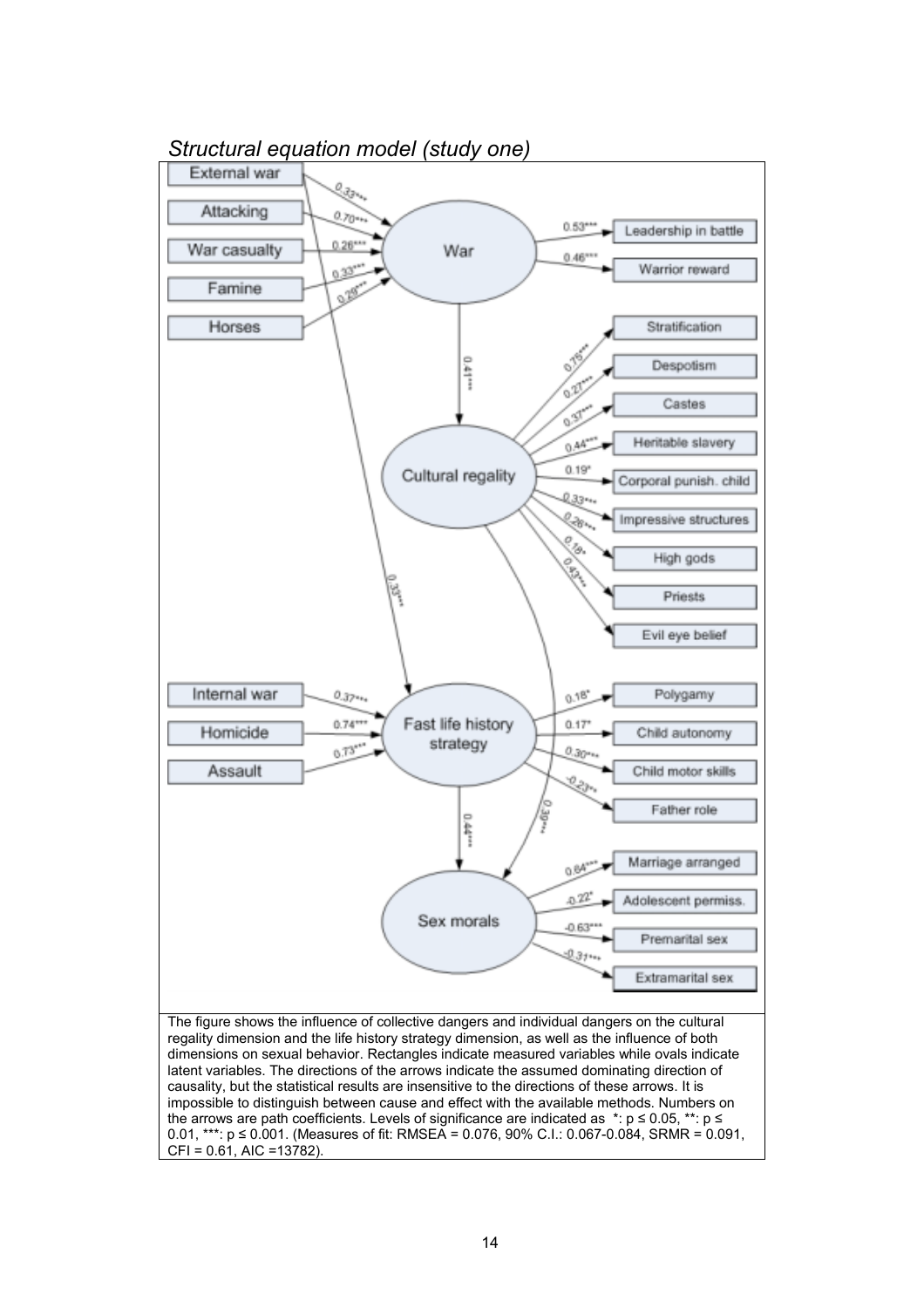The structural equation model is shown in figure 1. This model is based on the theory that war and other collective dangers influence the level of regality while both collective dangers and individual dangers influence the life history strategy. Both factors influence sexual behavior. Various cultural indicators of regality and life history strategy are shown in the figure.

The war factor emerges from the level of war and various indicators that we expect to be correlated with war. The results suggest that famine is a significant cause of war. The availability of efficient means of transportation (horses) appears to be a significant contributing factor as well.

The war factor is significantly correlated with rewards for successful warriors. There are few variables relating to cowardice and desertion, and these variables show no significant correlation. The database has no variable indicating punishment for defection in war. Therefore, we have more support for the theory that attaches importance to the rewarding of brave warriors than the alternative theory that relies on the punishment of defectors only.

The cultural regality is modeled here as a latent variable which is influenced by war and other collective dangers. However, the regality is also influenced by unmeasured factors such as cultural traditions and subjective beliefs about dangers, including religious beliefs. A number of cultural indicators of regality are included in the model, and it is confirmed that they fit into the model with highly significant path coefficients.

The life history strategy is influenced by internal and external conflict as well as by other dangers. Only a few cultural indicators of life history strategy and parental investment are included in the model. Several other indicators of life history strategy have been excluded because they failed to give significant coefficients.

Sexual morals are influenced by both the regality dimension and by the fast versus slow life history dimension, and reflected in various attitudes towards sexuality and marriage. No reliable measure of fertility was available, but we are assuming that strict sexual morals lead to high fertility. Our hypothesis is that strict sexual morals allow only reproductive sex within marriage, while sex for pleasure only is suppressed. This puts a pressure on young people to marry early and get many children because alternative outlets for their sex drive are blocked [\[67\]](#page-71-0).

The results from the structural equation model confirm that cultural regality is connected with political stratification, caste stratification, despotism and slavery, and these results are highly significant. The connection with disciplining of children is weaker, but still statistically significant ( $p = 0.013$ ). Few relevant variables relating to art are available, but the presence of large or impressive structures (large buildings, etc.) has a highly significant connection to cultural regality. Also, three variables relating to religion are significant. Finally, it is confirmed that sexual morals are influenced in the strict direction by both cultural regality and life history fastness. No direct path between regality and fastness was found.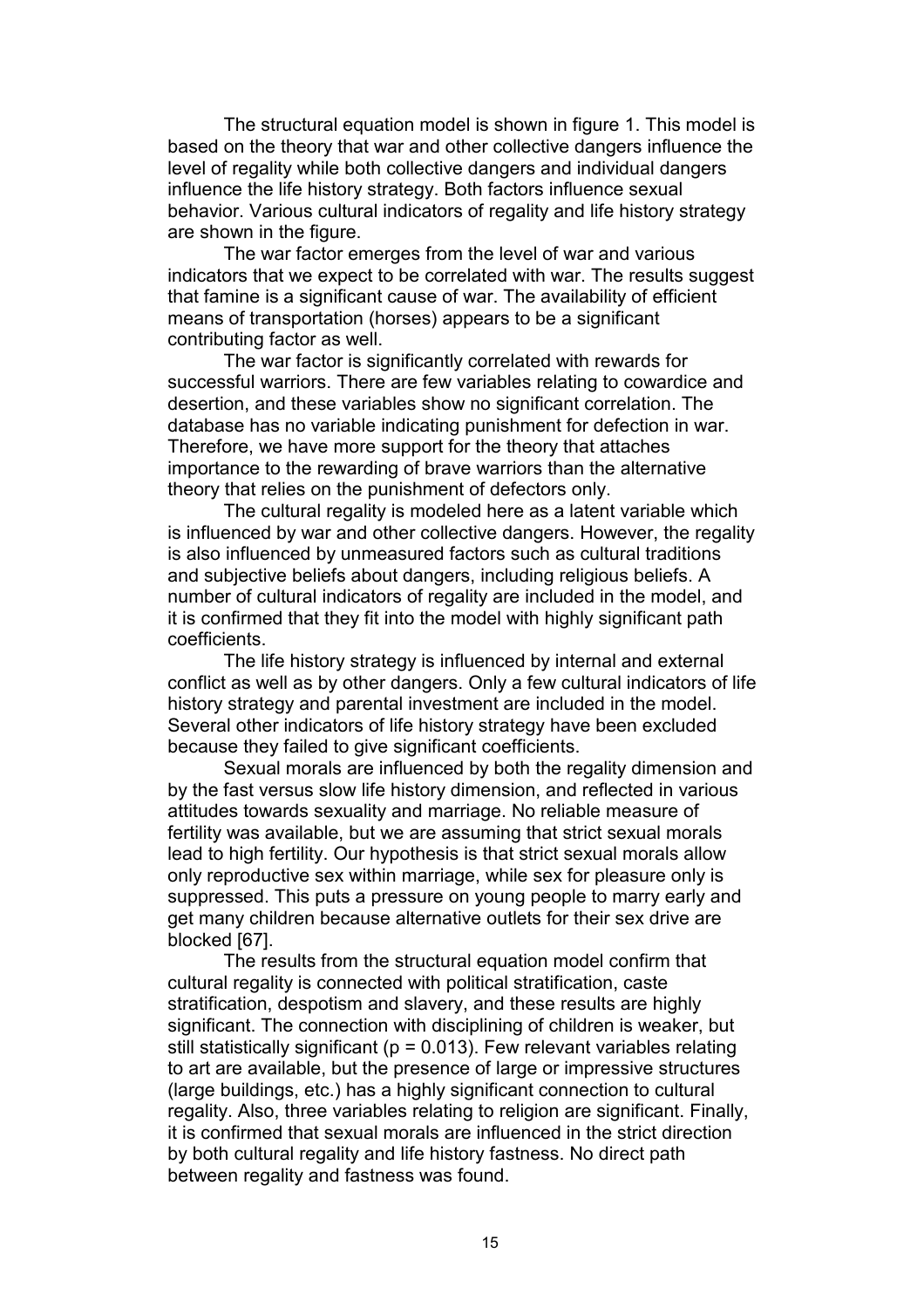Various correlation coefficients are given in table 4. The correlation between regality and fastness is moderate but highly significant ( $p = 7.10^{-4}$ ). Regality is also significantly correlated with population density and with various modes of subsistence.

| Variable                                                  | <b>Regality</b>      | <b>Fastness</b> | War       |  |  |  |  |  |  |
|-----------------------------------------------------------|----------------------|-----------------|-----------|--|--|--|--|--|--|
| <b>Regality</b>                                           |                      | $0.25***$       | $0.49***$ |  |  |  |  |  |  |
| Population density                                        | $0.52***$            | 0.11            | $0.20**$  |  |  |  |  |  |  |
| <b>Political integration</b>                              | $0.73***$            | $0.21***$       | $0.43***$ |  |  |  |  |  |  |
| Urbanization                                              | $0.48***$            | 0.04            | $0.31***$ |  |  |  |  |  |  |
| Agriculture                                               | $0.41***$            | 0.13            | $0.15*$   |  |  |  |  |  |  |
| Animal husbandry                                          | $0.43***$            | 0.09            | $0.17*$   |  |  |  |  |  |  |
| Hunting                                                   | $-0.49***$           | $-0.10$         | $-0.09$   |  |  |  |  |  |  |
| Gathering                                                 | $-0.50***$           | $-0.13$         | $-0.22**$ |  |  |  |  |  |  |
| Fishing                                                   | $-0.25***$           | $-0.11$         | $-0.15*$  |  |  |  |  |  |  |
| Warrior reward                                            | 0.10                 | 0.12            | $0.58***$ |  |  |  |  |  |  |
| <b>Warrior prestige</b>                                   | $0.18*$              | $0.15*$         | $0.61***$ |  |  |  |  |  |  |
| $\overline{\cdot}$ p ≤ 0.05, $\overline{\cdot}$ p ≤ 0.01, | ***: $p \le 0.001$ . |                 |           |  |  |  |  |  |  |

**Table 4. Correlation coefficients of selected variables against cultural regality, life history fastness and war**

# *Multiple correlation analysis (study one)*

The results of the multiple correlation analysis are shown in table 5. There is a correlation of regality with agriculture, which disappears when population density is controlled for, as we can see when comparing table 4 and table 5, while the correlations of regality with other means of subsistence remain significant. The correlation of sexual morals with both regality and fastness remain significant when population density is controlled for. Polygamy is significantly related to fastness but, contrary to the expectation, not to cultural regality in this test. The expected correlation between regality and suicide was not found. The variable named classical religion is a mixture of very different religions and therefore not as specific as we would wish, but it is included table 5 because it gives a significant correlation with regality.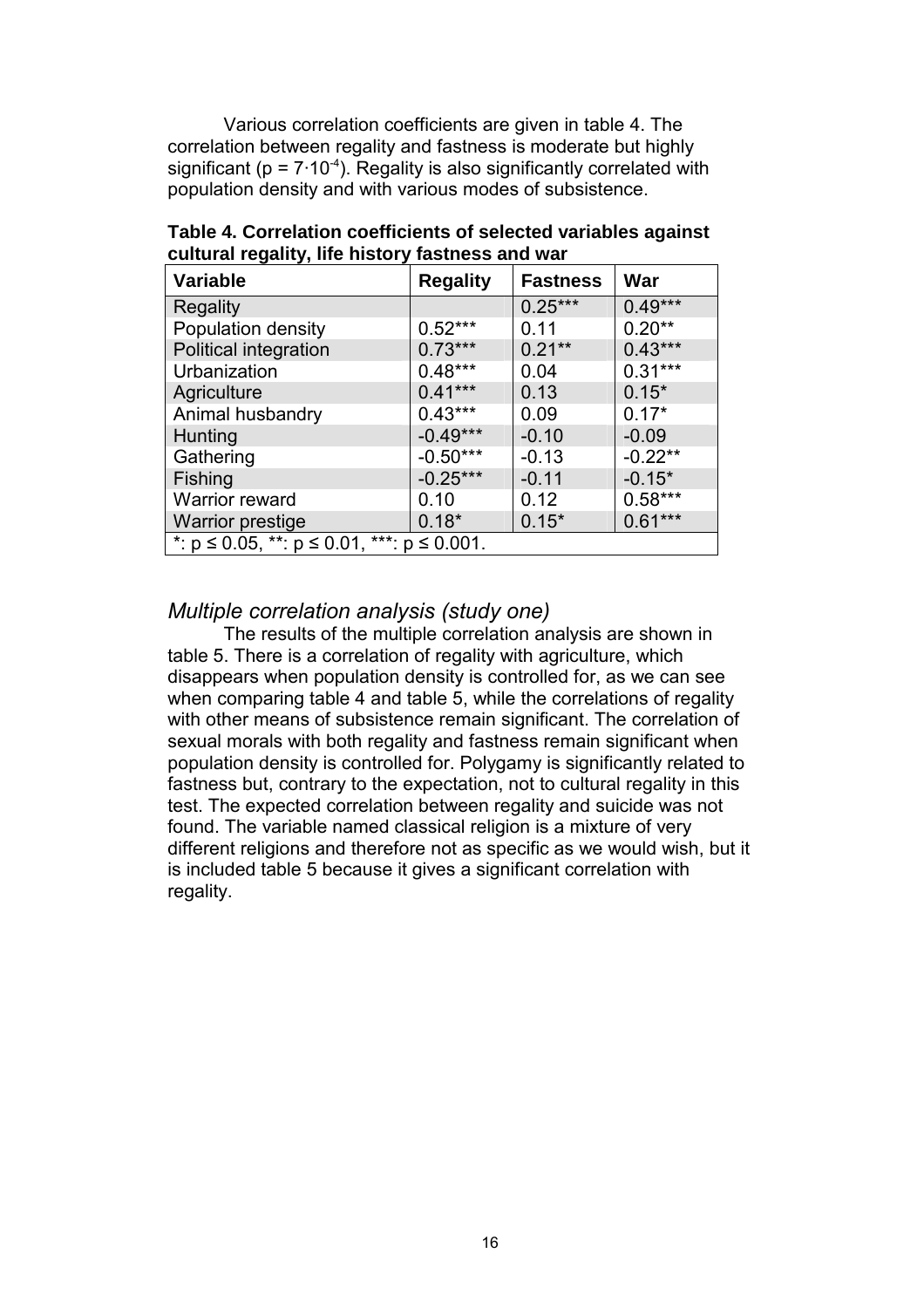|                                                           |                 |                 | <b>Population</b> |
|-----------------------------------------------------------|-----------------|-----------------|-------------------|
| Variable                                                  | <b>Regality</b> | <b>Fastness</b> | density           |
| Political integration                                     | $0.59***$       | 0.04            | $0.27***$         |
| Urbanization                                              | $0.26***$       | $-0.07$         | $0.46***$         |
| Agriculture                                               | 0.07            | 0.05            | $0.63***$         |
| Animal husbandry                                          | $0.47***$       | $-0.01$         | $-0.08$           |
| Hunting                                                   | $-0.21**$       | 0.01            | $-0.55***$        |
| Fishing                                                   | $-0.20*$        | $-0.06$         | $-0.06$           |
| Gathering                                                 | $-0.30***$      | $-0.01$         | $-0.37***$        |
| Sex morals                                                | $0.42***$       | $0.42***$       | $-0.11$           |
| Trend in autonomy                                         | $0.24***$       | 0.02            | $0.19*$           |
| Urbanization                                              | $0.26***$       | $-0.07$         | $0.46***$         |
| <b>Class stratification</b>                               | $0.85***$       | $-0.11***$      | 0.04              |
| Caste stratification                                      | $0.52***$       | $-0.08$         | $-0.08$           |
| Severity of famine                                        | $0.27**$        | $-0.03$         | $-0.04$           |
| Heritable slavery                                         | $0.63***$       | 0.00            | $-0.17*$          |
| Polygamy                                                  | $-0.04$         | $0.24**$        | $-0.13$           |
| Suicide                                                   | $-0.01$         | $0.38***$       | $-0.09$           |
| Formal sanctions                                          | $0.23**$        | 0.10            | 0.14              |
| <b>Horses</b>                                             | $0.22*$         | $-0.12$         | $-0.18*$          |
| Classical religion                                        | $-0.24**$       | 0.10            | $-0.09$           |
| High gods                                                 | $0.41***$       | $-0.05$         | $-0.15$           |
| Evil eye beliefs                                          | $0.55***$       | 0.03            | $-0.05$           |
| *: $p \le 0.05$ , **: $p \le 0.01$ , ***: $p \le 0.001$ . |                 |                 |                   |

**Table 5. Multiple regression of various variables against regality, life history fastness and population density**

# *Subsample study (study two)*

Many of the cultural traits that we would like to test, especially those that belong to soft areas such as religion, sexuality, discipline, treatment of children, art, etc., are poorly represented in the standard cross-cultural sample. The relevant variables are either not included in the SCCS database or they are unreliable or have too many missing values. The data in the database are coded into simple categories and values that may be poor representations of the complex behaviors, beliefs and social structures in the cultures that we study. It is difficult to guess what the human realities that lie behind a number in a database are.

First hand observation and collection of the missing data is no longer a possibility because the cultures in question have been heavily transformed by modernization if not completely annihilated or absorbed into modern cultures. We must resort to the original ethnographic literature and hope that we can find the missing data there. This has the advantage that the data are presented in a coherent and meaningful way. Therefore, it was decided to extract the relevant data from the original ethnographic literature for a subset of the cultures represented in the SCCS. The subsample was selected on the basis of the following criteria: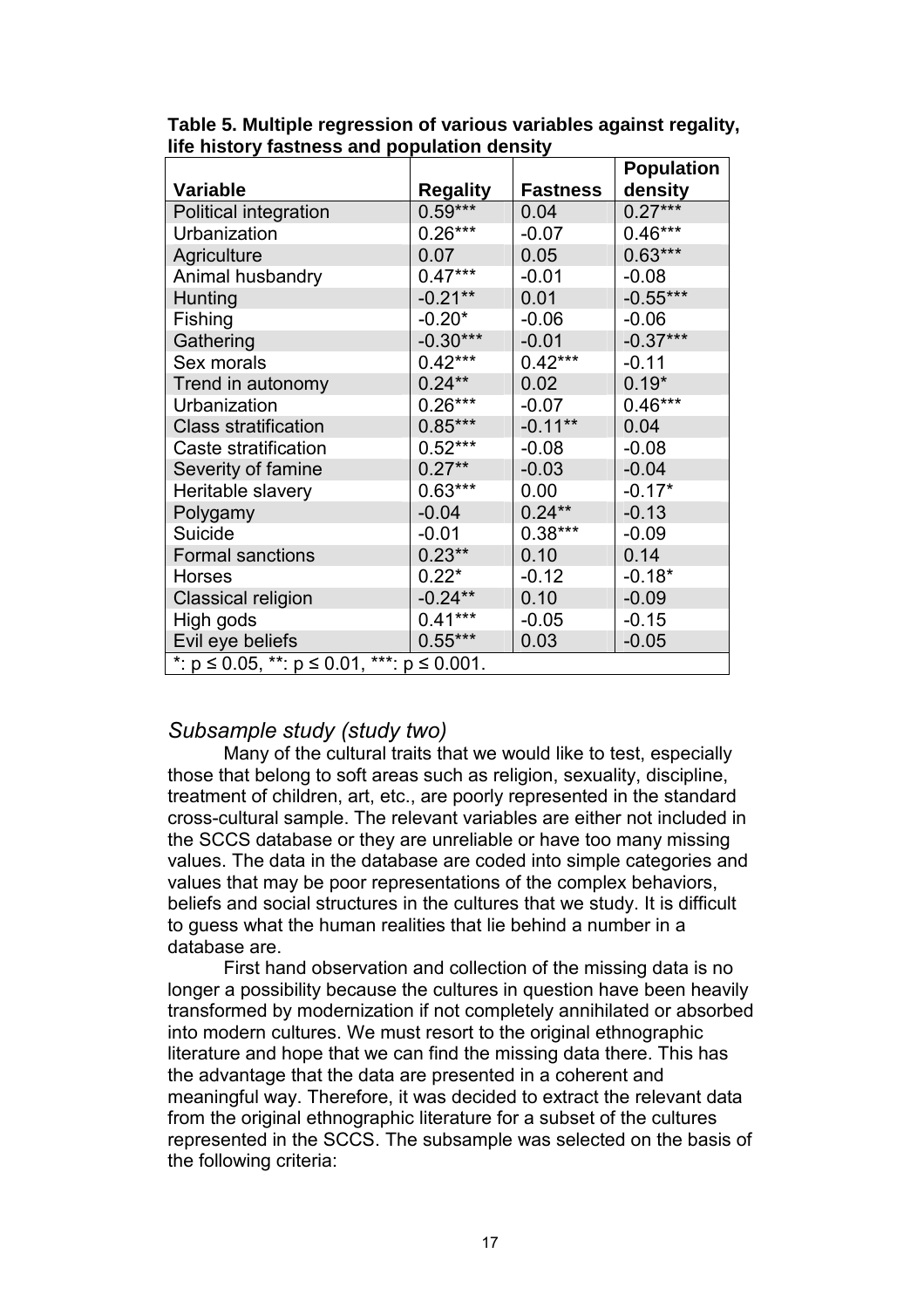- 1. The selected cultures must be geographically, culturally and genetically distant from each other in order to avoid similarity due to cultural diffusion or common descent (Galton's problem).
- 2. The cultures should be different in terms of subsistence ecology. Where several cultures resemble each other, only one is included.
- 3. The population of each society must have lived in relative isolation long enough to develop a distinct culture.
- 4. The influence from modern cultures must be minimal.
- 5. The culture is not pacified by any colonial authority or other external power.
- 6. The culture must be well described by more than one ethnographer.

The subsample consists of fourteen cultures, which were selected for further study. The ethnographic literature for the selected cultures was studied in order to extract sociocultural information relevant to the theory. A number of cultural variables were evaluated in order to test if the correlations predicted by our theory could be confirmed. Details for each culture are described in appendix1.

The different types of conflict, such as war, raiding and feuding, are often difficult to distinguish, and this is a serious problem for our testing of regality theory. Feuding is usually motivated by the desire to obtain justice by retaliating against the perpetrator of some wrongdoing or his family. This takes place mostly where there is no organized system of justice, which is typical for a kungic culture. Territorial war, on the other hand, is expected mainly in regal cultures, according to our theory. Any confusion between feuding and territorial war will thus tend to blur the statistics. Unfortunately, it is difficult to determine whether the main motive behind a raid is retaliation, plundering, capturing women, or territorial expansion. For example, anthropologists cannot agree whether Yanomamo Indians fight over women, hunting territory or steel tools [\[68\]](#page-71-0).

It was decided to use environmental, ecological and technological parameters, rather than the level of war, as the independent variable in order to avoid the difficulties in determining the level of war and distinguishing between different motives for conflict. A statistical correlation cannot distinguish between cause and effect, but it is probably reasonable to assume that the environment influences the culture more than the culture influences the environment, even when the available technology is included as an environmental factor. The semi-fixed status of available technology and ecological environment makes a statistics based on these factors less ambiguous in terms of distinguishing between cause and effect.

Thus, the prediction we want to test is that environmental and technological factors that enable intergroup conflict are positively correlated with those sociocultural variables that indicate a regal culture, according to our theory. Other environmental factors that threaten a sociocultural group, such as unpredictable natural disasters, may also have an influence in the regal direction.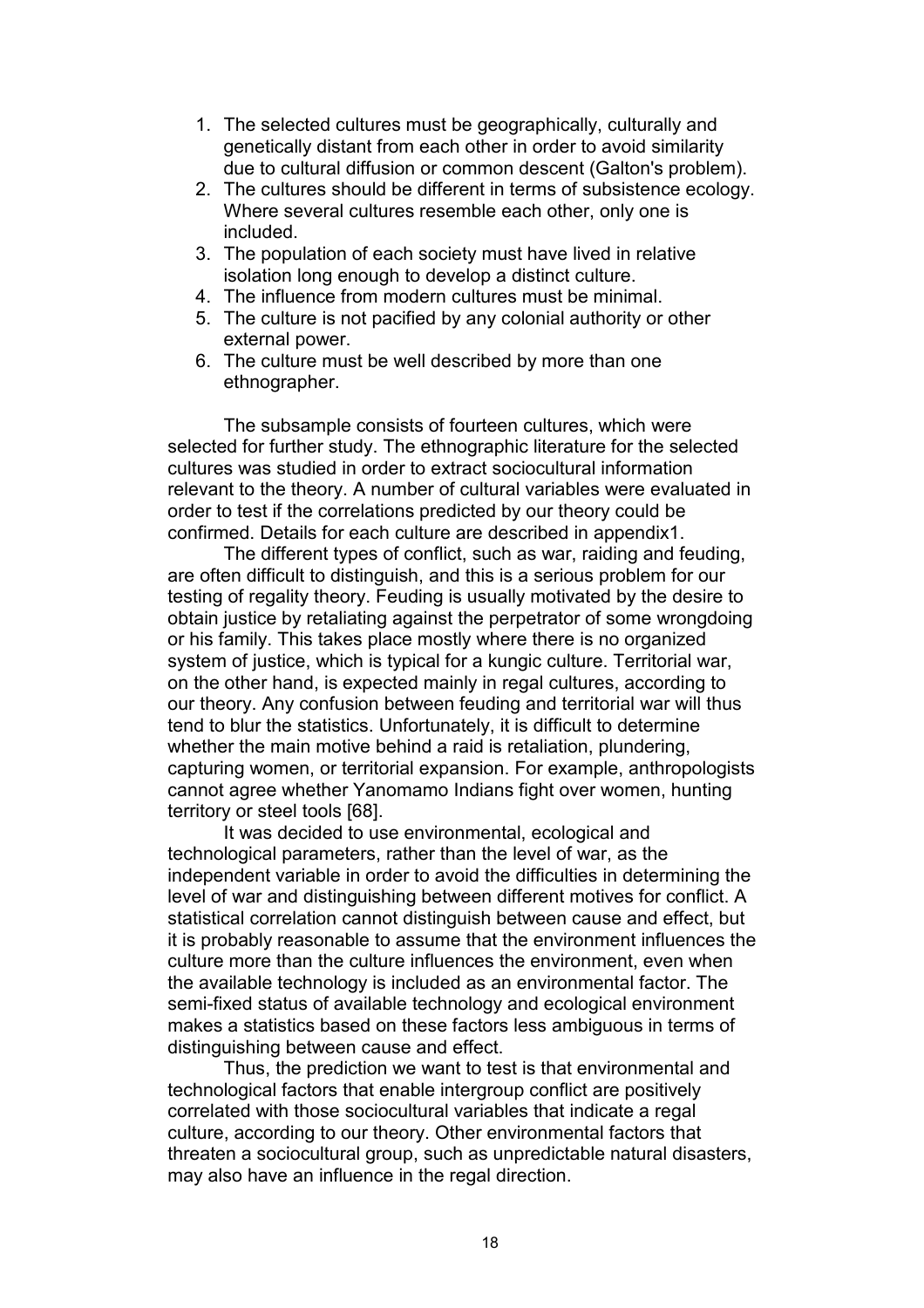We are assuming that the following environmental and technological factors make intergroup conflict more likely:

- An ecology and technology that enables a high food production per unit area, and thus a high population density
- Neighbor groups with similar ecology competing for the same resources
- Efficient means of transportation of warriors to enemy territory
- Efficient means of communication over distance
- Efficient means of food storage and transportation
- Efficient weapons
- Favorable climate

Intergroup conflict is likely to be impeded or prevented when these factors are reversed, i.e. when food is sparsely distributed, when there are geographical barriers to travel, niche specialization, or when extreme climate conditions make work and fighting difficult. Our prediction is that a culture will be regal when these factors enable intergroup conflict and kungic when not. We will predict an intermediate level on the regality scale when some factors point in one direction and other factors point in the opposite direction. These assumptions do not hold in modern industrial societies where international economic interdependence or third party intervention often can prevent war. Also, the assumptions do not hold when the society is pacified by colonial rule or other foreign powers. This is the reason why pacified and modernized societies are excluded from our subsample.

The expected conflict level is evaluated on a five point scale, where a 1 indicates that intergroup conflict is unlikely because of environmental factors or niche specialization, and a 5 indicates that environmental factors make large scale war possible.

The following variables are evaluated for each culture in the subsample and correlated against the expected conflict level:

**War or intergroup conflict.** The level of intergroup conflict is interpreted as the frequency, intensity, degree of violence and casualty rate of conflicts against other social groups that do not have the same self-defined ethnic or tribal identity. Territorial conflicts are given higher weight than plundering and retaliation of injustice. (Coded as 1 = none:  $2$  = only small raids, feuds, vendettas;  $4$  = rare or low scale;  $5$  = frequent large wars).

**Internal conflicts and feuds.** Internal or intragroup conflicts are conflicts between people with the same ethnic or tribal belonging. Examples are conflicts between families over properties or marriage, or conflicts between leaders and followers. Feuds are series of retaliations over real or alleged wrongdoing. The theory predicts that intergroup conflicts, but not necessarily internal conflicts, are positively correlated with regal indicators. (Coded as 1 = rare; 5 = frequent).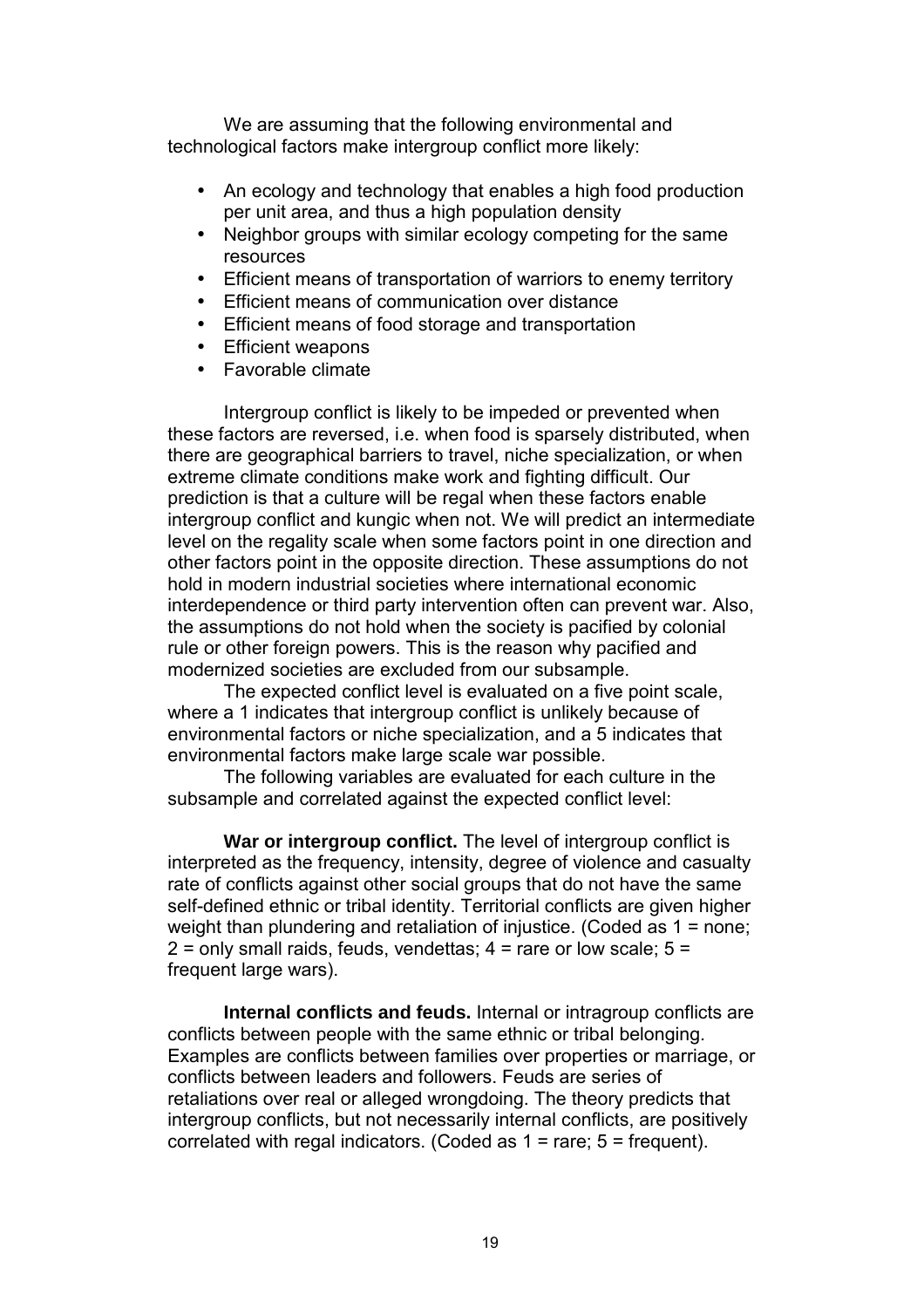**Political system.** A hierarchical political system with strong centralized power is expected in a regal society. In a kungic society we will expect an egalitarian political system with little or no hierarchy, or in extreme cases no formal system of leadership at all. (Coded as 1 = none or simple;  $2 =$  formal leadership;  $4 =$  complex or varying;  $5 =$ strong and highly hierarchical).

**Justice and punishment.** We expect a strict justice system and harsh punishments in a regal society, but a mild or lenient degree of punishment in a kungic culture. (Coded as 1 = mild or lenient; 2 = somewhat mild;  $4 =$  somewhat strict;  $5 =$  very strict).

**Religion.** We expect the religion in a regal society to support the power structure by mirroring or being part of the hierarchical political structure and by legitimizing or exalting the ruler. The religion in a regal culture often has a disciplining function by enforcing strict rules, possibly with supernatural punishments. The religion in a kungic culture is typically non-discriminatory and not connected with political power, discipline, elitism, dogmatism or strict rules. (Coded as 1 = mild, unorganized or non-authoritarian;  $2$  = religion supports politics;  $4$  = some disciplining; 5 = strict, legitimizes ruler).

**Group identity.** We expect people to be hostile to strangers and have a strong sense of ethnic or tribal identity in a regal society. We expect less distinction between *them* and *us* in a kungic culture. (Coded as  $1 = \text{low}$ ;  $3 = \text{hostility}$  to or fear of strangers;  $5 = \text{high}$ ).

**Fertility.** We expect people to get more children in a regal than in a kungic society. Kungic cultures may keep the birth rate down by post-partum sexual taboos, long breastfeeding periods, anticontraceptive means, abortion or infanticide. (Coded as 1 = low; 3 = medium;  $5 = high$ ).

**Suicide.** We expect the incidence of suicide to be higher in kungic than in regal cultures, according to [\[2\]](#page-67-0). This applies only to the types of suicide that Durkheim has labeled anomic and egoistic suicide [\[69\]](#page-71-0), not to culturally prescribed suicide or self-sacrifice in battle. (Coded as  $1 =$  rare or no mentioning;  $3 =$  occurs;  $5 =$  common).

**Sexual morals.** We expect regal societies to have strict taboos and rules regulating sexual behavior, including bans on premarital and extramarital sex. Kungic societies are likely to be more tolerant of a variety of sexual behaviors. (Coded as 1 = lax, permissive; 3 = mixed or intermediate; 5 = strict).

**Marrying age.** We expect the marrying age to be lower in regal than in kungic societies. The marrying age is recorded separately for men and women. Where the literature specifies a range for the marrying age, the median of this range is used in the statistics.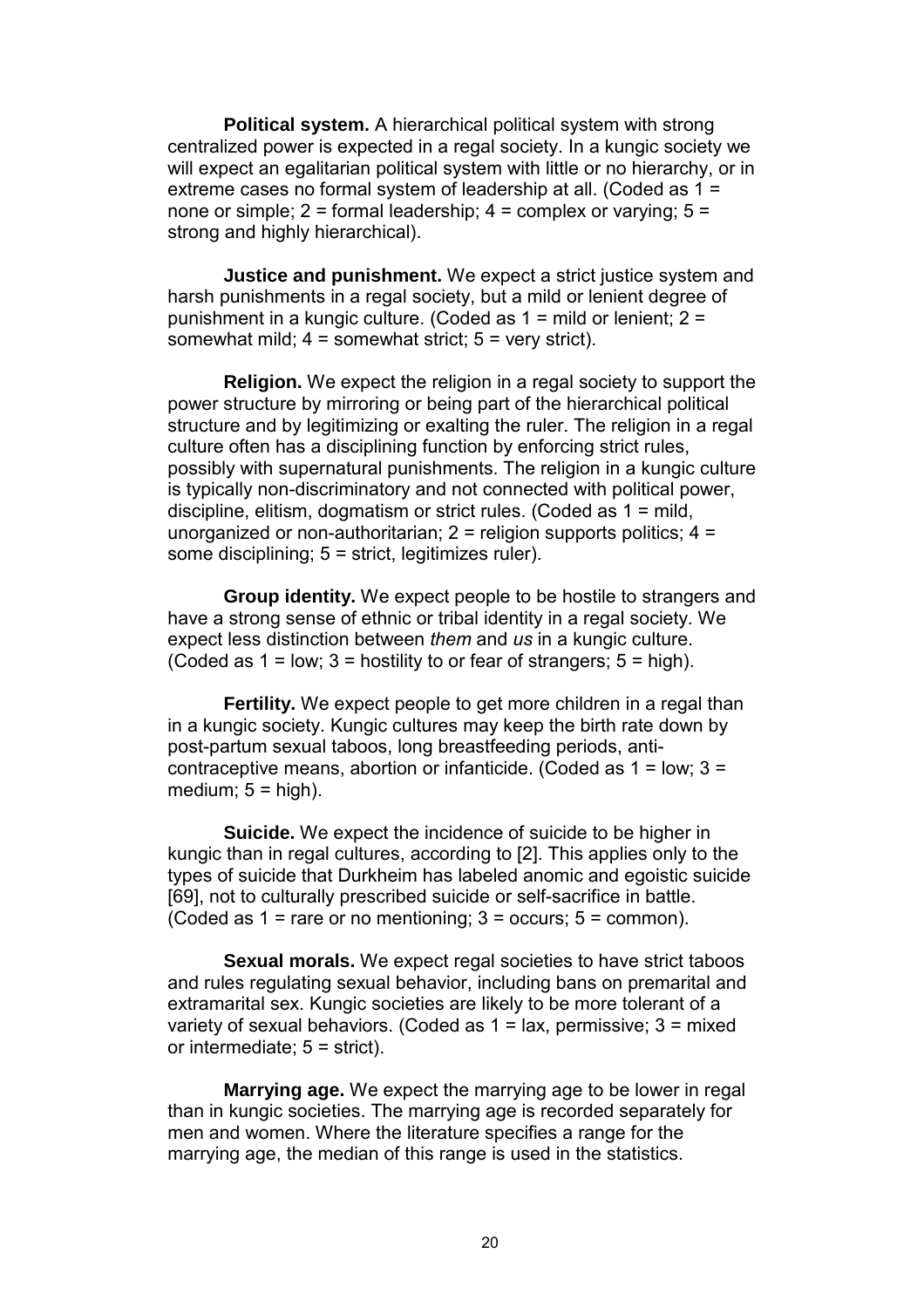**Divorce.** We expect divorce to be easier and more tolerated in kungic than in regal societies. (Coded as  $1 =$  rare, difficult;  $3 =$  occurs;  $5 = e$ asy, frequent).

**Children work.** We expect children to work harder, and from an earlier age, in regal than in kungic societies. (Coded as  $1 = no$ ;  $3 =$ some:  $5 =$  much or early).

**Art.** Different cultures produce different kinds of art. We are considering many different forms of art, including carving, painting, sculptures, decorated clothing, body adornment, architecture and other material art as well as poetry, tales, drama, music, singing and dance. We expect the artistic production of regal cultures to be highly embellished and perfectionist, possibly glorifying representatives or symbols of power. We expect kungic cultures to produce a more individualistic art with less conformity. (Coded as 1 = simple, individualistic; 3 = somewhat embellished; 5 = embellished, repetitive, stylized).

The evaluation of these variables for the fourteen societies is summarized in table 6. Most variables are evaluated on a scale from 1 to 5, where intermediate values are not always used. A rank correlation of these variables against the predicted conflict level is also shown in the table. A review of the analysis of each culture is given in appendix1 below.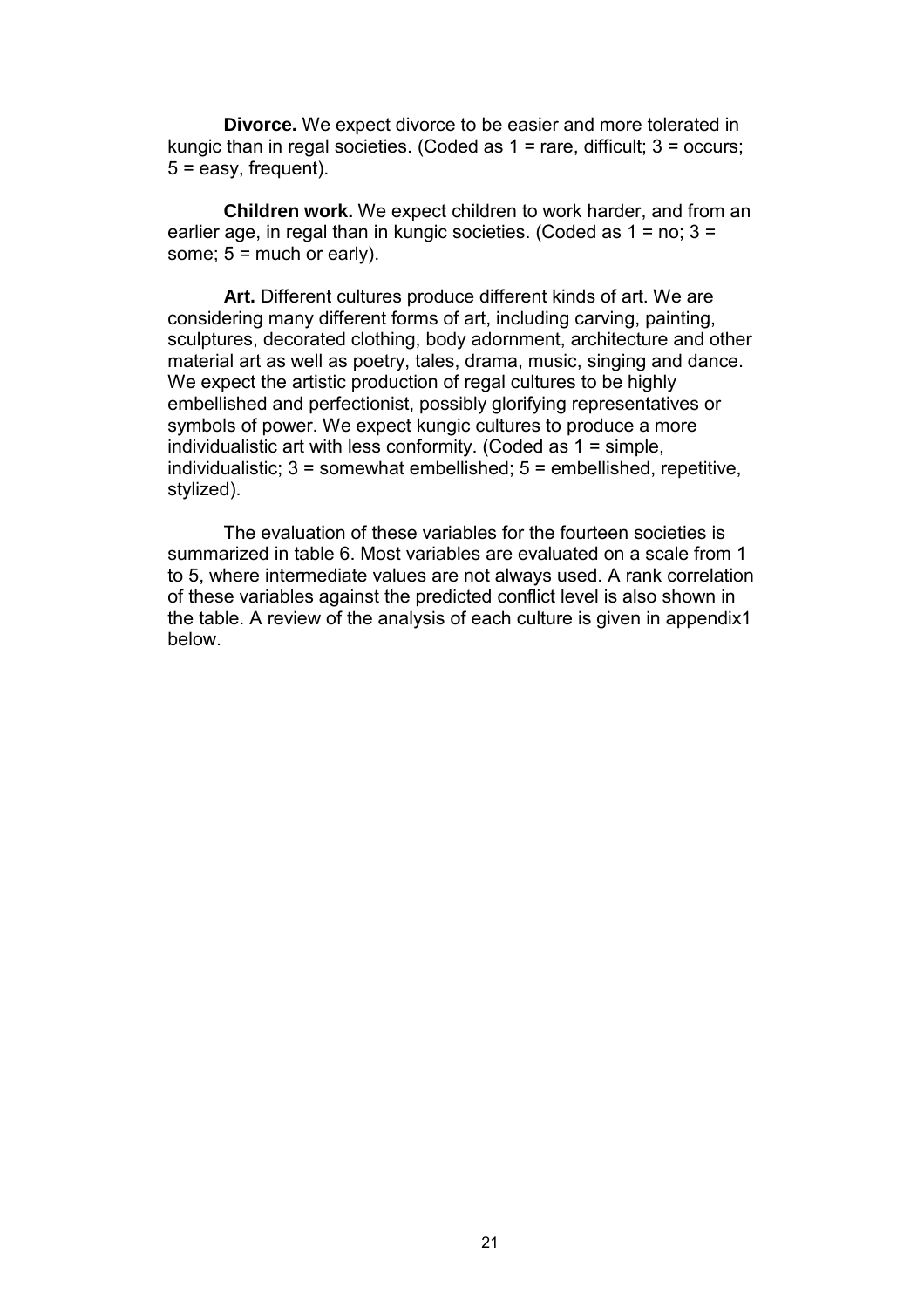| Table 6. Rank correlation of various socio-cultural parameters against the |  |
|----------------------------------------------------------------------------|--|
| expected conflict level for 14 non-industrial cultures                     |  |

| Culture                                                                                                                                                                                                                         | based<br>Expected conflict level<br>on environment | War or intergroup conflict | Internal conflict, feuds | Political system        | Justice, punishment     | Religion                | Group identity | Fertility    | <b>Suicide</b> | Sexual morals  | Marrying<br>age,<br>men | Marrying age, womer | <b>Divorce</b> | Children work  | Art            |
|---------------------------------------------------------------------------------------------------------------------------------------------------------------------------------------------------------------------------------|----------------------------------------------------|----------------------------|--------------------------|-------------------------|-------------------------|-------------------------|----------------|--------------|----------------|----------------|-------------------------|---------------------|----------------|----------------|----------------|
| !Kung                                                                                                                                                                                                                           | $\mathbf{1}$                                       | $\mathbf{1}$               | $\mathbf{1}$             | 1                       | $\mathbf{1}$            | $\mathbf 1$             | $\mathbf{1}$   | $\mathbf{1}$ | 1              | $\mathbf{1}$   | 26                      | 15.5                | 5              | $\mathbf{1}$   | 1              |
| Gilyak                                                                                                                                                                                                                          | 1                                                  | 1                          | 5                        | 1                       | 1                       | 1                       | 1              | 1            | 5              | 1              | 22.5                    | na                  | 5              | na             | 3              |
| Mbuti                                                                                                                                                                                                                           | $\overline{2}$                                     | $\mathbf{1}$               | $\mathbf{1}$             | $\mathbf{1}$            | $\mathbf{1}$            | $\mathbf 1$             | 3              | $\mathbf{1}$ | 3              | $\overline{1}$ | 18                      | 16                  | 5              | $\mathbf{1}$   | $\mathbf{1}$   |
| Yahgan                                                                                                                                                                                                                          | 2                                                  | 1                          | 5                        | 1                       | $\overline{\mathbf{c}}$ | $\overline{2}$          | 3              | 5            | 1              | 3              | 18                      | 15                  | 3              | 3              | $\mathbf 1$    |
| Warao                                                                                                                                                                                                                           | $\overline{2}$                                     | $\overline{\mathbf{4}}$    | $\overline{1}$           | $\mathbf{1}$            | $\overline{1}$          | $\overline{\mathbf{4}}$ | 3              | 5            | $\mathbf{1}$   | $\overline{1}$ | 21                      | 19                  | 3              | 3              | $\mathbf{1}$   |
| Andaman                                                                                                                                                                                                                         | $\overline{2}$                                     | 4                          | 5                        | $\mathbf{1}$            | 1                       | $\mathbf 1$             | 3              | 1            | 1              | 1              | 20                      | 18                  | $\mathbf{1}$   | 3              | $\mathbf{1}$   |
| Arrernte                                                                                                                                                                                                                        | $\overline{2}$                                     | $\overline{\mathbf{4}}$    | 5                        | $\overline{1}$          | $\overline{\mathbf{4}}$ | $\mathbf{1}$            | $\mathbf{1}$   | $\mathbf{1}$ | $\mathbf{1}$   | $\overline{1}$ | na                      | na                  | 3              | $\mathbf{1}$   | $\mathbf{1}$   |
| Yi                                                                                                                                                                                                                              | 3                                                  | 5                          | 5                        | $\overline{2}$          | $\overline{c}$          | 1                       | 3              | na           | 5              | 1              | 13                      | 13                  | 3              | 3              | 3              |
| Apache                                                                                                                                                                                                                          | $\overline{\mathbf{4}}$                            | $\overline{\mathbf{4}}$    | 5                        | $\mathbf{1}$            | 5                       | $\overline{\mathbf{4}}$ | na             | na           | 3              | $\sqrt{5}$     | 20                      | 18.5                | na             | na             | $\overline{3}$ |
| Somali                                                                                                                                                                                                                          | 4                                                  | 5                          | 5                        | $\overline{4}$          | $\overline{c}$          | 5                       | na             | na           | 1              | $\sqrt{5}$     | 21                      | 16                  | 5              | 5              | 3              |
| E De                                                                                                                                                                                                                            | 5                                                  | 5                          | 5                        | $\overline{\mathbf{4}}$ | $\overline{4}$          | $\overline{\mathbf{4}}$ | 3              | 3            | $\mathbf{1}$   | $\mathfrak{S}$ | na                      | na                  | $\mathbf{1}$   | $\mathfrak{S}$ | $\overline{3}$ |
| Ganda                                                                                                                                                                                                                           | 5                                                  | 5                          | 1                        | 5                       | 5                       | $\overline{2}$          | 5              | 5            | 1              | $\mathbf 5$    | 15.5                    | 14                  | 5              | 5              | $\mathbf 1$    |
| Inca                                                                                                                                                                                                                            | 5                                                  | 5                          | $\overline{1}$           | 5                       | 5                       | 5                       | na             | na           | $\mathbf{1}$   | 5              | 25                      | 18                  | $\overline{1}$ | 5              | 5              |
| Babyloni-                                                                                                                                                                                                                       |                                                    |                            |                          |                         |                         |                         |                |              |                |                |                         |                     |                |                |                |
| ans                                                                                                                                                                                                                             | 5                                                  | 5                          | 1                        | 5                       | 5                       | 5                       | na             | na           | 1              | 3              | 29                      | 17                  | na             | 5              | 5              |
| $\tau$                                                                                                                                                                                                                          |                                                    | .81                        | $-.14$                   | .81                     | .75                     | 62                      | .74            | .51          | $-25$          | .64            | $-.05$                  | .02                 | $-32$          | .74            | 53             |
| p                                                                                                                                                                                                                               |                                                    | 0005                       | $\cdot$                  | .0004                   | 0008                    | .005                    | .01            | .075         | .17            | .004           | $.5\,$                  | $.5\,$              | .12            | .003           | .016           |
| Variables are indicated on a scale of 1 - 5 as described in the article, except for marrying age which is<br>indicated by the median. $\tau$ = Kendall's tau, $p$ = level of significance, one-tailed. na = data not available. |                                                    |                            |                          |                         |                         |                         |                |              |                |                |                         |                     |                |                |                |

**Table 7. Rank correlation of various socio-cultural parameters against the expected conflict level for 15 non-industrial cultures**

| Culture                                                                                 | based<br>Expected<br>5<br>environment<br>conflict level | conflict<br>War or<br>intergroup | Internal<br>conflict,<br>feuds | Political<br>system | Justice,<br>punishment | Religion | Group<br>identity | Fertility | Suicide | Sexual<br>morals | Divorce | Children work | Ar   |
|-----------------------------------------------------------------------------------------|---------------------------------------------------------|----------------------------------|--------------------------------|---------------------|------------------------|----------|-------------------|-----------|---------|------------------|---------|---------------|------|
| Yanomamo                                                                                | 3                                                       | $\overline{4}$                   | 5                              | 1                   | 1                      | 1        | 1                 | 3         | 1       | 3                | 5       | 3             |      |
| $\tau$ (14 cultures)                                                                    |                                                         | .81                              | $-.14$                         | .81                 | .75                    | .62      | .74               | .51       | $-25$   | .64              | $-32$   | .74           | .53  |
| p (14 cultures)                                                                         |                                                         | 0005                             | $\cdot 3$                      | .0004               | .0008                  | .005     | .01               | .075      | .17     | .004             | .12     | .003          | .016 |
| $\tau$ (15 cultures)                                                                    |                                                         | .80                              | $-12$                          | .78                 | .70                    | .59      | .53               | .50       | $-23$   | .67              | $-24$   | .75           | .52  |
| p (15 cultures)                                                                         |                                                         | 0003                             | .3                             | .0004               | .001                   | .005     | .04               | .056      | .18     | .002             | .19     | .002          | .015 |
| Extension to table 6. Comparison of statistics with and without Yanomamo culture added. |                                                         |                                  |                                |                     |                        |          |                   |           |         |                  |         |               |      |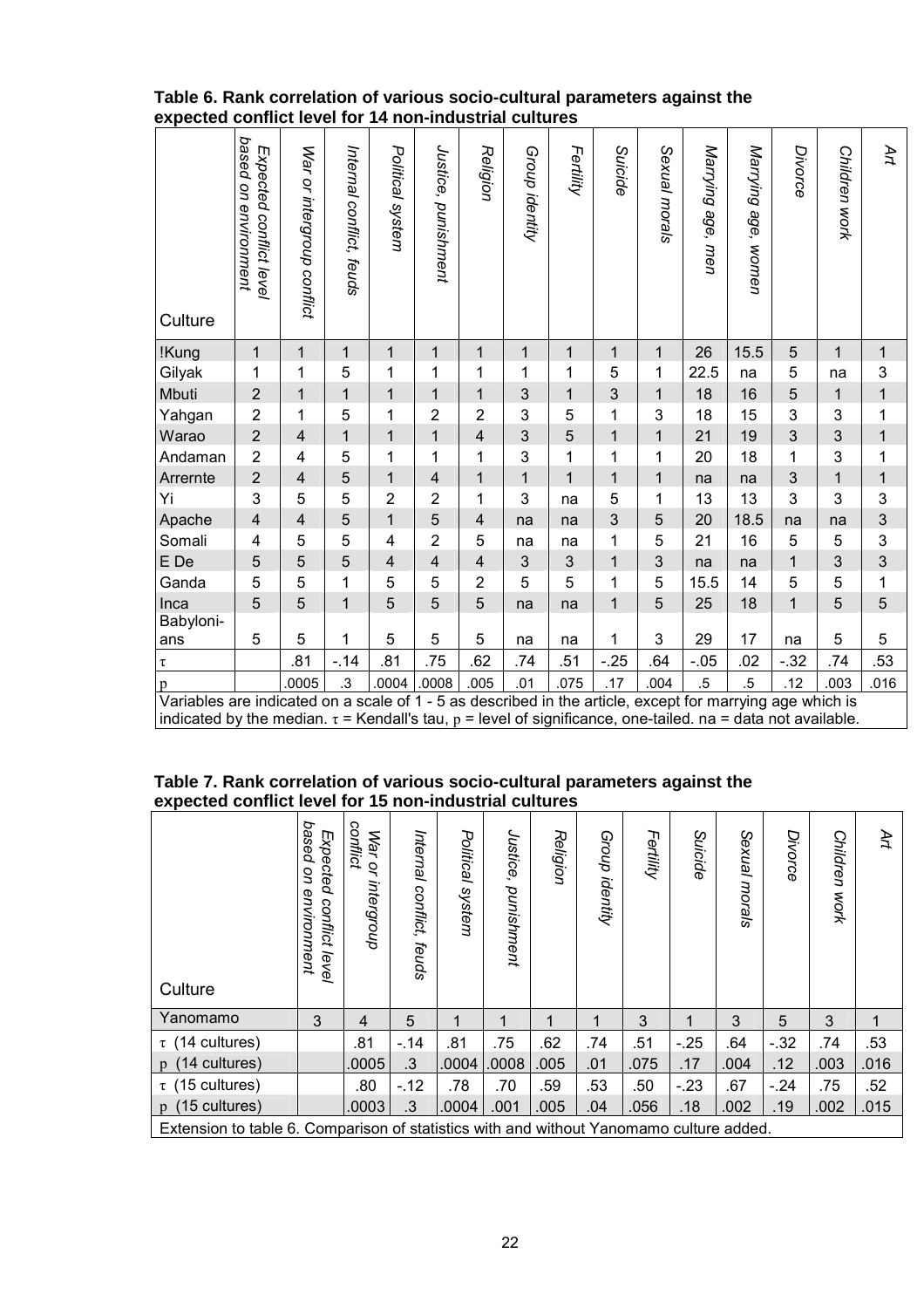At the regal end of the scale we find empires like the Babylonians and the Incas, while we find isolated cultures like the Gilyak and niche cultures like the Mbuti pygmies and !Kung bushmen at the kungic end of the scale.

The statistical results indicate that the level of intergroup conflict is strongly correlated with the environmental and technological parameters, thus confirming that environmental factors have a strong influence on the amount of war. The important difference between intergroup and intragroup conflict is confirmed by the finding of a slightly negative and non-significant correlation of internal conflict with the environmental factors.

The political structure is strict and hierarchical in high conflict cultures, and simple or egalitarian in the low conflict cultures. This is confirmed by a strong and highly significant correlation. The expectations for a strict justice system, a strict and disciplining religion and a strong sense of group identity in high conflict cultures are also strongly confirmed.

The fertility or population growth is higher in the high-conflict cultures, as expected, but the trend is not significant at the 0.05 level. The level of suicide shows a negative correlation, as expected, but not significant. Sexual morals are stricter in high-conflict cultures, as expected, and the trend is highly significant. The marrying age shows hardly any correlation at all. This may be explained by the very inaccurate data for marrying age (some cultures do not count years), and perhaps also by the dependence of marrying age on economic factors and educational level. Divorce is more difficult in high-conflict cultures, but the trend is not significant. Perhaps divorce is more common in polygamous relationships and this neutralizes the predicted effect of strict sexual morals in regal cultures.

Children work more, or from an earlier age, in the high-conflict cultures. This result is as expected and highly significant.

The prediction that art is more elaborate and embellished in high-conflict cultures than in peaceful cultures was confirmed, and this result is statistically significant.

#### *Search for exceptions to the theory*

One of the most powerful ways to test a scientific theory is to search for examples that appear to falsify the theory. In an attempt to find a non-industrial culture that does not fit the regal versus kungic culture theory, we have chosen the famous example of the Yanomamo living in the Amazon rain forest. These people have a reputation for being fierce and warlike despite geographical isolation and a relatively low population density. The Yanomamo were not included in the subsample of study two because the SCCS lists only a single author of literature for this culture, and because the Yanomamo are geographically and genetically close to the Warao, who were included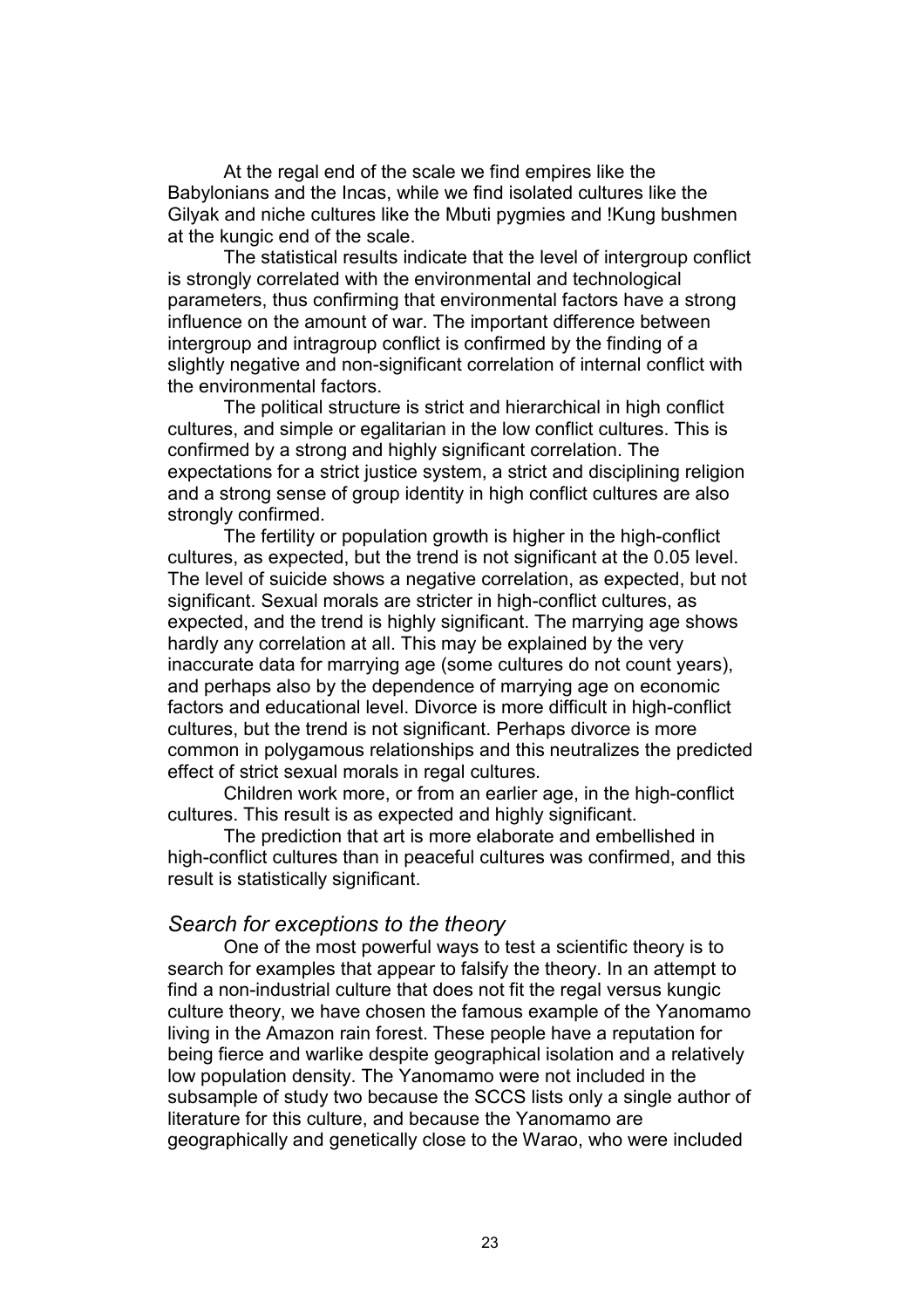because of their unique niche. Several authors have studied the Yanomamo since the SCCS lists were compiled. We can therefore investigate the Yanomamo using the same methods and criteria that were used for the other cultures. This investigation is included at the end of appendix 1.

The Yanomamo have a higher level of conflict than the Mbuti who live in a similar environment. However, their means of subsistence is different. The Yanomamo practice slash-and-burn agriculture while the Mbuti are hunters and gatherers who obtain agricultural products through barter with other peoples. The more efficient food production of the Yanomamo enables them to have larger village populations than the Mbuti and hence a more regal culture. Chagnon finds that the level of conflict among Yanomamo is higher in the lowlands where villages are large than in the highlands where villages are smaller due to ecological factors [\[70\]](#page-71-0). Thus, it appears that differences in village size can explain most, if not all, of the difference in conflict level between Mbuti and Yanomamo. Ferguson proposes that the Yanomamo are fierce because they fight over access to steel tools and other western products [\[68\]](#page-71-0). However, there is no reason why the Mbuti should not do the same. Another possible factor is that the Yanomamo make heavy use of hallucinogenic drugs which make them violent, and which may give them visions of dangerous spirits [\[71\]](#page-71-0).

The level of intergroup conflict among the Yanomamo may be higher than expected, but other cultural indicators turn out to be more kungic than expected. Table 7 shows how the test statistics of table 6 are influenced by addition of the Yanomamo culture. The level of significance becomes slightly higher on some parameters, and slightly lower on other parameters, but the overall picture is largely unchanged by the inclusion of this culture in the statistics.

### *Summary of evidence*

To summarize, the findings from both study one and study two confirm that the level of intergroup conflict is correlated with several cultural variables, and the correlations are in the direction predicted by regality theory. These findings are in agreement with earlier studies [\[1\]](#page-67-0), [\[55\]](#page-70-0). Study two confirms that the level of intergroup conflict, and thus the cultural regality level, is strongly influenced by environmental and technological variables in non-industrial and non-pacified societies. While the regality level is strongly connected with the political complexity and population density, it cannot be reduced to these factors alone. The factor analysis and the multiple correlation analysis indicate that significant effects remain when population density is controlled for. However, the subsample in study two is not big enough for controlling for the confounding influences of population density and life history strategy.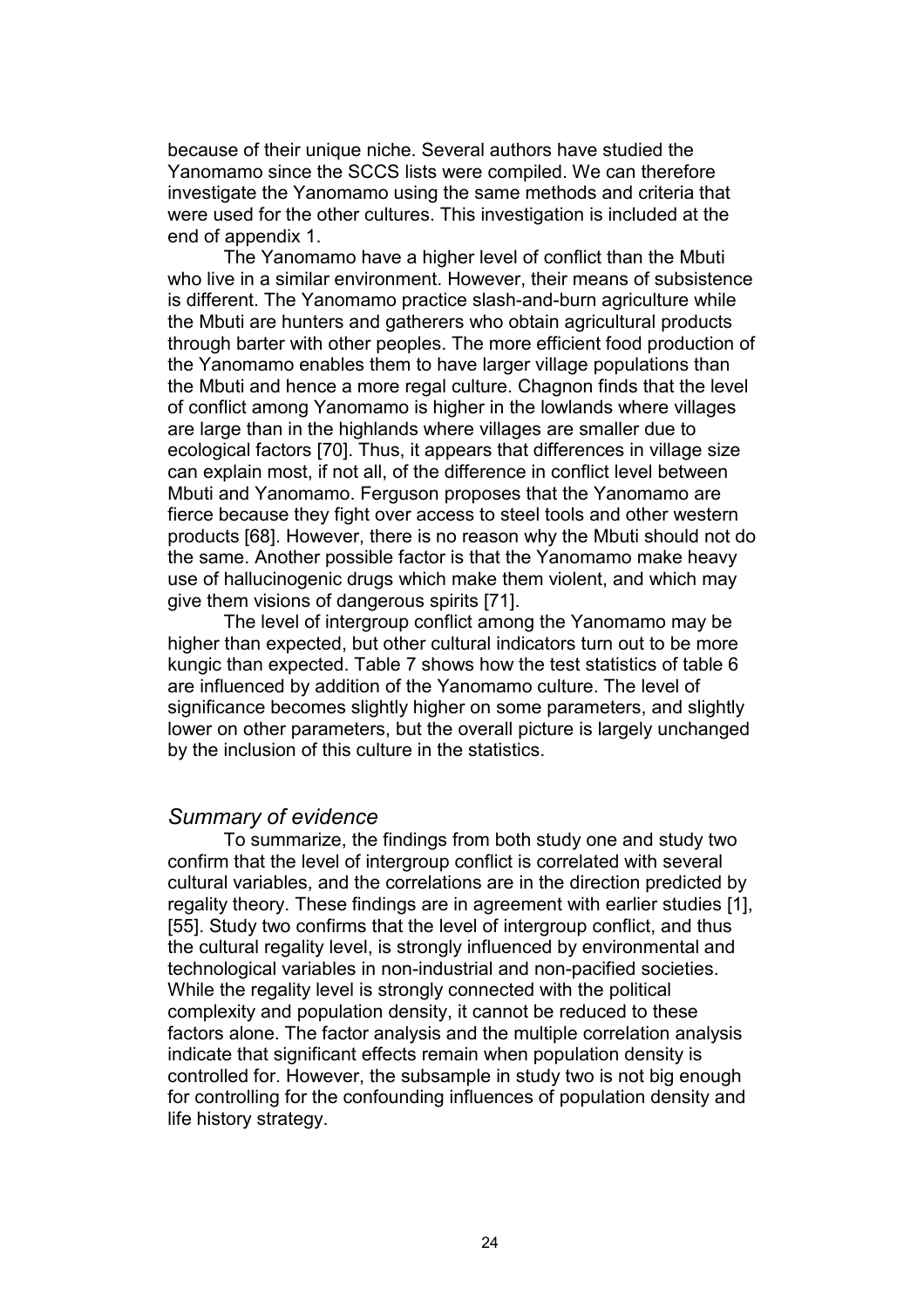It is confirmed that a high level of intergroup conflict or collective danger is associated with a hierarchical political system with strict discipline and punishment and a strong sense of group identity. Such a system is likely to have strict sexual morals and a strict religion that legitimizes the political system and contributes to the disciplining of the people. The art produced by such a society is likely to be highly embellished and perfectionist. The absence of collective dangers leads to kungic cultures, which are typically peaceful, egalitarian and tolerant. The predicted correlations for fertility, marrying age, divorce rate and suicide rate were not statistically significant in the present study, perhaps because many data are missing or inaccurate.

The missing data caused mathematical problems in the factor analysis and the structural equation model analysis. The various methods used for dealing with the missing data problem may have caused artifacts in the results.

It must be emphasized that the statistical analyses applied in these studies cannot prove causality. The structural equation model is useful for testing if the proposed causal theory fits the data, but it does not rule out the existence of alternative models that fit the data equally well [\[72\]](#page-71-0). Many variables were removed from the structural equation model because they showed no significant effect. This removal of variables may have caused selection bias resulting in false significance. Ideally, the confirmatory test on the structural equation model should not use the same data set as the exploratory factor analysis. Unfortunately, no extra data set is available since the number of relatively independent cultures is limited. This is a general problem in cross-cultural research.

Many previous studies have found effects of collective danger that are relevant to our theory. Table 8 lists some of these studies. All of these studies find correlates of collective danger that are in accordance with regality theory, though a few studies fail to find all the effects that we would predict.

Schmitt and Pilcher recommend that theories of psychological adaptations should be evaluated by the *breath* of evidence and the *depth* of evidence [\[74\]](#page-71-0). The breath of evidence means the number of different forms of evidence, such as theoretical, psychological, crosscultural, etc. The depth of evidence means the quality of the evidence and methodological rigor. In the present situation, the support for regality theory is more broad than deep. We have theoretical support; lab experiments, natural experiments and correlation studies; individual-level psychological studies as well as cross-cultural studies of collective effects; and studies of modern as well as non-modern cultures. The evidence is not very deep, however. Several of the studies listed in table 8 are using non-representative samples, unrealistic manipulations of danger, and are measuring only short-term effects. The cited studies are based on other theories than the one discussed here, or no theory at all. We need similar studies based on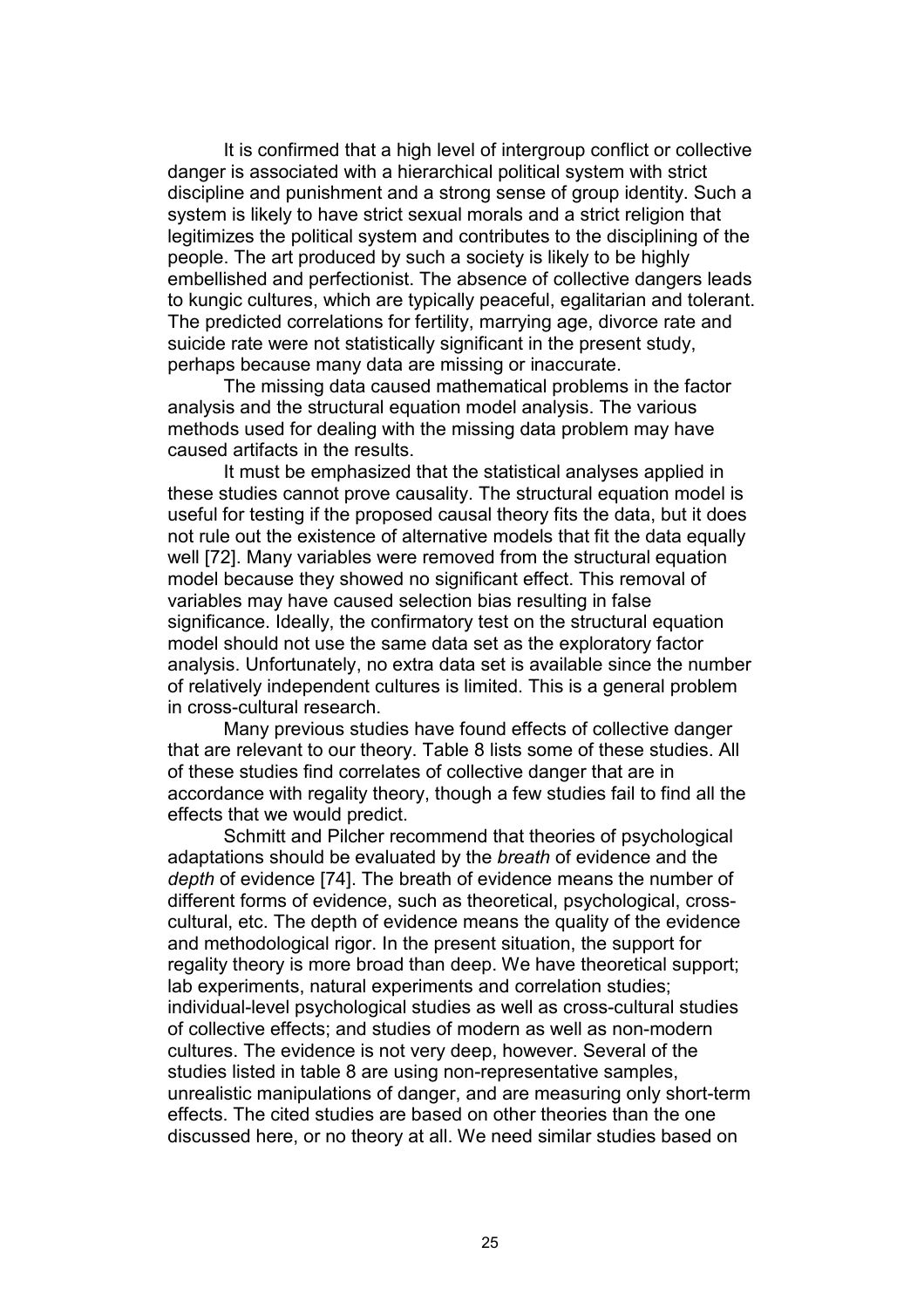regality theory in order to make more detailed predictions that can be tested, including predictions that differ from alternative theories. The present study is relying on the best sample of non-modern cultures available to us, but the fact that these cultures no longer exist gives rise to serious methodological problems, as discussed above. We have proposed a theory of individual and collective responses to collective danger. Future research should test this theory in various different ways in order to further develop and possibly refine or modify the theory presented here.

|                                | Level of    | Type of            | Type of          | Sample              | Source      | Observed                        | Theory                  |
|--------------------------------|-------------|--------------------|------------------|---------------------|-------------|---------------------------------|-------------------------|
|                                | effect      | culture            | danger           |                     | $\Omega$    | effect                          |                         |
| Study                          |             |                    |                  |                     | variation   |                                 |                         |
|                                |             |                    |                  |                     |             | politics,                       |                         |
|                                |             |                    |                  |                     |             | justice, religi-<br>on, morals, |                         |
|                                |             | non-               |                  | world               |             | treatment of                    | regality                |
| Present study                  | culture     | industrial         | war              | cultures            | natural     | children, art                   | theory                  |
|                                |             | non-               |                  | world               |             |                                 |                         |
| Russell [1]                    | culture     | industrial<br>non- | war              | cultures<br>world   | natural     | punitiveness<br>combative       | psychology<br>cultural  |
| Sipes [60]                     | culture     | industrial         | war              | cultures            | natural     | sports                          | evolution               |
| Roes &                         |             |                    | intergroup       |                     |             |                                 |                         |
| Raymond [57]                   | culture     | non-<br>industrial | compe-<br>tition | world<br>cultures   | natural     |                                 | various                 |
|                                |             |                    |                  |                     |             | religion<br>nationalism,        |                         |
|                                |             |                    |                  |                     |             | politics, religi-               |                         |
| Inglehart &                    | individual  | contempo-          | existential      | world               |             | on, discipline,                 | political               |
| Welzel [63]                    | and culture | rary               | insecurity       | cultures            | natural     | fertility                       | psychology              |
| Jugert & Duckitt               |             |                    | economy,         |                     | imagined    |                                 | authorita-              |
| [4]                            | individual  | modern             | violence         | students            | scenario    | prejudice<br>hostility to       | rianism                 |
| Feldman &                      |             |                    | economy,         | represen-           | correlation | minorities,                     | authorita-              |
| Stenner [64]                   | individual  | modern             | war              | tative              | study       | etc.                            | rianism                 |
| Wohl,                          |             |                    |                  |                     | salience    |                                 |                         |
| Branscombe &                   |             |                    | group            | self                | manipu-     | strengthen                      | social                  |
| Reysen [65]                    | individual  | modern             | extinction       | selected            | lation      | group                           | psychology              |
| Riek, Mania &                  |             |                    |                  | meta-               |             | hostility to                    |                         |
| Gaertner [66]                  | individual  | modern             | various          | analysis            | various     | outgroup                        | various                 |
| Ladd [5]                       | individual  | modern             | terrorism        | represen-<br>tative | natural     | support for<br>president        | political<br>psychology |
| Carnagey &                     |             |                    |                  |                     |             |                                 |                         |
| Anderson [59]                  | individual  | modern             | terrorism        | students            | natural     | war attitudes,<br>punitiveness  | psychology              |
| Huddy &                        |             |                    |                  |                     |             | strict foreign                  |                         |
| Feldman [73]                   | individual  | modern             | terrorism        | represen-<br>tative | natural     | policy                          | psychology              |
|                                |             |                    |                  |                     |             |                                 | integrated              |
| Curșeu, Stoop &<br>Schalk [96] |             |                    | immigra-         | semi-               | correlation |                                 | threat                  |
|                                | individual  | modern             | tion             | random              | study       | prejudice                       | theory                  |

**Table 8. Examples of studies finding correlates of collective danger**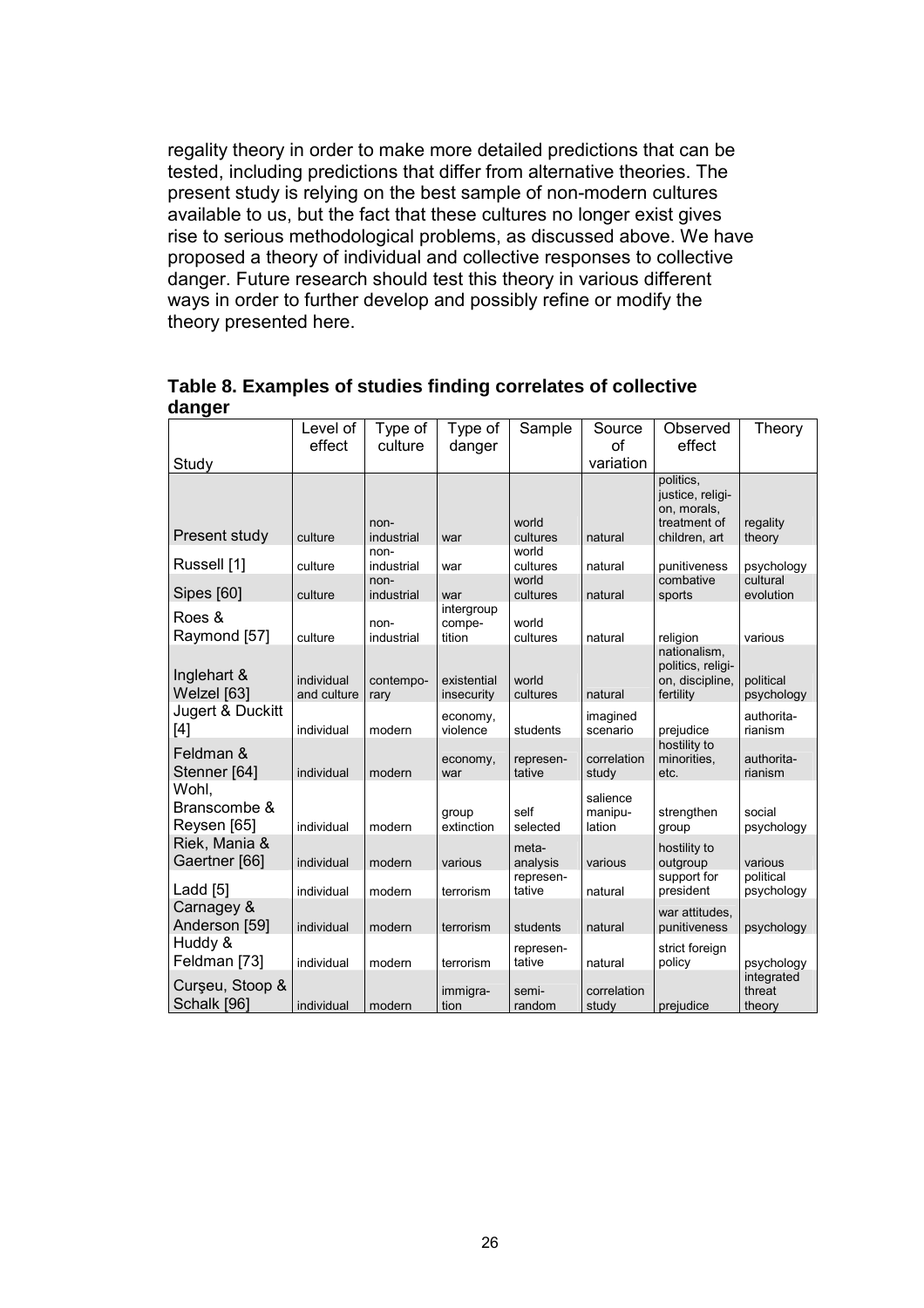## **Comparison with alternative theories**

<span id="page-27-0"></span>The traditional way of promoting a new theory is to prove previous theories wrong. We do not believe that this naive form of falsificationism has been very fruitful in the social sciences [\[75\]](#page-71-0). While we believe that regality theory explains our findings better than alternative theories do, this does not mean that previous theories should be completely rejected. Previous theories may still contain some important insights that might be remodeled and combined with the new discoveries in a synthetic process that makes our knowledge evolve and expand its explanatory power.

In the following sections we will look at various other theories that deal with some of the same phenomena as the present study, and discuss the strengths and weaknesses of each theory. Hopefully, this process can lead to an expansion of our knowledge rather than just the replacement of one theory with another.

#### *Cultural selection theory*

The theory of fast versus slow life history strategies, also called biological r/K theory, is based on *biological* selection acting on gene populations [\[40\]](#page-69-0). A somewhat similar theory for *cultural* selection acting on culturally inherited memes [\[76\]](#page-71-0) was proposed in 1997 [\[6\]](#page-67-0).

A selfish meme complex can use different strategies for utilizing the resources of its hosts (the persons holding the memes) to produce either a high quantity or a high quality of cultural offspring. A cultural rstrategy is a strategy where the meme complex makes its hosts spend a lot of resources on propagating their culture and beliefs to others. This is seen e.g. where the winning group in a war is imposing their culture and military strategy on the loosing group, and also where a religious sect is spending a lot of energy on winning new converts. The opposite is a cultural k-strategy (written with a small k), which allocates few resources to winning new hosts and more resources to making its hosts satisfied so that they will not choose competing memes [\[6\]](#page-67-0). This is typically seen in times of peace where ideals of individual freedom become more popular than ideals of patriotism and unity.

This so-called cultural r/k theory predicts that the cultural rstrategy will be most efficient in times of intergroup conflict while the cultural k-strategy will be most efficient where there is no culturally different neighbor group to compete with. Interestingly, the predictions of this cultural r/k theory are so similar to the predictions of the theory of a psychological desire for a strong leader in times of intergroup conflict, that any of these two theories would provide a logical explanation for the cultural effects found in the present study.

Individual psychological responses are not captured by the present study, but the individual-level studies listed in table 8 give us reason to uphold the theory of a desire for a strong leader. We will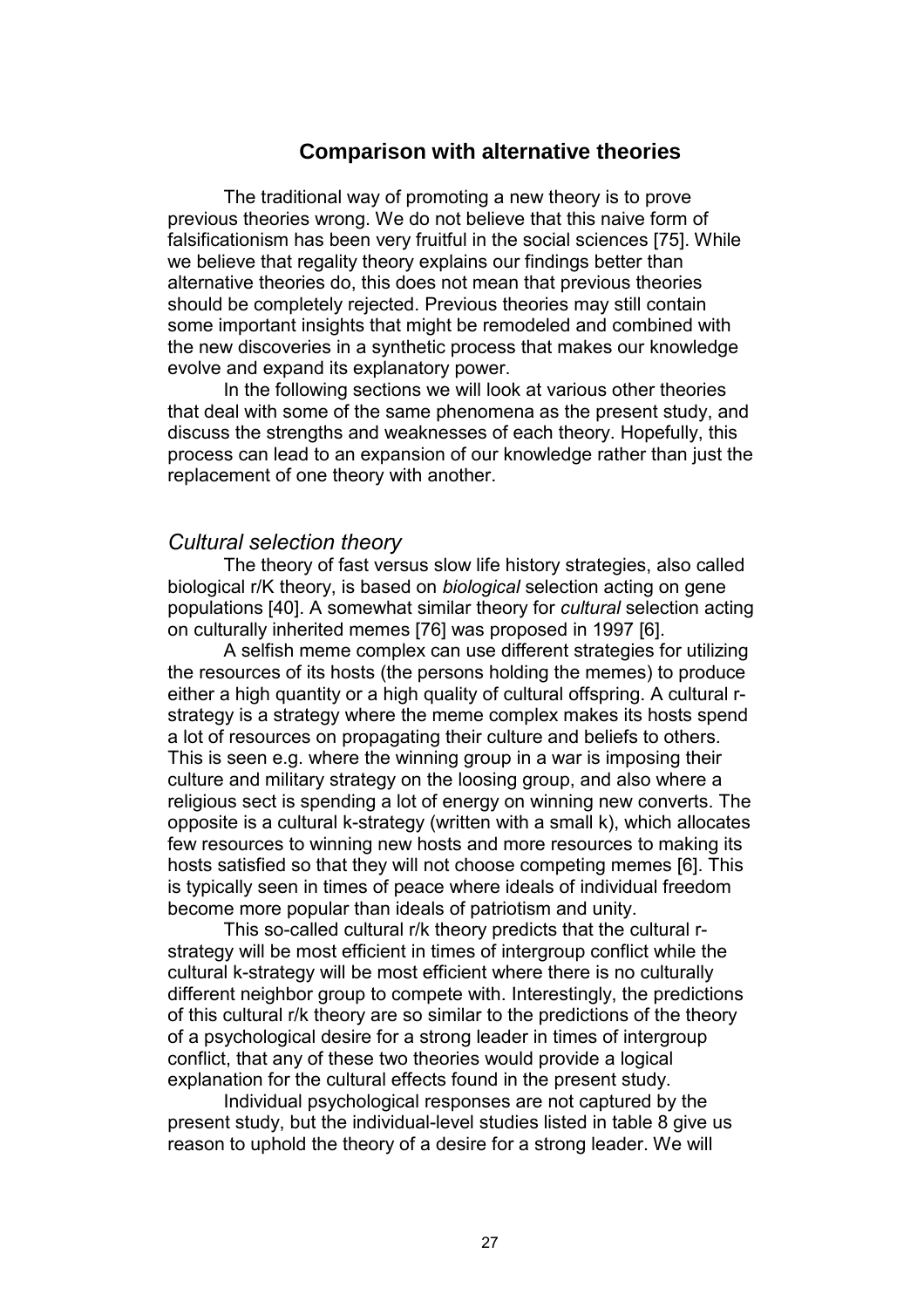argue that psychological responses to intergroup conflict are likely to be much faster than cultural r/k selection, and therefore more effective, but the cultural r/k mechanism probably has at least some effect as well. For now, we will assume that there is a synergy between the two effects, perhaps as the result of some kind of gene/culture coevolution [\[77\]](#page-71-0), and we will incorporate both mechanisms in our theory of regality. We will use the terms *regal* and *kungic*, regardless of which of the two mechanisms is strongest in each specific case.

It must be noted that the analogy between biological r/K theory and cultural r/k theory is so weak and imperfect that it may be preferred to regard the connection between biological and cultural r/k strategies as a correlation rather than an analogy.

### *Authoritarianism theory*

The psychological characteristics that we call regal have a striking similarity with the phenomenon that social psychologists call *the authoritarian personality* [\[78\]](#page-72-0), and in fact many of the findings of the current study could possibly be explained with the theory of authoritarianism.

A particularly useful version of authoritarianism theory distinguishes two measures called *Right-Wing Authoritarianism* (RWA) and *Social Dominance Orientation* (SDO) [\[79\]](#page-72-0), which are connected with certain characteristic worldviews. RWA is linked with the view of the world as a dangerous place and SDO is linked with the view of the world as a competitive jungle where might is right. RWA leads to social conformity and SDO leads to tough-mindedness, according to this theory, and both lead to negative attitudes towards outgroups [\[79\]](#page-72-0), [[80\]](#page-72-0), [\[81\]](#page-72-0), [\[82\]](#page-72-0). The RWA theory is particularly relevant here because the *view of the world as a dangerous place* in RWA theory can be regarded as almost equal to *perceived collective danger* in regality theory. The SDO theory may have some relevance for our study as well because it refers to a worldview that assumes social inequality, but some of the aspects of SDO theory seem to be inspired by a competitive market economy, which has little relevance for Paleolithic hunter-gatherer cultures. Several studies have found that authoritarianism and group cohesion are increased by threats to the social group as a whole, while threats to the individual have less such effect [\[4\]](#page-67-0), [\[64\]](#page-71-0), [\[83\]](#page-72-0), [\[84\]](#page-72-0).

These theories are in good agreement with regality theory because they link social conformity, punitiveness and xenophobia to collective danger. Evidently, authoritarianism theory and regality theory are two different paradigms looking at the same phenomenon. None of our experimental findings are in disagreement with authoritarianism theory, but many of the predictions that were tested in our study would have been difficult to make from authoritarianism theory because it has more focus on individual psychology than on social and cultural structures.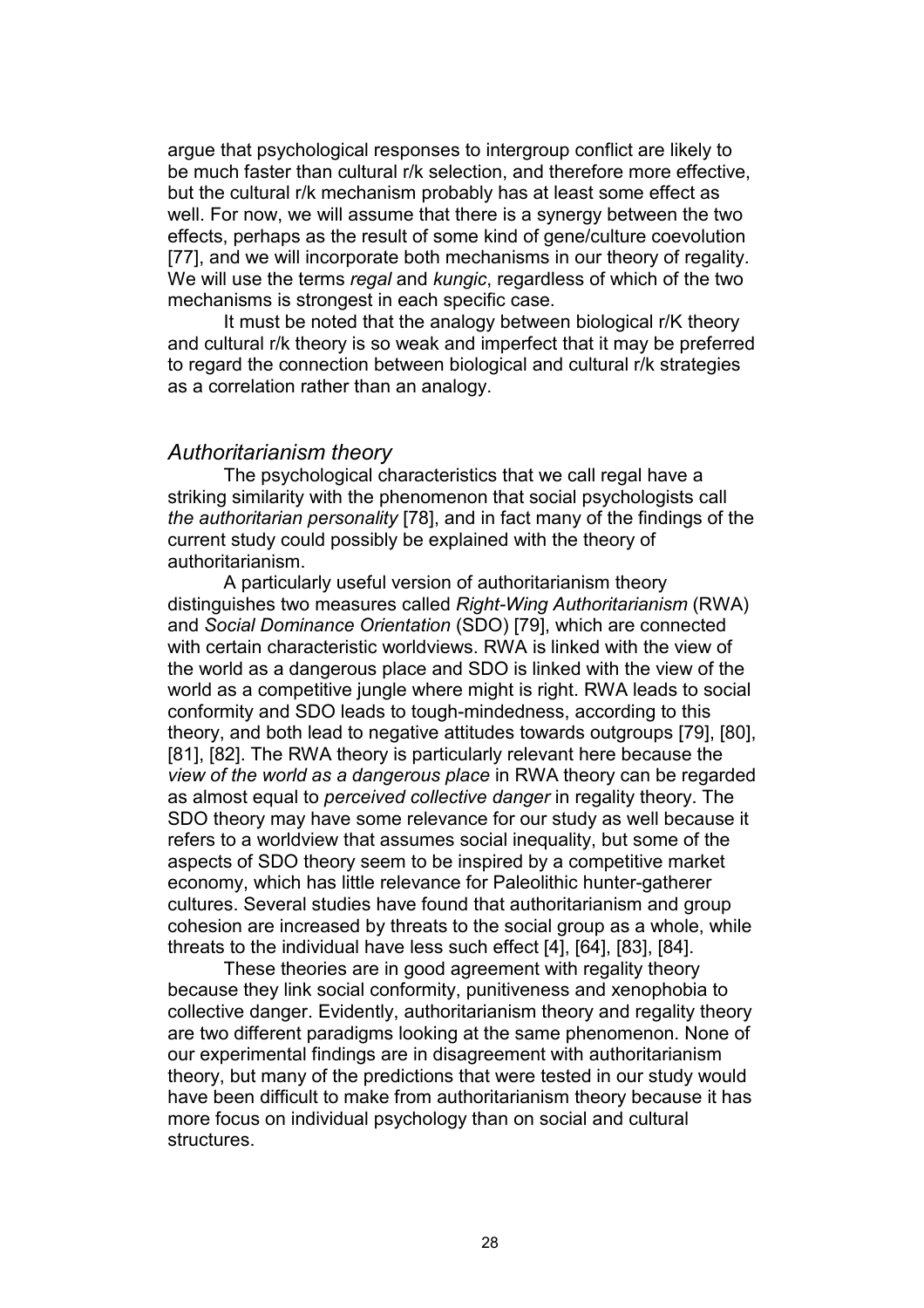Our main criticism of authoritarianism theory relates to its poor theoretical foundation. Authoritarianism theory has its roots in psychoanalytic theories, which are not falsifiable [[85\]](#page-72-0), though modern versions such as RWA and SDO theories have little or no connection to psychoanalysis. The theoretical model behind authoritarianism theory has limited empirical support, and the theory has often been criticized for political bias [\[81\]](#page-72-0), [\[86\]](#page-72-0), [\[87\]](#page-72-0), [\[88\]](#page-72-0). The term *right-wing authoritarianism* is ill chosen because of its inherent political bias, and also because the concept of right-wing ideology makes sense only in a certain cultural context. In fact, some studies have found the same kind of authoritarianism among communists who, by definition, must be called left wing [\[89\]](#page-72-0).

While many authoritarianism theorists regard certain political ideologies as undesired psychological aberrations, regality theory sees the same ideologies as adaptive responses to perceived collective danger (or, at least, would-be adaptive in the environment of evolutionary adaptation). The evolutionary theory is less likely to lead to biased and ethnocentric thinking, and we should bear this in mind in our choice of terminology. While authoritarianism theory certainly needs revision and a change of terminology, it builds on a research tradition that has produced many interesting experimental results that may be valuable when reinterpreted in the light of regality theory.

#### *Other cultural theories*

Peter Turchin's theory of historical dynamics has some resemblance to regality theory [\[90\]](#page-72-0), [\[91\]](#page-72-0). Turchin explains the rise and fall of empires by the historical observation that group solidarity, loyalty and military strength grows in a conflict zone between culturally different peoples, such as a frontier between farmers and nomadic pastoralists. Such a conflict zone can form the nucleus of a growing empire.

The cohesive force decreases and the state or empire stops growing when the borders are far removed from the political center. Turchin's theory resembles the explanation of the rise and fall of empires in regality theory [\[2\]](#page-67-0). The main weakness of Turchin's theory is that his concept of solidarity or cohesive force is poorly defined and it is not very clear how it is generated.

While Turchin's theory makes little sense in stateless cultures, a theory of Marc Howard Ross about cultures of conflict explicitly refers to non-industrial societies [\[92\]](#page-72-0). His hypothesis is that psycho-cultural dispositions for conflict and violence are formed through harsh childhood socialization and male gender identity conflict, and the targets for the aggressive tendencies can be either group-internal or -external depending on structural factors, which he calls cross-cutting ties. His finding of a correlation between harsh childrearing practices and violent conflict is actually in agreement with our experimental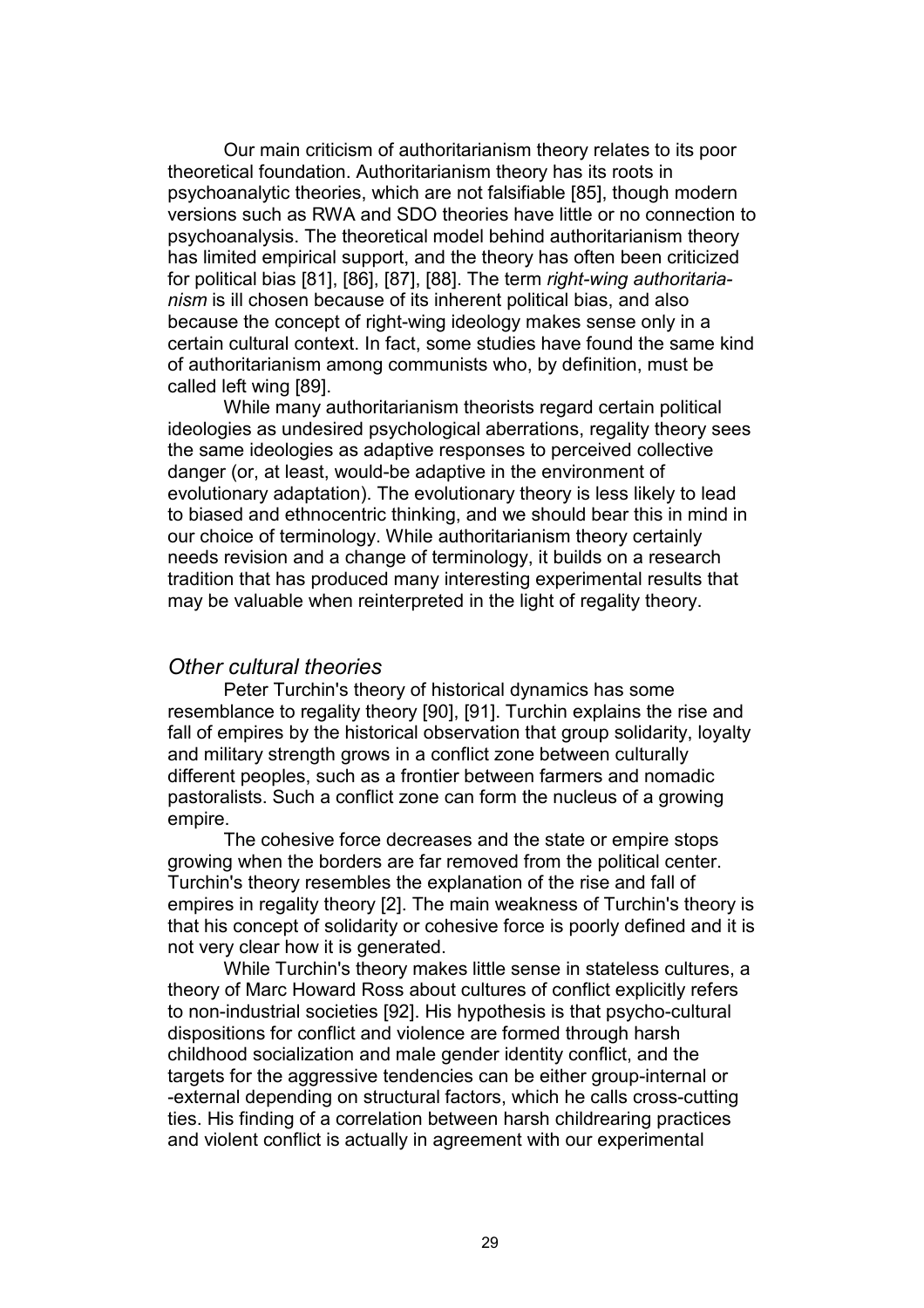findings, but there is disagreement about the direction of causality, which cannot be determined from the available statistical data. The idea that cross-cutting ties can mitigate conflicts is quite reasonable, but the hypothesis that internal and external conflicts form equivalent targets for an aggressive disposition is not in accordance with the findings of the present study, and the drive-discharge theory of violence has often been criticized [e.g. [60\]](#page-70-0).

Ronald Inglehart reports on a number of surveys of the beliefs and values of people in 81 contemporary societies around the world [\[63\]](#page-71-0), [\[93\]](#page-72-0). He found that most of the variance in cultural values can be expressed by two factors: (1) traditional versus secular-rational values and (2) survival versus self-expression values. The traditional values reflect the importance of religion, deference to authority, traditional families, moral standards, desire for a large number of children, and resistance against abortion. The survival values reflect traditional gender roles, hard work, confidence in government, and intolerance of deviants. Inglehart explains the traditional values on the first dimension by the need for collective action in complex agrarian societies, and the survival values on the second dimension by the need for physical security in terms of economy and health. Inglehart's findings may not be directly applicable to the data of the present study because his theory deals mainly with economic insecurity and health rather than with insecurity in connection with intergroup conflict, but they confirm our claim that collective danger is connected with a number of cultural variables. The fact that Inglehart's data have been factorized somewhat differently from the present study should be no big surprise to those familiar with the mathematics of factor analyses.

# **Discussion and conclusion**

The predictions of our theories are generally confirmed by the present study. Regality theory predicts that a high level of conflict between ethnic groups and a high level of perceived collective danger will influence the social and cultural structure of a society in the direction called *regal*. Peace and security will make an influence in the opposite direction - *kungic* - as we have proposed to call it after the most extreme example of this type of culture in our study, the *!Kung*. (Previous literature uses the word *kalyptic*). Characteristic indicators of regal and kungic cultural tendencies are listed in table 1 (page [5\)](#page-5-0).

We have tested several predictions of regality theory on ethnographic data from non-industrial societies. These tests confirm that a high level of intergroup conflict makes the political system more hierarchical, makes the culture more punitive, makes the religiosity more strict, increases group identity, makes sexual morals more strict, makes children work more, and makes art more embellished, stylized and perfectionist. The predicted tendencies for fertility, marrying age,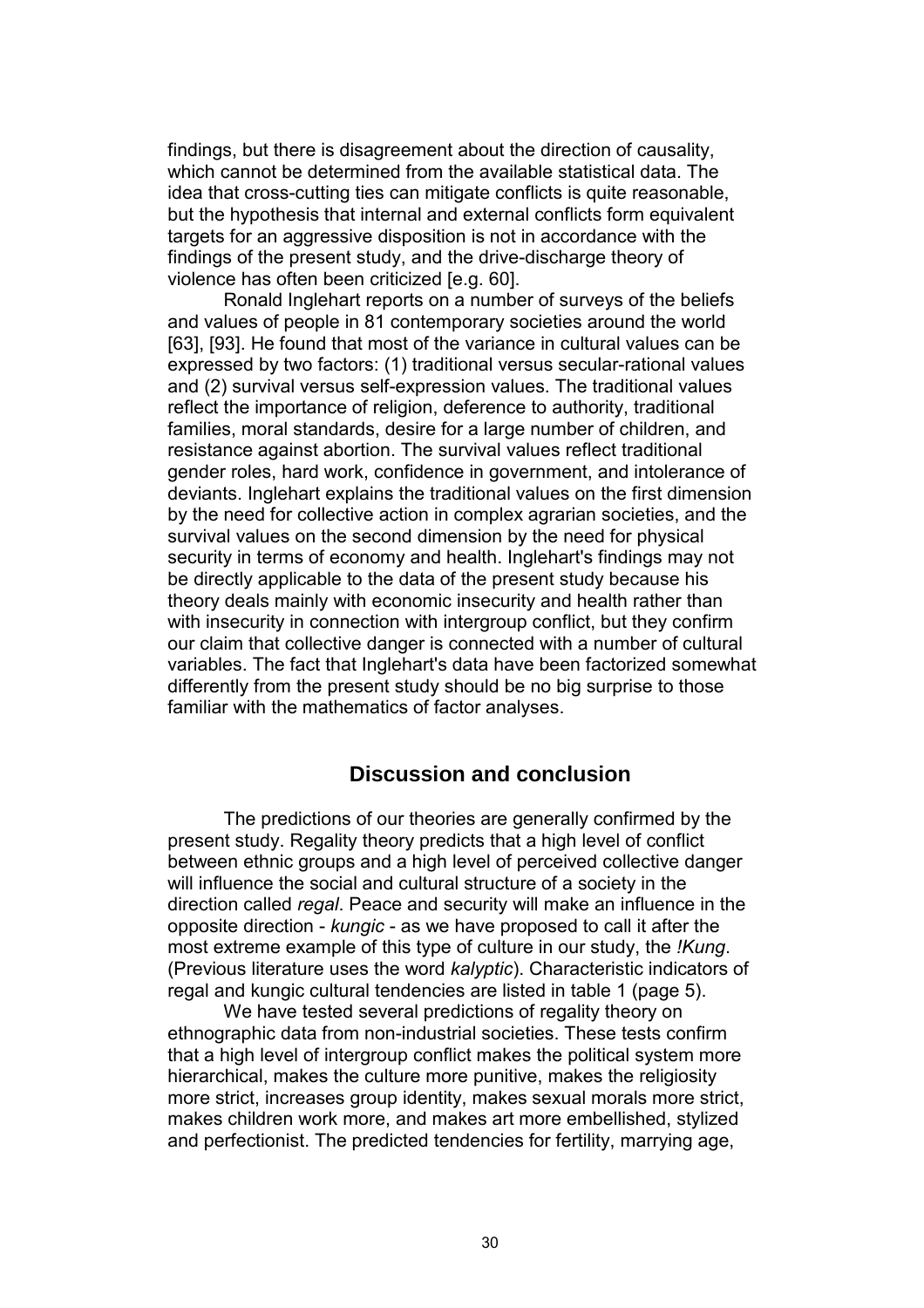divorce rate and suicide rate were not statistically significant. It was also confirmed that the level of intergroup conflict can be predicted from environmental and technological factors. The results were satisfactory despite methodological limitations and problems with data quality.

We have compared regality theory with authoritarianism theory and various cultural theories and found that regality theory is the one that best explains the observed results. We prefer regality theory because of its sound theoretical basis and its ability to make predictions for a broad range of psychological, political and cultural variables. It is worth noting, however, that many relevant observations have been made in connection with other theories and these observations may be useful for further development of our theories.

Regality theory sheds new light on the question of why people are fighting for their group rather than free riding, as simple Darwinian models would predict. Our finding that both reward and punishment are used for disciplining warriors is better explained by regality theory than by alternative theories. Punishment is difficult to explain by other theories if it is costly to deliver or if it leads to retaliation, and reward is even more difficult to explain by alternative theories. The opportunity to capture goods and women from the enemy is an automatic reward, according to some theories [\[14\]](#page-68-0). However, such a theory explains offensive fighting better than defensive fighting; and it is difficult to imagine how these and other kinds of rewards and punishments can be distributed and how a successful military strategy can be deployed, unless there is a powerful leader. Therefore, the theory that best explains the present observations is regality theory. By supporting a strong leader, the individual makes sure that no free riders benefit from his fighting. Either everybody fights or nobody fights.

The regality dimension is only one dimension of personality and cultural ethos. This dimension depends on collective danger, according to the evolutionary explanation. Another interesting dimension is the fast versus slow life history strategy, which is influenced by both collective danger and individual danger. The connection between danger, fertility and parental investment that is predicted by life history theory is only weakly supported by the present study, but more convincingly supported by other studies, cited in the life history section [above.](#page-6-0) The regality dimension and the fast versus slow life history dimension are significantly correlated and have similar effects on sexual behavior. But our study confirms that collective danger and individual danger have different effects on the social structure, as predicted.

The arrows in the structural equation model of figure 1 should not mislead the reader to think that the causal relations are linear and unidirectional. In fact, many of the causal relations can be viewed as bidirectional or circular. While frequent wars make a culture more regal, a regal culture is also more likely to initiate or escalate a conflict.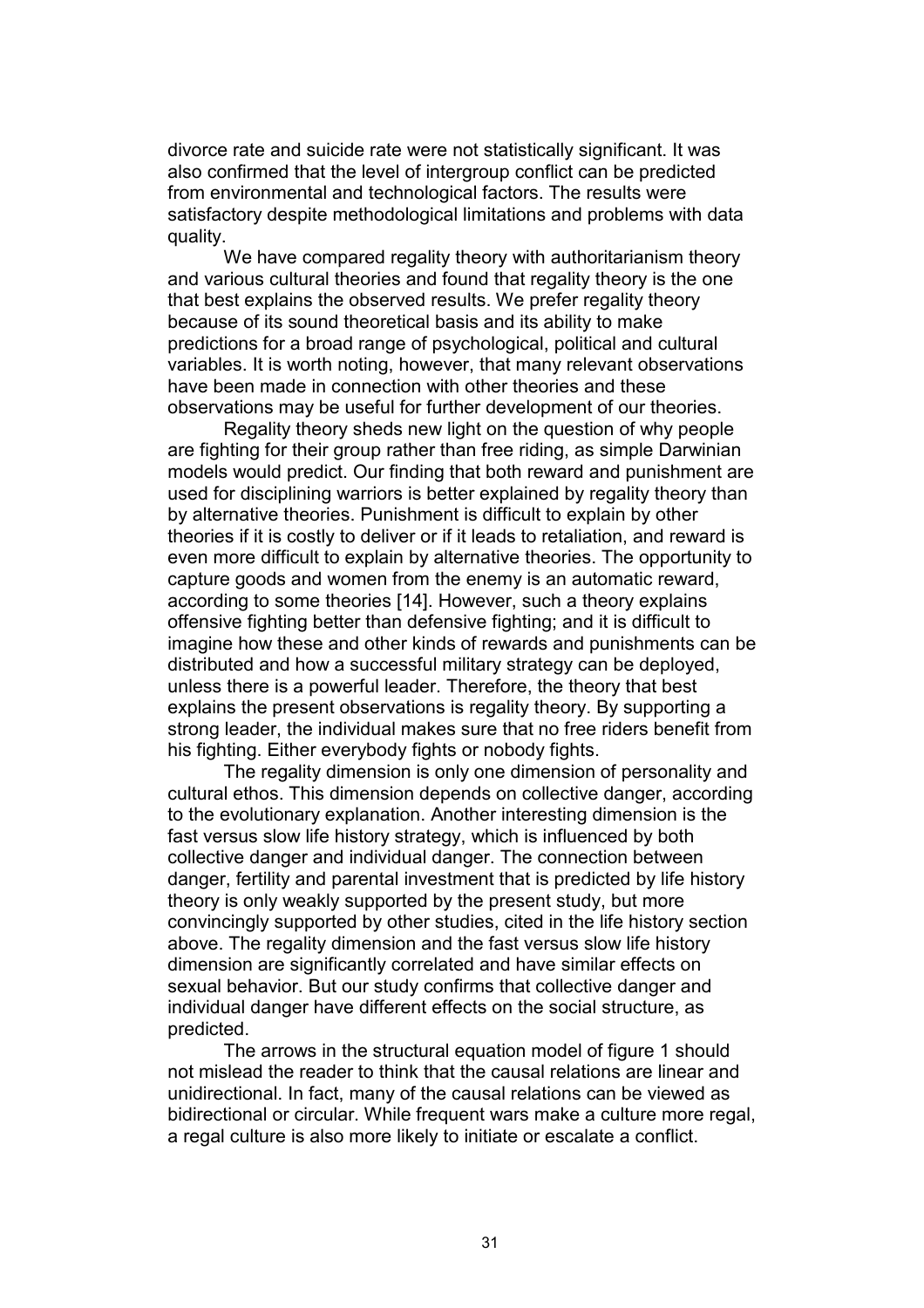Similarly, a high mortality will cause people to choose a fast life history strategy; and a fast life history strategy may cause overpopulation and consequently conflict and high mortality. The statistical analysis cannot detect circular causalities with static data, but a circular causal model can explain dynamic effects, such as the rise and fall of empires, as described by Fog [\[2\]](#page-67-0).

Regality theory offers interesting contributions to the understanding of diverse aspects of individual psychology, including tolerance, punitiveness, sexual behavior and art preferences, as well as social-level phenomena such as morals, ideologies, religious power, political organization and international conflicts. The present study has looked only at social-level effects, not individual psychological reactions. Some of the predicted individual-level effects are confirmed by the studies listed in table 8, though more studies are needed to test these psychological reactions in connections with the specific predictions of regality theory.

The present theory improves the possibilities for a scientific understanding of history based on environmental and technological factors and intergroup relations. Rather than explaining a war as caused by the whims of a particular bellicose leader, we can start to study why this leader was bellicose and, more importantly, why he had enough supporters to stay in power, or why the population did not overturn this despot and replace him with somebody more peaceful.

Our theory describes some very basic psychological tendencies that we believe have arisen in a distant evolutionary past, but we should be cautious when applying this theory to modern societies. The theory does not fully account for the effects of the complex layers of culture that have later been added on top of the basic social structures. The modern society is very different from the more "primitive" cultures studied in the present article. Wars are no longer prevented by lack of food for the soldiers or geographic barriers to their travel, but by democratic structures, economic interdependence, military alliances, deterrence, third-party intervention and international peacekeeping efforts. War, or fear of war, still plays a role as a regalizing psychological factor in many parts of the world, but the frequency of international territorial wars is decreasing. However, there are other psychological factors that can make regal influences on modern cultures. Possible regalizing factors include economic crises, natural disasters and terrorism, as well as fear mongering in the mass media that make people perceive the world as more dangerous than it is [\[94\]](#page-73-0), [\[95\]](#page-73-0).

The beauty of regality theory lies in the fact that it can explain previously unrelated observations from very different fields of study with a single theoretical model, whereby it bridges the gap between different scientific disciplines such as evolutionary biology, individual psychology, social psychology, cultural studies and political history. Regality theory combined with the fast versus slow life history theory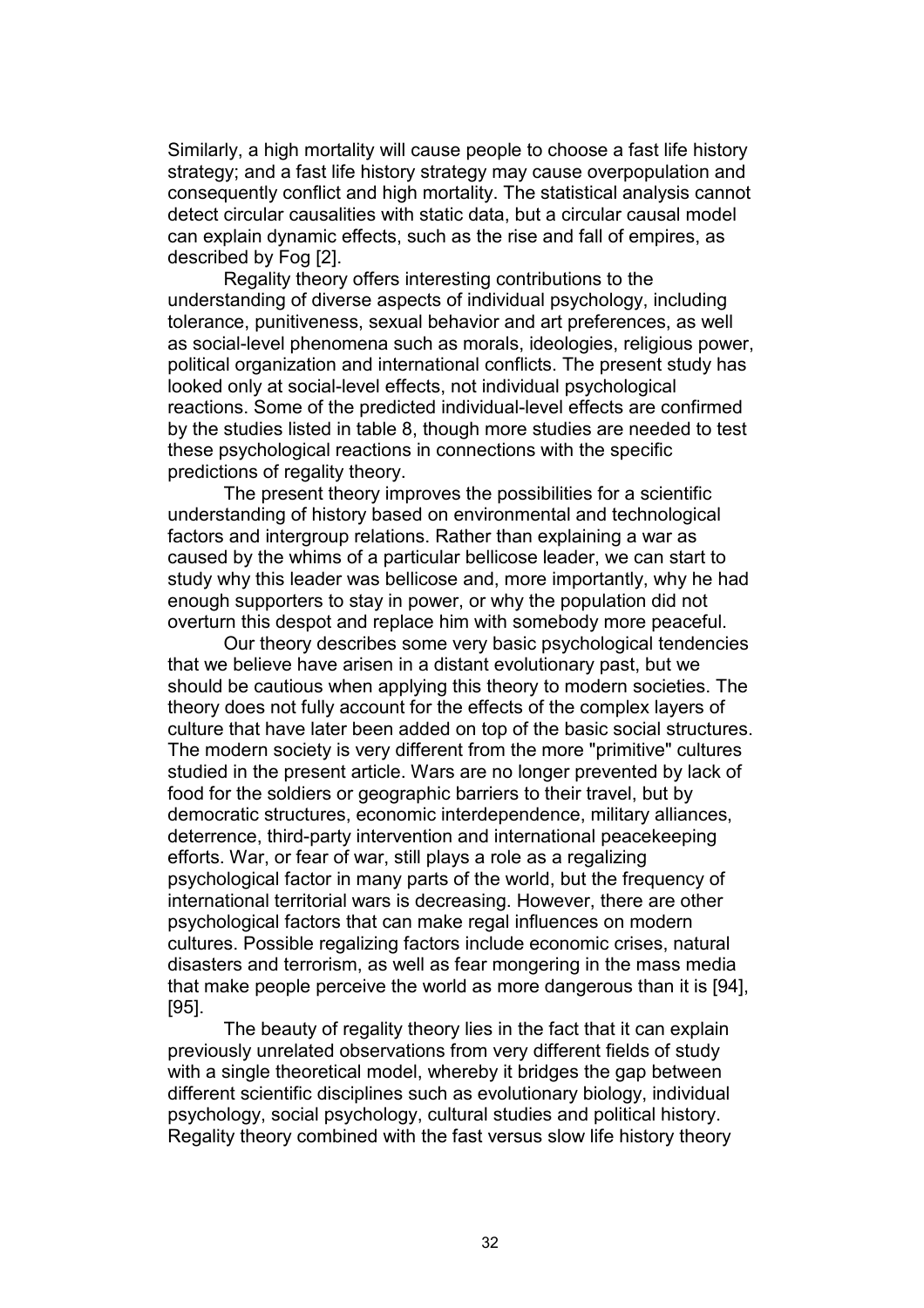has potential applications in many areas of science. The causal connection between perceived collective danger and a number of demographic, political, cultural and psychological variables gives the theory a valuable explanatory power and predictive power. With the growing focus on global issues such as peace, democracy, overpopulation and ecological balance, it is obvious that these theories have many important applications. Such applications are, however, outside the scope of the present article.

#### *Discussion forum*

A forum for discussion of regality theory is available at [www.kungic.org.](http://www.kungic.org/)

## **Appendix 1**

Here follows a discussion and evaluation of each of the cultures in study two.

#### *Andamanese*

The Andamans is a group of islands in the Bay of Bengal, totaling 6400  $km^2$ . The islands are volcanic mountains with dense vegetation. The temperature is between 17 and 36 °C all year round. At the time of the first anthropological studies the islands were populated by twelve tribes of Negritos speaking different languages. They lived from hunting, fishing and gathering and had sufficient food at all times. Their only vehicles of transportation were canoes, which were used for fishing and traveling along the coasts of the islands. The canoes were unable to sail in open sea. The Andaman Islands have had very little contact with the surrounding world until the mid-nineteenth century [\[97\]](#page-73-0), [\[98\]](#page-73-0). The Andamanese is one of the oldest and most isolated human populations outside of Africa [\[99\]](#page-73-0).

Based on the geographic variables we would expect the Andamanese culture to be moderately kungic. The mountains and dense jungle make traveling on land very difficult and the available means of transportation by sea were insufficient for large-scale war. The natives had no knowledge of any people living more than 32 km away. The favorable climate and abundance of food can be expected to allow a moderately high population density, which would weigh in the regal direction. The possibility of natural disasters such as cyclones, volcanic eruptions and earthquakes might also have a limited regal influence, but the mountains would offer some protection, at least against the cyclones.

The frequency of warfare is listed in the standard cross-cultural sample as continual or once every 1 - 2 years. However, this listing is very misleading and due to a vague definition of war. There is no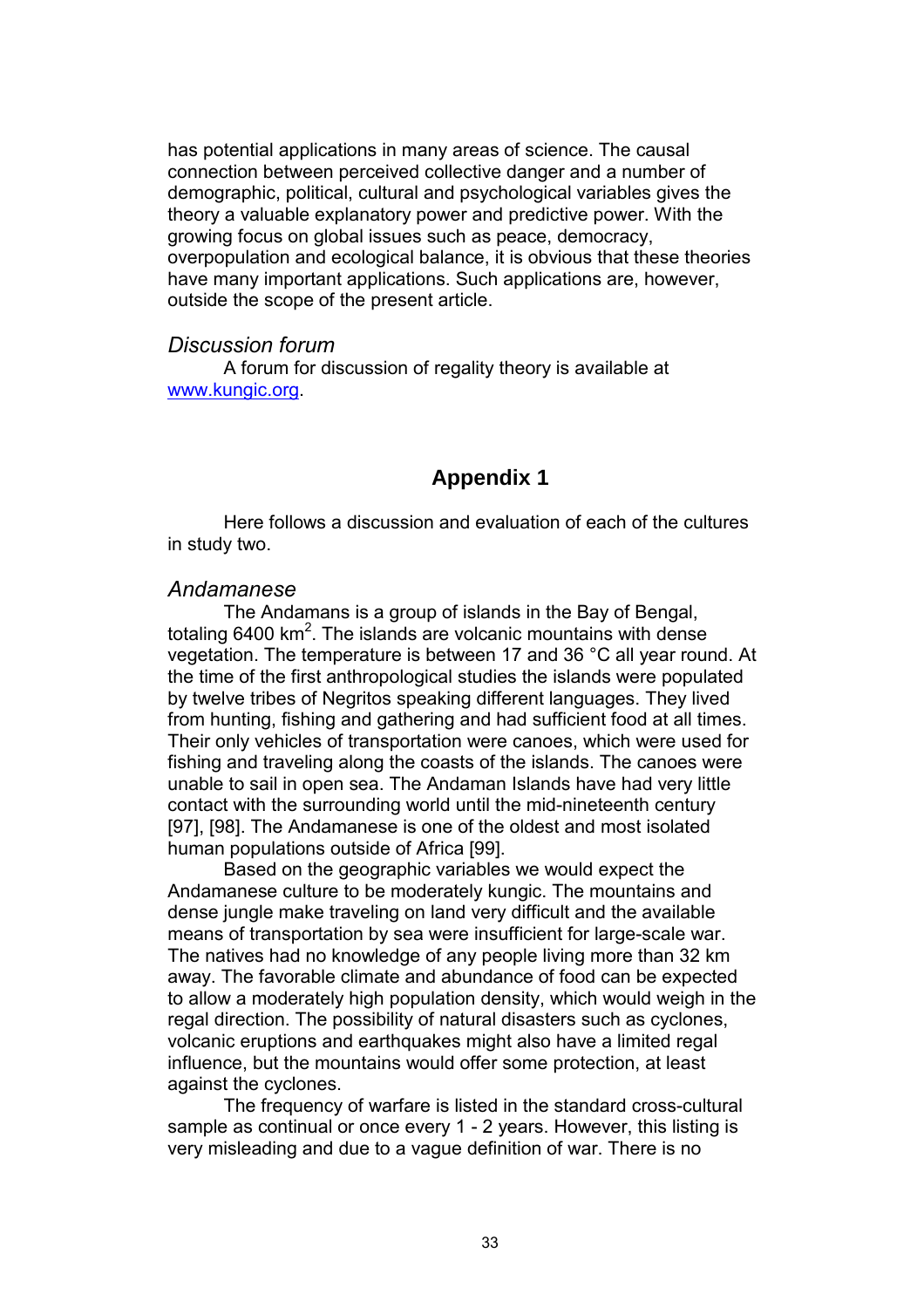evidence that large scale fighting has ever taken place on the Andaman Islands. The literature agrees that the only evidence of fights is of "brief and far from bloody skirmishes" where "only a handful of warriors were engaged on each side and rarely more than one or two were killed". These skirmishes were usually feuds between neighbor groups, belonging to the same or different tribes. The feuds may be ended after some time with a peace-making ceremony. No weapons of war have been found other than the bows and arrows used for hunting [\[97\]](#page-73-0), [\[98\]](#page-73-0).

While no evidence of large-scale war has been found, some inferences can be made. The many different tribes living in close proximity would quite possibly lead to conflicts over territory. One of the tribes, the Jarawa, who live on the South Andaman Island are believed to be invaders from the Little Andaman Island because their language is similar to that spoken on Little Andaman. It is possible that the Jarawa have taken territory from the original inhabitants in a more serious conflict in a long forgotten past. The Jarawa are in constant conflict with their neighbors.

The remarkable fact that so many tribes have been able to coexist on a small area for as long time as it has taken to develop different languages is an indirect evidence that traveling was limited and that the Andaman tribes were willing to maintain peace and respect territorial boundaries, with the exception of the Jarawa.

The Andamanese were hostile to foreigners and have systematically killed all shipwrecked sailors who entered their land. Especially the Jarawa were so hostile to foreigners that it has been impossible to study them. The Jarawa are surviving today for the very same reason, while most of the other tribes have perished after contact with modern settlers [\[100\]](#page-73-0).

The Andamanese had no political organization above the local group. There were influential older men and women but no leaders with authority. There was no penal system, and neither children nor adults were punished for wrongdoing [\[97\]](#page-73-0), [\[98\]](#page-73-0).

The religious beliefs were fluid, flexible and incongruent. The Andamanese believed in spirits and other supernatural beings who control diseases, weather and other natural phenomena. E. H. Man has found several similarities with Christian beliefs [\[97\]](#page-73-0), but these are convincingly refuted by Radcliffe-Brown as projections of his own faith [\[98\]](#page-73-0). All other observers agree that no supernatural beings ruled the Andamanese or punished their misdeeds in life or in the afterlife [\[98\]](#page-73-0), [\[101\]](#page-73-0), [\[102\]](#page-73-0).

The relationships between neighbor tribes were friendly except in times of feuds and except with respect to the Jarawa. Intermarriages occurred as well as adoption of children across tribes.

The fertility was low, possibly because children were breast-fed for three to four years. There was no birth control or infanticide. Mortality was high, and nobody became older than fifty years. Suicide was unknown. Children started to help their parents with various work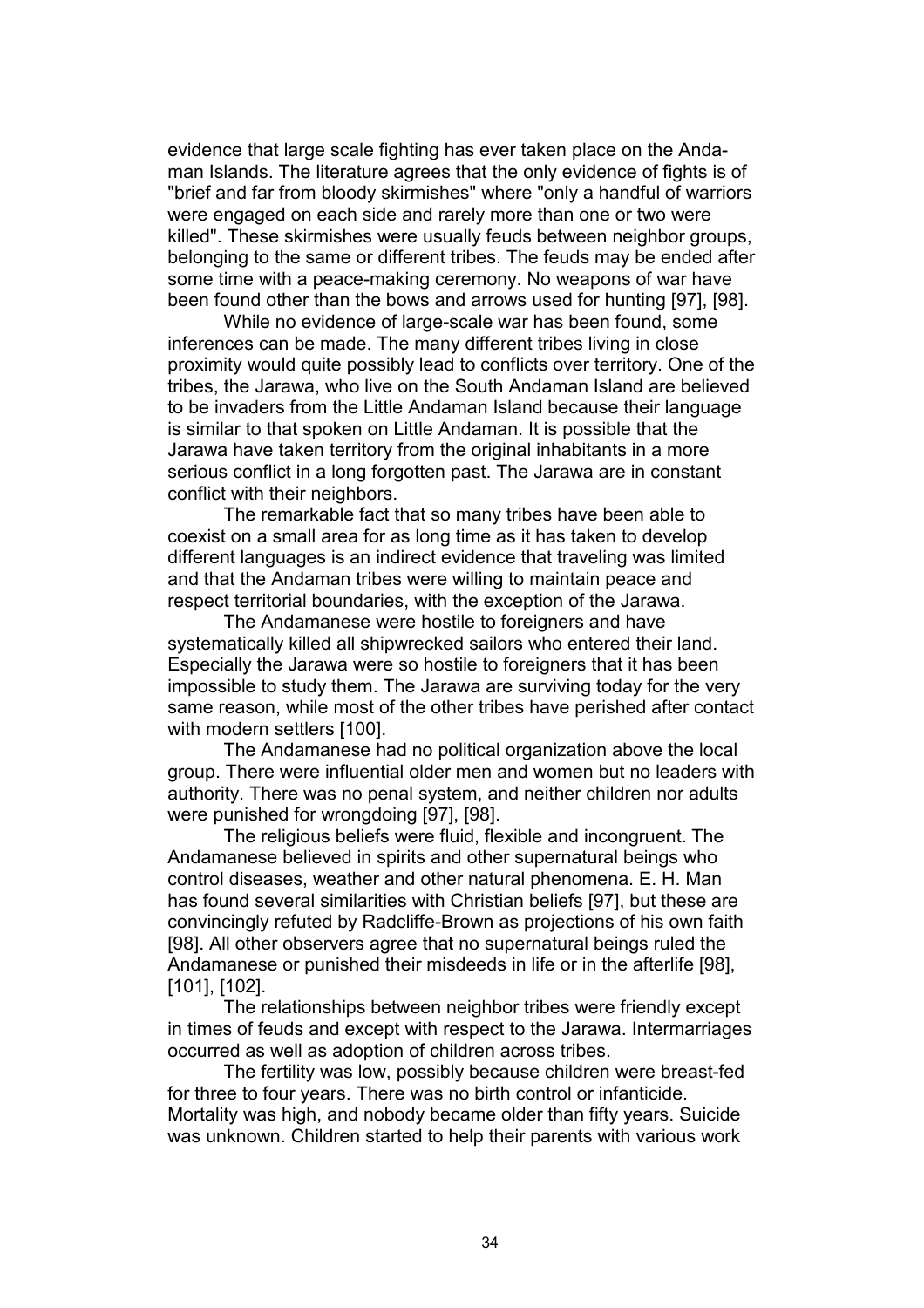from about the age of ten. Children as well as adults played many games [\[97\]](#page-73-0), [\[98\]](#page-73-0).

The marrying age was approximately 16 - 20 years for women and 18 - 22 years for men. Betrothals in childhood occurred, but in most cases the young people were free to choose their spouse. There was no polygamy. Divorce was very rare. The sexual morals were lax. Premarital sex was almost universal, and adultery was frequent. Syphilis has spread fast [\[97\]](#page-73-0), [\[98\]](#page-73-0), [\[101\]](#page-73-0), [\[103\]](#page-73-0), [\[104\]](#page-73-0).

Men and women had almost equal status and influence. Children were named before birth and the same names were used for boys and girls. The most important of their gods was described as female more often than as male.

Their art was simple. They adorned themselves with necklaces, body paint and scars. The body painting consisted of simple patterns such as parallel lines or zigzag lines, with variations due to individual taste or changing fashions. The same adornments were used for men and women. Tools and canoes were decorated with similar painting or cuttings. Singing and dancing occurred on many occasions, often for ceremonial reasons. The songs were about everyday activities, not religion. Each singer had his own songs, while dancing was communal [\[97\]](#page-73-0), [\[98\]](#page-73-0), [\[101\]](#page-73-0), [\[105\]](#page-73-0).

The conclusion for the Andamanese is that most observations fit the expectations for a kungic culture. The observations regarding political organization, discipline, religion, fertility, sexual morals, marrying age, length of childhood, art and music are in agreement with a kungic culture. The absence of suicide, absence of divorce, and especially the hostility towards strangers point more in the regal direction.

One explanation for the xenophobia of the Andamanese is their belief that dangerous spirits have a lighter skin color than themselves. They have regarded all light-skinned strangers as dangerous spirits [\[97\]](#page-73-0). However, this is just a proximate explanation with little theoretical value. The belief in dangerous light-skinned spirits is likely to have a historical origin in encounters with foreigners with firearms. And indeed, the history gives the Andamanese ample reason to fear foreigners. Malay and Arab slave traders, shipwrecked sailors, and European and Indian settlers have all treated the Andamanese with deadly violence [\[101\]](#page-73-0). [\[106\]](#page-73-0): and the latest reports indicate that the violent confrontations with the Andamanese have continued until present time [\[100\]](#page-73-0). They have been friendly to foreigners in previous times according to some reports [\[101\]](#page-73-0).

The frequent feuds between neighbor groups, whether they belonged to the same or to different tribes, are easily explained by the absence of any political system for resolving conflicts. The fact that the Jarawa appear to be more hostile than the other Andaman tribes has no immediate explanation since almost nothing is known about their history.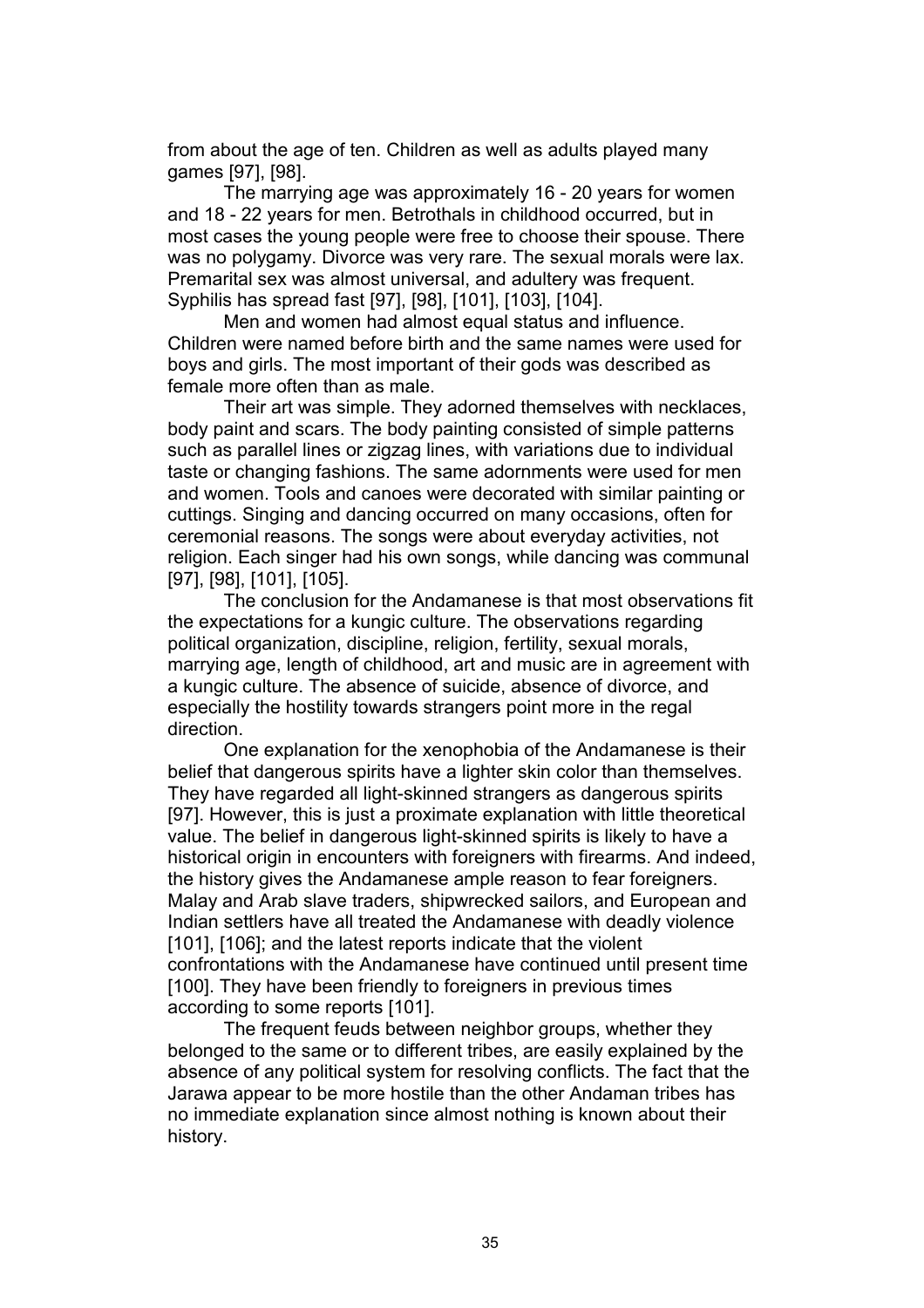# *Arrernte*

The Arrernte (Aranda, Arunta) tribe of Australian aborigines was a semi-nomadic people living in the desert-like areas near Alice Springs in central Australia. They had no means of transportation other than walking naked and barefoot. The few navigable rivers sometimes dried out and there was no timber suitable for making boats. The relatively flat land with sparse vegetation did not constitute any serious barriers to traveling, but the lack of efficient means for carrying water made it impossible to travel too far away from water resources except in occasional wet periods. The climate is dry with large variations in temperature. Day temperature can exceed 40 ºC and night temperature can go below the freezing point. They lived as hunters and gatherers and had no metals, no pottery and no efficient means for food storage [\[107\]](#page-73-0), [\[108\]](#page-73-0).

Based on this information, we can expect the culture to be fairly kungic because the population density must be low and because mass traveling was limited by lack of drinking water for the Arrernte as well as for the neighboring tribes. However, the droughts that appeared at unpredictable intervals constituted a significant collective danger that occasionally killed significant parts of the population. This may have pushed the culture somewhat in the regal direction.

Large-scale war was absent at the time of the first studies, but war has reportedly been more common in earlier days before the spread of European diseases had decimated the population. Deadly clashes could occur when droughts forced people to migrate into enemy territory. The political structure was very simple. Decisions were taken by deliberation among the old men. Some men had leadership status but none had absolute power. There was no leader at the level of the whole tribe [\[107\]](#page-73-0), [\[108\]](#page-73-0), [\[109\]](#page-74-0).

Men often beat their wives. Physical punishment was common and the death penalty was prescribed for several offences, including some rather trivial ones. The literature is not clear on how often the death penalty was actually executed in practice. Vendettas were very common.

Beliefs in a life after death were weak or absent. Women became pregnant and gave birth as a result of totemic ancestors entering their body. The father played little or no role in this process, according to Arrernte beliefs. There was no supreme being ruling over the humans. Sickness, death and misfortune were blamed on taboo violations, evil spirits, and most commonly on magic performed by enemies. Witch doctors had some political influence but no strong power. There were many painful rituals. Many religious traditions and objects were monopolized by men and kept hidden from women and children [\[107\]](#page-73-0), [\[108\]](#page-73-0), [\[110\]](#page-74-0).

People's identity was defined in terms of totem group and a complicated system of marriage classes. Tribal unity was not a strong factor. Foreigners were not allowed into their territory unless they had a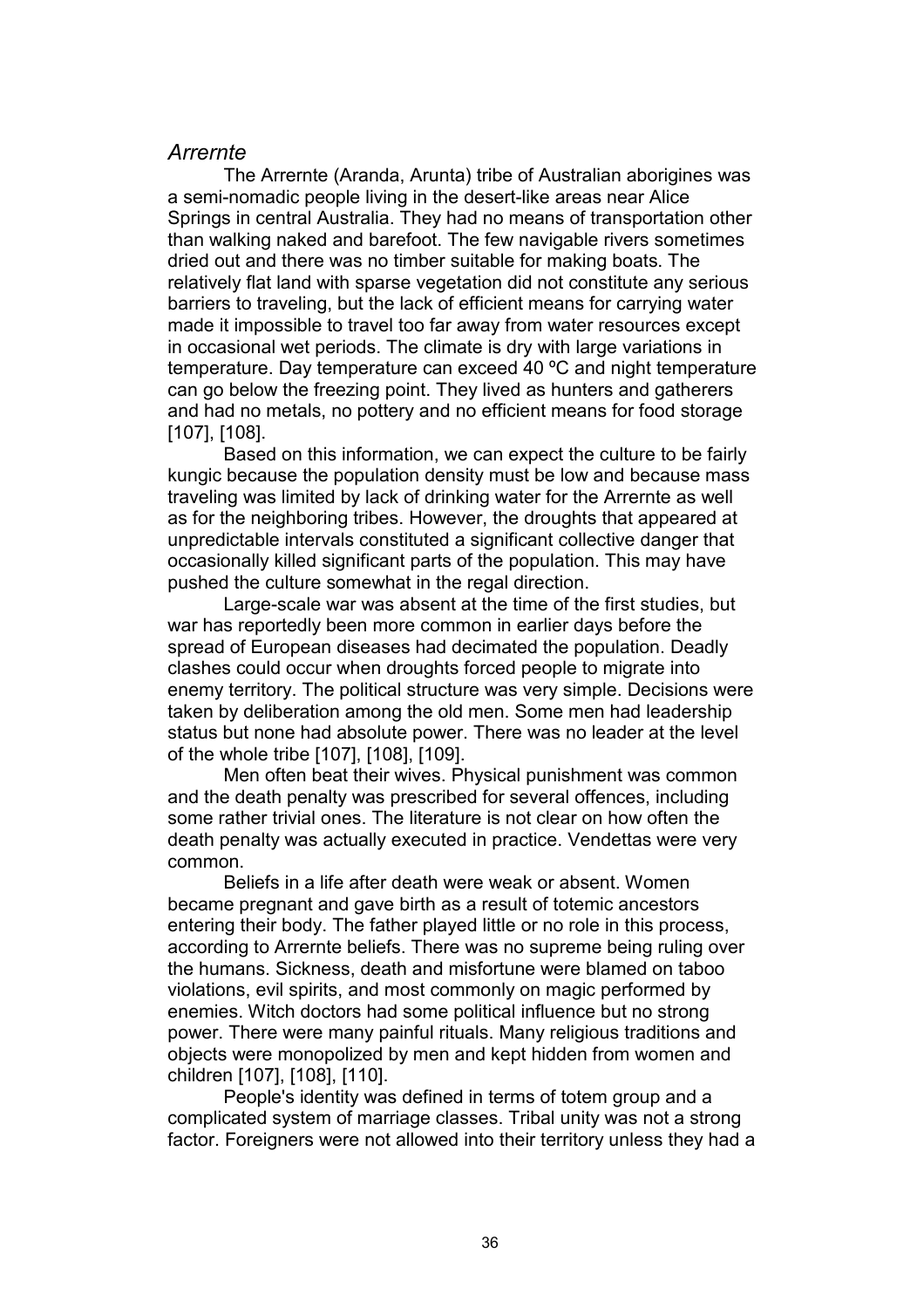peaceful purpose such as negotiation or barter. However, there were often friendly relations between neighbor tribes and intertribal marriages were common [\[107\]](#page-73-0), [\[108\]](#page-73-0), [\[110\]](#page-74-0).

The fertility was sufficiently low to keep the population size stable. Abortion was known and infanticide was common. Twins were always killed at birth. Suicide was unknown. Children were breastfed for several years [\[107\]](#page-73-0), [\[111\]](#page-74-0).

The Arrernte had little or no idea of biological fatherhood and consequently no notion of illegitimate children. A man might therefore lend his wife to other men for a number of reasons, with or without her consent. There were plenty of rituals and traditions that allowed, or even prescribed, extramarital sexual contacts in certain situations. Premarital sex, however, was generally not tolerated. Homosexuality has been reported for both men and women. Girls married around puberty, boys much later. Promises of marriage were often made for the expected future daughters of a woman, even before she got pregnant. Polygamy was common. Divorce occurred [\[107\]](#page-73-0), [\[111\]](#page-74-0).

Children were treated kindly and much time was devoted to them. Punishment of children is not mentioned in the literature [\[109\]](#page-74-0).

Artistic expression was simple. Religious objects were embellished with lines, dots, circles, etc. Body adornments included necklaces, nose piercing, scarification, etc. Objects adorned with feathers and paintings were used in ceremonies. There were songs and dances for many occasions, but only few and very simple music instruments. Marriage ceremonies were rather simple, while initiation ceremonies were more elaborate, especially for young men [\[107\]](#page-73-0), [\[111\]](#page-74-0).

The conclusion for the Arrernte is that most observations fit the expectations for a kungic culture. The political organization, religion, group identity, fertility, sexual behavior, treatment of children, and art are all as expected for a kungic culture. The possible occurrence of severe punishment, intolerance of strangers, absence of suicide, and the strong male dominance point more in the regal direction. The marrying age is low for girls but high for boys. The amount of war before the spread of European diseases is difficult to estimate.

#### *Babylonians*

The alluvial plains along the rivers of Euphrates and Tigris in what is now Iraq has been the seat of many city-states and empires that waxed and waned through many thousand years. We are considering only the period before the advent of monotheism, with the main focus on the era of king Hammurabi. The climate was dry and hot in the summer months and the temperature went below the freezing point in the winter. The fertile river plains were surrounded by desert. Boats of various sizes were available for transportation of goods and people along the rivers and the many canals that have been dug. For transportation on land, the Babylonians had donkeys, camels, horses and wheeled vehicles. Cuneiform writing was used for communication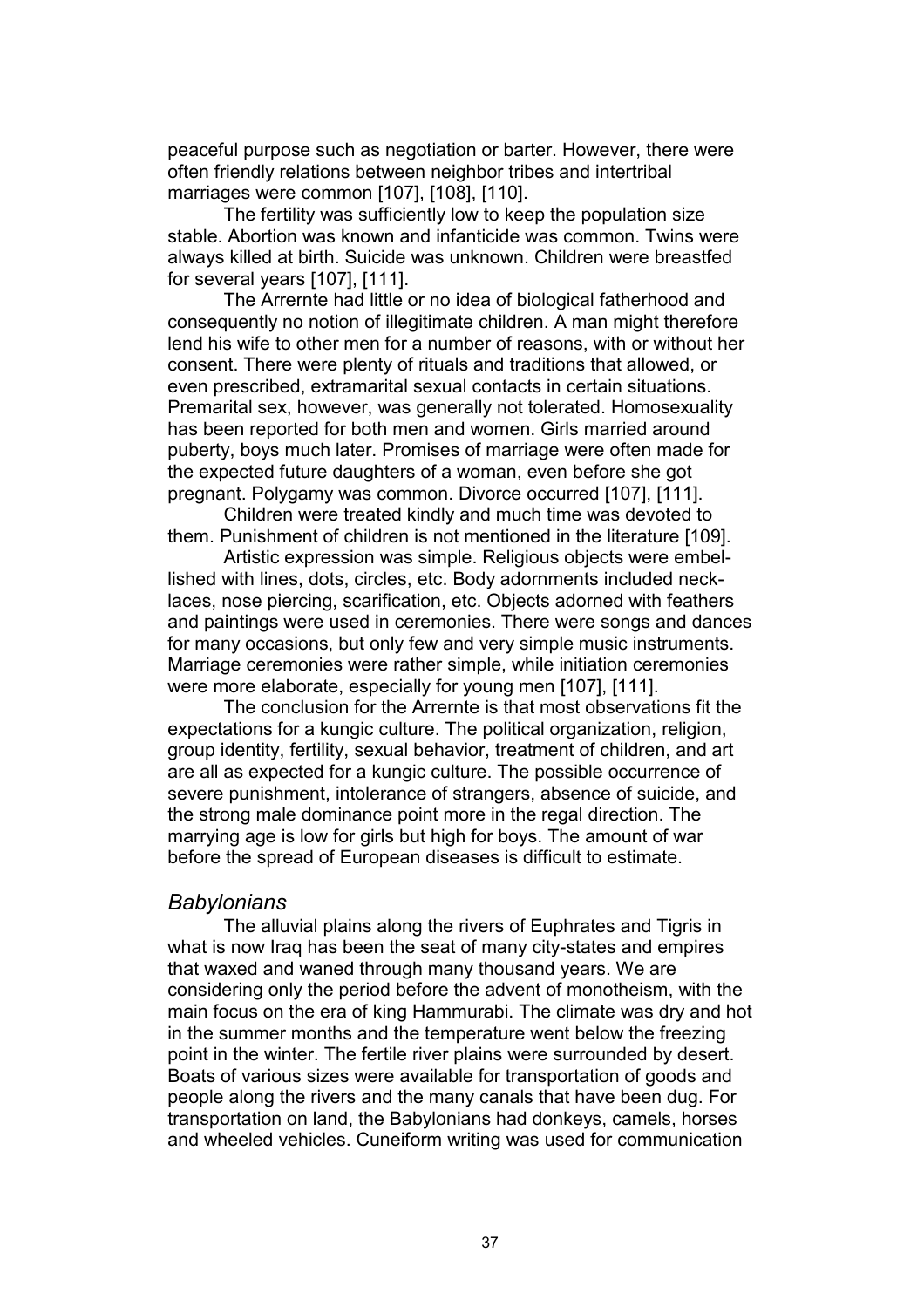over long distances. They practiced intensive agriculture with a wellorganized irrigation system. They had metals for tools and weapons [\[112\]](#page-74-0), [\[113\]](#page-74-0), [\[114\]](#page-74-0).

There are strong regal factors here. Nothing hindered the mobility of the people. They had means for storing and transporting food and water, and they could travel far by land as well as on the rivers. The intensive agriculture could sustain a high population density, and the area that could be traveled was large enough for including multiple states that could wage war against each other with efficient weapons. The only kungic factors we can find are the hot climate in the summer, and the low population density in the surrounding desert. Since the regal factors are much stronger than the kungic factors, we can expect to find a rather regal culture here.

The political system was a monarchy where the king was the supreme ruler, though the priests also had a considerable influence. The religion was polytheistic with a high number of gods and demons. Humans were created by gods for the sole purpose of doing service to these gods. Humans were thus servants of the gods, represented by the king. Humans were punished by the gods for their sins [\[114\]](#page-74-0), [\[115\]](#page-74-0).

War was frequent and the army was one of the most important institutions of the society. Armies numbered thousands of men, probably more than hundred thousands, and war casualties amounted to high numbers [\[115\]](#page-74-0), [\[116\]](#page-74-0).

Slavery and slave trade was widespread. A man could be reduced to slavery if unable to pay a debt. Political and economic matter as well as marriage and divorce was regulated by a detailed set of laws, written by the king. Discipline was harsh. The law prescribed death penalty or mutilation for many common crimes. It is unknown whether the actual legal practice followed the laws or if law-breakers could get away with paying a fine. It is more certain that slaves and prisoners of war could be treated harshly, and there is ample evidence of torture [\[113\]](#page-74-0), [\[114\]](#page-74-0), [\[117\]](#page-74-0).

The cuneiform scripts and other archaeological sources tell only little about the life of children. Children were set to work and subjected to strict discipline, but the presence of toys indicates that there was also time for play. Children could be lent out as slaves for three years, perhaps longer, in order to pay their father's debt [[112\]](#page-74-0), [\[113\]](#page-74-0), [\[114\]](#page-74-0), [\[116\]](#page-74-0), [\[118\]](#page-74-0).

Little is known about the fertility of the Babylonians. On average, between two and four children per family survived into adulthood. The marrying age has been estimated to 14 - 20 for women and 26 - 32 for men, though these estimates are uncertain. The sexual morals gave men more freedom than women. Girls were supposed to marry as virgins. Adultery between a married woman and a man was punished by drowning both, according to the law, while a man was free to have concubines and to visit prostitutes. Prostitution was widespread and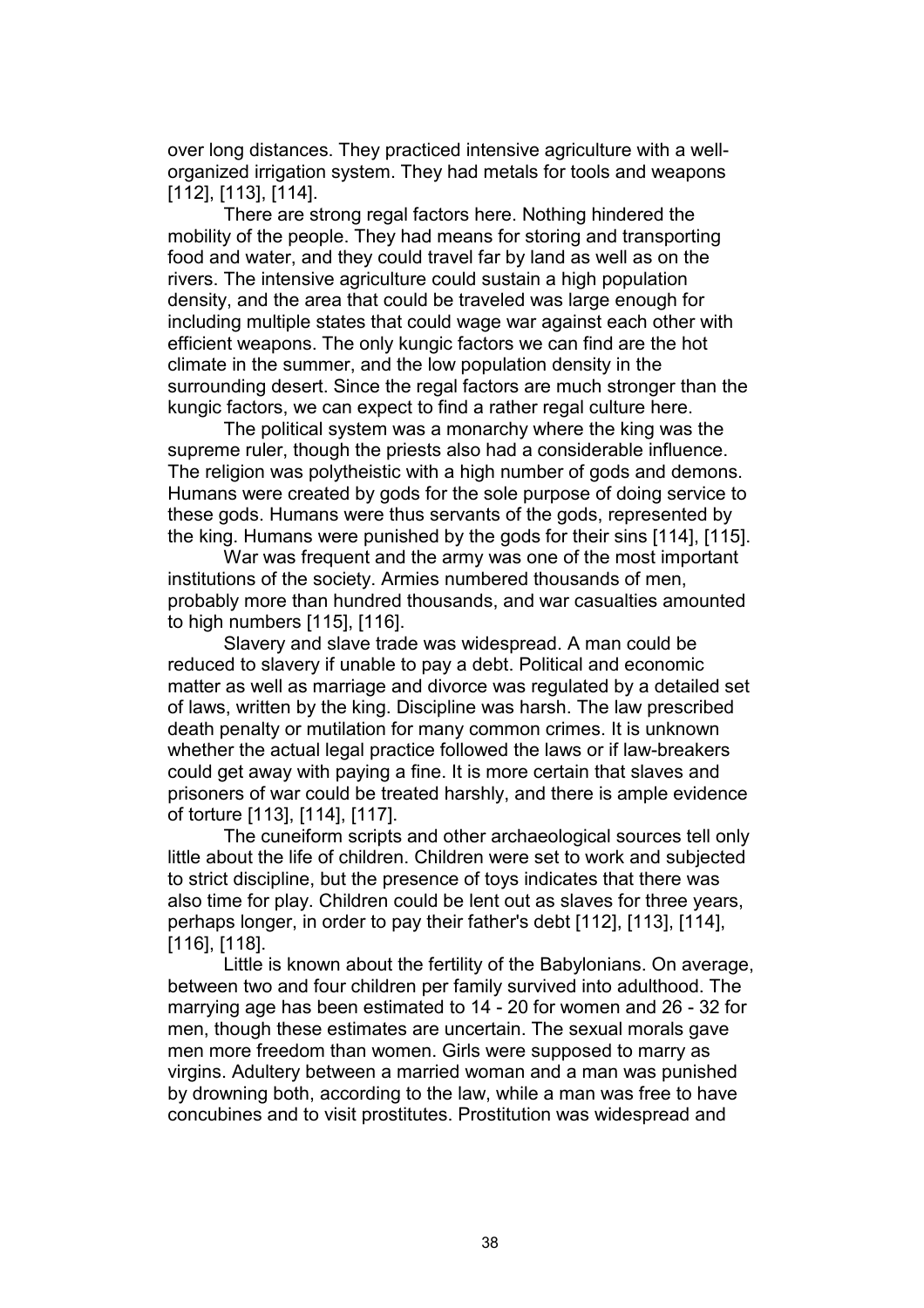regulated by law and by religion. Homosexuality was tolerated [\[113\]](#page-74-0), [\[114\]](#page-74-0), [\[118\]](#page-74-0), [\[119\]](#page-74-0).

Babylon had a large production of art, mainly under the patronage of the state and the priesthood. The numerous temples and palaces were highly embellished with bas-relief and monuments glorifying gods and kings. Favorite motives were royal hunting scenes and battle scenes, supplemented with stylized religious symbols. Geometric patterns reflecting a *horror vacui* tendency were common embellishments. Likewise, song, poetry and literature often glorified gods and kings [\[112\]](#page-74-0), [\[113\]](#page-74-0), [\[116\]](#page-74-0), [\[117\]](#page-74-0), [[120\]](#page-74-0).

The conclusion for the Babylonian culture is that the political organization, the discipline, the religion, the treatment of children, and the art all show typical regal characteristics. The sexual morals are ambiguous. We have insufficient information about the fertility.

# *Chiricahua Apache*

The Chiricahua Apache Indians originally lived in Southern Arizona and New Mexico. They belong to the Na-Dene language group having migrated from the Beringia later than the Amerind speakers [\[121\]](#page-74-0). The Apache had been displaced to reservations at the time of the anthropological studies. What is known about their original lifestyle is therefore based mainly on the recollections of old informants [\[122\]](#page-74-0), [\[123\]](#page-74-0), [\[124\]](#page-74-0).

The environment included semiarid plains and mountains. The Indians lived a semi-nomadic lifestyle and they were able to travel far, especially since the acquisition of horses in the 17th century.

We would expect a plains culture to be more regal than a mountain culture. The Apache culture is a mixture of these two [\[122\]](#page-74-0). The access to easy traveling on the plains and the possibility of simple communication by smoke signals makes war possible and likely. However, the relative scarcity of food sets a limit to the population density and to the scale of war. The maximal possible size of a war party was limited by the availability of food rather than by political factors [\[123\]](#page-74-0). We can therefore expect the culture to be moderately regal, though the scale of war is limited by the sparseness of food.

The tribe was divided into four autonomous bands at peace with each other. The bands were divided into camps, and each camp might include several families. There were leaders at the camp level and the band level, but there was no leader of the whole tribe. Leadership was based on common recognition. While the position of leader was often inherited from father to son, it was not necessarily so. The leader was generally obeyed, especially in times of war, but his power was not absolute. An unpopular leader could always be replaced without violence [\[124\]](#page-74-0), [\[125\]](#page-74-0).

Discipline was strict, especially for children. Small children were strapped to a cradleboard where they could hardly move. Larger children were taught obedience, and they might be subjected to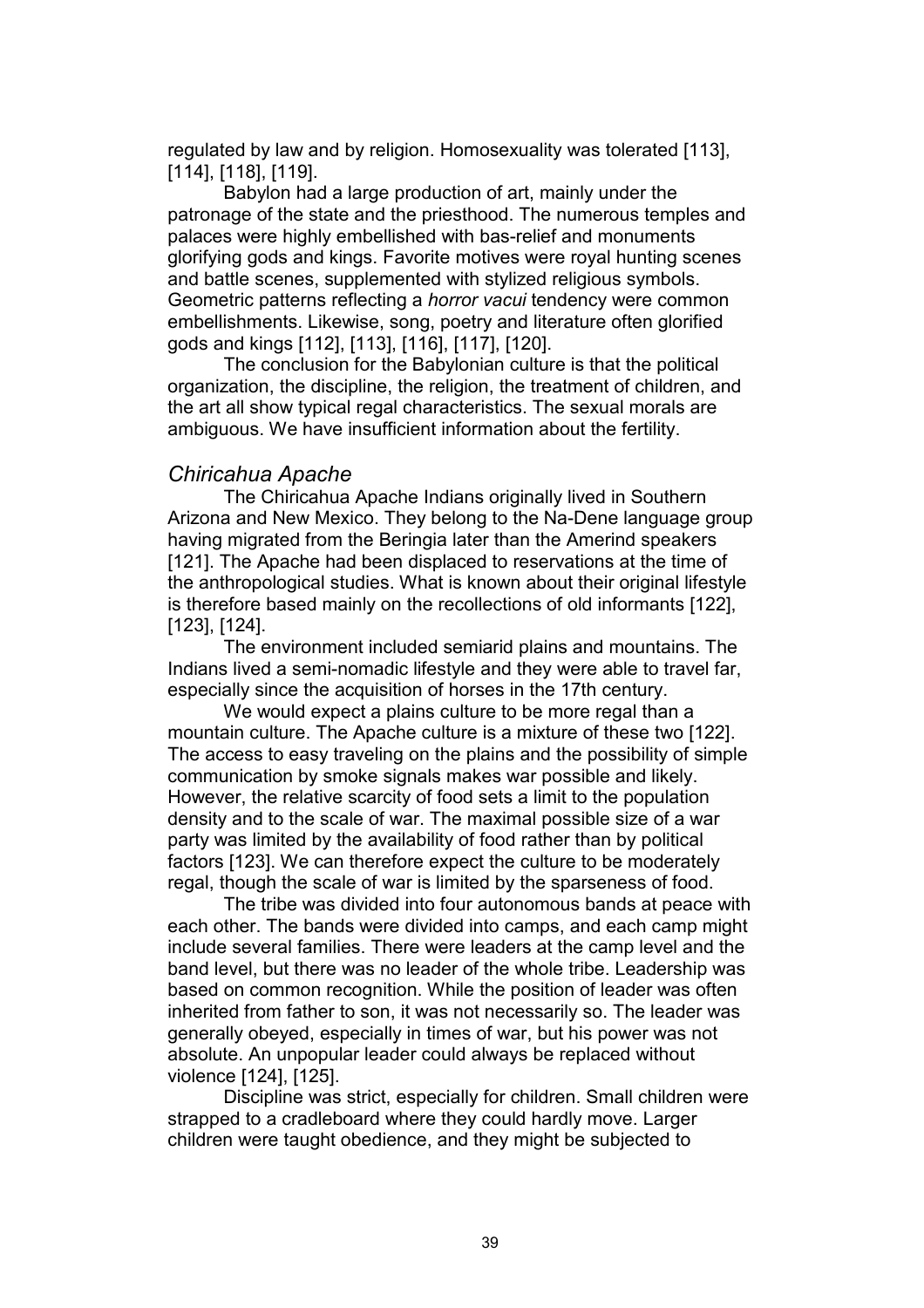physical punishment, including whipping, if their wrongdoing was severe. Adults were occasionally punished severely, especially for such crimes as marital infidelity or murder. Deviants were often accused of witchcraft. Suspected witches might be tortured until they confessed and then killed [\[122\]](#page-74-0), [\[123\]](#page-74-0), [[124\]](#page-74-0).

Religious practices and shamanism were based on individual revelations with no orthodox teaching. Everybody could have supernatural powers and perform magic rituals. People could specialize in different rituals for different purposes. There were many supernatural beings, but none of these had a supreme position. The supernatural beings were much involved in human affairs. They gave power, were prayed to, and they could punish people with sickness and misfortune, but there was no punishment in the afterlife.

The most important ceremony was the girls' puberty rite. This was a very elaborate and expensive ceremony lasting for four days, where neighbors were invited for dancing and feasting. The initiation rite for boys was very different. The boy had to go as a novice on four raids or war expeditions before he was considered a man. He was trained to endure all kinds of hardship [\[122\]](#page-74-0), [\[123\]](#page-74-0), [\[124\]](#page-74-0).

Raiding and war was an integrated part of Apache life. They were going on raiding expeditions to enemy tribes several times a year for the purpose of stealing horses and cattle or for avenging the deaths of lost warriors. They might take prisoners of war, who were tortured and killed. Captured boys might be adopted and raised to become warriors. Women were not captured [\[122\]](#page-74-0), [\[123\]](#page-74-0), [\[124\]](#page-74-0), [\[125\]](#page-74-0).

Girls married at age 18 or 19, boys a little older. Marriages were arranged, but in most cases in agreement with the wishes of the young people. Sororal polygyny was practiced. Children were breastfed for three years. No information is available on the fertility or birth rate. Birth control was practiced by supernatural means and occasionally by abortion or infanticide. Suicide occurred.

Sexual morals were strict. Social contact between the sexes was limited. Nudity was not allowed, not even when no members of the opposite sex were present. Masturbation was unknown. Girls were guarded for chastity. There was more sexual freedom for divorced women and widows than for married women and unmarried girls.

Art was elaborate. Clothing and utensils were decorated with colorful patterns or figures. Music and dance was used for ceremony as well as for social gathering. It was the girl who chose partner at social dances [\[122\]](#page-74-0), [\[123\]](#page-74-0), [\[124\]](#page-74-0).

The conclusion for the Chiricahua Apache is that this culture shows a mixture of regal and kungic signs. The cultural importance of war, the strict discipline and the strict sexual morals are definitely regal signs. However, the political system was less hierarchic and dictatorial than one would expect for a regal culture. The low population density made it impossible to incorporate a large number of people under a single leader. Political leaders did not have absolute power, and there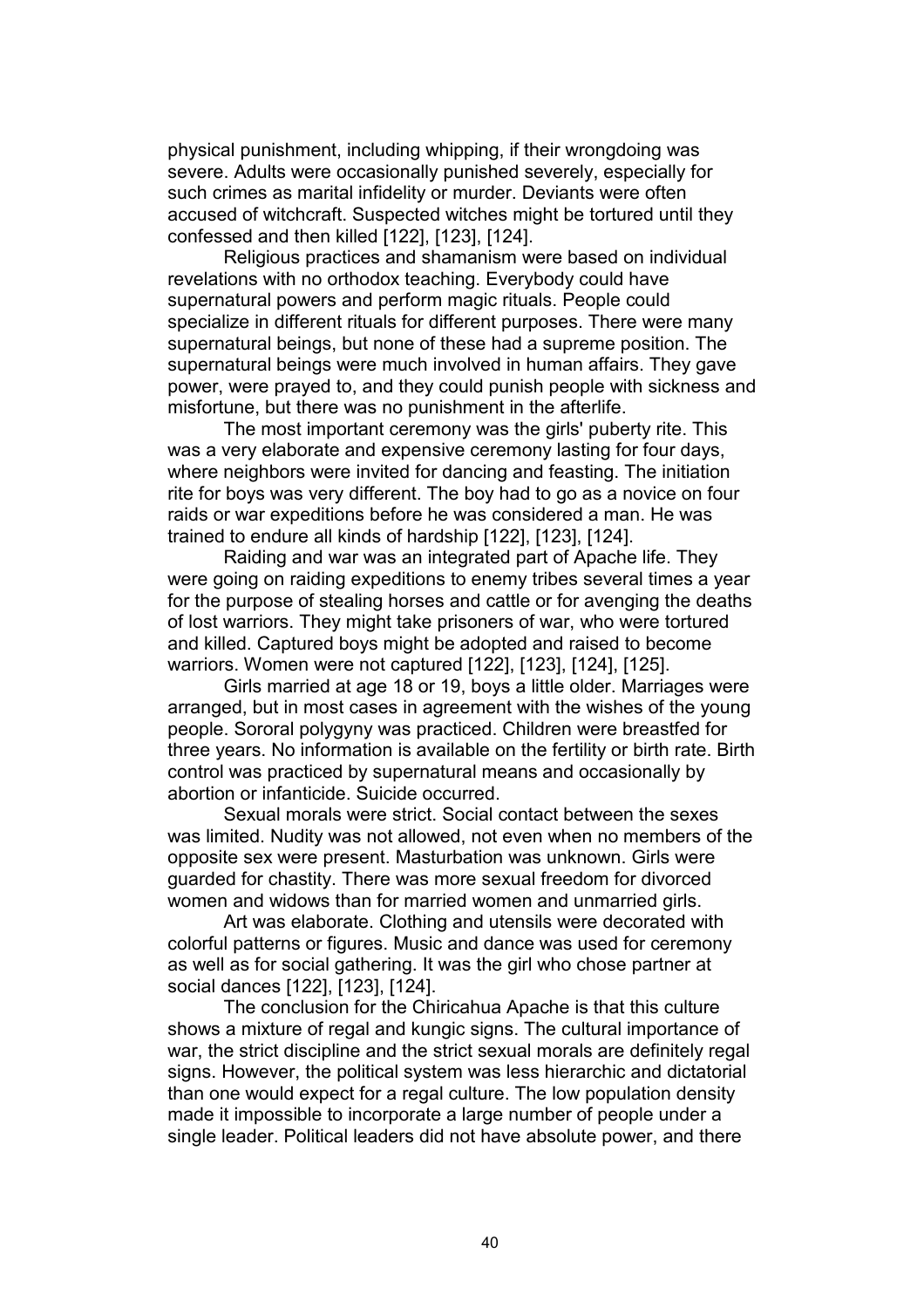were no religious authorities either. The realm of supernatural beings also lacked a supreme ruler. It seems, nevertheless, that the religion had a disciplining function in the sense that people feared supernatural punishment and witchcraft accusations.

There is no reliable information about fertility or family size, but the fact that birth control was practiced or attempted seems to indicate that the population size was controlled by the availability of food as much as by war. On the other hand, the practice of capturing young boys from enemy tribes indicates a clear desire to raise as many warriors as possible.

Art, body adornment and ceremonial paraphernalia were elaborate, embellished and so expensive, that this may be interpreted as a moderately regal sign.

Conflicts with white settlers and the availability of horses since the 17th century has no doubt increased the possibilities for war and raids, but the earliest available historical sources seem to indicate that the Apache had frequent conflicts with other tribes before the arrival of Europeans [\[125\]](#page-74-0).

# *E De (RhadÈ)*

This is one of several tribes that live in the highlands of southern Vietnam. The present study will focus mainly on the time before colonization. The mountain environment consisted of forests, dense bush and grasslands. They grew rice and other crops using slash-andburn and shifting cultivation. Irrigation of rice fields was used only where the environment was favorable. They were herding buffaloes and several other animals, including a limited number of horses and elephants. They had tools of iron and other metals [\[126\]](#page-74-0), [\[127\]](#page-75-0), [\[128\]](#page-75-0), [\[129\]](#page-75-0).

The environment had many obstacles to travel, but given the availability of horses and elephants we would expect the E De people to travel far. An efficient means of travel combined with efficient food production makes us predict a regal culture.

The E De people lived in villages consisting of several longhouses. Each long-house was the home of a matrilineal group of up to 300 people. The political level of integration has varied considerably. The villages have often been partially or fully autonomous under the leadership of a village chief. In some cases a group of several villages have formed a mini-state. In one period the E De paid tribute to the closely related Jarai tribe. The E De have been part of the Champa kingdom and paid tribute to the Champa king for a period of possibly several hundred years, although the Champa influence appears to have been very limited. Inter-village raids and wars were common [\[126\]](#page-74-0), [\[127\]](#page-75-0), [\[128\]](#page-75-0).

The E De society was highly stratified. The village chief and other rich people were very powerful, while up to two thirds of the population lived in slavery or dept dependence [\[128\]](#page-75-0).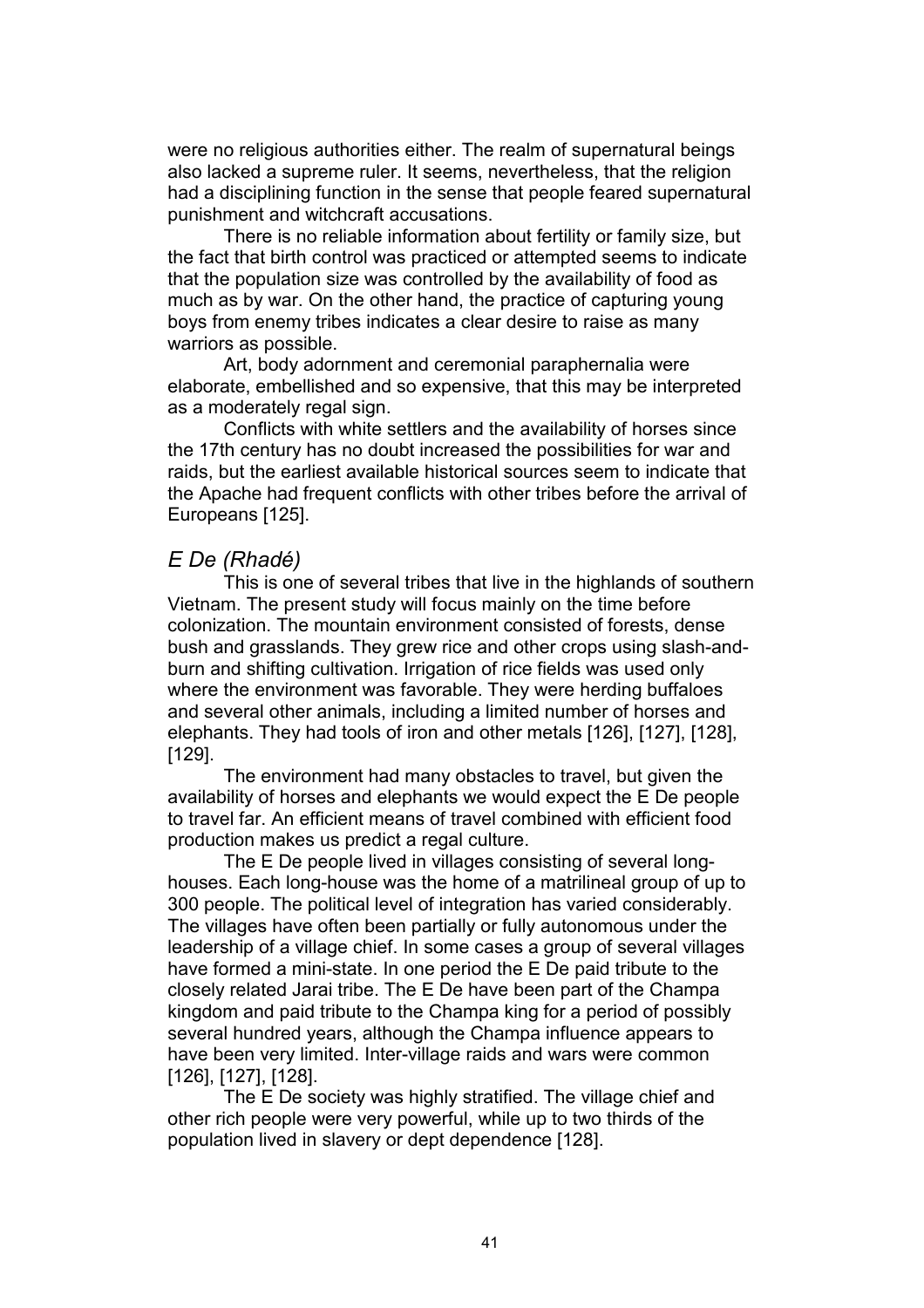The justice system was based on a large set of orally transmitted laws. Prescribed punishments ranged from payment of fines and religious offerings to enslavement and rarely death. The animist religion supported the social stratification and the socially unequal justice system by the belief that wealth was sanctioned by the spirits and the belief that misdeeds must be expiated by expensive offerings to the spirits. Unable to pay for these offerings, many people ended up in the possibly life-long slavery-like conditions of dept dependence [\[128\]](#page-75-0), [\[130\]](#page-75-0).

Families typically had 5 - 6 children, and the population appears to have been growing. Infanticide was not allowed. Boys were married at age 16 or older, girls perhaps younger. Child marriage has been practiced in the past. Premarital sex was tolerated if the couple entered a secret marriage. The wedding ceremony was very simple. Extramarital sex might have been punished, but was often tolerated as long as it didn't have economic consequences. Polygyny was rare. Divorce was disapproved of. Children started helping their parents from age 7 - 8 and work in the fields from age 10 - 13 [[126\]](#page-74-0), [\[127\]](#page-75-0), [\[128\]](#page-75-0), [\[130\]](#page-75-0).

Little has been published about old E De art and music. Buildings and weaved clothes sometimes had rich ornamentation. Rich people collected jewelry, decorated gongs and other prestige items [\[128\]](#page-75-0), [\[129\]](#page-75-0).

Though the available data for pre-colonial E De are sparse, we can conclude that the cultural indicators are in accordance with a moderately regal culture, though not quite as regal as expected.

# *Ganda*

The Ganda or Baganda is a Bantu people still living in the kingdom of Buganda comprising 50,000 km<sup>2</sup> to the north and west of lake Victoria in East Africa. Buganda is now part of the state of Uganda. The environment consists of flat hills, savanna, swamps, rivers, lakes and forests with a height of 1000 - 1400 m above sea level. The position at equator provides a climate with only small seasonal variation. The average day temperature is between 25 and 28 °C all year round. There are two rainy seasons a year and no completely dry season.

The area of Buganda is very fertile and more suited for agriculture than the neighboring areas. The staple food was bananas or plantains, which were harvested all year round. Other crops were harvested twice a year. The diet was supplemented with protein from domestic animals, hunted game, fish and insects [\[131\]](#page-75-0), [[132\]](#page-75-0).

The traditional Baganda had good roads that were traveled by foot. They had no wheeled vehicles and they did not use animals for work or transport. They had canoes for sailing the lakes and those of the rivers that were navigable. They used iron for making spearheads, hoes and other tools [\[132\]](#page-75-0).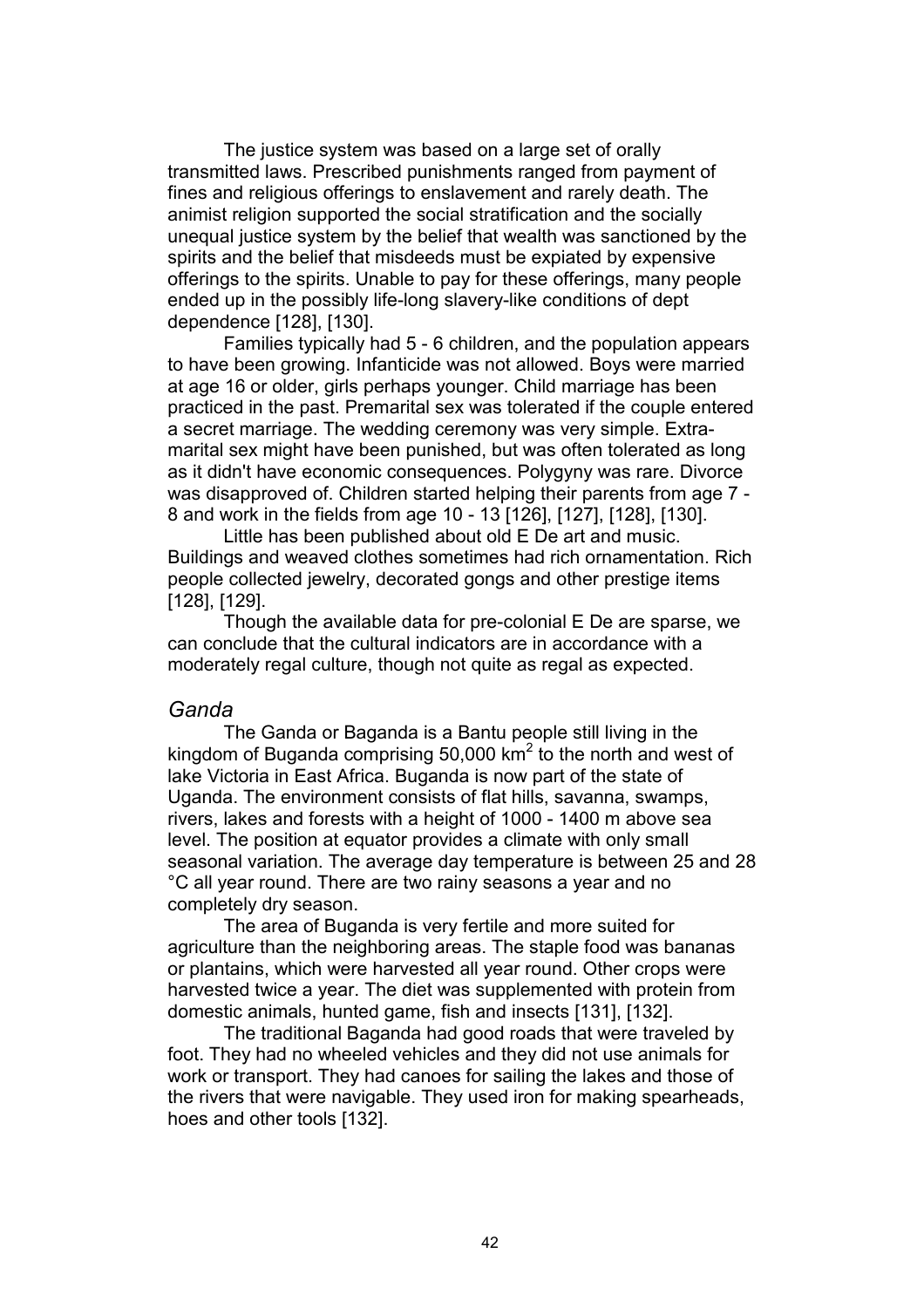Based on these facts, we can expect the culture to be regal. The population density was high due to the fact that they had plenty of food all year round. They were able to travel far through the savannah and grassy hills as well as on rivers and lakes. Their range of movement was limited, though, by their inability to build bridges across large swamps and rivers [\[132\]](#page-75-0).

Buganda was the strongest military power in the region. Their power is generally attributed to the efficient production of plantains and to the availability of iron. They attacked and plundered the neighboring peoples on regular raids where they captured cattle, women and slaves and killed as many men as they could [\[131\]](#page-75-0), [\[132\]](#page-75-0).

The political system was a highly hierarchical system of chiefs headed by the all-powerful king. The king ordered large numbers of men to be killed. Some were killed for minor offenses, some were sacrificed to the gods, some were killed to honor the ancestor kings, but most of all, the king killed men just to confirm his power to kill.

All crimes and signs of disloyalty were severely punished. Theft, disobedience, adultery and other crimes were punished by death, by cutting off a limb or by heavy fines. The fines were to be paid in barkcloth, goats, cows and women. The culprit might enslave himself or his relatives to pay the penalty. The question of guilt could be tried by a system of courts that might hear testimony and use divination, ordeals or torture to reach a verdict [\[132\]](#page-75-0), [[133\]](#page-75-0).

The Baganda worshipped various gods, most of whom were spirits of men who had served previous kings well while they were alive. Dead kings were worshipped in almost the same way as gods, but the living king did not have god-status and he could be killed and overthrown by rival princes. Anthropologists have discussed who was most powerful, the king or the gods. The king, and nobody else, could punish the gods by killing their priests and plundering their temples. The gods, in turn, could punish the king with disease and misfortune. There appears to be no clear winner in this contest of power. Most of the time, however, the king made rich sacrifices to the gods, and the gods in turn supported the king and gave him advice through mediums.

The gods did not punish undetected sins, but some sins led to automatic punishment. For example, a child would die if its father committed adultery during the breast-feeding period. There was no punishment in the afterlife, except for the belief that a person who had had a limb cut off as punishment would continue to be maimed in his afterlife or next incarnation [\[132\]](#page-75-0), [\[133\]](#page-75-0), [[134\]](#page-75-0), [\[135\]](#page-75-0), [\[136\]](#page-75-0).

The members of the kingdom were generally loyal and willingly sacrificed their lives in the frequent wars against neighboring peoples. In some cases, the hostility towards strangers was an obstacle to trade, but for the most they welcomed Arab traders [\[132\]](#page-75-0), [\[137\]](#page-75-0).

Polygamy was widespread. The later kings had hundreds of wives and concubines, perhaps thousands. High-ranking chiefs had many wives as well. Such a degree of polygamy was possible because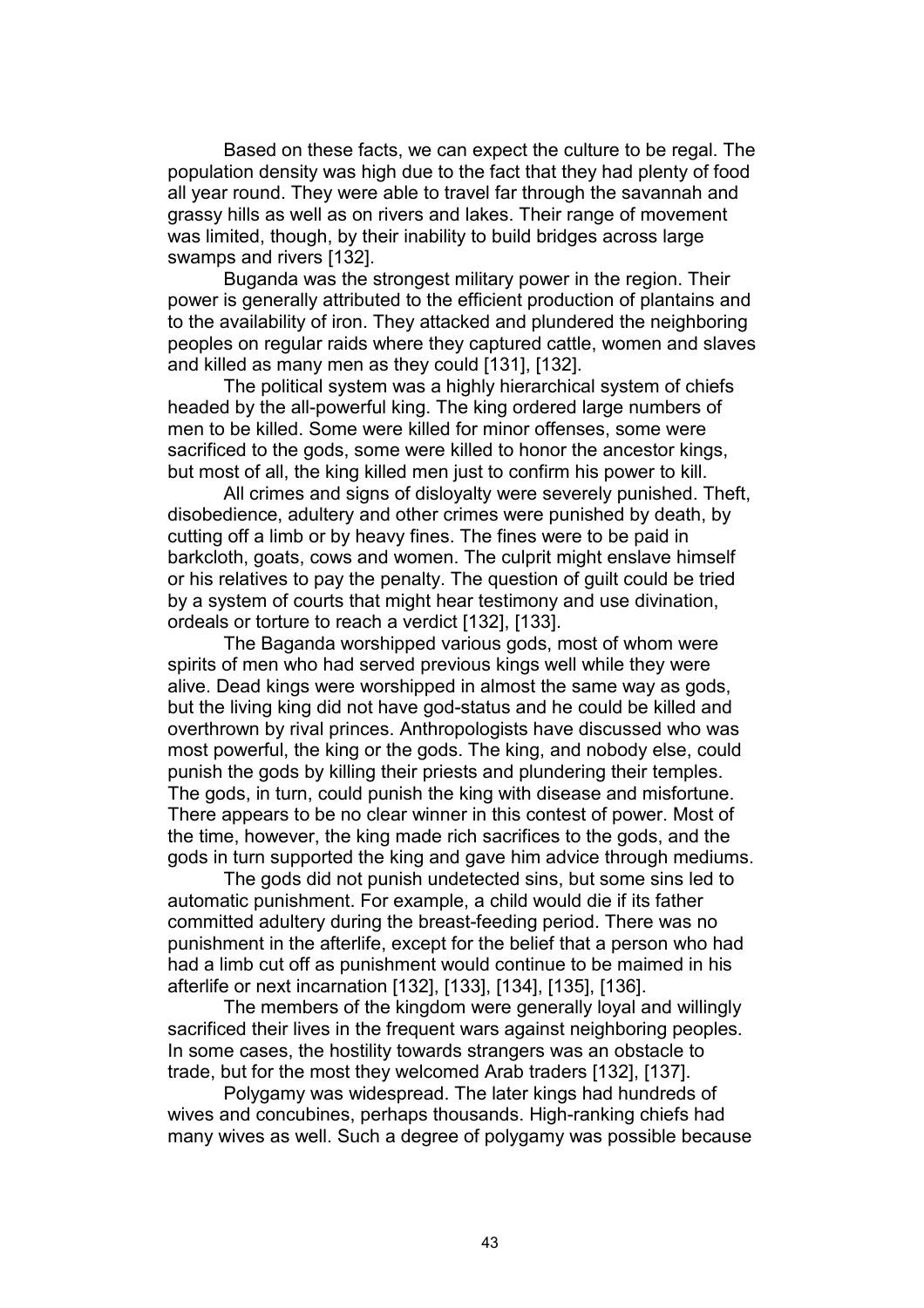of a sex ratio of three women for every man. The surplus of women was due to the loss of men in war, the king's mass killings of men, and the capture of women in war. No fertility data are available for the period prior to the introduction of Christianity and the abandonment of polygamy in the late 19'th century. By the mid 20'th century the birth rate was three to four children per mother. The common opinion of the natives is that the fertility was higher in the old times, and this is in accordance with the few individual genealogies that have been reconstructed [\[132\]](#page-75-0), [\[133\]](#page-75-0), [\[138\]](#page-75-0), [\[139\]](#page-75-0). Suicide was probably rare. The only reports of suicide refer to the motive of shame [\[132\]](#page-75-0).

Girls married at age 13 or later, boys at 15-16. The marrying age increased after the introduction of Christianity. A man had the right to beat his wife and could even kill her with impunity. Divorce was relatively common, especially in connection with polygamy. Women were guarded carefully to preserve their chastity. It was a big shame for a girl to become pregnant before marriage. The punishment for adultery was severe, but even the risk of death penalty was apparently not sufficient for completely deterring this crime [\[132\]](#page-75-0), [\[136\]](#page-75-0), [\[137\]](#page-75-0).

Babies were sometimes nursed by maids so that their mothers were free to work. Children were often placed with relatives or chiefs so that they could receive a stricter upbringing. Children were taught politeness, etiquette and cleanliness. Boys had time to play while they were herding animals, while girls spent their time making mats and baskets [\[132\]](#page-75-0), [\[136\]](#page-75-0), [\[137\]](#page-75-0).

The Ganda had very little material culture. All that people needed was a grass hut to live in, barkcloth for clothing, and a few tools for harvesting and cooking. The early kings did not even have chairs to sit on. Palaces, temples and shrines were built of reed.

Ganda art was more decorative than representational. Highranking persons had some decoration and pomp to signify their status, and religious artifacts were embellished. These decorations were typically made of plant material, cowry shells, ivory, and bird feathers. Such embellishments may have impressed the natives, but they were quite simple compared to other cultures. The Ganda had many different music instruments, but we do not have sufficient information for evaluating the degree of embellishment in Ganda music and dance [\[132\]](#page-75-0), [\[133\]](#page-75-0), [\[135\]](#page-75-0), [\[137\]](#page-75-0), [\[140\]](#page-75-0).

The conclusion for the Ganda is that the observations regarding political system, discipline, religion, fertility, marriage, sexual morals, and length of childhood are in agreement with a regal culture.

The prediction fails, however, on the question of art. Regal cultures typically make impressive pieces of art and architecture of durable materials. The Ganda culture has none of this. No royal or religious buildings, monuments or sculptures were made of stone, brick or metal. The fact that the art was non-naturalistic and the architecture perfectionist is in accordance with the theory, but it did not have the degree of embellishment that other regal cultures have. The low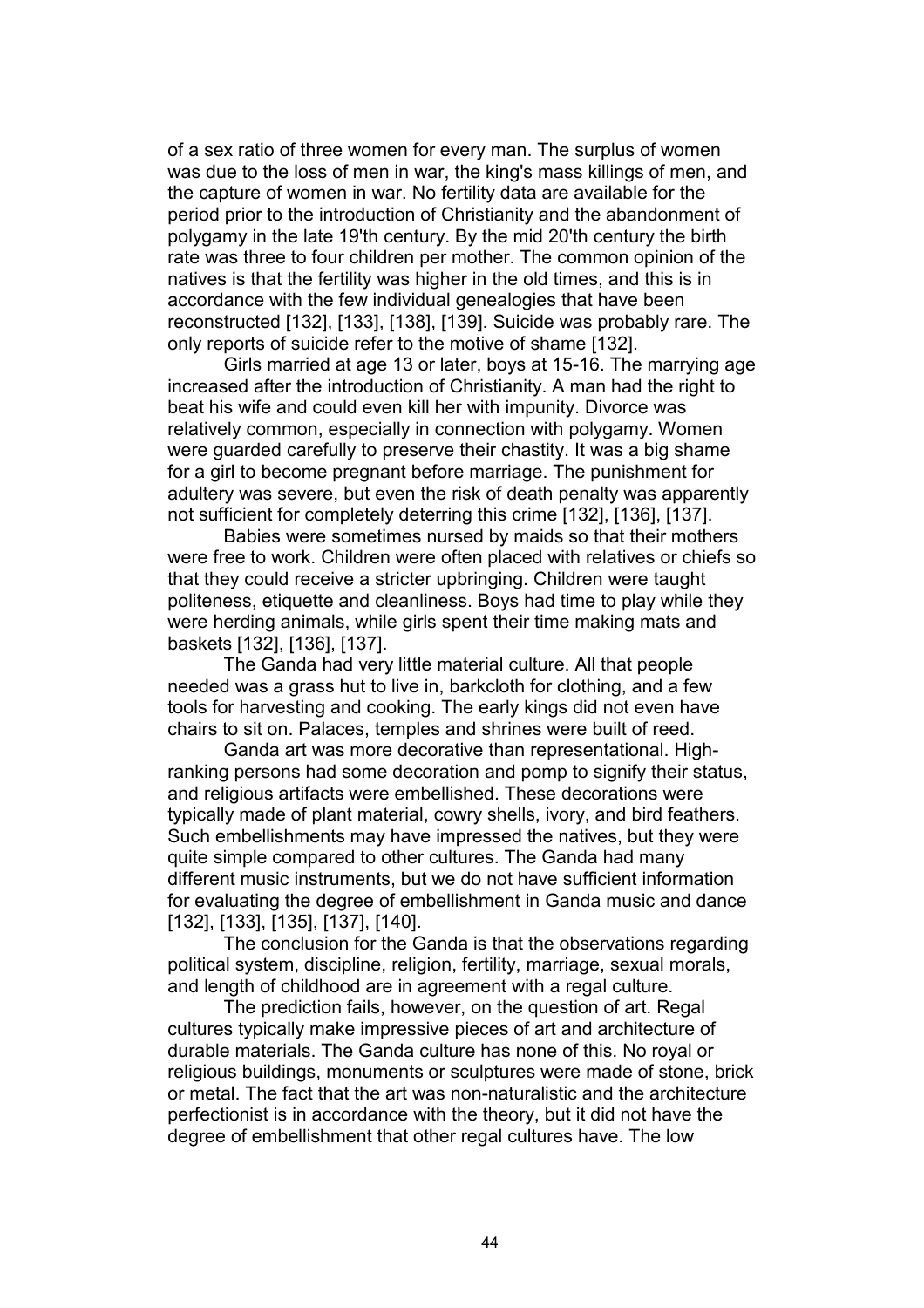sophistication of material art may be connected with the low sophistication of material culture in general. There appears to have been very little impetus to technological inventions because food was available everywhere for a minimum of work.

The lack of highly embellished art makes one suspect that the extremely regal political system was not fully internalized in the psychology of the people. While most cultural indicators are relatively regal, they are not fully on the same level as the political system. There were songs about military events, but no systematic glorification of kings, heroes or gods in Ganda music and art. The religion supported the king by sanctioning the mass killings that his power depended on, but the disciplining function of the religion was less effective than what we have seen in other regal cultures [\[132\]](#page-75-0), [[134\]](#page-75-0), [\[137\]](#page-75-0). It is worth noting that sub-Saharan Africa is dominated by kungic cultures because of the dense vegetation that impedes traveling and a climate that is too hot for hard work. As a regal enclave, the Ganda culture may not have been able to evolve a cultural ethos that is too far from the surrounding cultures. We can thus observe a mixture of typically African traits with typically regal traits. We may speculate that the king had to compensate for this slight discrepancy in his culture by consolidating his power with mass killings of his own men.

# *Gilyak*

The Gilyak lived in east Siberia along the river Amur and on the Sakhalin Island. Their main means of subsistence was fishing. The climate was very cold in winter. The vegetation was primarily Taiga (primeval forest), which was difficult to penetrate. The means of transportation were limited to dog sleighs and snowshoes in the winter, and rowing boats in the summer. The boats were unable to sail on open sea [\[141\]](#page-75-0), [\[142\]](#page-75-0).

We can expect to find a kungic culture based on the fact that the means of transportation were too inefficient to make war likely and that the environment could not sustain a high population density.

The Gilyak culture had a moderately high level of internal conflict, but no external wars. The Gilyak did not keep record of their own history and had no memories of any war. According to one source, there has probably been a conflict between the Gilyak that lived along Amur and those that lived on Sakhalin, as well as a conflict with the Russians. However, no solid information about these conflicts is available. Internal conflicts were relatively common. The main reason for such conflicts was rivalry over women [\[141\]](#page-75-0), [\[142\]](#page-75-0).

The Gilyak had no political system at all beyond the family or clan. There was no chief or ruler. Common decisions, if necessary, were taken through deliberations where the most respected men had the most influence. Sources of respect were high age and experience, as well as wealth and bravery. There was no formal system of policing,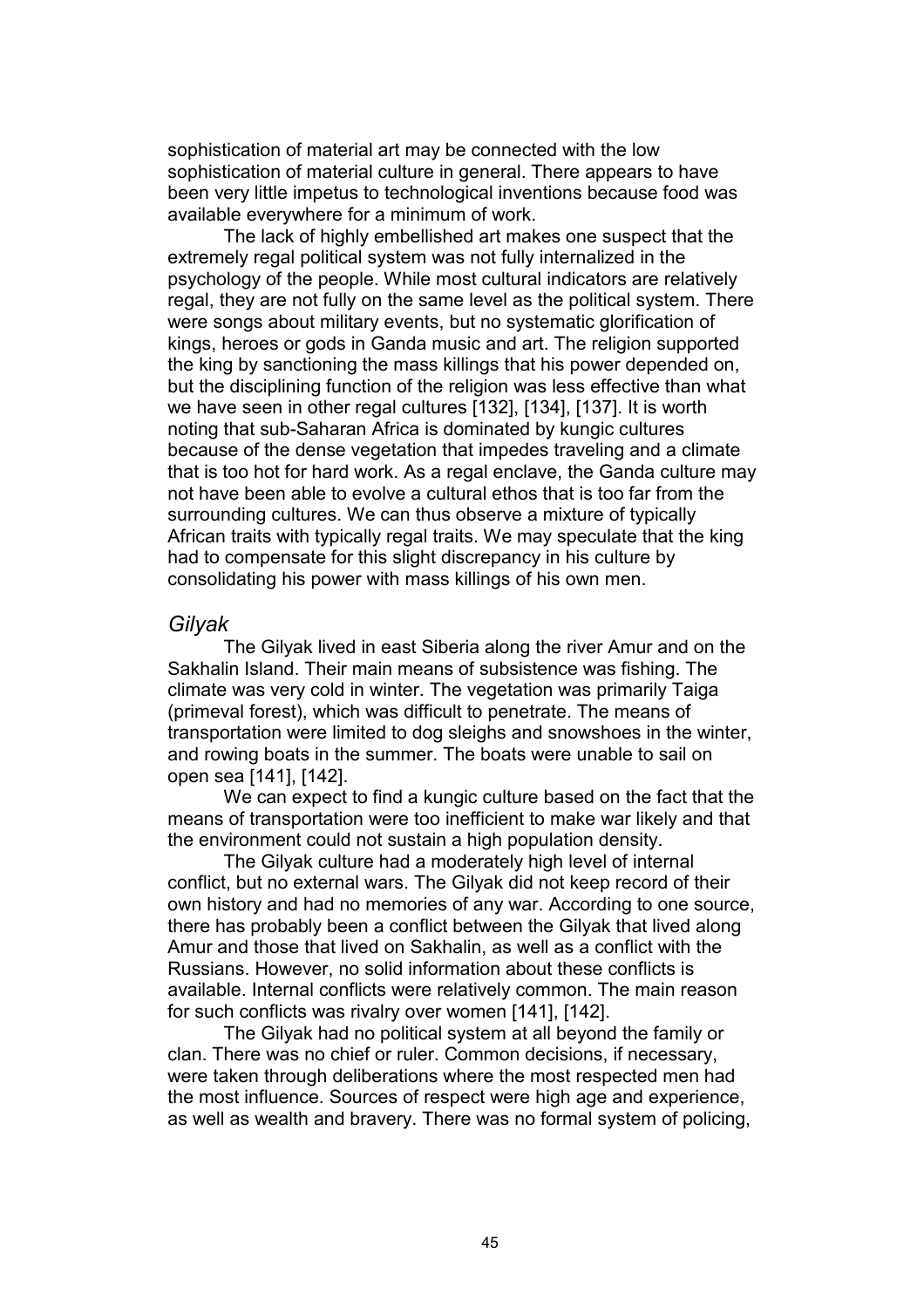and punishments for wrongdoing were generally mild. Corporal punishment and capital punishment were rare [\[141\]](#page-75-0), [\[142\]](#page-75-0).

The religion was mainly based on beliefs in spirits and animals. There was no orthodox teaching, and not even the shamans were able to explain their beliefs in the level of detail that the explorers expected. The prophecies and teachings of the shamans were readily disputed or doubted. The Gilyak had a weak concept of a good god that they may have learned from Buddhists or Christians, but they did not pray, and this belief was completely void of influence on their daily life. There was no opposition to other religions. Some Gilyak even worshiped a few church bells that they had found as well as the ruin of an old Buddhist temple [\[141\]](#page-75-0), [\[142\]](#page-75-0).

The Gilyak had no word for their own tribe other than the word for humans. The name Gilyak is used only when talking with foreigners. They had regular barter trade with the Chinese, Japanese and Russians. The Gilyak were highly tolerant of foreigners and readily mixed with the neighbor tribes.

The fertility rate was consistently described as low, but there are no accurate accounts beyond the observation that there were no childrich families. Children were breastfed for 2 - 5 years. Suicide is often mentioned in the literature on the Gilyak. No specific rates can be inferred, but at least it seems safe to conclude that the suicide rate was not low [\[141\]](#page-75-0), [\[142\]](#page-75-0).

The literature contains discrepant accounts of the sexual morals of the Gilyak. Schrenck characterizes the sexual morals as strict [[141\]](#page-75-0), while Seeland describes them as fairly lax [\[142\]](#page-75-0), and Sternberg tells that the Gilyak were quite promiscuous [\[143\]](#page-75-0). We must recognize that sexual behavior is particularly difficult to study. There may be considerable differences between what people say and what they do. Sternberg's accounts are quite detailed and appear to be the most reliable. Schrenck mentions the sexual morals only briefly while he is more concerned with describing physical objects. Apparently, Schrenck has been unable to penetrate through the initial facade of modesty, which Sternberg has described. It seems safe, therefore, to conclude that the sexual morals of the Gilyak were quite lax. The marrying age was quite variable. 23 - 25 year old bachelors were commonly seen, but child marriages have also been reported. Divorce was easy.

The Gilyak produced very little art. The most common product of art was small religious figures carved in wood. These wooden figures were quite simple and could be made by any member of the tribe. Women's clothes were often embellished with small brass plates and other adornments. Knives and other tools were sometimes embellished with inlaid pieces of brass, copper or silver. These adornments were used as signs of wealth. Music instruments were very primitive. Songs were simple and often improvised. It was quite common that each singer had his own song. Dance has not been observed, except for shamanic acts [\[141\]](#page-75-0), [\[142\]](#page-75-0).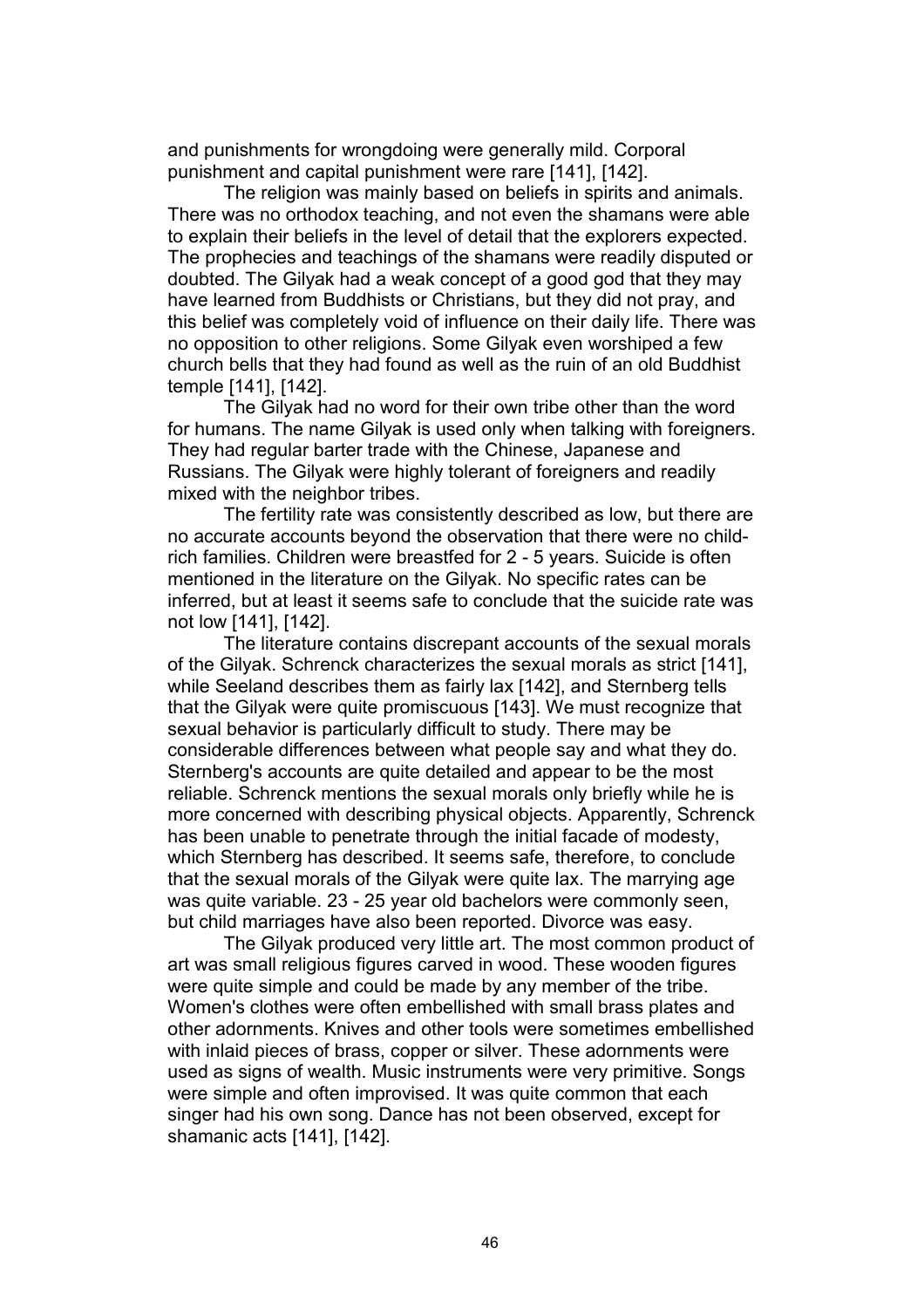The conclusion for the Gilyak is that the culture was quite kungic, in accordance with the geography, climate and transportation means. The predictions for a kungic culture are in excellent agreement with the observations of level of external conflict, political system, discipline, religion, tribal identification, tolerance of foreigners, fertility rate, suicide rate, sexual morals, art and music. The occurrence of child marriages is in disagreement with the expectation of a high marrying age. The amount of adornment on clothes and tools is somewhat higher than expected. This adornment served the need to display wealth, which was an important source of political influence.

#### *Inca*

The Inca Empire had its center in the town of Cuzco in the Andes Mountains. During the last hundred years prior to the Spanish conquest in 1533 the empire grew fast to reach the size of several million  $km^2$ , stretching from present Ecuador to Chile and part of Argentina. This vast area covered a wide variety of environments, including coastal areas, mountain plateaus, deserts and rain forest. The day temperature in the Cuzco area was 21 - 22 °C all year round, while night temperature occasionally fell below the freezing point. There are plenty of rivers running down the mountains, but these are not navigable [\[144\]](#page-76-0), [\[145\]](#page-76-0), [\[146\]](#page-76-0). Transportation by boat was possible only along the coast and in the lakes. The territory was connected by an elaborate system of roads totaling at least 23,000 km, and probably more. Relay runners were placed along major roads for fast communication. The Incas had llamas for transportation of goods, but no animals capable of carrying humans were available. Wheeled vehicles were not available [\[145\]](#page-76-0), [\[146\]](#page-76-0), [\[147\]](#page-76-0). Agriculture and animal husbandry has been practiced in the mountain plains and basins for 3000 - 4000 years. Terraces and large irrigation systems were built to intensify agricultural production [\[145\]](#page-76-0), [\[148\]](#page-76-0).

Based on the geography alone, we would not expect to find a regal culture in the Andes Mountains because of the many barriers to travel. However, knowing that water for irrigation, efficient food production technology and communication technology were available, the prediction is a different one. The main crops - quinoa, potatoes, maize, beans, etc. - provided highly nutritious and storable food in high yields. The environment and available technology therefore provided all the factors necessary for developing a highly regal culture: efficient food production for sustaining a high population density, efficient transportation and communication, a climate that was suitable for hard work, and highly different environments leading to trade and wars between different cultures and different life styles.

The political system of the Inca Empire was highly centralized. Everything was planned and controlled by a large bureaucratic system. People had hardly any choice about where to live and what kind of work to do. At the same time, the administration took great care to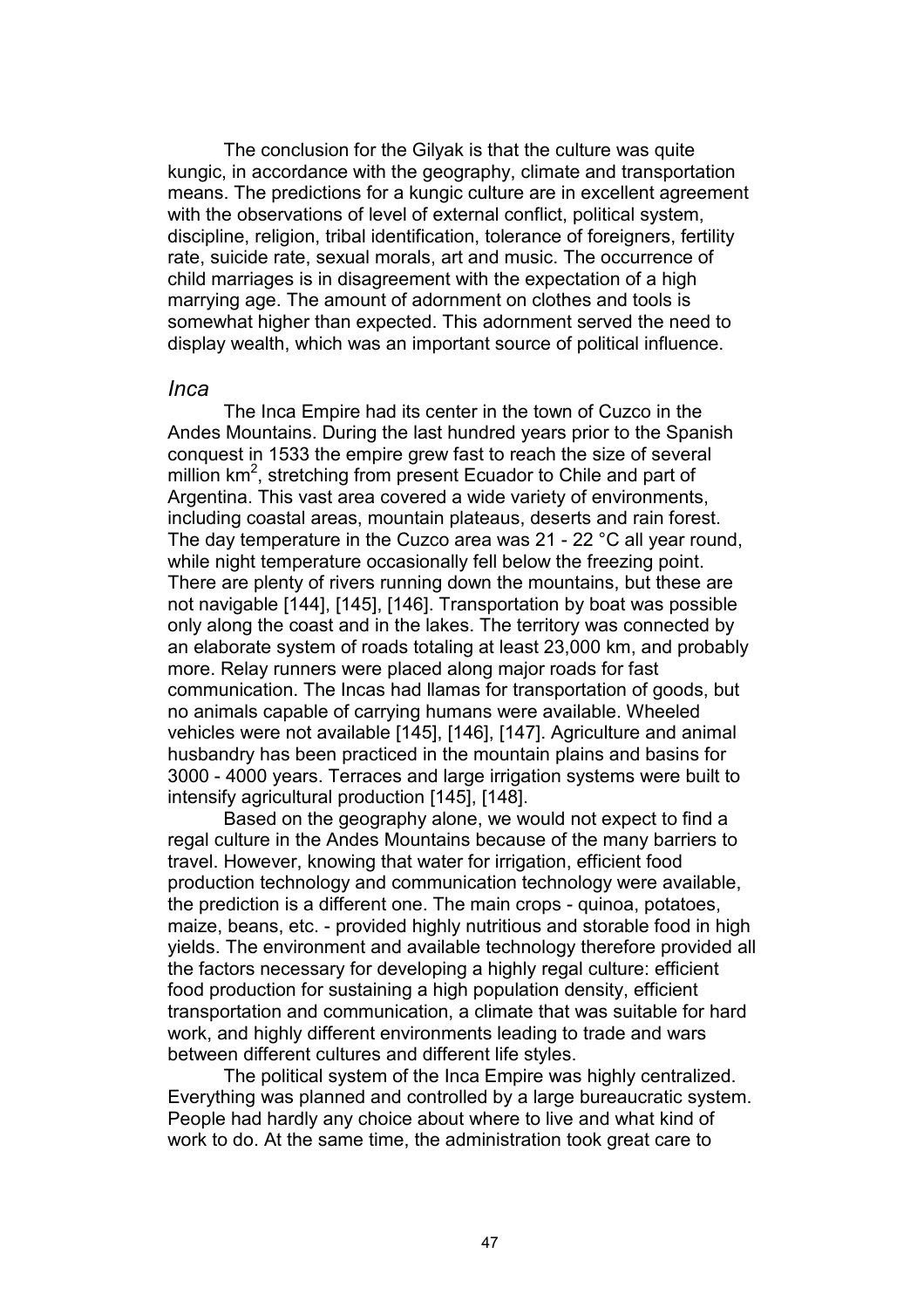make sure everybody had what they needed. Discipline was strict and punishment was severe. The worst crimes were punished by the death of not only the culprit but his entire village [\[144\]](#page-76-0), [\[145\]](#page-76-0), [\[146\]](#page-76-0), [\[149\]](#page-76-0). The religion justified the dictatorial rule by making the emperor a direct descendant of the sun. Rich sacrifices were made to the gods, occasionally including the sacrifice of humans [\[145\]](#page-76-0), [\[150\]](#page-76-0), [\[151\]](#page-76-0). Sinners were punished in the afterlife in a hell. Suspected witches might be tortured to confession and killed. Religious ceremonies were plentiful and more pompous than puberty rites, marriages and burials [\[146\]](#page-76-0), [\[149\]](#page-76-0), [\[150\]](#page-76-0).

The Inca rule did not enforce total cultural uniformity but they moved conquered people around to prevent rebellion. The different groups were allowed to maintain some of their cultural characteristics [\[145\]](#page-76-0), [\[150\]](#page-76-0).

Large families were desired but infant mortality was high. Abortion was known but illegal; other means of birth control were unknown. Infants were strapped to a cradle day and night and were breastfed only three times a day for one or two years. They were never held in the arms or on the laps of their mothers but were breastfed by their mothers bending over them. Larger children were confined to a hole dug in the ground. Children were required to contribute to household and agricultural work as soon as they were able to do so [\[144\]](#page-76-0), [\[145\]](#page-76-0), [146\]](#page-76-0), [150\]](#page-76-0).

Girls married at age 16 - 20 and boys in their mid-twenties. Some girls were selected for a religious life in celibacy or were given as rewards to high-ranking men. Most boys were probably able to choose their wife, but to stay unmarried was not an option [\[144\]](#page-76-0), [[146\]](#page-76-0), [\[149\]](#page-76-0), [\[150\]](#page-76-0). Polygamy was common among the nobility. Divorce from the first or principal wife was impossible, while divorce from secondary wives or concubines was easy. Trial marriages were possible in some areas, and the marriage ceremony made a distinction on whether the bride was a virgin or not. Except for the institution of trial marriages, fornication and all other sexual sins were severely punished [\[145\]](#page-76-0), [\[149\]](#page-76-0), [\[152\]](#page-76-0).

Elaborate art was common. Festive and ceremonial clothes were finely woven and richly decorated. The decorations on cloth and pottery were typically highly repetitive with geometric patterns or stylized figures. Immense riches of gold and silver added to the glory of the empire [\[144\]](#page-76-0), [\[145\]](#page-76-0), [\[146\]](#page-76-0), [\[150\]](#page-76-0).

The conclusion for the Inca Empire is that the observations regarding political system, discipline, religion, fertility, sexual morals, length of childhood, and art are in agreement with a highly regal culture. We have found no mentioning of suicide in the literature, except in connection with war. The marrying age did not differ markedly from that in kungic cultures.

The observation that the Inca empire could grow only because of the elaborate road system and the intensive agriculture begs the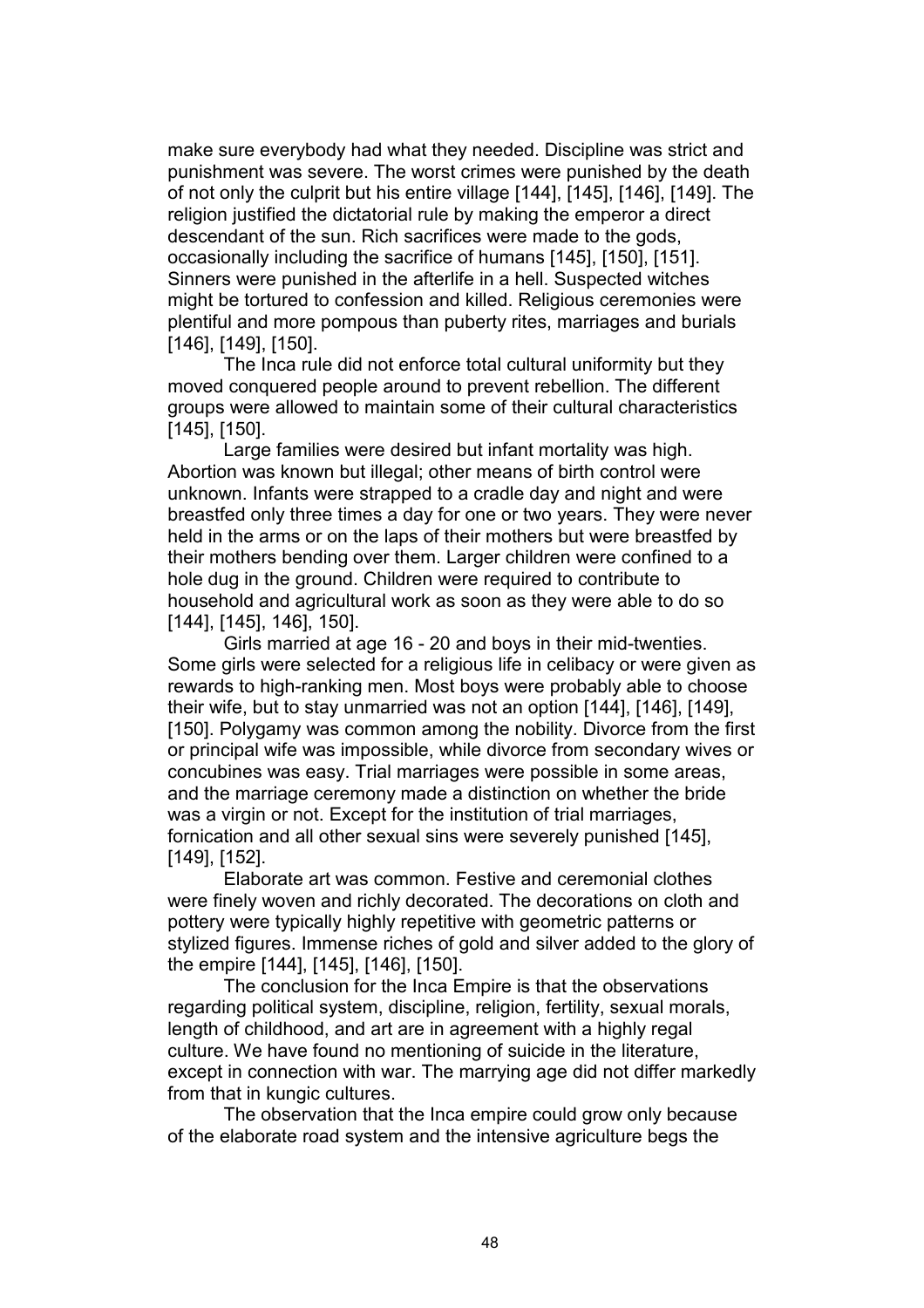question: Was the empire built because they had good roads and efficient food production, or did they build roads and irrigation systems because the power of the empire enabled them to do so? The answer is, of course, that the causality went both ways in a self-amplifying process. The area is more suited for a sedentary life than for nomadism, and the population has had sufficient time for developing an advanced agriculture and a relatively high population density. The availability of water for irrigation and efficient crops like potatoes and maize were also important factors. The first regal developments may have taken place in the coastal areas where the ocean provided ample food and means of transportation. There has been trade as well as frequent wars between the coastal people and the mountain people for centuries. Numerous chiefdoms and kingdoms have waxed and waned at the coast as well as in the mountains for more than a thousand years before the Inca empire flourished [[146\]](#page-76-0), [\[149\]](#page-76-0), [\[150\]](#page-76-0). Regality theory predicts that empires will collapse when they have reached the maximum manageable size [\[2\]](#page-67-0), which is indeed what appears to have happened several times in this area. Each new empire may have grown bigger than the previous ones due to improved technology or political skills. The Inca empire, too, was probably at the verge of collapsing at the time it was conquered by the Spanish empire [146.](#page-76-0)

# *!Kung*

The !Kung Bushmen, also called San, have lived in the Kalahari desert of southern Africa for many thousand years, representing one of the oldest living human races [\[153\]](#page-76-0). The Kalahari desert is dry during large parts of the year. The !Kung depended on a few permanent water holes and on water-containing roots and melons during the dry season. They traveled long distances on foot and had no more possessions than they could carry. No other means of transportation were part of !Kung tradition.

Our theory predicts that the !Kung culture must be kungic because the low population density, lack of water, and lack of efficient means of transportation make war impossible. The neighboring tribes had no desire to conquer their land because it was unsuitable for herding and agriculture. The !Kung have adapted to the dry climate and were able survive the frequent droughts without starving. At the time of the first studies (1950's and 60's) they were happily unaware that their entire culture was threatened and that Bushmen in more fertile areas had been exterminated. The !Kung were not refugees expelled from other territories [\[154\]](#page-76-0). Had they been refugees they might have been more regal.

The !Kung have never engaged in war. They would usually run away and hide if foreigners entered their territory. Internal conflicts were mostly resolved by splitting up social groups. The traditional means of subsistence was hunting and gathering. At the time of study, some !Kung had started to work for neighboring black farmers who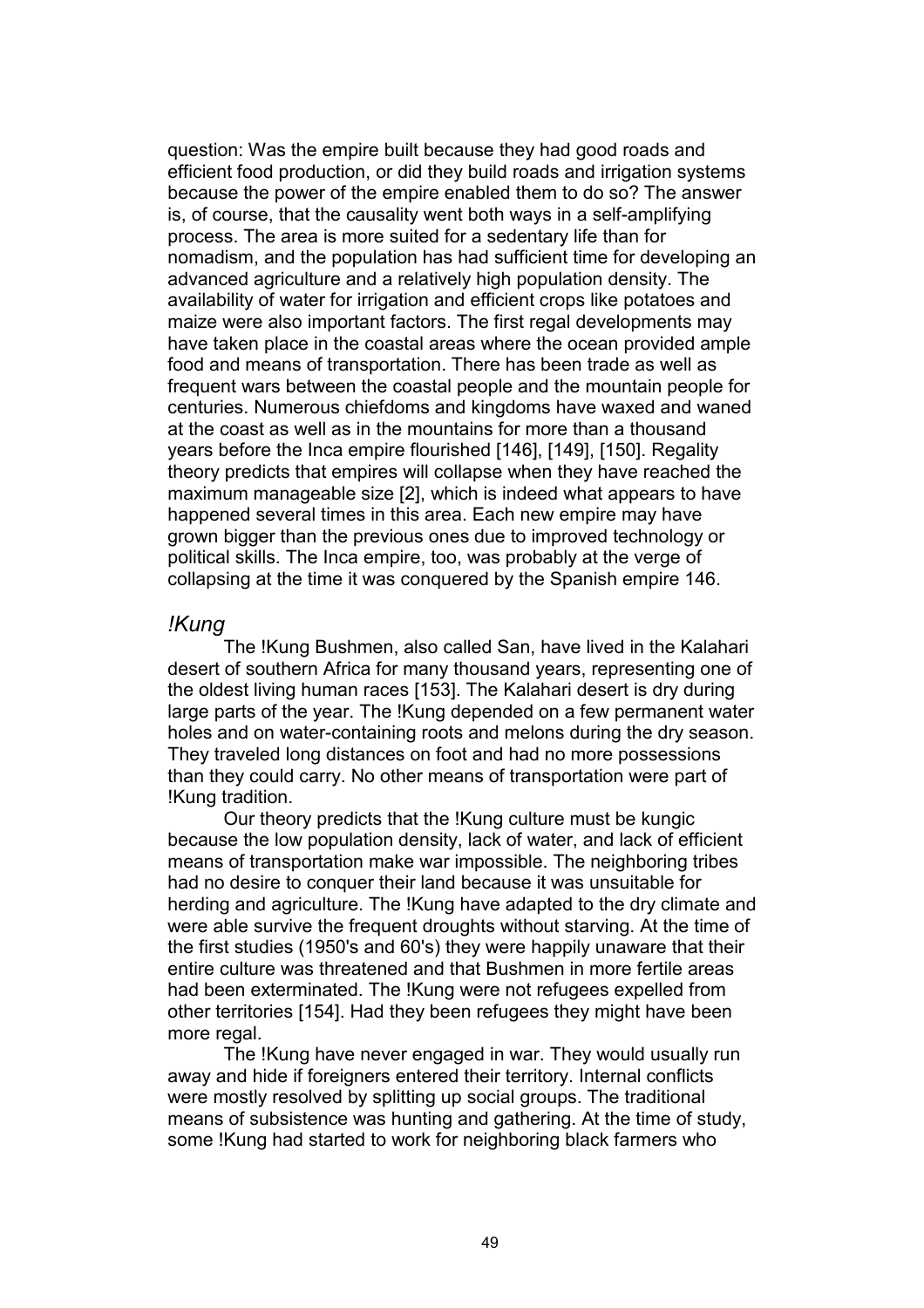treated them well. Others worked for white farmers under slave-like conditions [\[154\]](#page-76-0), [\[155\]](#page-76-0).

The political organization of the !Kung is consistently described as fiercely egalitarian. There was no political unit beyond the individual settlements with fluid membership. Various observers disagree on whether settlements had chiefs. There was obviously some degree of leadership based on kinship, age, experience and personal qualities [\[154\]](#page-76-0), [\[155\]](#page-76-0), [\[156\]](#page-76-0).

Sharing was very important in !Kung life. Anybody who had food was required to share with others. Hunting tools, clothes and other possessions circulated widely through systematic gift exchange. Any attempt at boasting, self-promotion or accumulation of wealth was despised and effectively prevented through social pressure.

There was no formal system of justice and punishment. Even the worst cases of wrongdoing could go unpunished for children as well as for adults. Theft did not occur. Murder was occasionally retaliated in most cases as an outburst of rage, but in a few cases in a planned way. Severe conflicts were more likely to result in the social group splitting up than in any kind of disciplining. The most severe punishment described by the observers was that somebody sang a song about the misdeeds of the culprit. The need for social acceptance was sufficient to keep people in line. When the first schools were set up in the area, the Bushmen did not accept the fact that corporal punishment was practiced in the schools [\[154\]](#page-76-0), [\[155\]](#page-76-0), [\[156\]](#page-76-0), [\[157\]](#page-76-0).

The Bushman beliefs were fluid, ambiguous and incoherent. They had no clear distinction between natural and supernatural, between human and divine, or between human and animal. Their legends included traces of Bantu religion, Christianity, and even European fairy tales. Several observers have equated the most powerful of their mythological characters, the creator of everything, with the Christian God. But this god had few similarities with the monotheist God. He has been, in a mythological past, a vulgar trickster displaying all the immoral behaviors that humans abhor. The gods and spirits interacted with humans in good and bad ways, but were not concerned with upholding human morality. Rather, they manipulated humans for their own obscure purposes. The religious beliefs were used in storytelling, in the use of oracle discs, and in trance dances and healing. The exercise of these rituals was not monopolized by any religious authorities, although some people were obviously better healers than others [\[158\]](#page-76-0), [\[155\]](#page-76-0), [\[159\]](#page-76-0), [\[160\]](#page-76-0), [\[161\]](#page-76-0).

Anthropologists disagree on what to call the !Kung because they had no clear name for their own tribe or race. They did not recognize others that spoke the same language as tribe fellows. They readily mingled with neighboring people of different races and worked for them. Mixed marriages were common [\[155\]](#page-76-0).

The fertility of the hunting and gathering !Kung was so low that overpopulation was avoided and the natural resources were not over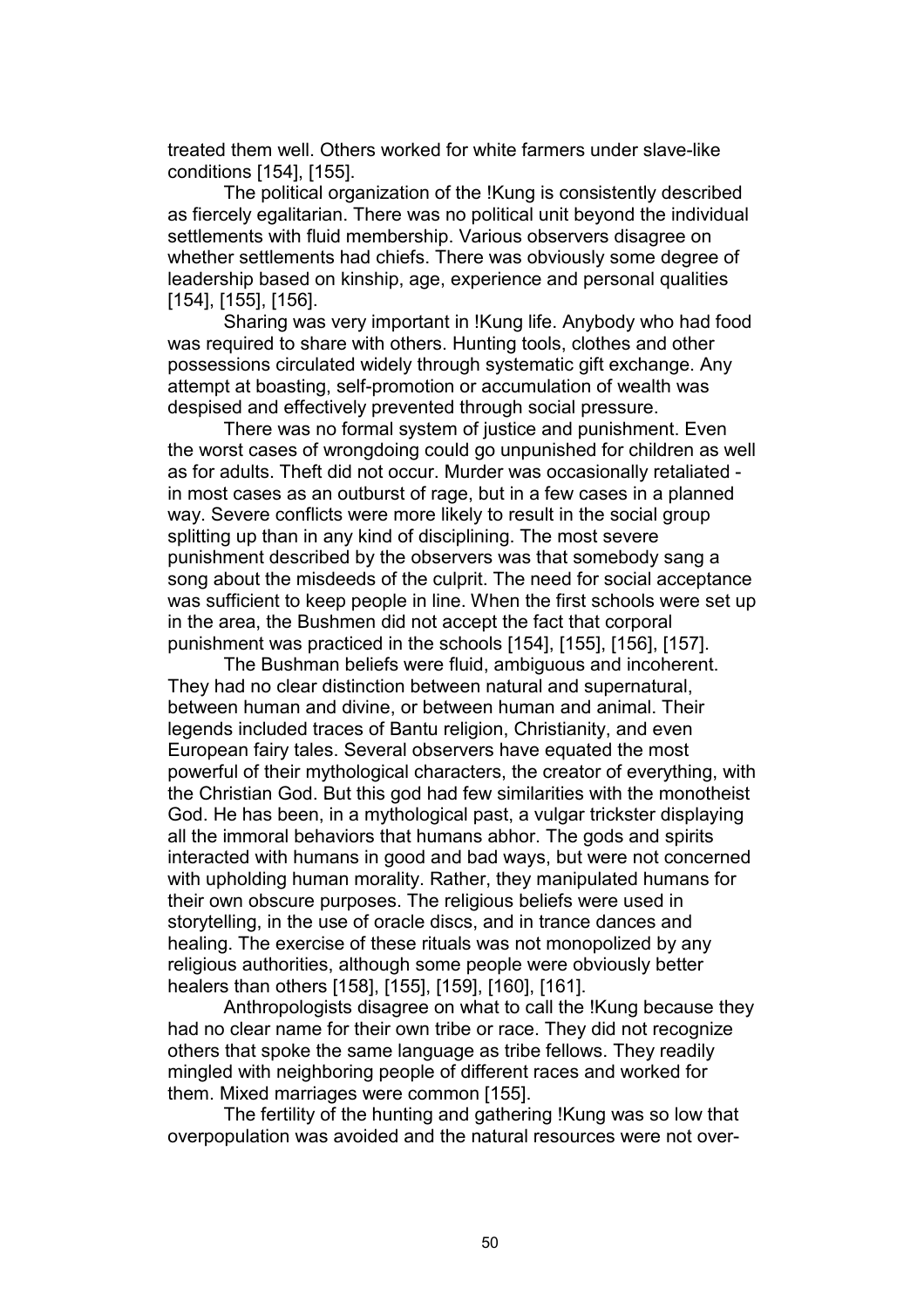exploited [\[154\]](#page-76-0), [\[162\]](#page-77-0). Children were breastfed for 3 - 4 years, and birth spacing was 3 - 5 years. Infanticide occurred at a reported rate of 1 - 2 %. No other means of birth control was used. Children did not work but were free to play all day. The average marrying age was 14 - 17 years for women and 22 - 30 years for men according to some observers, but child marriages are also reported to have been common. Polygamy occurred, and a single case of polyandry has been reported in a neighbor tribe. Divorce was easy. Suicide was rare [\[154\]](#page-76-0), [\[155\]](#page-76-0), [\[156\]](#page-76-0), [\[161\]](#page-76-0), [\[162\]](#page-77-0).

The frequency of premarital and extramarital sex is difficult to estimate. Marshall reports that illegitimate sex was rare because it was impossible to hide, but she also notes that spouse swapping was allowed [\[156\]](#page-76-0). Guenther notes that their marriages were "loose" [\[158\]](#page-76-0), Eibl-Eibesfeldt writes that they were fairly liberal in sexual matters, but open promiscuity was not tolerated [\[163\]](#page-77-0). Silberbauer reports for a neighbor tribe that people often could get away with adultery [\[162\]](#page-77-0). Lee reports that gonorrhea was spreading fast [\[154\]](#page-76-0). Rape was rare.

The !Kung rarely produced pictorial art because it didn't fit into their nomadic lifestyle. The main art forms were song, dance and story telling. Women and girls decorated themselves lavishly with strings of beads. Men were tattooed as an element of hunting magic. They used bows as music instruments. Other simple music instruments have been introduced during the twentieth century. They appreciated individual inventiveness in art, and readily borrowed elements of art from neighbor cultures. There were no big ceremonies, not even at marriage or burial. The most important socially unifying ceremony was the frequent trance dance [\[158\]](#page-76-0), [\[156\]](#page-76-0), [\[161\]](#page-76-0).

The conclusions for the !Kung are that the culture was very kungic, in accordance with the geography, lack of efficient transportation means, and niche specialization that prevented territorial conflicts with neighbor tribes during the times of early observations. The predictions for a kungic culture are in excellent agreement with the observations of a low level of conflict, an egalitarian political system, lax discipline, non-authoritarian religion, low degree of group identification, tolerance of foreigners, low fertility rate, long childhood, and flexible art and music. The expected high suicide rate has not been found. The sexual morals appear to be fairly liberal for a people without birth control.

The fertility has recently been increasing and the egalitarian ideals decreasing for those !Kung who have changed to a settled life style among the blacks based on herding or farming, as can be expected from our theory. It should be noted, however, that these changes can be explained without using this theory [\[154\]](#page-76-0), [\[157\]](#page-76-0), [\[164\]](#page-77-0).

Previous literature uses the word *kalyptic* for the opposite of regal [\[6\]](#page-67-0). As this word sounds somewhat awkward and may be misinterpreted as an abbreviation of *apocalyptic*, we decided to replace it with the new term *kungic* in commemoration of the !Kung culture.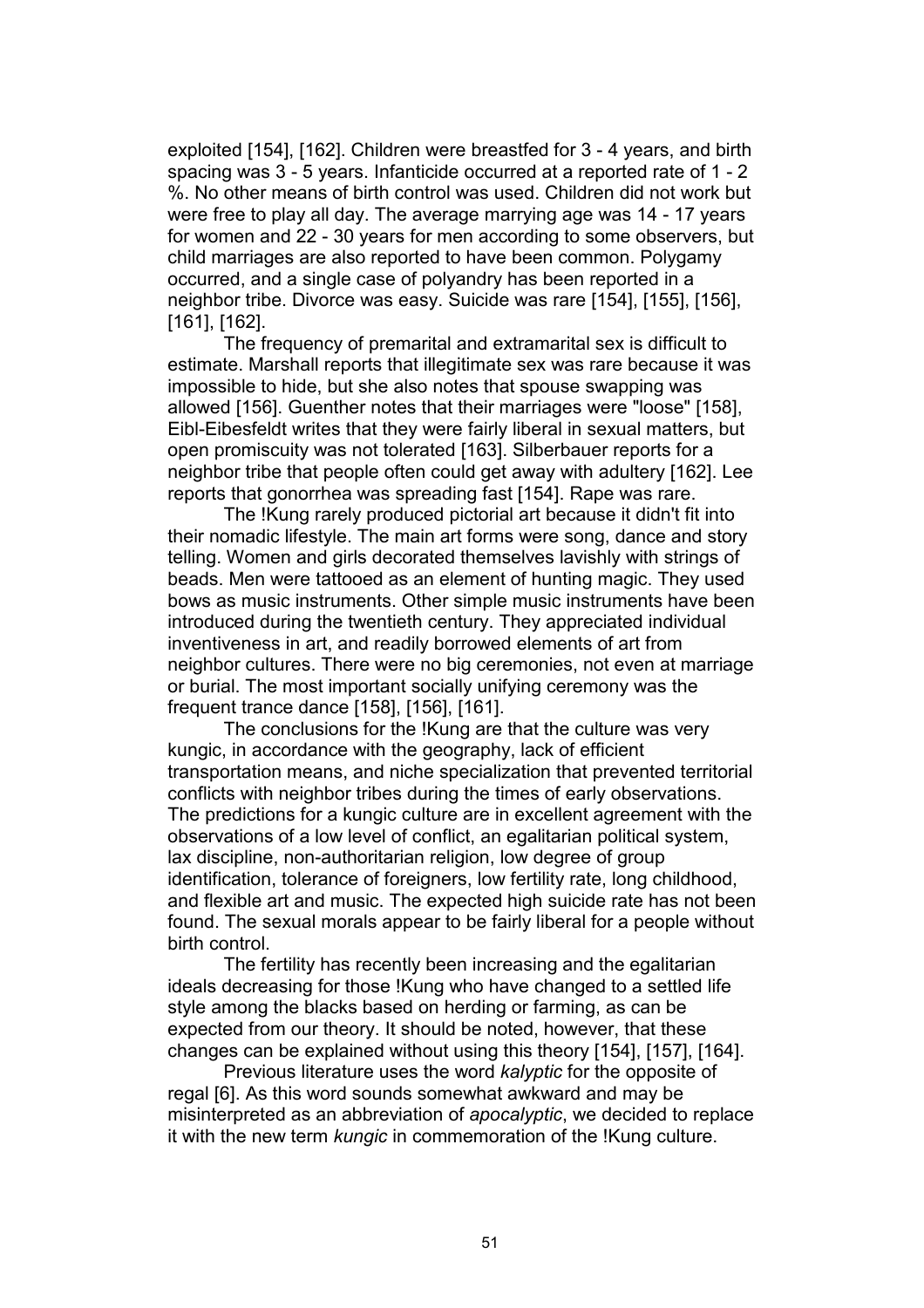There is no circular reasoning in the observation that !Kung culture is kungic, as the decision to use this term was made *post factum*.

### *Mbuti*

Mbuti is a name for several groups of pygmies who lived in the Ituri forest, a tropical rain forest in the Democratic Republic of Congo near the Equator. The average day temperature was around 27 °C all year round. It was possible to pass through most parts of the forest by foot because of limited undergrowth. Rivers and swamps formed barriers to the movement of the Mbuti, who did not make boats. The Mbuti were nomads with a peculiar lifestyle alternating between two different cultures. For periods of several months they lived in the forest where hunting and gathering formed their subsistence. At certain times of the year they lived near villages at the edge of the forest where they traded meat for vegetables and tools with slash-and-burn agriculturalists of Bantu and Sudanese origins. The villagers had bound the Mbuti into a kind of serfdom, which was inherited on both sides - at least in the imagination of the villagers. However, the Mbuti could easily escape and change their allegiance because the villagers were afraid to enter the forest. The relationship between Mbuti and agriculturalists has lasted for so long that the Mbuti have lost their original language, but not their genetic uniqueness [[165\]](#page-77-0), [\[166\]](#page-77-0), [\[167\]](#page-77-0), [\[171\]](#page-77-0), [\[172\]](#page-77-0). The only evidence that the pygmies have ever lived independently in the forest is archeological [\[173\]](#page-77-0), [\[174\]](#page-77-0), [\[175\]](#page-77-0).

To make a regality prediction for the Mbuti, we first note that the population density in the forest was low. Walking through the forest was slow and there were rivers that the Mbuti could not cross. The environment was healthy and dangers were few. The forest provided good protection from the villagers, who would never pursue the Mbuti into the forest. These are factors that point in the kungic direction. Other factors point in the regal direction: The nomadic lifestyle could lead to territorial conflicts. The territory of the Mbuti was shrinking as forest was converted to agricultural land. Furthermore, the Mbuti were under heavy influence of the village culture, which we would expect to be more regal than the forest culture. Nevertheless, we will expect the kungic factors to dominate because the Mbuti could escape any conflict with the villagers, who were unable to penetrate their niche. Consequently, the prediction is that the Mbuti culture would be moderately kungic.

The Mbuti had very little political organization. Some people, mostly older men, took leading roles in the camps, but egalitarian principles were held in high regard and everybody had a say in discussions. Conflicts were handled collectively. Everybody in a camp was responsible for avoiding or stopping conflicts between camp members. Young bachelors sometimes played a key role in handling conflicts between the older married people by means of mockery and ridicule. Conflicts were diverted or dissolved into ridicule more often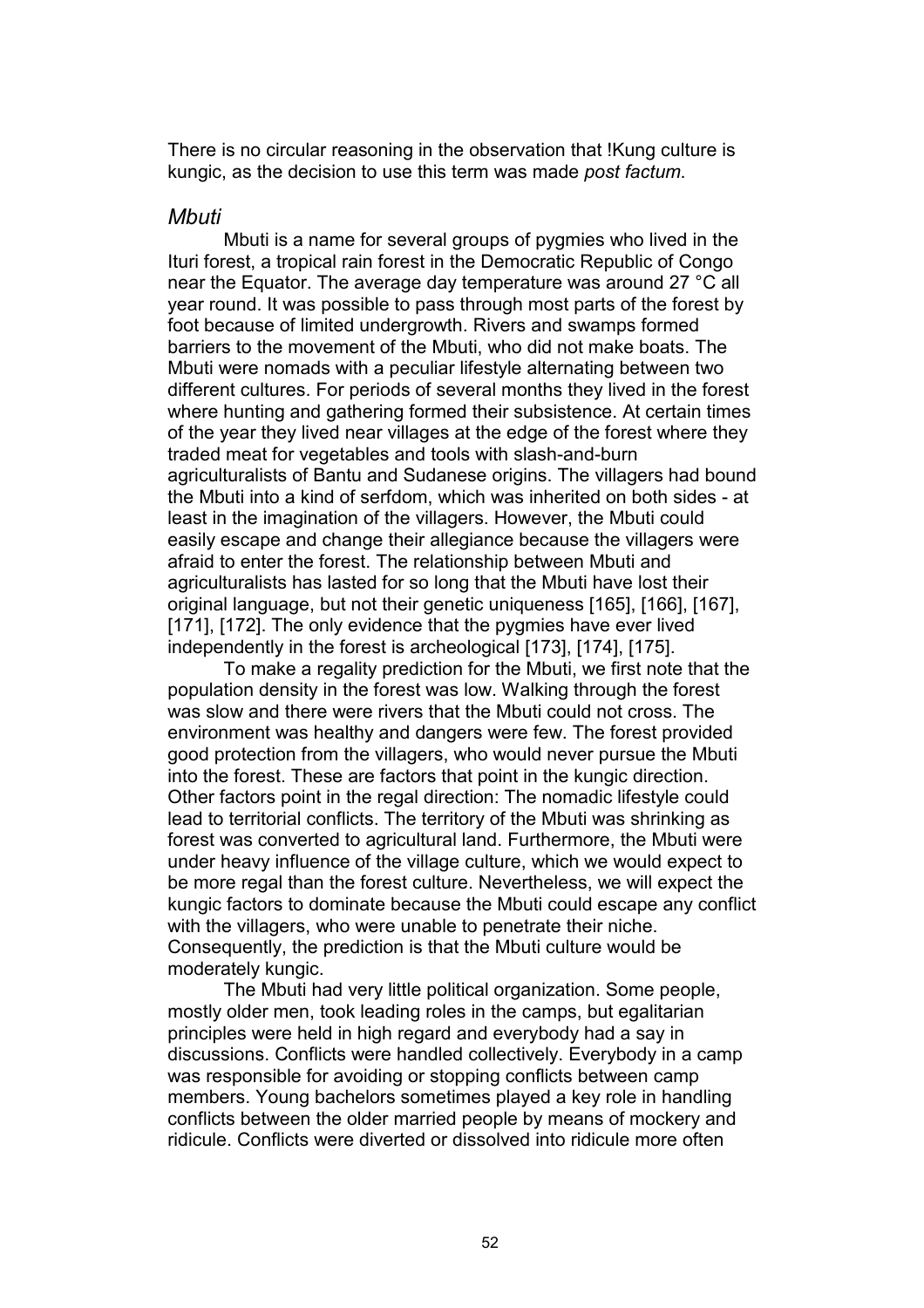than settled with a formal decision. Retaliation for wrongdoing was common, but organized punishment was very rare. Serious wrongdoing could lead to the flight or ostracism of the perpetrator, but the banished person might return after a few days of hiding in the forest where somebody had secretly brought him food. No case of permanent banishment is known [\[166\]](#page-77-0), [\[169\]](#page-77-0), [\[171\]](#page-77-0), [\[172\]](#page-77-0), [\[176\]](#page-78-0), [\[177\]](#page-78-0).

The Mbuti abhorred physical violence. They have been engaged by the villagers as scouts in wars with other tribes, but there is no evidence that the Mbuti have ever themselves been part in any war other than killing a few trespassers [\[169\]](#page-77-0), [\[172\]](#page-77-0), [\[176\]](#page-78-0).

The religious beliefs of the Mbuti varied considerably and lacked precision and dogmas. Different observers disagree on even the most fundamental aspects of Mbuti beliefs, such as the names and nature of their supernatural beings, whether they prayed and sacrificed, witchcraft, and afterlife. The villagers involved the Mbuti in their rites of passage in an attempt to exercise supernatural control over them. The Mbuti willingly participated in these rituals and pretended to share the beliefs of the villagers, which they could use to their own advantage. The villagers believed that the forest was full of malevolent spirits, and the Mbuti actively worked to reinforce such beliefs among the villagers in order to keep them out of the forest. When no villager was watching them, the Mbuti would ridicule the beliefs of the villagers and deliberately violate the religious taboos of their villager hosts. When in the forest, the Mbuti had only few religious rituals. It is uncertain whether the Mbuti honestly believed in any form of supernatural punishment, but we can say with reasonable confidence that religion was not a strong disciplining force in Mbuti life [[170\]](#page-77-0), [\[171\]](#page-77-0), [\[172\]](#page-77-0).

Different Pygmy groups considered themselves as belonging to the same tribe, even if they spoke different languages (the languages of their respective village hosts). They did not allow trespassers. They were fearful but also friendly to foreigners and open to foreign cultural influences. They regarded the villages as hunting grounds and saw the villagers as "animals" to be exploited for their own advantage [\[169\]](#page-77-0), [\[172\]](#page-77-0).

Sexual morals were liberal among the Mbuti. Premarital intercourse was sanctioned in certain puberty rituals. Marital infidelity was not a rare occurrence, and divorce was easy. Polygamy occurred. They married after puberty with little or no ceremony. The average age of first marriage was 18 for boys, 16 for girls. The marriage was not considered fully established until the first child was born. [\[165\]](#page-77-0), [\[169\]](#page-77-0), [\[171\]](#page-77-0), [\[172\]](#page-77-0), [\[177\]](#page-78-0).

Children were breastfed for at least 1-3 years. Birth spacing was 3-4 years. Birth control was obtained by a post-partum sex taboo, and probably by other unknown means. Abortion was known but rare. Infanticide was practiced after twin births. The fertility was low according to some accounts, higher according to others, but the total population size was stable. Suicide occurred [\[165\]](#page-77-0), [\[167\]](#page-77-0), [\[172\]](#page-77-0), [\[173\]](#page-77-0).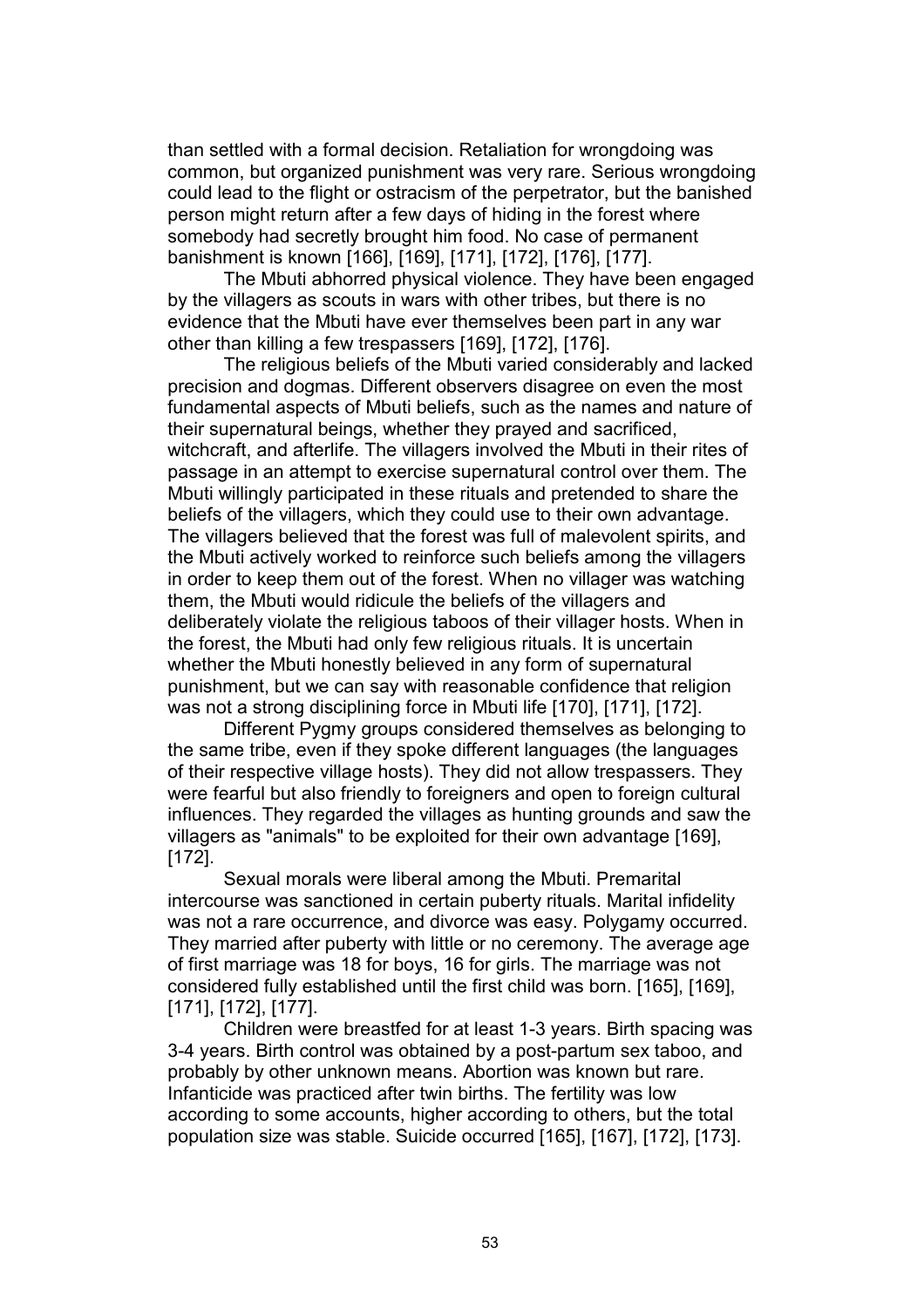Children were treated with affection. They had considerable freedom, were rarely punished, and did not have to do hard work [[168\]](#page-77-0), [\[169\]](#page-77-0), [\[171\]](#page-77-0).

The most important art forms were singing and dancing. The singing of the Mbuti and related Pygmy tribes is characterized as polyphonic. Everybody could join in or contribute in turns with possibly improvised harmonies in no predefined order and with no apparent hierarchy of voices. The result was a rich complexity of different voices to a common rhythm. The dance often formed mimicry of daily events. Erotic dances were also common. There was no graphic art other than simple body painting, body adornment and decoration of clothes [[168\]](#page-77-0), [\[171\]](#page-77-0), [\[177\]](#page-78-0), [\[178\]](#page-78-0), [\[179\]](#page-78-0).

We can conclude that Mbuti culture was even more kungic than expected. All the cultural indicators point in the kungic direction. The further away they were from village influence, the more peaceful and egalitarian was their behavior.

#### *Somali*

The Somali live in the northeast of Africa at the Gulf of Aden. The climate is dry with temperatures ranging from below the freezing point to above 40 ºC. Droughts occur at irregular intervals. The environment is mostly semiarid plains and plateaus with little vegetation. Most of the population lived as nomads and herders with milk as the staple food. There are only two permanent rivers in Somaliland. Agriculture with irrigation was practiced near the rivers. The coastal population lived of fishing, trade and crafts. There was extensive trade with Arabia and with other parts of Africa.

The Somalis traveled around with camels and donkeys as pack animals. Lack of water was no big obstacle to traveling because the camels could go long distances without water, and because the herders could drink camel milk on their travels. The sparse grazing resources for the animals set a limit to the size of troops that could travel together. The most important weapons were iron-headed spears. Horses were used in battle if available, but there were only few horses [\[180\]](#page-78-0), [\[181\]](#page-78-0).

Based on this information, we can expect the culture of the Somalis to be moderately regal. The relative ease of travel and the availability of metal weapons are factors that point in the regal direction. The occurrence of droughts at unpredictable intervals may also be a regal factor. However, the population density must necessarily be low, except near the coast and the rivers. This points in the kungic direction. The low-density nomadic population could not easily be incorporated into a larger political or military organization. The hot and dry climate also limited the fighting ability of the population.

Prior to European colonization, the political organization of the Somalis was fluid and ever changing. The political leader of a family, clan or tribe was chosen partly by majority decisions of the adult men,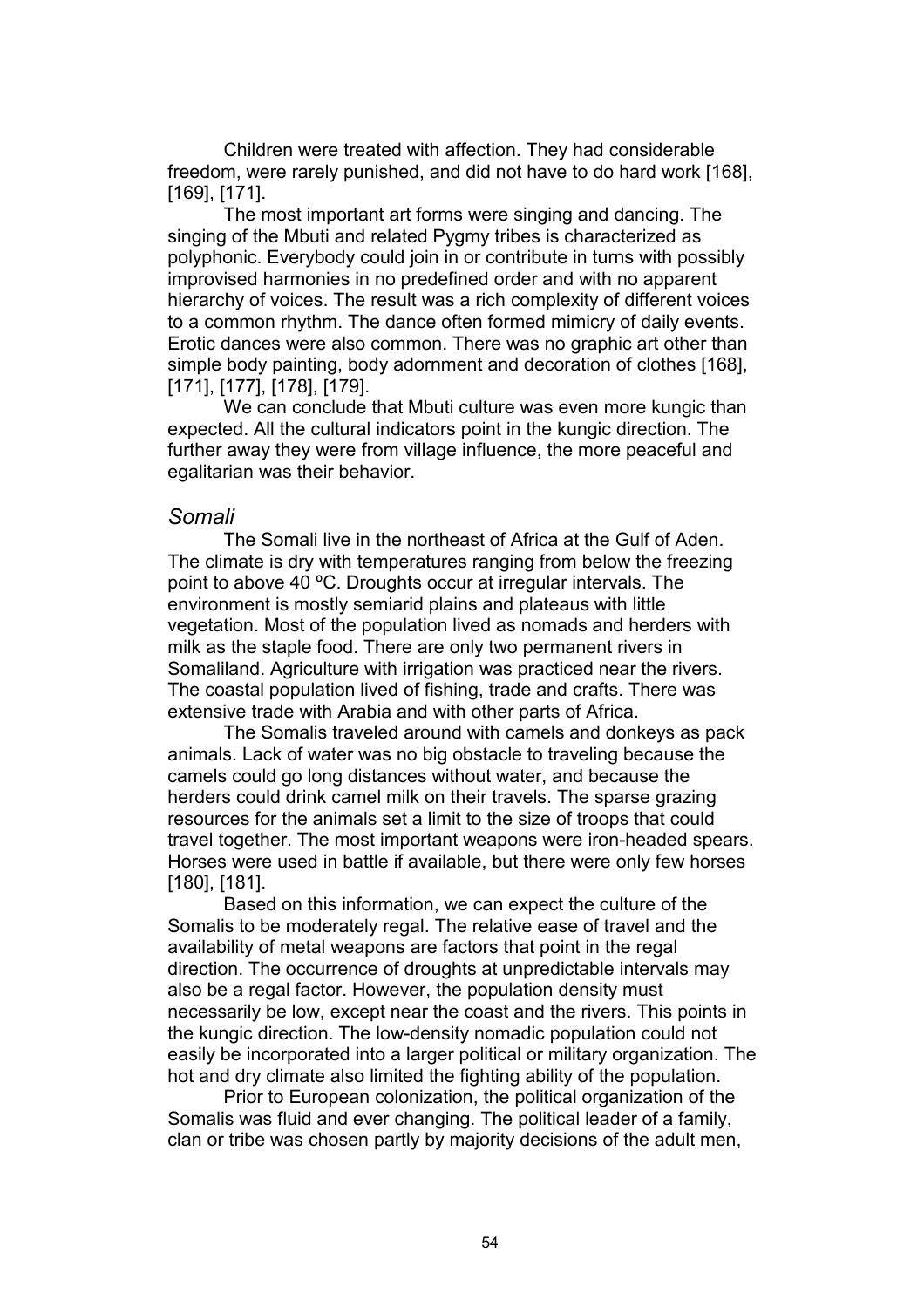partly by inheritance, and partly by power, influence and age. Higherlevel political structures were either absent or unstable. City-states and small sultanates were formed from time to time, but they often disintegrated again after some time. The political leader and the religious leader was seldom the same person. Arab immigrants had a high prestige and a considerable political and religious influence. Slavery has been very common. However, slaves were reportedly treated well and many slaves have been freed [\[180\]](#page-78-0), [\[181\]](#page-78-0), [\[182\]](#page-78-0), [\[183\]](#page-78-0).

War, feuds, raids and plundering were frequent occurrences. The wars were of a relatively low scale with at most a few hundred deaths, but it is assumed that the territorial boundaries were ultimately defined by military strength [\[181\]](#page-78-0), [\[184\]](#page-78-0).

The religious belief of the Somalis was dominated by Islam due to a strong Arabic influence. The religion was a strong power, especially in moral and judicial matters. Legal matters were governed mainly by Islamic Sharia law. Crimes were punished by the payment of a fine, for example 100 camels for homicide, which was paid partly by the offender and partly by his group. Other forms of punishment were rare [\[180\]](#page-78-0), [\[181\]](#page-78-0), [\[182\]](#page-78-0).

The literature gives no reliable information on fertility and population growth. Children were breastfed for two years, but were also given other food. Child mortality was high. Children were set to work from an early age. Children were well disciplined, but there are no reports about punishment of children. The marrying age varied from 12 to 20 for girls and between 17 and 25 for boys. Child betrothal and forced marriages occurred, but were not common. Men who could afford it practiced polygamy. The sexual morals were strict, except for the divorce rate, which was very high. Girls were infibulated to ensure chastity. Social contact between boys and girls was limited [\[180\]](#page-78-0), [\[181\]](#page-78-0), [\[183\]](#page-78-0), [\[184\]](#page-78-0), [\[185\]](#page-78-0).

Pictorial art was not very important because of the nomadic lifestyle of the majority of the population. Clothing and body adornment was simple without excessive embellishments. Tools and objects were sometimes embellished with woodcarvings, showing simple figures and often repetitive geometric patterns. Dances were relatively simple, sometimes with a war theme. The most important art form was poetry, which was highly stylized and rule bound [\[180\]](#page-78-0), [[181\]](#page-78-0), [\[183\]](#page-78-0), [\[186\]](#page-78-0).

The conclusion for the Somali is that the political organization is intermediate; the justice system and the relatively mild punishments can be characterized as kungic. The religion, the sexual morals, and the widespread slavery are more on the regal side. The artistic expressions show mixed characteristics, where especially the poetry shows regal tendencies while the clothing and body adornment look more kungic.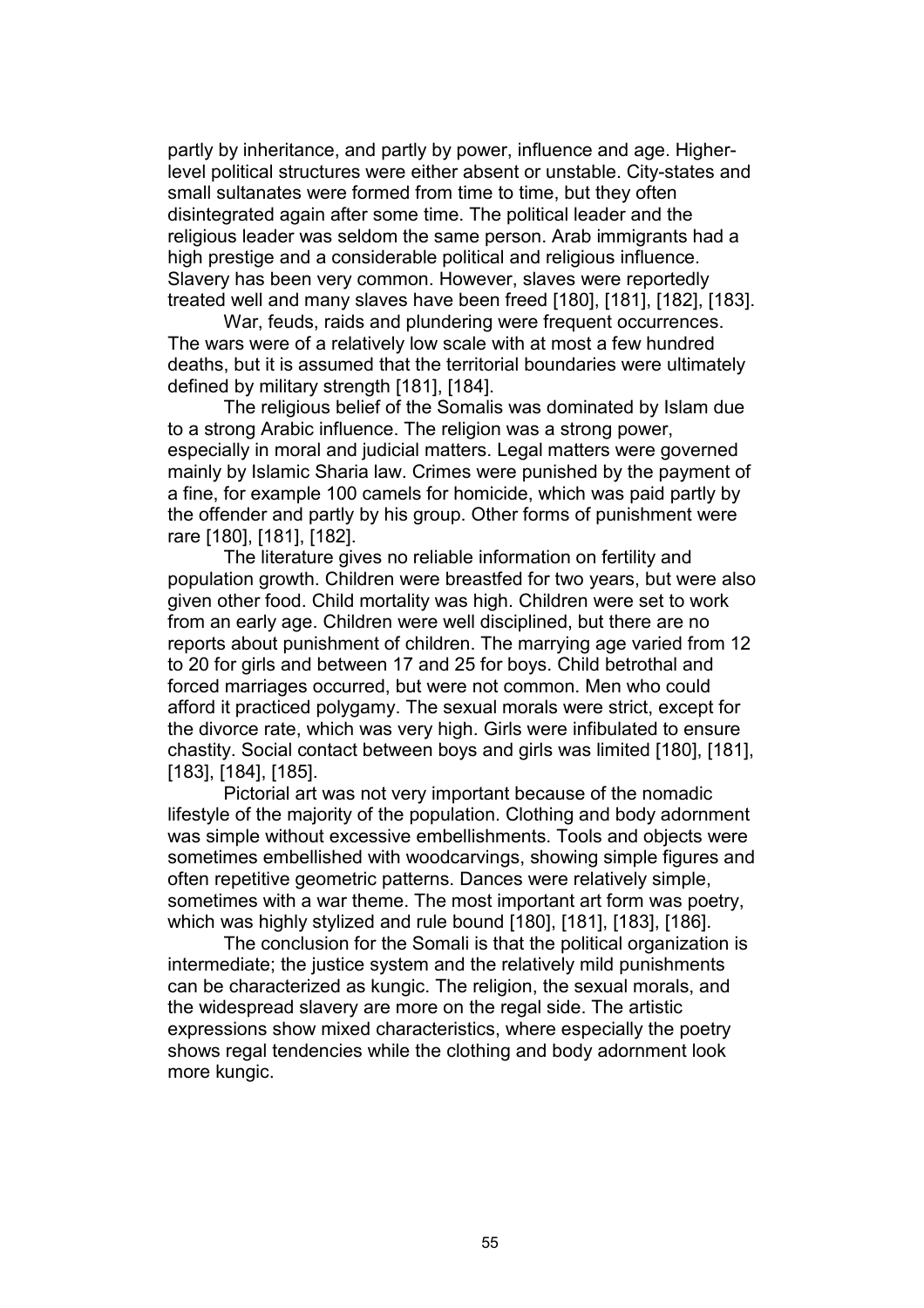# *Warao*

The Warao Indians live mainly in the large delta of the Orinoco River in Venezuela, an area of approx.  $18,000$  km<sup>2</sup>. The environment is swamps, mangroves, tropical rain forest, and a labyrinthine system of rivers. The staple food was the sago-like pith of the Moriche palm, supplemented by fish and small animals. Food was plentiful, but seasonal. Food storing was practiced where necessary. In later times, the Warao have built their huts on stilts for protection against floods. They went everywhere by canoes. Their canoes were capable of sailing along the coast of Venezuela and to the nearby island of Trinidad, where they went for trading. Traveling over land was virtually impossible due to the dense forests, lack of dry ground, and many rivers. They had no pottery and no metal tools, except in later times where modern tools were obtained by trade [\[187\]](#page-78-0), [\[188\]](#page-78-0), [\[189\]](#page-78-0).

Warao culture was adapted to a very specialized niche. No foreign tribe had the necessary skills to navigate the swampy delta, and much less to gather food and survive there. This gave the Warao good protection. Whenever the Warao were attacked by neighbor tribes, they found protection in the swamps and dense forests.

We would expect the Warao to be able to attack neighbor tribes because of the ability to travel far in their canoes, although they lacked efficient weapons and the population density was low. However, they would have little incentive to leave the area that fitted their specialized niche and outsiders would have little reason to attack them. Hence, we can predict that the niche specialization gave the Warao a moderately kungic culture.

The Warao were peaceful people who detested physical aggression. They were rarely involved in war, but there is evidence that they have been at war with neighbor Carib who allegedly cannibalized the Warao or sold them as slaves. There was no war between Warao subtribes. Internal conflicts were dealt with by public hearings or ritualized competitions; and territorial transgressions were prevented by (threats of) black magic [\[188\]](#page-78-0), [\[190\]](#page-78-0), [\[191\]](#page-79-0), [\[192\]](#page-79-0), [\[193\]](#page-79-0).

The Warao were divided into subtribes. Each subtribe consisted of a number of bands, which were led by an elite of elders, patriarchs or chiefs, possibly including women. Shamans belonged to the elite, and chiefs were often shamans. There was only a loose organization of the subtribe and no political organization above the level of the subtribe [\[188\]](#page-78-0), [\[189\]](#page-78-0).

The political leaders had little power to discipline or coerce people. Shamans did, however, have considerable power because of their contact with spirits who could cause fortune or misfortune. The Warao believed in a supernatural world populated by spirits or deified ancestors. People were rewarded in the afterlife if they had been skilful at their work. There was no dogmatic system of beliefs [\[188\]](#page-78-0), [\[189\]](#page-78-0), [\[192\]](#page-79-0), [\[194\]](#page-79-0), [\[195\]](#page-79-0).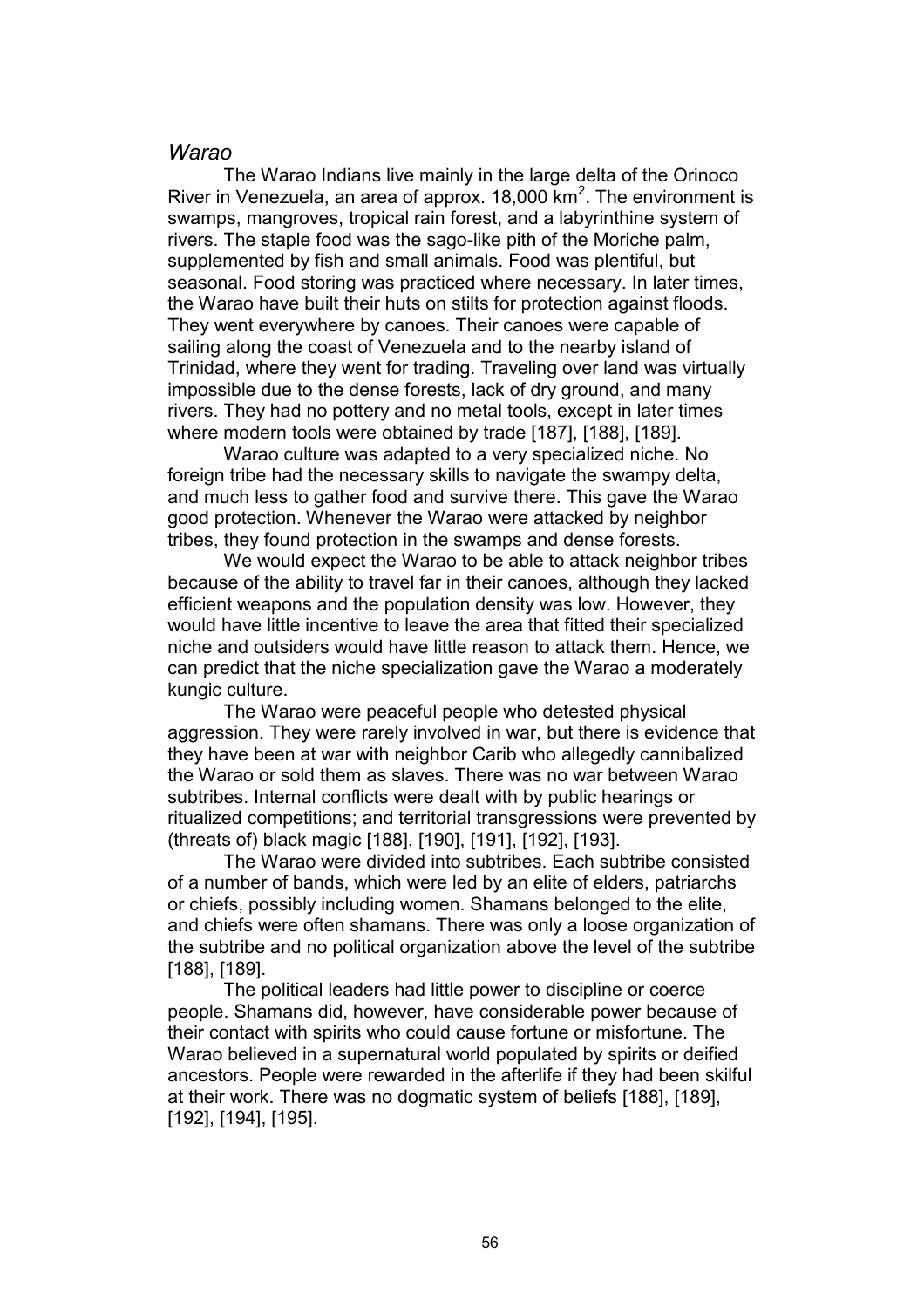The Warao have traditionally avoided contact with other tribes, except for trade of necessary products. In modern times, however, they have intermarried with foreigners, adopted Spanish names, migrated, and accepted foreign culture elements quite quickly [\[188\]](#page-78-0), [\[189\]](#page-78-0).

The fertility was very high. A woman who survived into old age would get almost nine children on average. It must be mentioned, however, that this fertility rate was measured at a time when modern medicine had reduced the - previously very high - mortality, and where a large fraction of the population had settled into an agricultural lifestyle. It is possible that infectious diseases have stabilized the population size in earlier times. Children were breastfed for 3-4 years. Infanticide was practiced [\[189\]](#page-78-0), [\[193\]](#page-79-0).

Girls were usually married in their teens or early twenties; boys were a few years older when they married. A few girls were married as children. Polygyny occurred. Most marriages were within the same subtribe. Promiscuity was common in connection with certain rituals and dances. A man could have sex with the unmarried sister of his wife. Premarital trial unions were common. Divorce was rare for couples with several children [\[187\]](#page-78-0), [\[188\]](#page-78-0), [[189\]](#page-78-0), [\[192\]](#page-79-0), [\[193\]](#page-79-0), [\[196\]](#page-79-0).

Children were treated well, and parents made toys for their children. Children spent most of their time playing, but they also helped with light work. Children were rarely scolded, and teenagers were not well disciplined [\[188\]](#page-78-0), [\[190\]](#page-78-0), [\[193\]](#page-79-0).

Some religious artifacts were decorated, while tools, canoes and huts were rarely so. People wore necklaces and other adornment. The main forms of art were songs, dances and narratives. Singers had much freedom for variation and improvisation. Typical narratives were fables, stories about magical transformations, and stories about the supernatural world. There were no narratives or songs exalting powerful leaders, gods or battles; but there were tales about past invasions and a few fables told about jaguars that symbolized the enemy Carib. The main occasions for large social gatherings were religious ceremonies. Ceremonies for marriages and other rites of passage were not very elaborate [\[188\]](#page-78-0), [\[194\]](#page-79-0), [\[195\]](#page-79-0), [[196\]](#page-79-0), [\[197\]](#page-79-0).

The conclusion for the Warao is that the level of war, political system, discipline, treatment of children, sexual behavior and art were all in agreement with the predictions for a kungic culture. The religion was relatively kungic, though it did have a disciplining function. The fertility was atypically high.

#### *Yahgan*

The present study concerns the canoe Indians who lived in the southernmost part of South America, the Tierra del Fuego, with the main focus on the Yahgan tribe. The climate was harsh and cold, with frequent storms. The territory of the canoe Indians was an archipelago of islands with high mountains and dense forests. The land was difficult to penetrate and provided only very little vegetable food. Therefore, the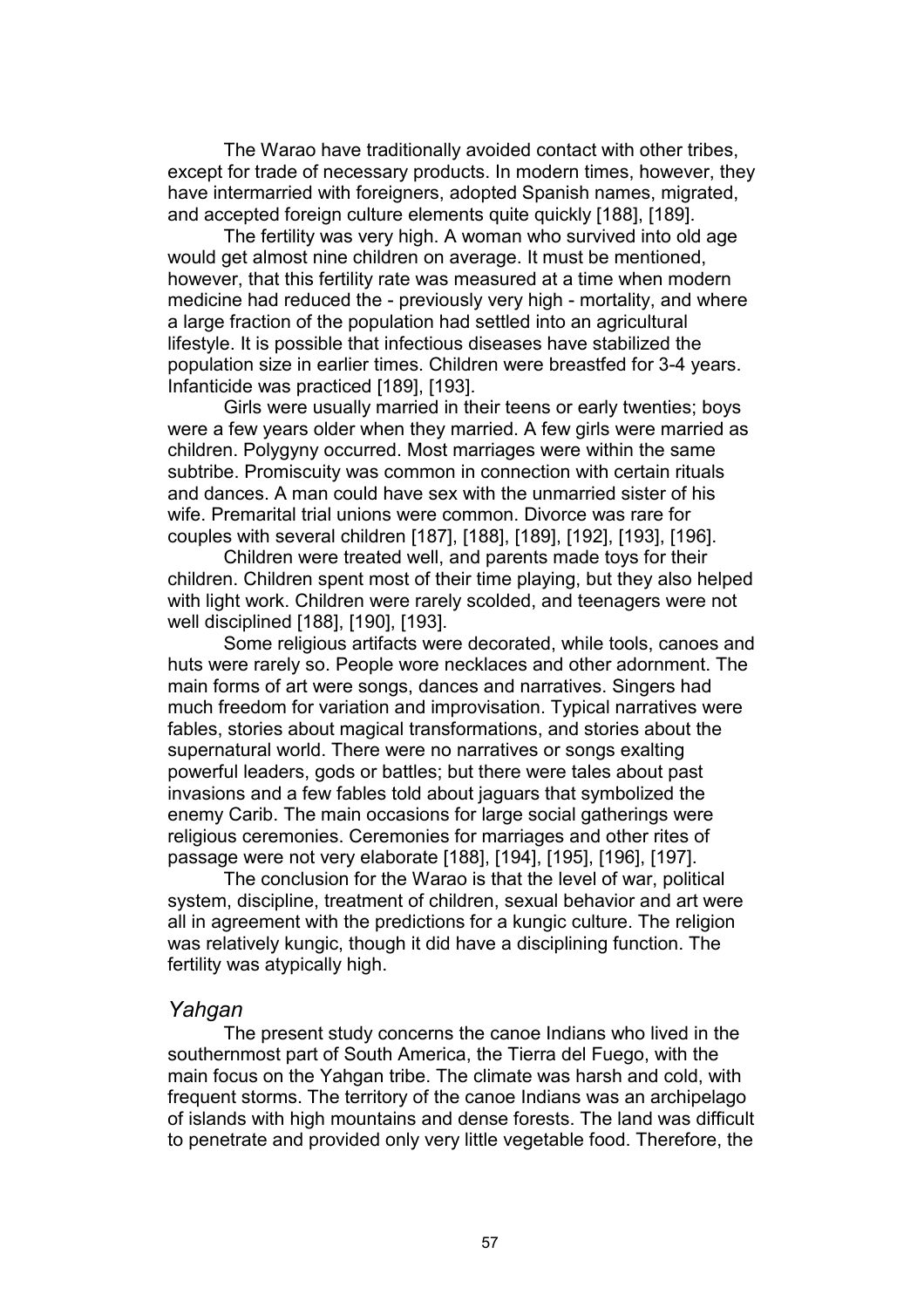Indians lived as nomads traveling in bark canoes, eating mainly seafood. Their tools were made mainly of wood, bone and shells. They had no metals and no pottery. As they had very little clothes, they always kept a fire for keeping warm [\[198\]](#page-79-0), [\[199\]](#page-79-0), [\[200\]](#page-79-0), [\[201\]](#page-79-0), [\[202\]](#page-79-0).

Fishing in this environment could sustain only a low population density. The Indians could travel from island to island in their bark canoes, but not in open sea. Large-scale war has probably been impossible because of the low population density and because the bark canoes were too small and fragile. Small-scale clashes were more likely to have taken place. If we have to make a prediction based on the geography and technology alone, we will expect the Yahgan culture to be moderately kungic. The niche culture, harsh climate, low population density, and absence of technology suitable for war are factors that point in the kungic direction. The ability to travel far, and the risk of territorial conflict that come with a nomadic lifestyle, are factors that point in the regal direction.

The Yahgan had no social organization beyond the family. Several families might live together or meet for social and ceremonial occasions or to feast on a stranded whale, but there was no common leadership and no group organization. War was unknown, but smallscale conflicts and feuds were common. Revenge was not always deadly. There were no weapons other than the usual hunting tools. There was no organized policing. Punishment occurred in the form of revenge from the wronged party assisted by his or her family, for example beating for marital infidelity. In most cases, however, public condemnation was sufficient for deterring undesired behavior [\[198\]](#page-79-0), [\[200\]](#page-79-0), [\[201\]](#page-79-0), [\[202\]](#page-79-0), [\[203\]](#page-79-0), [\[204\]](#page-79-0).

They had few religious activities other than rites of passage and a few ceremonies. Some sources say that they believed in a high god [\[200\]](#page-79-0), [\[202\]](#page-79-0), other sources deny this [\[205\]](#page-79-0). Medicine men worked to cure diseases by means of self-induced trance or dreams, but they had few or no religious paraphernalia; they did not sacrifice and they did not believe that supernatural beings could be influenced by prayer. They believed that diseases and death were punishments for wrongdoing. For this reason, we can say that the religion had at least some disciplining function [\[199\]](#page-79-0), [\[200\]](#page-79-0), [\[202\]](#page-79-0), [\[205\]](#page-79-0).

There were several tribes of canoe Indians with distinct tribal identities. They feared the neighboring Selk'nam, who lived on land rather than in canoes. They were surprisingly tolerant of Whites, considering that they have been treated very brutally by white seafarers, gold diggers and settlers in the past [\[198\]](#page-79-0), [\[200\]](#page-79-0), [\[201\]](#page-79-0), [\[206\]](#page-79-0).

There are no reliable data on the fertility of the Yahgan, and the sources do not fully agree. Some sources tell that they got many children, but the mortality was also high. The population size may have been stable for hundreds or thousands of years. The population has gone extinct after contact with Whites, mainly due to infectious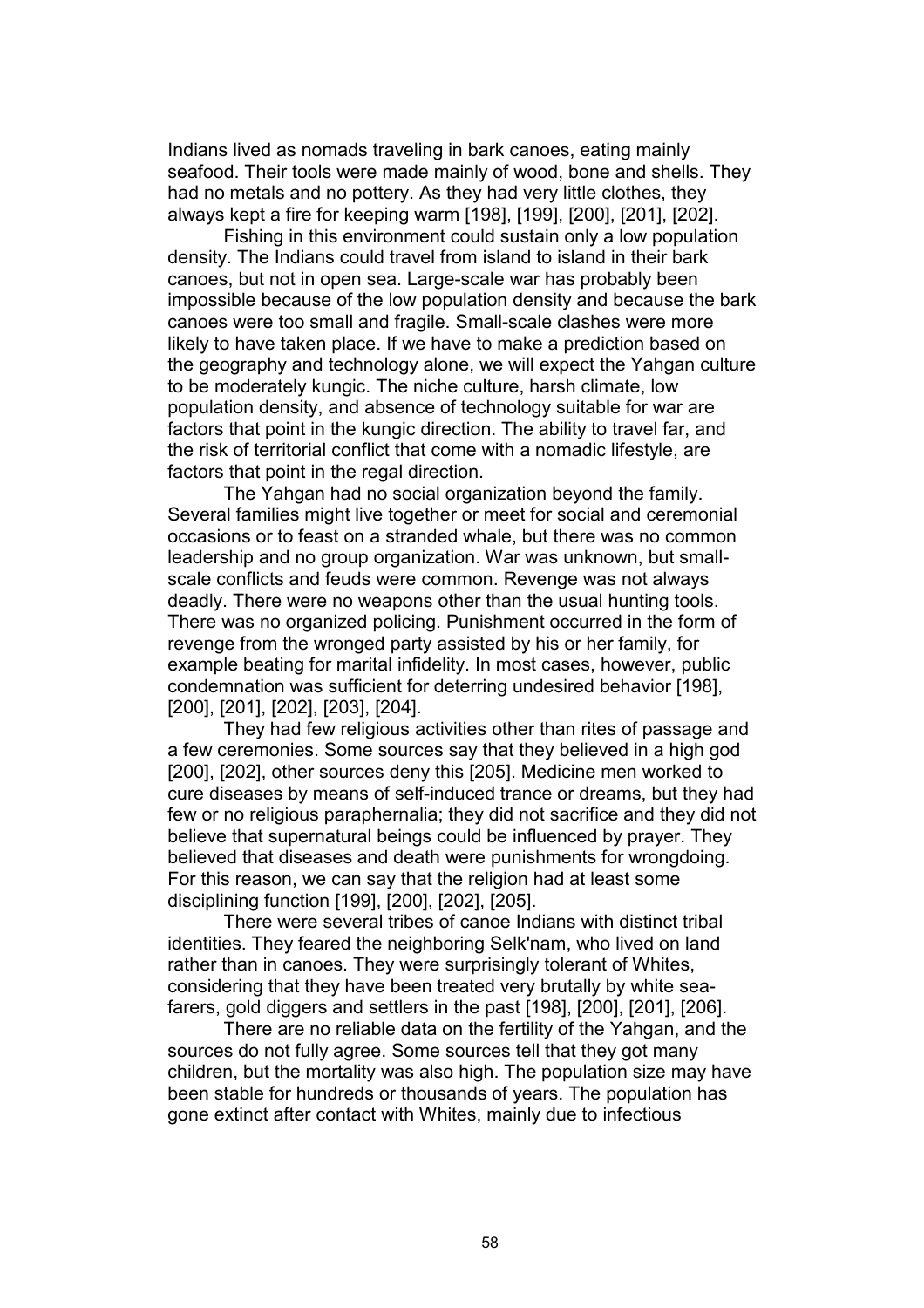diseases. Abortion and infanticide was known. Suicide was unknown [\[200\]](#page-79-0), [\[201\]](#page-79-0), [\[202\]](#page-79-0), [\[204\]](#page-79-0).

There are conflicting accounts of the sexual morals of the Yahgan. They tried to keep boys and girls apart from each other, but premarital sex was nevertheless common. Extramarital sex occurred. The marrying age was reportedly around age 17-19 for boys and 15-16 for girls, but these figures may be inaccurate since they didn't count their ages. Polygamy was rare in some areas; perhaps common in other areas. Authors disagree on whether divorce was frequent or rare [\[198\]](#page-79-0), [\[200\]](#page-79-0), [\[201\]](#page-79-0), [\[202\]](#page-79-0), [\[204\]](#page-79-0), [\[205\]](#page-79-0).

Children were treated with devotion. Weaning age was 3 years or more. Children were given miniature tools to play and practice with. Small children were never punished. Children were obedient and helped their parents with daily chores, but they were never forced to do hard work [\[200\]](#page-79-0), [\[205\]](#page-79-0).

Yahgan art was extremely simple. Body painting consisted of simple lines and dots without precision. There was little or no tattooing and body mutilation. Music consisted of just a few notes, sometimes only a single repeated note. There were no music instruments other than percussion. Dances were imitations of animals (Nordenskiöld mentions a war dance, but gives no detail [\[206\]](#page-79-0). His account appears to be unreliable). Legends were mostly fables, myths about culture heroes, and a few stories about revenge [[200\]](#page-79-0), [\[201\]](#page-79-0), [\[202\]](#page-79-0), [\[207\]](#page-79-0).

The conclusion for the Yahgan is that the level of war, political system, discipline, treatment of children, and art are all in agreement with the predictions for a kungic culture. The religion was kungic, though it did have a disciplining function. The fertility was high.

#### *Yi (Lolo, Nuosu)*

The Yi people live in the large mountainous region of southwestern China. The present study is focused mainly on the subgroup living in the Liang Shan area and the period prior to the rise of communism in China.

The climate is temperate, but winters are hard. The subsistence was based mainly on slash and burn agriculture and animal husbandry. Transportation was difficult because of the steep mountains. There were no roads except narrow footpaths. Roads built by Han-Chinese invaders were systematically destroyed to prevent invasion. The Yi used horses for transportation and in war, but many paths were difficult or impossible to travel by horse. Most traveling was done by walking barefoot. There were many rivers, but few were navigable. The weapons included bows and arrows, iron-headed spears and tridents, and in later times also primitive firearms [\[127\]](#page-75-0), [\[208\]](#page-80-0), [\[209\]](#page-80-0), [\[210\]](#page-80-0), [\[211\]](#page-80-0), [\[212\]](#page-80-0).

Attempting to predict a regality level based on this information, we get a somewhat mixed result. The rivers produce fertile valleys between the mountains, and although the agriculture was not intensive,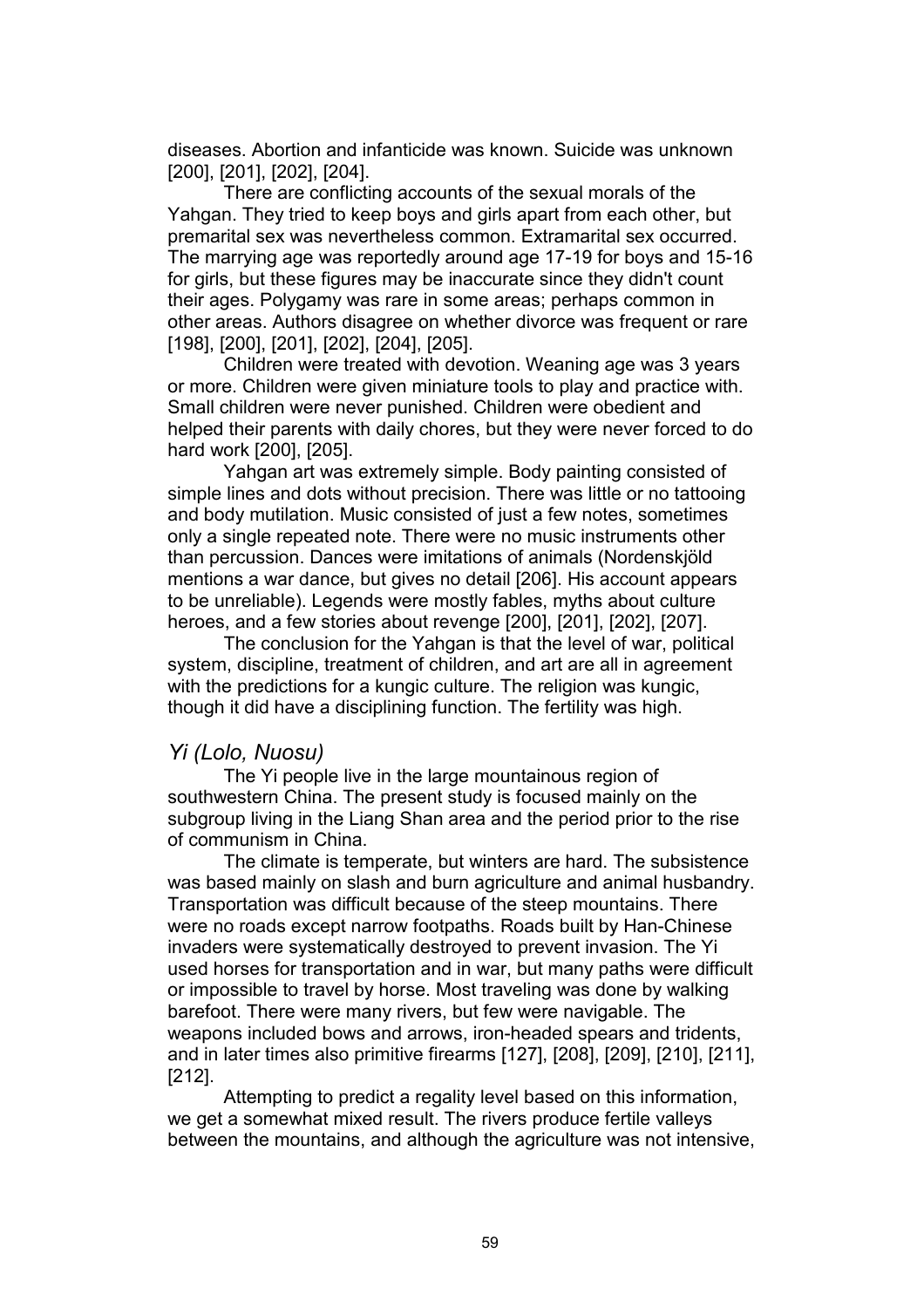it could sustain a considerable population. The efficient food production, the possibility of storing and transporting food, the large territory, and the availability of horses and metal weapons, are all factors that make war likely. On the other hand, the harsh environment and the difficulty of traveling are factors that point in the kungic direction. The fertile valleys are separated by large mountains, steep cliffs and torrential rivers, so that the average population density was low. The overall expectation is that the regality level will be intermediate.

The Yi in the Liang Shan area had a persistent caste system. The ruling caste, known as the Black Yi, constituted about 10% of the population. The rest of the population belonged to the slave caste, known as the White Yi. The White Yi were of mainly Han-Chinese decent, while the Black Yi were related to the Tibetans. These two castes were further subdivided into social classes. Newly captured slaves were lowest in rank. Through generations, the slaves could work their way up the hierarchy and become partly independent and even own slaves themselves. But the line between Black and White could never be crossed. Interbreeding between the two castes was prevented by all means. The caste system has been dissolved centuries ago among other Yi groups living in areas with a stronger Han-Chinese influence [\[127\]](#page-75-0), [\[208\]](#page-80-0), [\[210\]](#page-80-0), [\[213\]](#page-80-0), [\[214\]](#page-80-0).

The political organization of the Yi was not as regal as one might expect for a society based on slavery. Most decisions were taken by public deliberation where even members of the slave caste had a say; and the leaders of villages and clans were chosen based partly on heritage and partly on merit. In some periods and in some areas there have been political leaders above the clan level, but these had limited influence in times of peace. For centuries or even millennia, the Chinese dynasties have tried to control the Yi territory and used Yi chiefs as suzerains. But the Yi have successfully rebelled time and again so that in effect the Yi have been mainly autonomous until the establishment of the People's Republic of China [\[127\]](#page-75-0), [\[208\]](#page-80-0), [\[209\]](#page-80-0), [\[210\]](#page-80-0), [\[213\]](#page-80-0), [\[215\]](#page-80-0), [\[216\]](#page-80-0), [\[217\]](#page-80-0), [\[218\]](#page-80-0).

The political organization above the clan level - if any - was not strong enough to prevent the almost incessant feuds, raids and attacks between enemy clans or ethnic groups. The inter-clan conflicts were, however, of a relatively low scale where certain rules were obeyed and the opposing parties generally agreed to end a battle episode after a few hours when a winner had been found. Battles with more distant enemies, and in particular with the Han Chinese, were much more violent and merciless. Strangers that entered Yi territory without protection were habitually killed or enslaved [[127\]](#page-75-0), [\[208\]](#page-80-0), [\[211\]](#page-80-0), [\[212\]](#page-80-0), [\[217\]](#page-80-0), [\[219\]](#page-80-0).

The available literature contains very little evidence of policing and punishment. Most crimes were punished by requiring that the offender pay compensation to the victim. Newly captured slaves were brutally tortured, but apart from that there is no evidence of corporal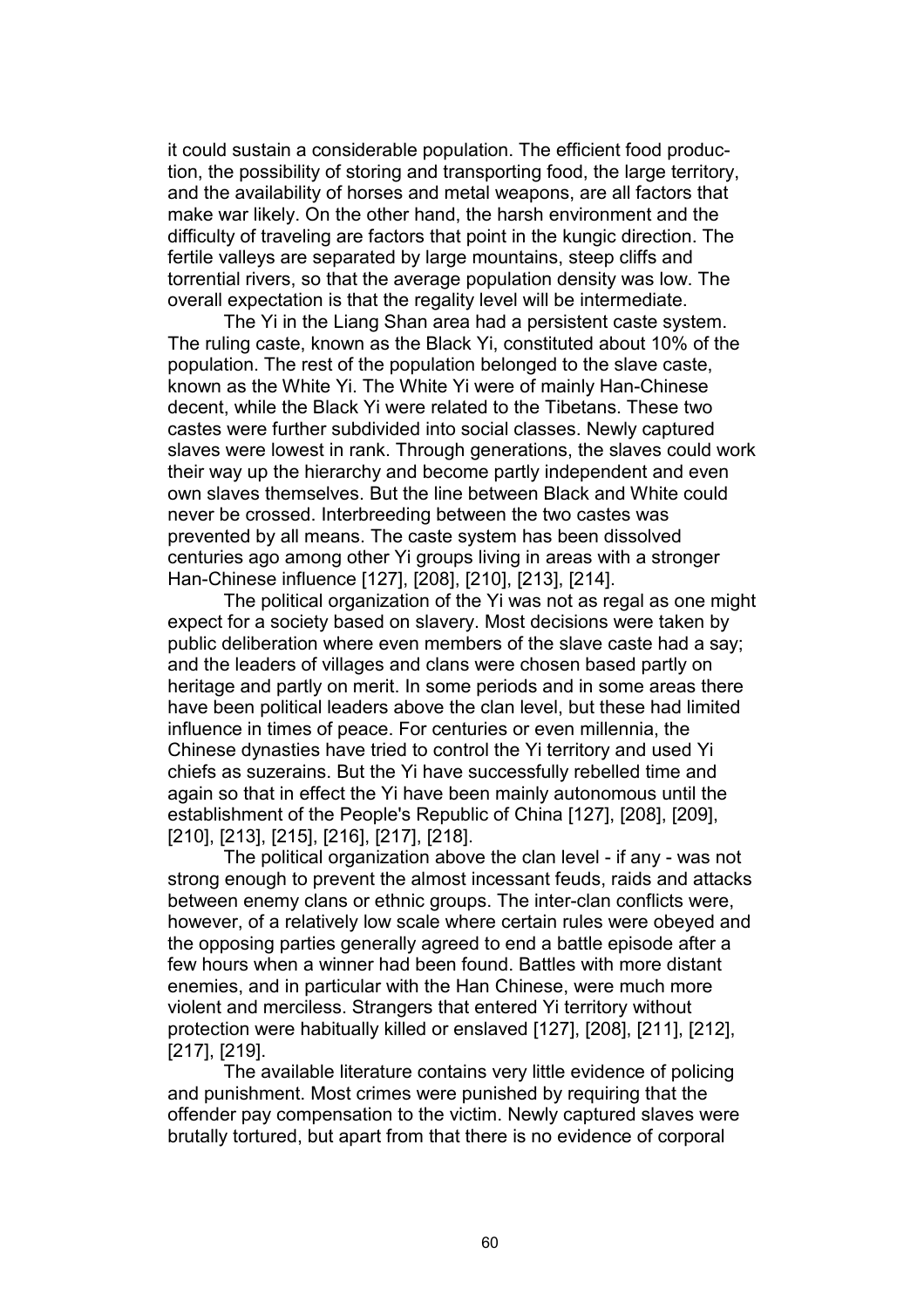punishment. Serious crimes were dealt with by persuading the offender to commit suicide. If he refused to do so he would be banished, but rarely killed [\[216\]](#page-80-0), [\[218\]](#page-80-0).

Religious rituals, linked to animism and ancestor worship, were controlled by priests and shamans. The priests (bimo) always belonged to the White slave caste. Their skills were transmitted mainly from father to son. Major political and judicial decisions required consultation of a priest and performance of certain rituals. The disciplining function of religion was probably limited. A few sources talk about supernatural punishments, but there is no agreement between the different sources regarding the kind of punishments or even whether they took place before or after death. Beliefs in supernatural punishments, if any, may be due to Chinese influence or Christian missionaries [\[215\]](#page-80-0), [\[218\]](#page-80-0), [\[219\]](#page-80-0).

The Yi had a written language, which was mastered by the priests and only rarely by anybody else. Writing was used only for preserving religious rituals and formulas, not for trade or political administration [\[215\]](#page-80-0). We can assume that the priests had considerable influence. Whether they used this influence mostly in the interest of their own caste or mostly in the interest of the Black leaders, we do not know.

There is no reliable information about the fertility or birth rate of the Yi. Children were breastfed for 4-5 years but also given other food [\[212\]](#page-80-0).

Suicide was customarily committed for different reasons relating to war, conflict, peacemaking, crime, infectious diseases and love [\[208\]](#page-80-0), [\[210\]](#page-80-0), [\[211\]](#page-80-0).

The marrying age ranged usually from 9 to 21 for both girls and boys, though children as young as 4 or 5 could be married. Married girls stayed home with their parents until their first pregnancy. During this period they were free to have sexual relations with anybody they liked. For this reason, the first-born child often had another father than the woman's husband, but the latter had to accept the child as his own. Divorce was more common in the period before first pregnancy than after. Polygamy was rare [\[127\]](#page-75-0), [\[208\]](#page-80-0), [\[210\]](#page-80-0), [\[212\]](#page-80-0), [\[214\]](#page-80-0), [\[219\]](#page-80-0).

The sources tell very little about the life of children and nothing about the disciplining of children. Children were treated well, and boys were taught to be brave. Parents did not make toys for their children, but various games are known. Girls helped spinning hemp from age 4 and boys helped tending animals from age 7-8 [\[219\]](#page-80-0), [[220\]](#page-80-0).

Clothing, tools and houses were often embellished. The Yi were fond of colorful clothes as well as gold and silver. Before firearms made face-to-face battle superfluous, the inter-clan feuds were not only contests of strength, but also opportunities to compete on fancy clothing or flute playing. The sources show no evidence of the highly repetitive geometric patterns typical of regal art. Singing and dancing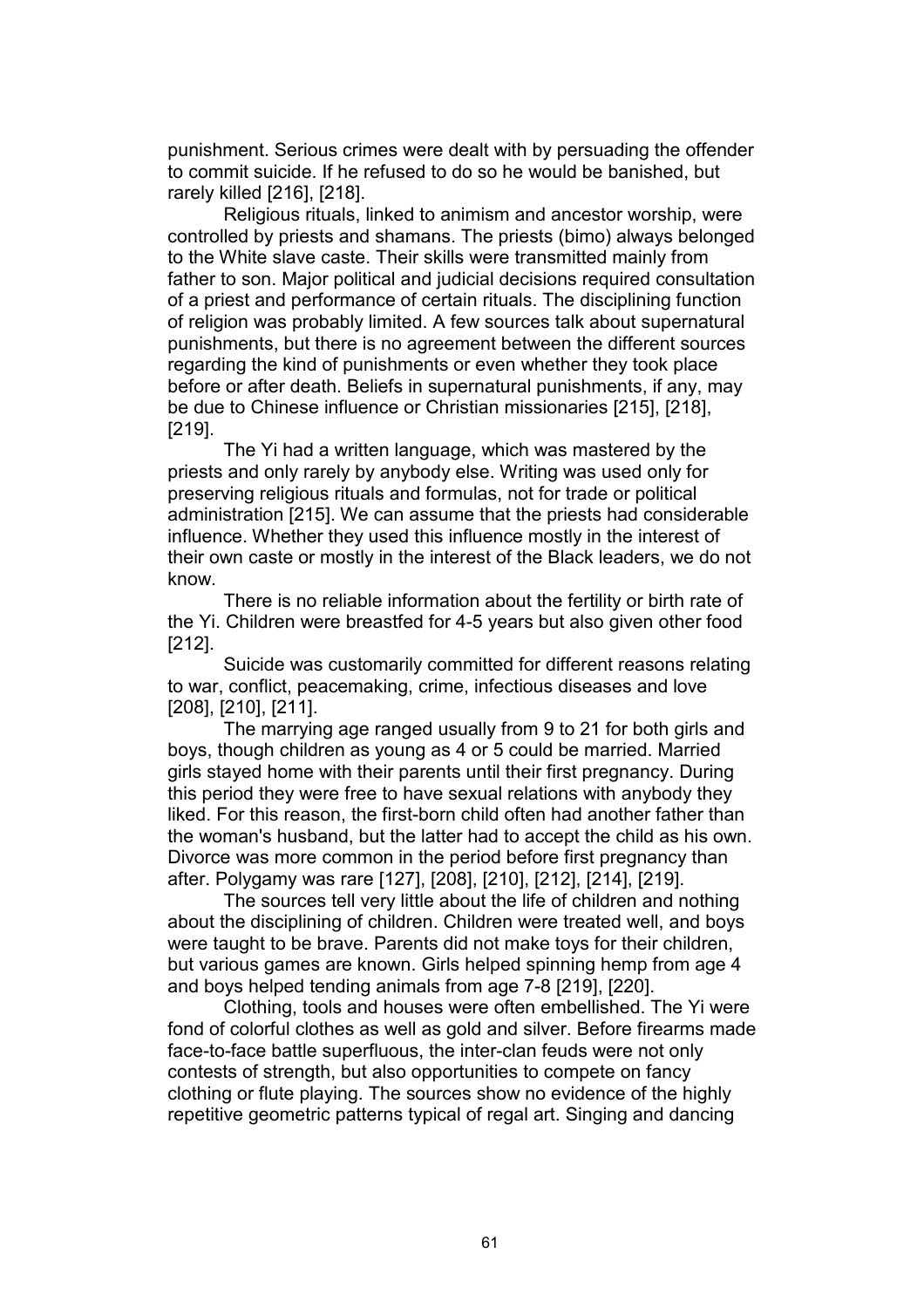was common. Song texts were mostly about everyday topics, but there were also war songs [\[127\]](#page-75-0), [\[208\]](#page-80-0), [\[211\]](#page-80-0), [\[219\]](#page-80-0).

Evaluating the Yi culture, it is surprising how a slave system could persist for centuries when the political and religious means of disciplining the population were so weak. The caste system that allowed slavery may have been supported by ideology or religion, but the religion was managed by priests belonging to the slave caste. No slave rebellion has been reported. The agricultural production was also fully in the hands of the slave caste [\[212\]](#page-80-0).

The caste system and the pervasive slavery are the strongest indicators of regality in the Yi culture. The full-scale wars with the Han Chinese are also regal indicators, while the frequent inter-clan feuds and raids with limited casualties can hardly be considered regal indicators.

The political administration, the discipline, the religion and the sexual morals appear to be mostly kungic. The use of body adornment in conflicts is a regal sign, but the adornment is hardly more elaborate than in other cultures. The almost complete absence of praise for gods or rulers in art and songs is an indication of a fairly kungic art.

#### *Yanomamo*

This culture is considered here only for the purpose of the discussion in the section *"Search for exceptions to the theory"* on page [23.](#page-23-0)

The Yanomamo lived in the Amazon rainforest in Brazil and Venezuela. They resided mainly in semi-permanent villages with 20- 400 inhabitants. Slash-and-burn agriculture was their main source of food. They were capable of living a nomadic life as hunters and gatherers, and it is speculated that they might have done so in pre-Columbian times since their main crop - plantains - has been brought to the Americas by Europeans. They traveled almost exclusively by foot on narrow paths that were almost invisible to foreigners. Many trails were impassable in the wet season. They went barefoot and almost naked. They had little or no means for sailing on the rivers; and they could cross big rivers only with difficulty. They had no domestic animals besides dogs. Their main weapons were clubs and bows and arrows. Arrow tips were mostly made of wood or bone, poisoned with curare. Metal tools were obtained by barter [\[68\]](#page-71-0), [\[70\]](#page-71-0), [\[71\]](#page-71-0), [\[221\]](#page-80-0), [\[222\]](#page-80-0), [\[223\]](#page-80-0).

The cultivation of high-yield crops made room for large village populations, but the dependence on hunting for acquiring protein made it necessary that each village had a sufficient hunting territory. This makes us predict that wars were likely; and the wars would be aggravated by the availability of strong arrow poison. On the other hand, the difficulty of traveling through the rain forest and the low overall population density are factors that reduced the possibilities for war. Considering these opposing factors, we will predict an intermediate level of regality.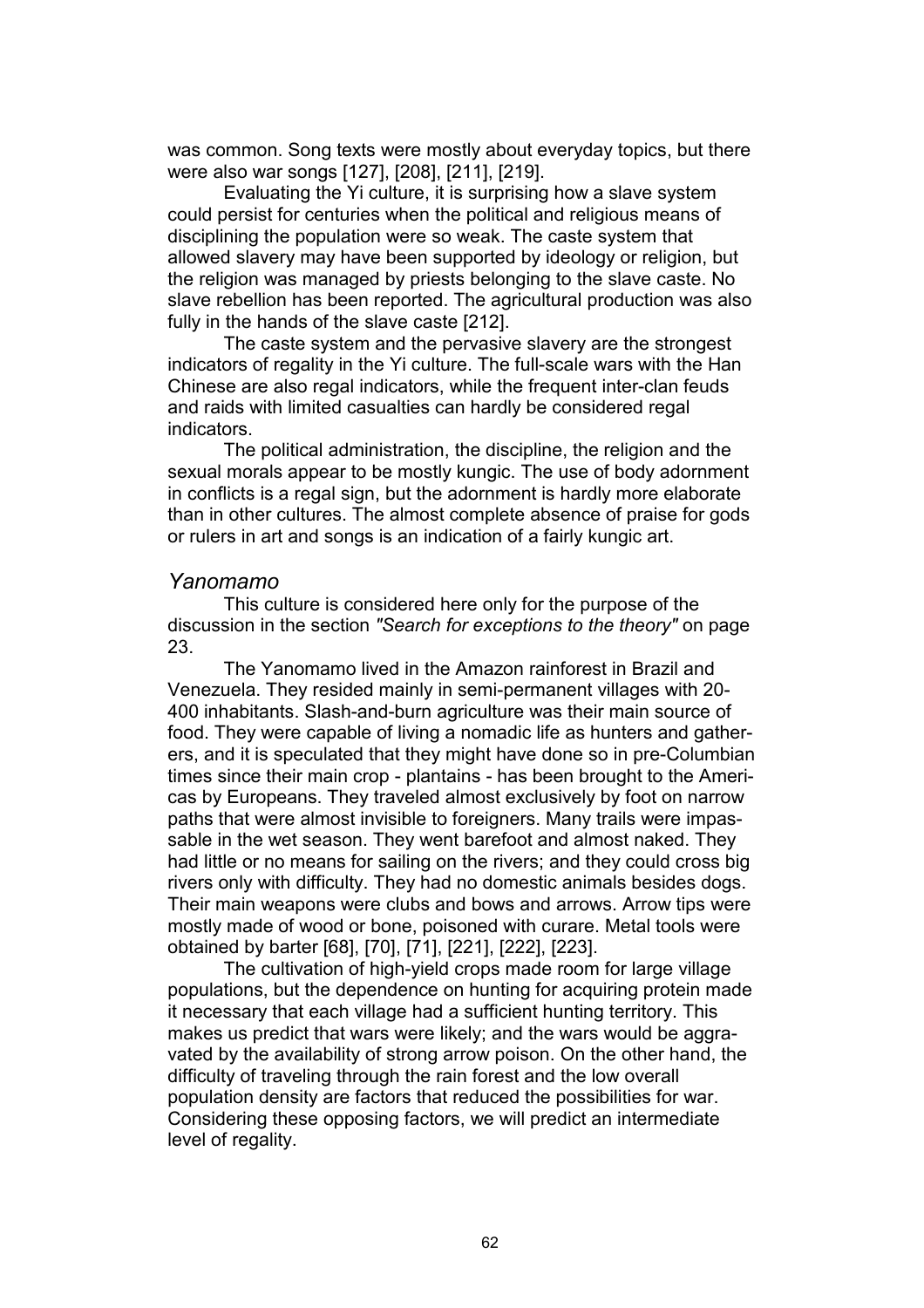The Yanomamo have a reputation for fierceness in war, but there has been considerable controversy among anthropologists over how fierce the Yanomamo actually were, why they fought, and whether their raids can be classified as war. It is undisputed, however, that violence was a frequent cause of death in some areas [\[68\]](#page-71-0), [\[70\]](#page-71-0), [[224\]](#page-80-0).

In their own understanding, the Yanomamo conducted raids against other villages for purposes of retaliation and to capture women. They were well aware that the enemy might move away as a consequence of a conflict, but they rarely mentioned the desire to make the enemy move away as a motivation for attack [\[68\]](#page-71-0), [\[70\]](#page-71-0), [\[221\]](#page-80-0), [\[223\]](#page-80-0). An ethologist has suggested that we make a distinction between the proximate cause of Yanomamo warfare, which is the personal motivation, and the ultimate cause of the warfare, which is connected to the evolutionary function of securing a sufficiently large hunting territory [\[225\]](#page-81-0). Since Yanomamo conflicts had territorial consequences, we will classify them as wars with regard to regality theory.

The Yanomamo had no political organization above the level of the village, and the village headman had very little authority. There was no organized system of justice and punishment other than retaliation. Even rape and murder could go unpunished if there were no relatives to retaliate for the victim. Personal conflicts were handled by fighting duels. These duels were formalized and rule-governed. Afterwards, the issue was regarded as settled regardless of the outcome of the duel. However, a duel might sometimes escalate into collective fighting or even war, especially if somebody died [[71\]](#page-71-0), [\[226\]](#page-81-0), [[227\]](#page-81-0).

The religious beliefs of the Yanomamo involved a close connection with animals and spirits. Many men were shamans. They took strong hallucinogenic drugs in order to get in contact with, or even become, spirits. They manipulated the spirits for purposes of curing diseases and for harming their enemies. They had no supernatural rulers, and only weak concepts of supernatural punishment after death [\[71\]](#page-71-0), [\[222\]](#page-80-0), [\[228\]](#page-81-0).

The fertility was controlled by breastfeeding, abortion, infanticide and magical anticonception means. Birth spacing was 2-5 years. The overall fertility was 4 - 8 children per woman. Extramarital sex occurred when detection could be avoided. It was common for a man to share his wife with his brothers. Rape was common [\[71\]](#page-71-0), [\[221\]](#page-80-0), [\[222\]](#page-80-0), [\[226\]](#page-81-0), [\[227\]](#page-81-0).

Most girls married soon after puberty. Girls might be married before puberty, but they did not live with their husband until after first menstruation. Men married at age 18 - 30. They often married for economic and strategic rather than romantic reasons. Girls had little self-determination about whom to marry. Polygyny and polyandry occurred. There was no marriage ceremony. Wife beating was normal. Divorce was common [\[70\]](#page-71-0), [\[71\]](#page-71-0), [\[221\]](#page-80-0), [\[222\]](#page-80-0), [\[227\]](#page-81-0).

Children were rarely disciplined, but boys were taught to be fierce and to retaliate. Children were given miniature tools and other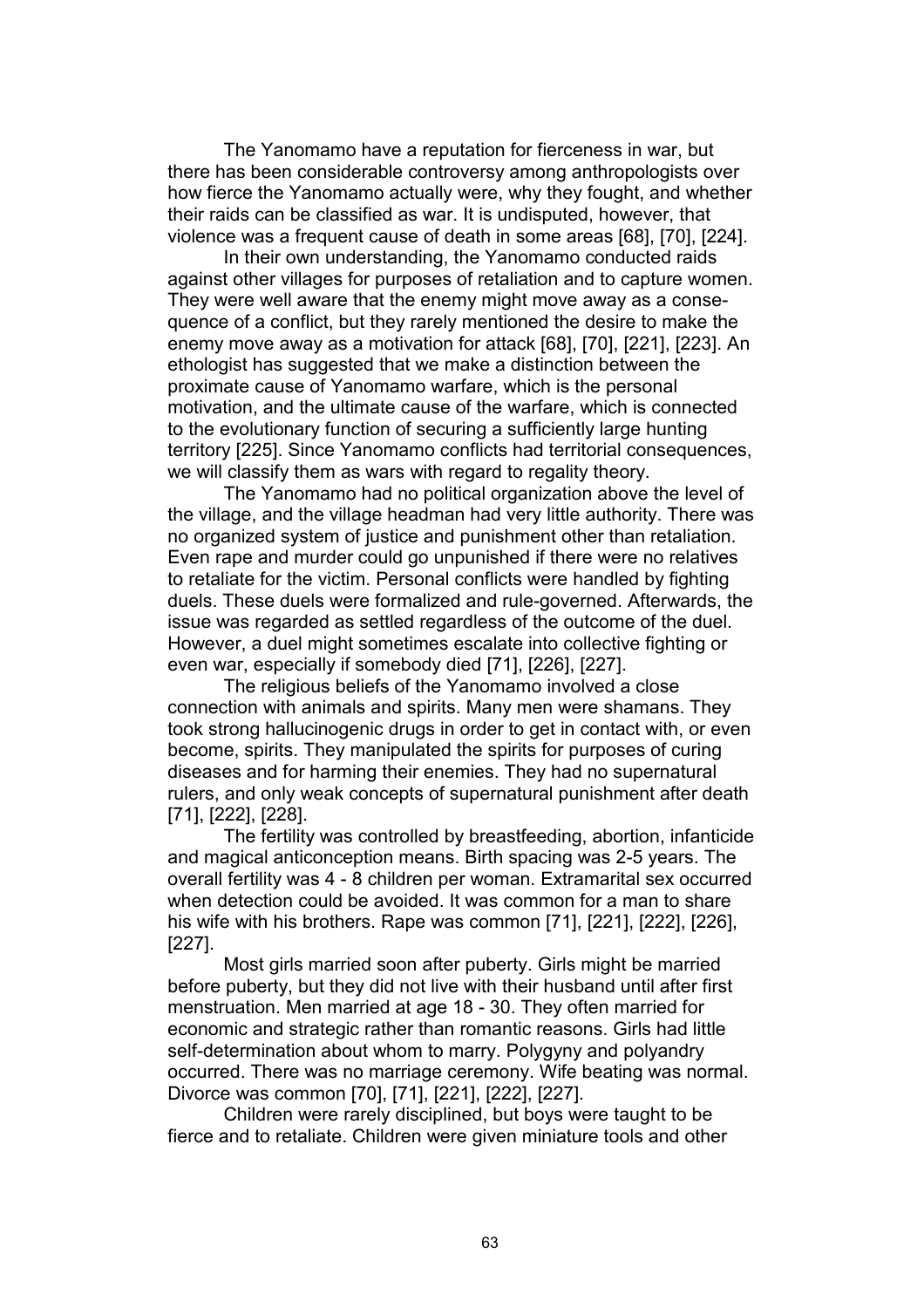toys. Girls were obliged to do work from a much younger age than boys [\[70\]](#page-71-0), [\[221\]](#page-80-0), [\[222\]](#page-80-0), [\[226\]](#page-81-0), [\[227\]](#page-81-0).

The Yanomamo produced little art. Body painting was made as much for magical reasons as for decoration. Different colors and patterns were used for war paint, hunting, shamanism, etc. Some patterns symbolized or imitated various animals. Piercings in ears, lips and nasal septum were decorated with long sticks or feathers. Arrow tips were often decorated, while clay pots were not. Dance and singing was common. There were few or no music instruments. Myths and stories did not glorify war [\[71\]](#page-71-0), [\[223\]](#page-80-0), [\[226\]](#page-81-0), [[228\]](#page-81-0), [\[229\]](#page-81-0).

The conclusion for the Yanomamo is that the level of war is intermediate while the political organization, justice, discipline, religion, sexuality and art all tend in the kungic direction. The strong male dominance may be interpreted as a regal indicator.

| Variable<br>number | Variable name                       | F1      | F <sub>2</sub> | F <sub>3</sub> | F4      | F <sub>5</sub> | F <sub>6</sub> | F7      | F <sub>8</sub> |
|--------------------|-------------------------------------|---------|----------------|----------------|---------|----------------|----------------|---------|----------------|
| V64, V156          | Population density                  | 0.30    |                |                | 0.50    | 0.20           |                |         | 0.15           |
| V61                | Fixity of settlement                | 0.23    |                |                | 0.67    |                | $-0.25$        | 0.13    | 0.20           |
| V62                | Compactness of settlement           | 0.30    | $-0.15$        |                | $-0.18$ |                |                |         | $-0.11$        |
| <b>V63</b>         | Community size                      |         |                |                |         | 0.91           |                |         |                |
| V66                | Large or impressive structures      | 0.39    |                |                | 0.25    |                | $-0.18$        | 0.19    |                |
| V149               | Writing and records                 | 0.66    |                | $-0.2$         |         | 0.11           | 0.11           | $-0.11$ |                |
| V152               | Urbanization                        |         |                | $-0.13$        |         | 0.93           |                |         |                |
| V203               | Dependence on gathering             |         | $-0.11$        |                | $-0.44$ |                | $-0.14$        | $-0.21$ | $-0.92$        |
| V204               | Dependence on hunting               | $-0.16$ |                |                | $-0.74$ |                | $-0.38$        | $-0.27$ |                |
| V205               | Dependence on fishing               | $-0.11$ |                |                | $-0.16$ |                | $-0.21$        | 0.94    | 0.22           |
| V206               | Dependence on animal husbandry      |         |                |                | $-0.17$ |                | 0.98           |         | 0.1            |
| V207               | Dependence on agriculture           | 0.19    |                |                | 0.92    |                | $-0.29$        | $-0.27$ | 0.27           |
| V677               | Migration                           | $-0.31$ |                | 0.26           |         |                |                | 0.13    | 0.16           |
| V732               | Importance of trade in subsistence  |         | 0.13           | $-0.10$        |         |                |                |         |                |
| V1265              | Occurrence of famine                |         | 0.22           |                |         |                |                | 0.11    |                |
| V1267              | Severity of famine                  | 0.23    |                |                | $-0.12$ |                |                |         |                |
| V1684              | Threat of weather of pest disasters |         |                |                |         |                | 0.14           | 0.17    |                |
| V1685              | Chronic resource problems           | $-0.12$ |                |                | $-0.11$ | 0.15           |                | 0.15    |                |
| V1260              | Total pathogen stress               |         |                | 0.21           | 0.42    |                |                | $-0.25$ |                |
| V854               | Niche temperature                   |         |                | 0.21           | 0.42    |                |                | $-0.24$ | $-0.24$        |

# **Appendix 2**

#### **Table 9. Factor loadings for factor analysis of table 2.**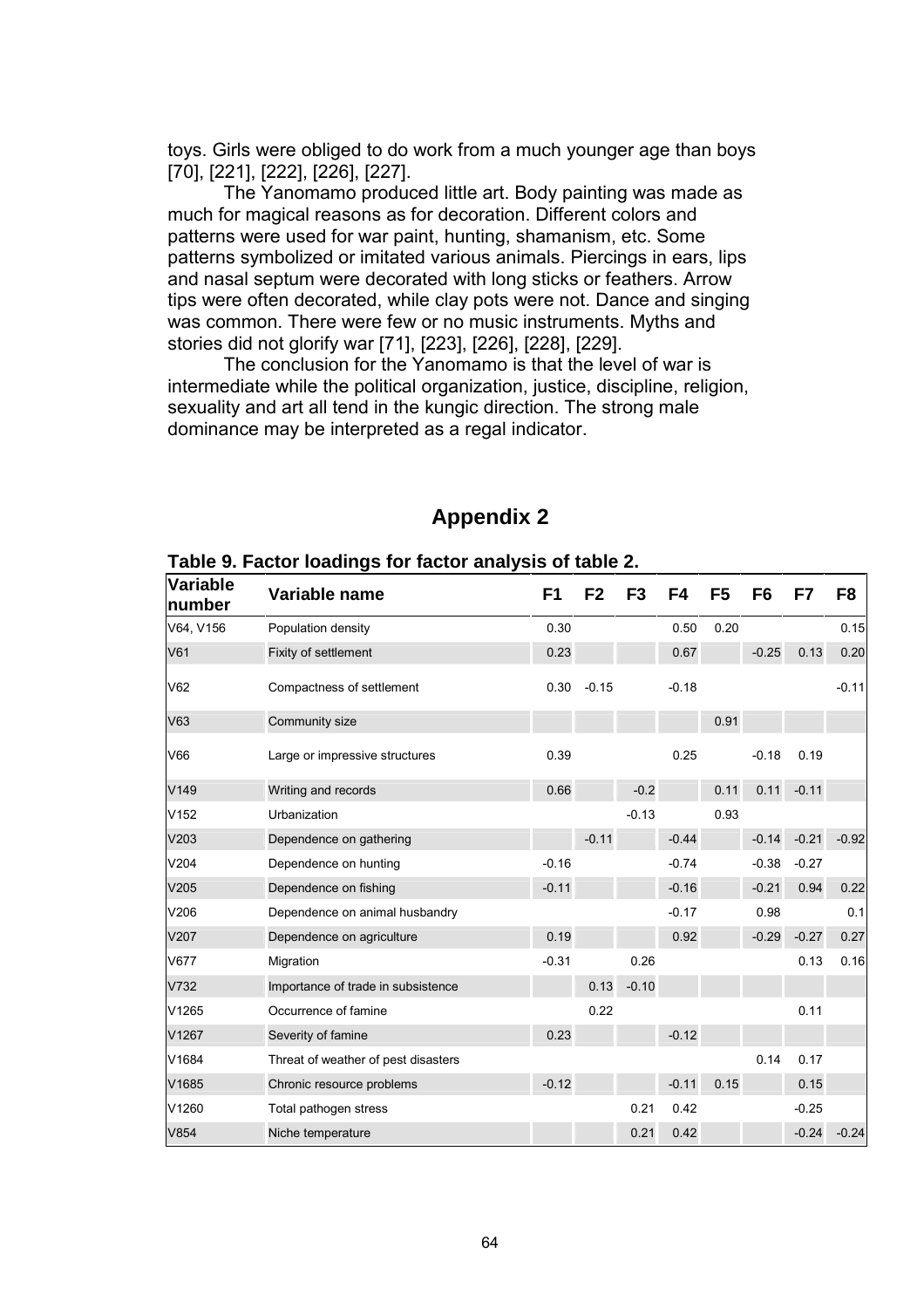| V855                                | Niche rainfall                             | $-0.17$ |         |      | 0.41    |         | $-0.3$  | 0.19    | 0.11    |
|-------------------------------------|--------------------------------------------|---------|---------|------|---------|---------|---------|---------|---------|
| V921                                | Agricultural potential                     | 0.19    |         |      | 0.30    | 0.13    | $-0.20$ | $-0.13$ | $-0.20$ |
| V1122                               | Total population                           | 0.58    |         |      | 0.22    |         | 0.14    | $-0.13$ |         |
| V157                                | Political integration                      | 0.91    |         |      |         |         |         |         |         |
| V1132                               | Political integration, state               | 0.41    | $-0.12$ | 0.15 |         | 0.12    |         |         |         |
| V158                                | Social stratification                      | 0.79    |         |      |         |         |         |         |         |
| V <sub>72</sub>                     | Intercommunity marriage                    | 0.10    | $-0.17$ | 0.15 |         | $-0.39$ | 0.12    |         |         |
| V861, V79                           | Polygamy                                   | $-0.26$ | 0.37    | 0.38 |         |         |         | $-0.20$ |         |
| V82                                 | Trend in autonomy                          | 0.51    | $-0.20$ |      |         |         |         |         |         |
| V83                                 | Levels of sovereignty                      | 0.87    |         |      | 0.14    | $-0.11$ |         |         |         |
| V237                                | Jurisdictional hierarchy                   | 0.92    |         |      |         |         |         |         |         |
| V270                                | <b>Class stratification</b>                | 0.77    |         |      |         |         |         |         |         |
| V272                                | Caste stratification                       | 0.21    |         |      |         |         | 0.22    | $-0.15$ |         |
| V274                                | Type of slavery                            | 0.11    |         | 0.22 |         |         | 0.22    |         | 0.12    |
| V920                                | Proportion of slaves                       |         | 0.14    |      | 0.12    |         |         |         |         |
| V79, V1133                          | Polygamy, Maximum harem size               | 0.13    | 0.22    | 0.28 | $-0.31$ |         | $-0.26$ |         | $-0.12$ |
| V1134                               | Despotic bias in conflict resolution       | 0.41    |         | 0.32 |         |         | $-0.20$ |         |         |
| V1743                               | Sanctions                                  | 0.18    | $-0.17$ | 0.28 |         | 0.12    |         |         | 0.13    |
| V1650, V774,<br>V892, V893,<br>V670 | Frequency of external warfare              | 0.14    | 0.24    | 0.39 | $-0.12$ |         |         |         |         |
| V892                                | Frequency of external war - Attacking      | 0.16    | 0.56    | 0.13 | $-0.19$ |         |         |         |         |
| V893                                | Frequency of external war - Being attacked |         | 0.46    |      |         |         |         | $-0.13$ |         |
| V668                                | Wives taken from hostile groups            |         |         | 0.34 | $-0.12$ | 0.10    |         | 0.14    |         |
| V894                                | Form of military mobilization              | 0.27    | 0.53    |      |         |         |         |         |         |
| V902                                | Leadership during battle                   | 0.40    | 0.45    |      |         |         |         | 0.15    |         |
| V903                                | Prestige, soldiers or warriors             | $-0.13$ | 0.82    |      |         |         |         |         |         |
| V905                                | Rewards for killing enemy                  | $-0.22$ | 0.73    |      | 0.17    |         |         |         |         |
| V907                                | Value of war                               |         | 0.72    |      |         |         |         |         |         |
| V908                                | Military success                           |         | 0.37    |      |         |         |         | 0.10    |         |
| V909                                | Subjugation of territory or people         | 0.61    |         |      |         |         |         |         |         |
| V1654                               | Pacification                               | $-0.23$ | $-0.23$ |      |         |         |         |         |         |
| V1649, V1748,<br>V773, V891         | Frequency of internal warfare              | 0.12    | 0.17    | 0.34 |         | $-0.11$ | 0.13    |         |         |
| V666                                | Interpersonal violence                     | $-0.15$ | 0.51    |      |         |         |         |         |         |
| V906                                | Expect violence to solve problems          |         | 0.54    |      |         |         |         |         |         |
| V1776                               | Intraethnic violence                       |         | $-0.16$ | 0.42 |         |         | 0.16    |         |         |
| V1665                               | Homicide                                   | 0.17    |         | 0.56 |         |         |         |         |         |
| V1666                               | Assault                                    |         | 0.13    | 0.63 |         | $-0.15$ |         |         |         |
| V1667                               | Theft                                      | 0.16    |         | 0.47 |         | $-0.18$ |         |         |         |
| V1676                               | Socially organized assault                 |         |         | 0.36 |         |         |         |         |         |
| V1677                               | Socially organized theft                   |         |         | 0.40 |         |         | $-0.14$ |         |         |
| V1678                               | Socially organized trespass                |         |         | 0.23 |         |         |         |         | 0.20    |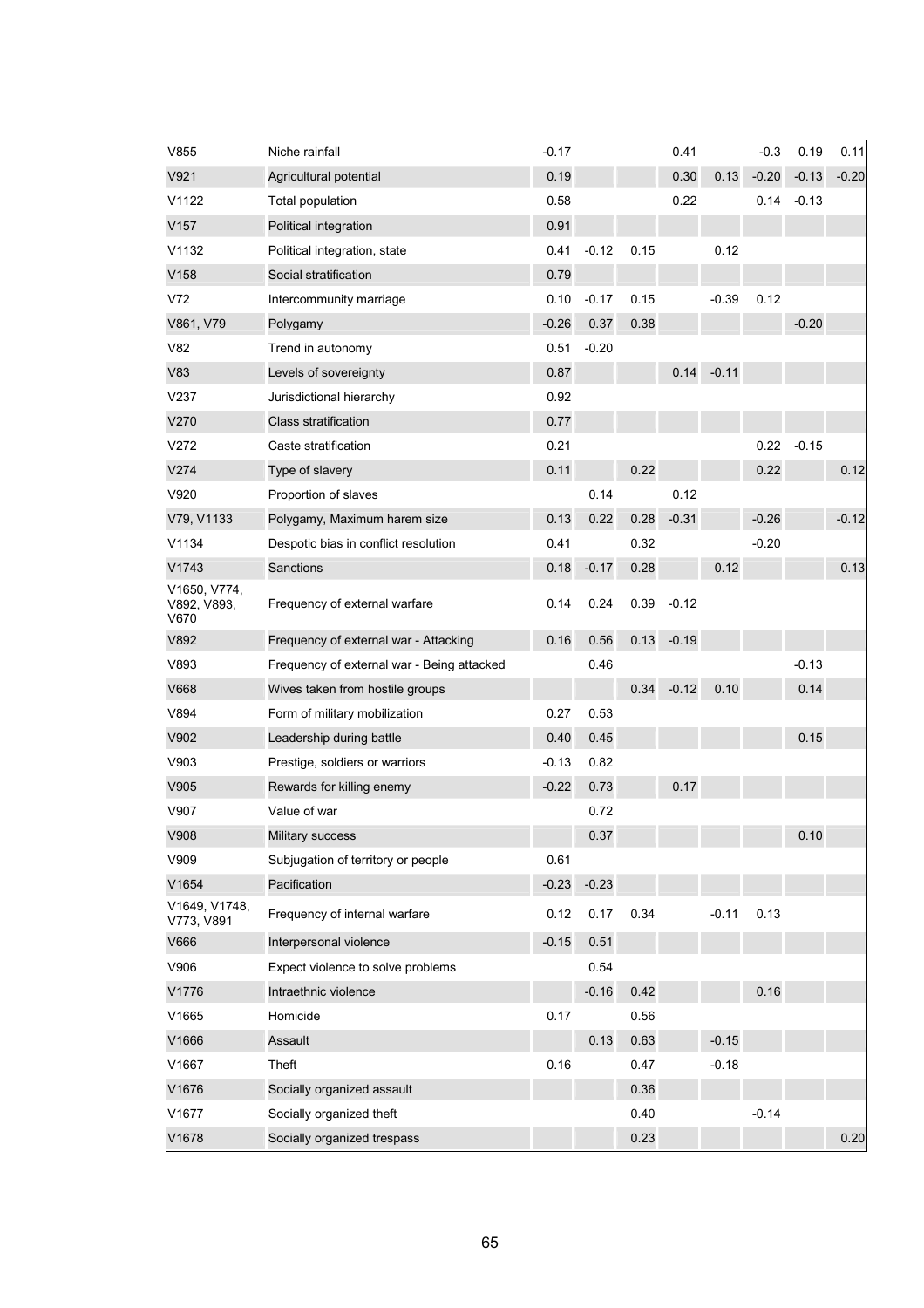|                           | <b>Total factor loading</b>                   | 7.198   | 4.723   |        |         | 4.492 3.705 2.423 | 2.400   | 1.911   | 1.744   |
|---------------------------|-----------------------------------------------|---------|---------|--------|---------|-------------------|---------|---------|---------|
| V1694, V1695              | Scarification                                 | $-0.11$ |         | 0.19   |         |                   |         |         |         |
| V1188                     | Evil eye                                      | 0.14    |         | 0.12   |         |                   | 0.44    |         | 0.11    |
| V529, V530                | Adolescent initiation ceremonies              | $-0.13$ | 0.12    | 0.33   | $-0.11$ |                   |         | 0.22    | $-0.25$ |
| V713                      | Classical religion                            | $-0.22$ |         |        |         |                   |         |         |         |
| V238                      | High gods                                     | 0.13    | $-0.13$ |        |         |                   | 0.33    | $-0.13$ | 0.10    |
| V665                      | Male segregation                              |         |         | 0.41   |         | 0.15              |         |         |         |
| V661                      | Female political participation                |         | $-0.26$ | 0.21   |         |                   | $-0.17$ | 0.16    | $-0.12$ |
| V657                      | Flexible marriage mores                       |         | $-0.11$ | 0.16   | 0.19    |                   | $-0.17$ | 0.12    |         |
| V664                      | Ideology of male toughness                    | $-0.11$ |         | 0.32   |         |                   |         |         |         |
| <b>V868</b>               | Multiple wives for leaders, headman, chiefs   |         | 0.14    | 0.37   |         | $-0.20$           |         |         |         |
| V864                      | Rooming arrangement for wives                 |         | 0.28    | 0.27   | 0.27    | $-0.14$           | 0.11    |         | 0.11    |
| V740                      | Marriage arrangements (Female)                | 0.15    |         | 0.28   |         |                   | 0.20    |         | $-0.11$ |
| V829, V830                | Sexual nonrestraint in adolescent boys/girls  |         |         |        |         |                   |         |         |         |
| V827, V828                | Sexual expression in adolescent boys/girls    | 0.20    |         | 0.26   | $-0.17$ |                   |         |         | $-0.13$ |
| V672                      | Male avoidance of female sexuality            |         | $-0.18$ | 0.29   |         |                   | 0.11    |         |         |
| V671                      | Menstrual taboos                              |         |         | 0.28   |         | 0.20              |         |         |         |
| V34                       | Post-partum sex taboo                         |         |         | 0.21   | 0.13    |                   |         | $-0.14$ |         |
| V667                      | Rape                                          |         |         | 0.30   |         | 0.12              |         |         |         |
| V453, V454,<br>V455, V456 | Corporal punishment of boys/girls             |         | 0.35    |        |         | 0.18              |         |         |         |
| V831, V832                | Differentiation of adolescence from childhood |         |         | 0.12   |         |                   |         | 0.13    |         |
| V293                      | Duration of early childhood                   |         | $-0.14$ | 0.24   |         |                   |         |         |         |
| V242                      | Segregation of adolescent boys                | $-0.18$ |         | 0.40   |         |                   |         |         |         |
| V53, V54                  | Role of father, infancy/early childhood       |         | $-0.25$ |        |         |                   |         |         |         |
| V44, V45                  | Weaning age                                   | $-0.11$ | $-0.10$ | 0.19   |         |                   |         | $-0.11$ | 0.13    |
| V43                       | Covering genitals - age                       | 0.18    |         | $-0.1$ | $-0.11$ |                   |         |         | 0.30    |
| V <sub>41</sub>           | Autonomy-encouragement in childhood           |         |         | 0.17   |         |                   |         | 0.14    | 0.15    |
| V33                       | Childhood pain infliction                     |         |         | 0.26   |         |                   |         | $-0.12$ | 0.10    |
| V31                       | Infant crying response                        |         |         | 0.24   |         |                   |         |         | $-0.10$ |
| V24, V25                  | Bodily restrictiveness in infancy             | 0.12    | $-0.16$ |        |         |                   |         | $-0.16$ |         |
| V1726                     | Communality of land                           | $-0.28$ | $-0.16$ | 0.40   | $-0.13$ |                   |         |         |         |
| V1721                     | Rich people                                   |         | $-0.13$ | 0.31   |         | 0.13              |         |         | 0.20    |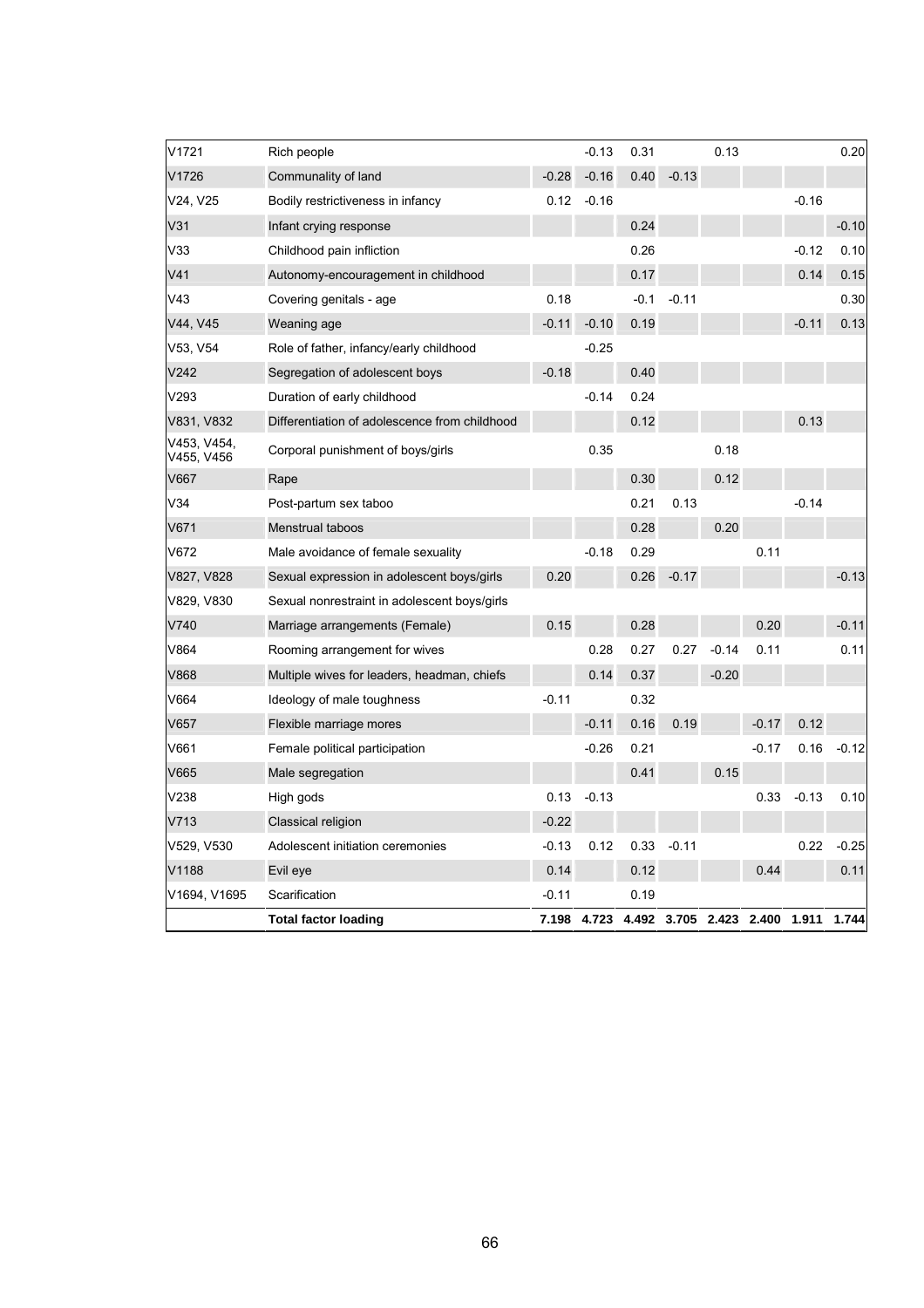# **References**

- <span id="page-67-0"></span>1. Elbert W. Russell, "Factors of Human Aggression: A Cross-Cultural Factor Analysis of Characteristics Related to Warfare and Crime." Behavior Science Notes (Cross-Cultural Research) 7, no. 4 (1972): 275-312.
- 2. Agner Fog, *Cultural selection*. (Dordrecht: Kluwer, 1999).
- 3. Brad M. Hastings and Barbara Shaffer, "Authoritarianism The Role of Threat, Evolutionary Psychology, and the Will to Power." *Theory & Psychology* 18, no. 3 (2008): 423-440.
- 4. Philipp Jugert and John Duckitt. "A motivational model of authoritarianism: Integrating personal and situational determinants." *Political Psychology* 30, no. 5 (2009): 693-719.
- 5. Jonathan McDonald Ladd. "Predispositions and Public Support for the President during the War on Terrorism." *Public Opinion Quarterly* 71, no. 4 (2007): 511-538.
- 6. Agner Fog, "Cultural r/k Selection," *Journal of Memetics* 1 (1997): 14-28.
- 7. Thomas Kessler and J. Christopher Cohrs. "The evolution of authoritarian processes: Fostering cooperation in large-scale groups." *Group Dynamics: Theory, Research, and Practice* 12, no. 1 (2008): 73-84.
- 8. C. David Navarrete, Robert Kurzban, Daniel M.T. Fessler, and Lee A. Kirkpatrick. "Anxiety and intergroup bias: Terror management or coalitional psychology?." *Group Processes & Intergroup Relations* 7, no. 4 (2004): 370-397.
- 9. Mark Van Vugt, "Evolutionary origins of leadership and followership." *Personality and Social Psychology Review* 10, no. 4 (2006): 354-371.
- 10. Margaret C. Crofoot and Richard W. Wrangham. "Intergroup Aggression in Primates and Humans: The Case for a Unified Theory." In *Mind the Gap: Tracing the Origins of Human Universals*, ed. Peter M. Kappeler and Joan B. Silk (Berlin: Springer, 2010), 171-195.
- 11. Laurent Lehmann and Marcus W. Feldman. "War and the Evolution of Belligerence and Bravery." *Proceedings of the Royal Society B: Biological Sciences* 275, no. 1653 (2008): 2877-2885.
- 12. John Tooby and Leda Cosmides. "The Evolution of War and its Cognitive Foundations." *Institute for Evolutionary Studies Technical Report* 88, no. 1 (1988): 1-15.
- 13. John Tooby and Leda Cosmides. "Groups in Mind: The Coalitional Roots of War and Morality." In *Human Morality and Sociality: Evolutionary and Comparative Perspectives*, ed. Henrik Høgh-Olesen (Palgrave MacMillan, 2010): 91-234.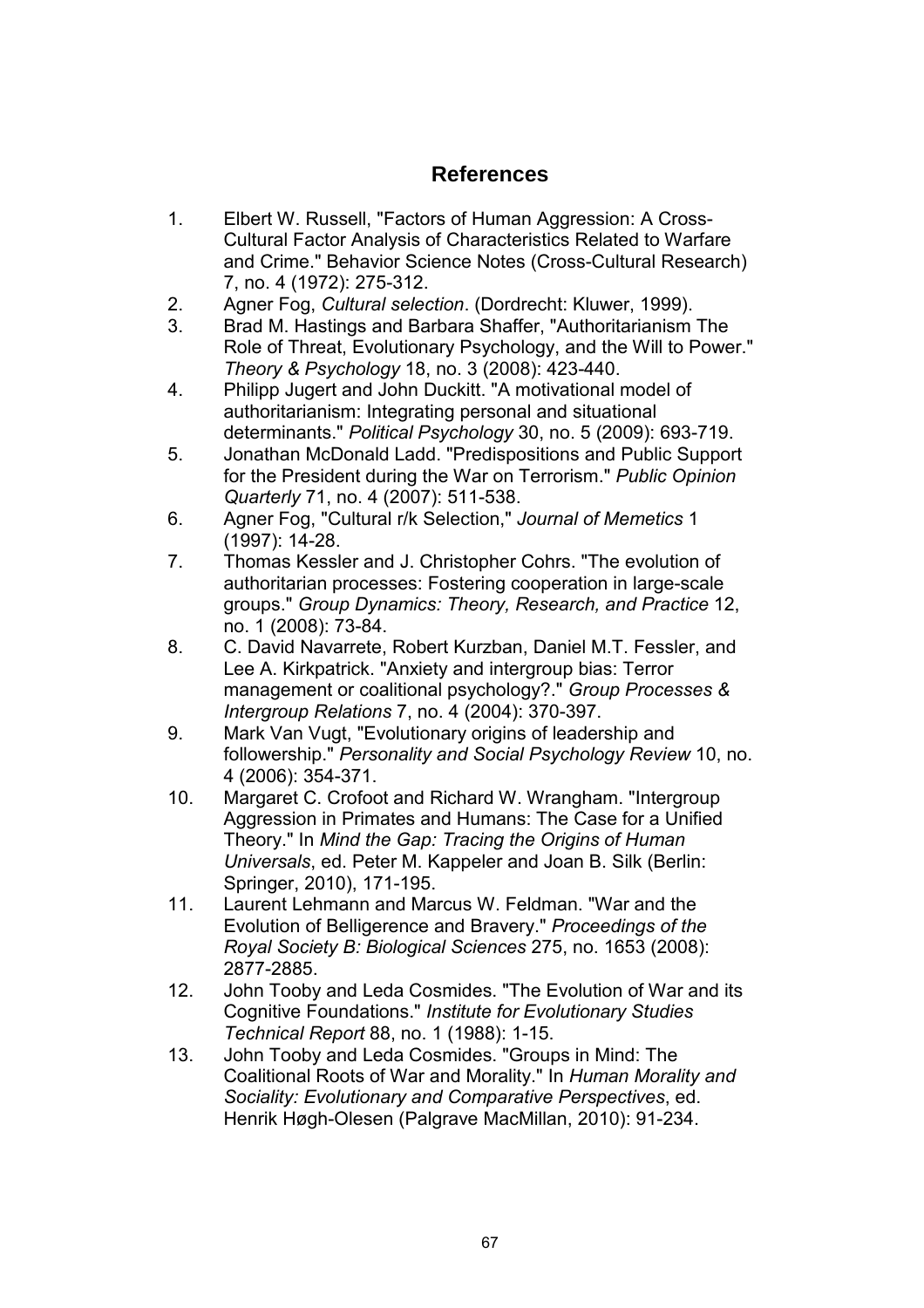- 14. Johan M. G. van der Dennen, *The origin of war: The evolution of a male-coalitional reproductive strategy* (Groningen: Origin Press, 1995).
- 15. Richard W. Wrangham, "Evolution of Coalitionary Killing." *Yearbook of Physical Anthropology* 42 (1999): 1-30.
- 16. Napoleon A. Chagnon, "Reproductive and Somatic Conflicts of Interest in the Genesis of Violence and Warfare among Tribesmen.", ed. Jonathan Haas (Cambridge University Press, 1990), 77-104.
- 17. Jung-Kyoo Choi and Samuel Bowles. "The Coevolution of Parochial Altruism and War." *Science* 318, no. 5850 (2007): 636-640.
- 18. Joseph Henrich, "Cultural Group Selection, Coevolutionary Processes and large-scale Cooperation." *Journal of Economic Behavior & Organization* 53, no. 1 (2004): 3-35.
- 19. Brenda J. Bradley, "Levels of Selection, Altruism, and Primate Behavior." *Quarterly Review of Biology* 74 (1999): 171-194.
- 20. James H. Fowler, "Altruistic Punishment and the Origin of Cooperation." *Proceedings of the National Academy of Sciences of the USA* 102, no. 19 (2005): 7047-7049.
- 21. Kyle Summers, "The Evolutionary Ecology of Despotism." *Evolution and Human Behavior* 26, no. 1 (2005): 106-135.
- 22. Laura L. Betzig, *Despotism and Differential Reproduction: A Darwinian view of History*. (New York, NY: Aldine, 2008).
- 23. Christa Sütterlin, "Art and Indoctrination: From the Biblia Pauperum to the Third Reich," in *Indoctrinability, ideology and warfare: Evolutionary perspectives*, ed. Irenaus E. Eibesfeldt and Frank Kemp Salter (New York: Berghahn, 1998), 279-300.
- 24. Marc J.M.H. Delsing, Tom ter Bogt, Rutger Engels, and Wim Meeus. "Adolescents' Music Preferences and Personality Characteristics." *European Journal of Personality* 22, no. 2 (2008): 109-130.
- 25. Alan Lomax, *Folk song style and culture* (Washington DC: American Association for the Advancement of Science, 1968).
- 26. Adrian C. North and David J. Hargreaves. "Lifestyle Correlates of Musical Preference: 1, 2, 3. *Psychology of Music* 35 (2007): 58-87, 179-20, 473-497.
- 27. Richard L. Zweigenhaft, "A Do Re Mi Encore: A closer Look at the Personality Correlates of Music Preferences." *Journal of individual differences* 29, no. 1 (2008): 45-55.
- 28. Edwin E. Erickson, "Tradition and Evolution in Song Style: A Reanalysis of Cantometric data." *Behavior Science Research* (*Cross-Cultural Research*) 11, no. 4 (1976): 277-308.
- 29. Carol R. Ember and Melvin Ember. "Resource Unpredictability, Mistrust, and War," *Journal of Conflict Resolution* 36, no. 2 (1992): 242-262.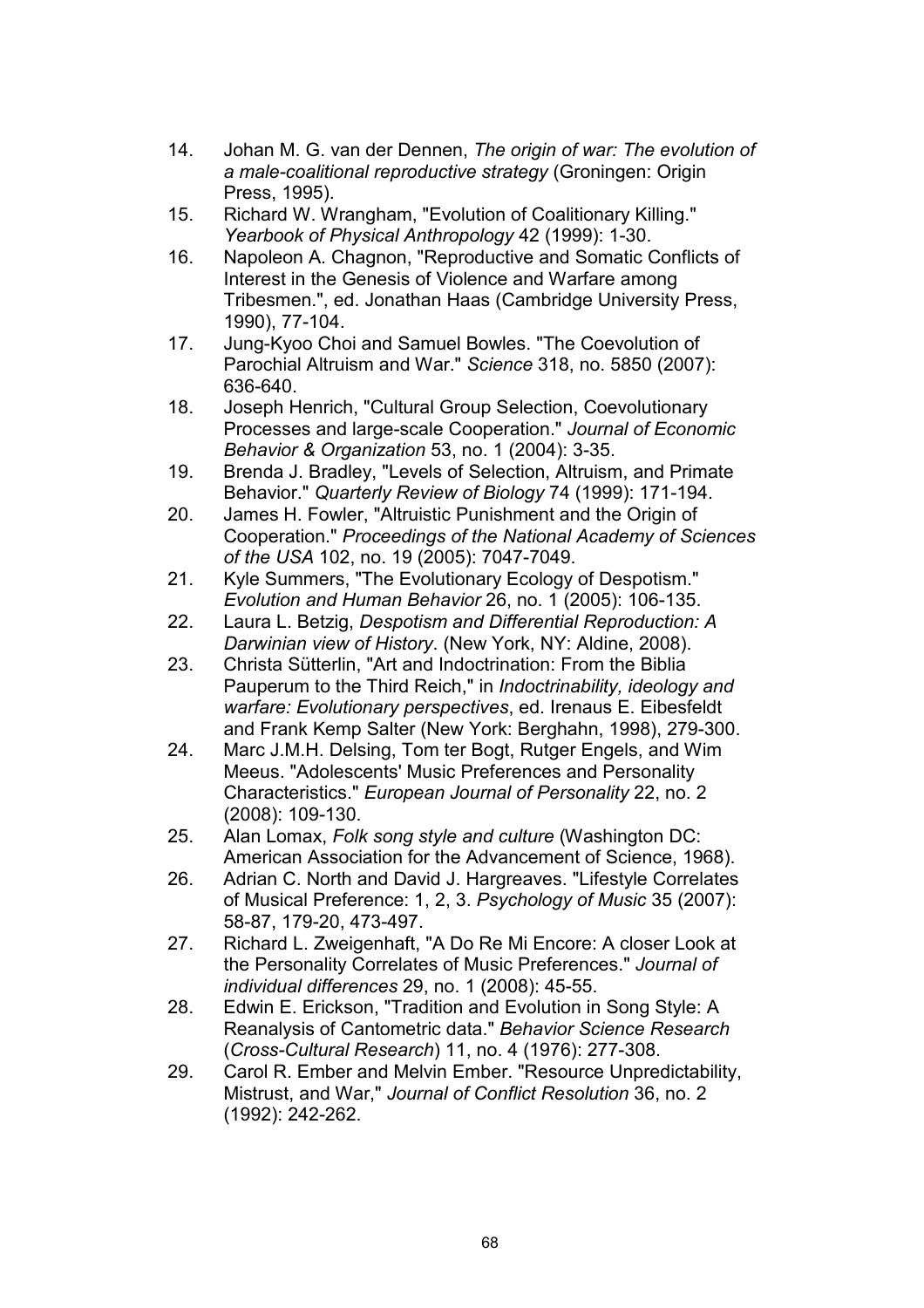- 30. Patrick Vinton Kirch, *The Evolution of the Polynesian Chiefdoms*. (Cambridge University Press, 1989).
- 31. Nahman Ben-Yehuda, *The Politics and Morality of Deviance* (State University of New York Press, 1990).
- 32. Garrett Hardin, "The competitive exclusion principle." *Science* 131, no. 3409 (1960): 1292-1297.
- 33. William E. Banks, Francesco díErrico, Harold L. Dibble, Leonard Krishtalka, Dixie West, et al. "Eco-cultural Niche Modeling: New Tools for Reconstructing the Geography and Ecology of Past Human Populations." *PaleoAnthropology* 4 (2006): 68-83.
- 34. Luisa Maffi, "Linguistic, Cultural, and Biological Diversity." *Annual Reviews of Anthropology*. 34 (2005): 599-617.
- 35. Jean Guilaine and Jean Zammit. *The Origins of War: Violence in Prehistory*. (Malden, MA: Blackwell, 2008).
- 36. Lawrence H. Keeley, *War before civilization*. (Oxford University Press, 1996).
- 37. James L. Boone, "Competition, Conflict, and The Development of Social Hierarchies," in *Evolutionary Ecology and Human Behavior*, ed. Eric A. Smith and Bruce Winterhalder (New York: Aldine de Gruyter, 1992), 301-337.
- 38. Debra L. Martin and David W. Frayer, eds. *Troubled Times: Violence and Warfare in the Past* (Amsterdam: Gordon and Breach, 1997).
- 39. Ian J.N. Thorpe, "Anthropology, Archaeology, and the Origin of Warfare," *World Archaeology* 35, no. 1 (2003): 145-165.
- 40. Laurence D. Mueller, "Theoretical and Empirical Examination of Density-dependent Selection," *Annual Review of Ecology and Systematics* no. 28 (1997): 269-288.
- 41. Jay Belsky, Gabriel L. Schlomer and Bruce J. Ellis, "Beyond Cumulative Risk: Distinguishing Harshness and Unpredictability as Determinants of Parenting and Early Life History Strategy," *Developmental Psychology* 48, no. 3 (2012): 662-673.
- 42. Bruce J. Ellis, Aurelio José Figueredo, Barbara H. Brumbach, and Gabriel L. Schlomer. "Fundamental Dimensions of Environmental Risk," Human Nature 20, no. 2 (2009): 204-268.
- 43. Vladas Griskevicius, Andrew W. Delton, Theresa E. Robertson, and Joshua M. Tybur. "Environmental Contingency in Life History Strategies: The Influence of Mortality and Socioeconomic Status on Reproductive Timing," *Journal of Personality and Social Psychology* 100, no. 2 (2011): 241-254.
- 44. Bobbi S. Low, "Human Responses to Environmental Extremeness and Uncertainty: A Cross-Cultural Perspective," in *Risk and Uncertainty in Tribal and Peasant Economies*, ed. Elizabeth A. Cashdan \* Boulder: Westview Press, 1990), 229- 255.
- 45. Mary K. Shenk, "Testing Three Evolutionary Models of the Demographic Transition: Patterns of Fertility and Age at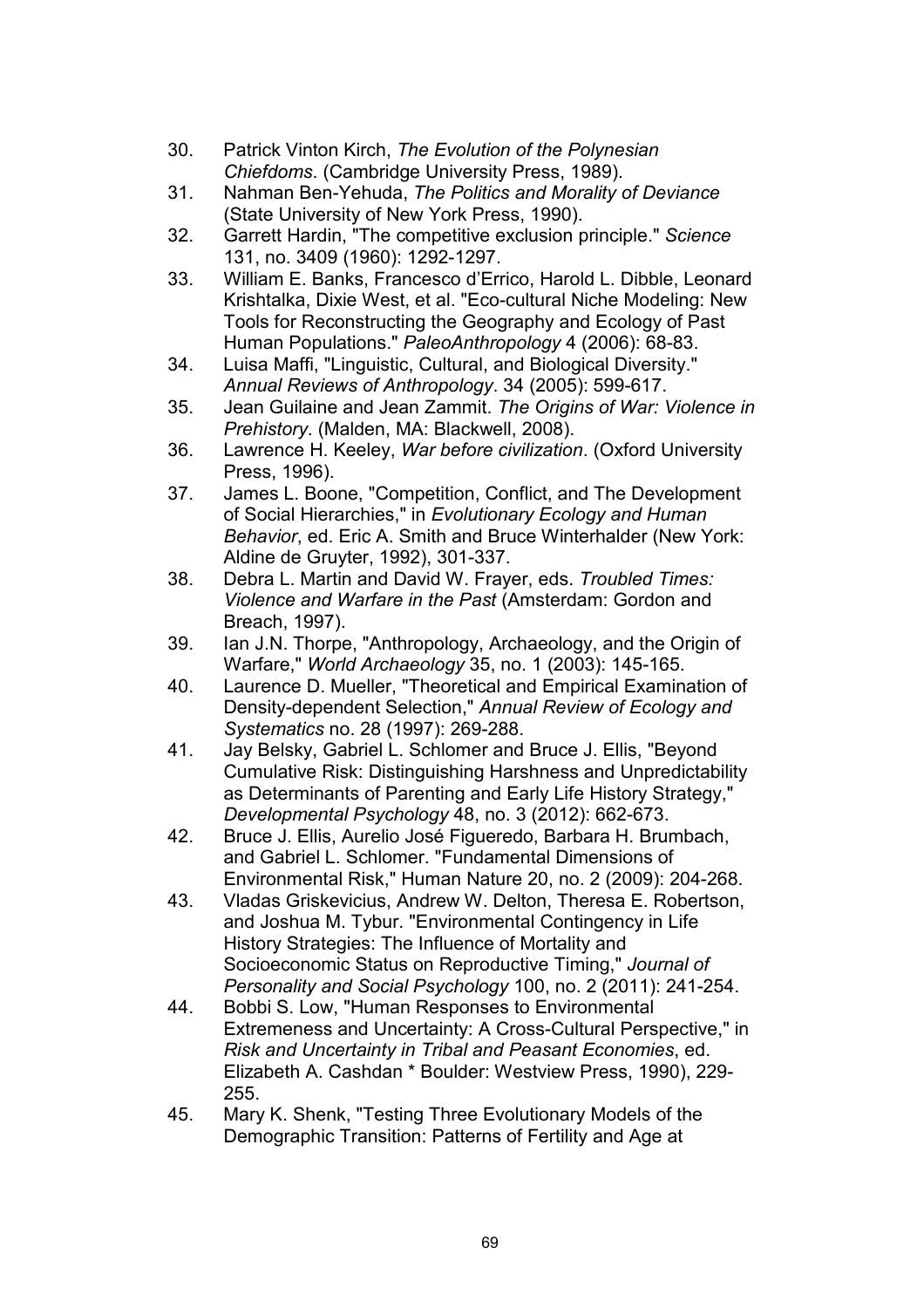Marriage in Urban South India," *American Journal of Human Biology* 21, no. 4 (2009): 501-511.

- 46. "Standard Cross-Cultural Sample". (World Cultures, 2008) <http://www.worldcultures.org/>Accessed 22 Sept. 2008.
- 47. George P. Murdock and Douglas R. White, "Standard Cross-Cultural Sample," *Ethnology* 8, no. 4 (1969): 329-369.
- 48. George P. Murdock and Douglas R. White, "Standard Cross-Cultural Sample: On-line Edition". *Social Dynamics and Complexity*. (2006) [.http://repositories.cdlib.org/imbs/socdyn/wp/Standard\\_Cross-](http://repositories.cdlib.org/imbs/socdyn/wp/Standard_Cross-Cultural_Sample)[Cultural\\_Sample](http://repositories.cdlib.org/imbs/socdyn/wp/Standard_Cross-Cultural_Sample) Accessed 8 Feb. 2007.
- 49. James W. Dow, "Using R for Cross-Cultural Research," *World Cultures* 14 (2003): 144-154.
- 50. Gwen J. Broude and Sarah J. Greene. "Cross-Cultural Codes on Twenty Sexual Attitudes and Practices," *Ethnology* 15, no. 4 (1976): 409-429.
- 51. Marie Reilly, "Data Analysis Using Hot Deck Multiple Imputation," *The Statistician* 42 (1993): 307-313.
- 52. Robert J. Quinlan, "Human Parental Effort and Environmental Risk," *Proceedings of the Royal Society B: Biological Sciences* 274, no. 1606 (2007): 121-125.
- 53. "Lavaan: Latent Variable Analysis," The Comprehensive R Archive Network. [http://cran.r-project.org/web/packages/lavaan/index.html.](http://cran.r-project.org/web/packages/lavaan/index.html) Accessed 12 October 2011.
- 54. Douglas R. White, "Focused Ethnographic Bibliography: Standard Cross-Cultural Sample," *Cross-Cultural Research* 23, no. 1-4 (1989): 1-145.
- 55. Robert A.C. Stewart. *Cultural Dimensions: a Factor Analysis of Textor's A Cross-Cultural Summary* (New Haven: Human Relations Area Files, 1971).
- 56. Carol R. Ember and Melvin Ember. "War, Socialization, and Interpersonal Violence: A Cross-Cultural Study," *Journal of Conflict Resolution* 38, no. 4 (1994): 620-646.
- 57. Frans L. Roes and Michel Raymond. "Belief in Moralizing Gods," *Evolution and Human Behavior* 24, no. 2 (2003): 126-135.
- 58. Ronald Inglehart and Pippa Norris. *Sacred and secular: Religion and Politics Worldwide* (Cambridge University Press, 2004).
- 59. Nicholas L. Carnagey and Craig A. Anderson, "Changes in Attitudes Towards War and Violence After September 11, 2001," *Aggressive Behavior* 33, no. 2 (2007): 118-129.
- 60. Richard G. Sipes, "War, Combative Sports, and Aggression: A Preliminary Causal Model of Cultural Patterning," in *War, Its Causes and Correlates*, ed. Martin A. Nettleship and Dale Givens (The Hague: Mouton, 1975), 749-764.
- 61. Rudolph J. Rummel, *The Dimensions of Nations* (Beverly Hills: Sage, 1972).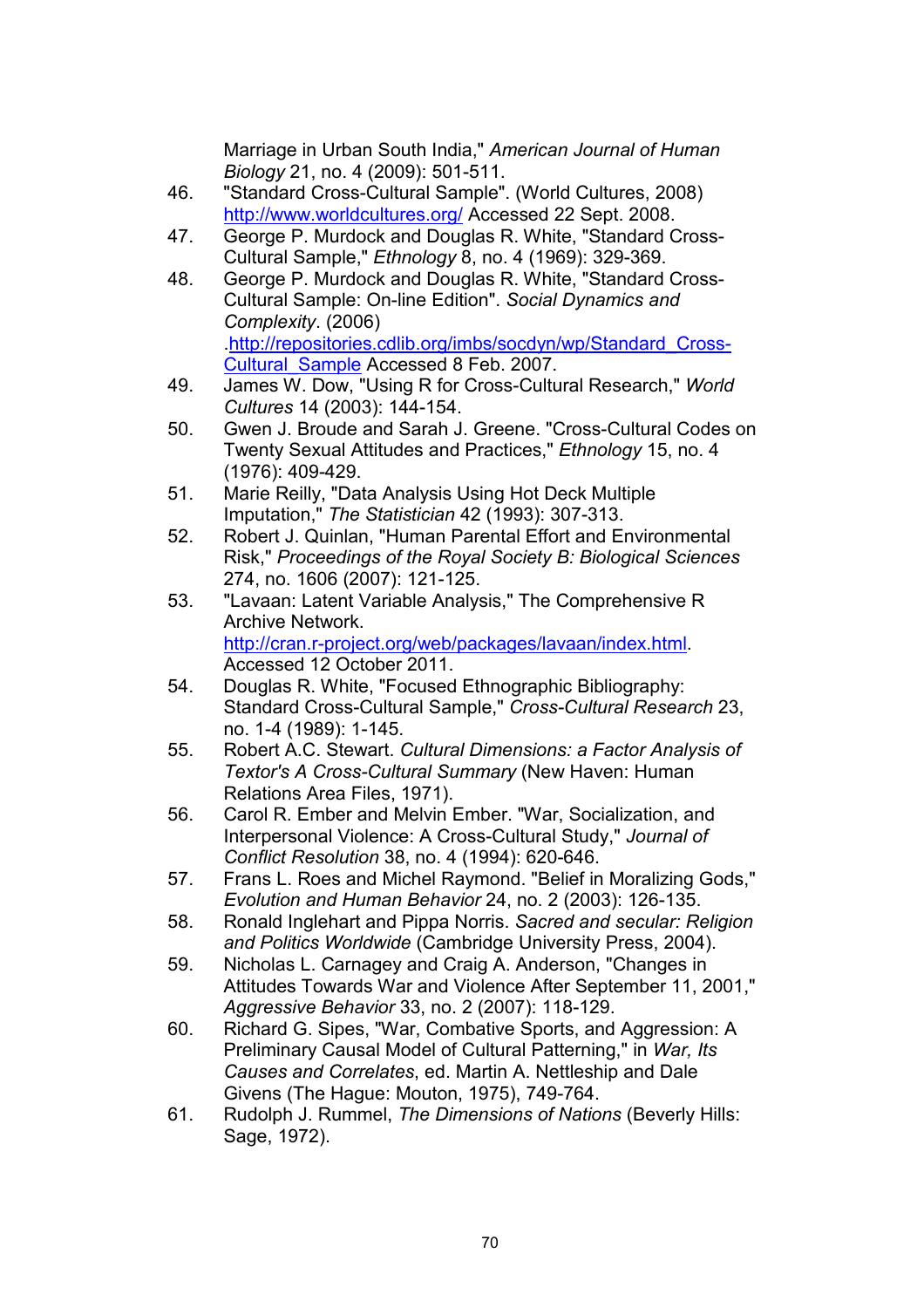- <span id="page-71-0"></span>62. Jack Sawyer and Robert A. LeVine. "Cultural Dimensions: A Factor Analysis of the World Ethnographic Sample," American Anthropologist 68, no. 3 (1966): 708-731.
- 63. Ronald Inglehart and Christian Welzel, *Modernization, Cultural Change, and Democracy: The Human Development Sequence* (Cambridge University Press, 2005).
- 64. Stanley Feldman and Karen Stenner, "Perceived threat and authoritarianism," *Political Psychology* 18, no. 4 (1997): 741- 770.
- 65. Michael J.A. Wohl, Nyla R. Branscombe and Stephen Reysen, "Perceiving Your Group's Future to Be in Jeopardy: Extinction Threat Induces Collective Angst and the Desire to Strengthen the Ingroup," *Personality and Social Psychology Bulletin* 36, no. 7 (2010): 898-910.
- 66. Blake M. Riek, Eric W. Mania and Samuel L. Gaertner, "Intergroup Threat and Outgroup Attitudes: A Meta-Analytic Review," *Personality and Social Psychology Review* 10, no. 4 (2006): 336-353.
- 67. Garcia, Justin R., and Daniel J. Kruger. "Unbuckling in the Bible Belt: Conservative Sexual Norms Lower Age at Marriage," *Journal of Social, Evolutionary, and Cultural Psychology* 4, no. 4 (2010): 206-214.
- 68. R. Brian Ferguson, *Yanomami Warfare: A Political History* (Santa Fe: School of American Research Press, 1995).
- 69. Emile Durkheim, *Suicide: A Study in Sociology* (Glencoe: Free Press, 1951).
- 70. Napoleon A. Chagnon, *Yanomamö: The last Days of Eden* (San Diego: Harcourt Brace Jovanovich, 1992).
- 71. Napoleon A. Chagnon, *Yąnomamˆ: The Fierce People* (2nd ed., New York: Holt, Rinehart and Winston, 1977).
- 72. Steven J. Breckler, "Applications of Covariance Structure Modeling in Psychology: Cause for Concern?" *Psychological bulletin* 107, no. 2 (1990): 260-273.
- 73. Leonie Huddy and Stanley Feldman, "Americans Respond Politically to 9/11: Understanding the Impact of the Terrorist Attacks and their Aftermath," *American Psychologist* 66, no. 6 (2011): 455-467.
- 74. David P. Schmitt and June J. Pilcher, "Evaluating Evidence of Psychological Adaptation: How do we know one when we see one?," *Psychological Science* 15, no. 10 (2004): 643-649.
- 75. Imre Lakatos, *Criticism and the Growth of Knowledge*, (Cambridge University Press, 1974).
- 76. Tim Tyler, *Memetics: Memes and the Science of Cultural Evolution* (Mersenne Publishing, 2011).
- 77. Boyd R, Richerson PJ (1985) Culture and the Evolutionary Process. Chicago: University of Chicago Press.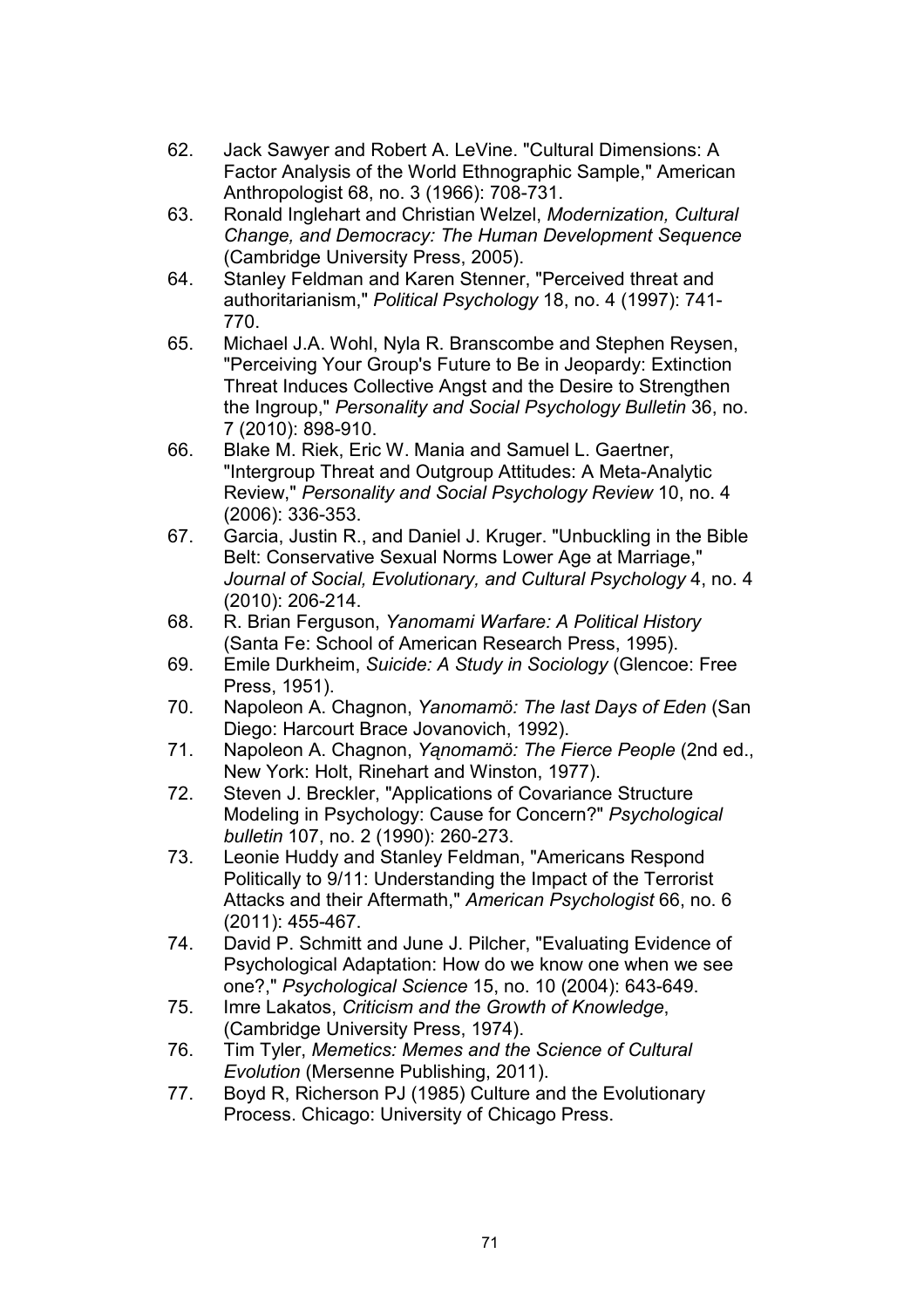- 78. Theodor W. Adorno, Else Frenkel-Brunswik, Daniel J. Levinson, and R. Nevitt Sanford, *The Authoritarian Personality* (New York: Harper and Brothers, 1950),
- 79. John Duckitt, "A Dual-Process Cognitive-Motivational Theory of Ideology and Prejudice," *Advances in Experimental Social Psychology* 33 (2001): 41-113.
- 80. Chris G. Sibley, Marc S. Wilson and John Duckitt, "Effects of Dangerous and Competitive Worldviews on Right-Wing Authoritarianism and Social Dominance Orientation over a Five-Month Period," *Political Psychology* 28, no. 3 (2007): 357-371.
- 81. Chris G. Sibley and John Duckitt, "Personality and Prejudice: A Meta-Analysis and Theoretical Review," *Personality and Social Psychology Review* 12, no. 3 (2008): 248-279.
- 82. Sam McFarland, "Authoritarianism, Social Dominance, and Other Roots of Generalized Prejudice," *Political Psychology* 31, no. 3 (2010): 453-477.
- 83. John Duckitt and Kirstin Fisher, "The Impact of Social Threat on Worldview and Ideological Attitudes," *Political Psychology* 24, no. 1 (2003): 199-222.
- 84. Michael A. Hogg, *The Social Psychology Of Group Cohesiveness* (New York: Harvester Wheatsheaf, 1992).
- 85. Karl R. Popper, *Conjectures and Refutations: The Growth of Scientific Knowledge* (London: Routledge, 1963).
- 86. William Eckhardt, "Authoritarianism," *Political Psychology* 12 (1991): 97-124.
- 87. J. J. Ray, "The Scientific Study of Ideology is too often more Ideological than Scientific," *Personality and Individual Differences* 10, no. 3 (1989): 331-336.
- 88. Jost Stellmacher and Thomas Petzel, "Authoritarianism as a Group Phenomenon," *Political Psychology* 26, no. 2 (2005): 245-274.
- 89. Sam McFarland, Vladimir Ageyev and Marina Abalakina, "The Authoritarian Personality in the United States and the Former Soviet Union: Comparative Studies," in *Strength and Weakness: The Authoritarian Personality Today*, eds.William F. Stone, Gerda Lederer, and Richard Christie (New York: Springer, 1993), 199-225.
- 90. Peter Turchin, *War and Peace and War: The Rise and Fall of Empires* (New York: Penguin Books, 2006).
- 91. Peter Turchin and Sergey Gavrilets, "Evolution of Complex Hierarchical Societies," *Social Evolution and History* 8, no. 2 (2009): 167-198.
- 92. Marc Howard Ross, *The Culture of Conflict: Interpretations and Interests in Comparative Perspective* (New Haven: Yale University Press, 1993).
- 93. Ronald Inglehart, "Mapping Global Values," in *Measuring and Mapping Cultures: 25 Years of Comparative Value Surveys*,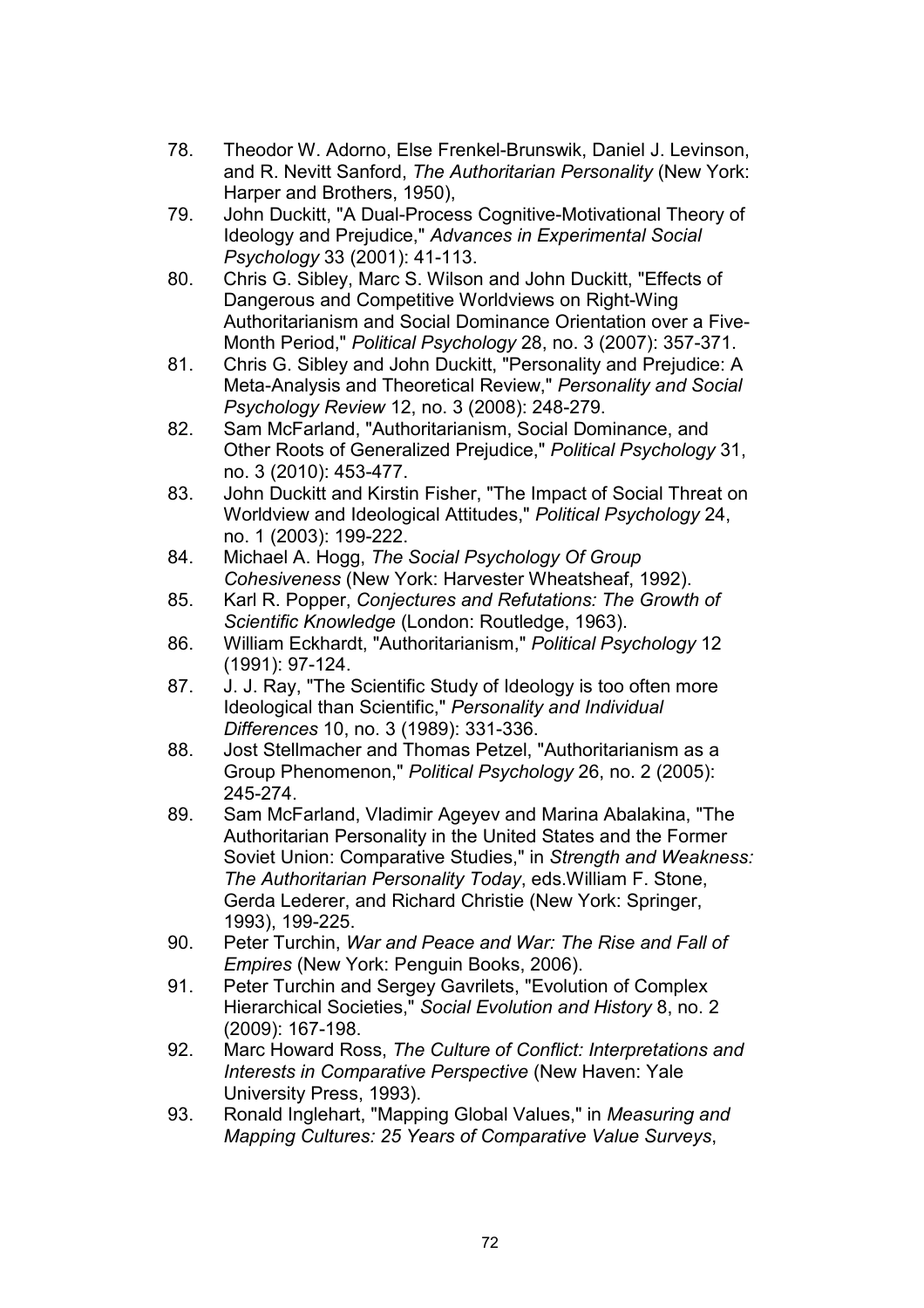eds. Yilmaz R. Esmer and Thorleif Pettersson (Leiden: Brill, 2007), 11-32.

- 94. Marc Hetherington and Elizabeth Suhay, "Authoritarianism, Threat, and Americans' Support for the War on Terror," *American Journal of Political Science* 55, no. 3 (2011): 546-560.
- 95. Nancy Signorielli, "Television's Mean and Dangerous World: A Continuation of the Cultural Indicators Perspective," in: *Cultivation Analysis: New Directions in Media Effects Research*, eds. Nancy Signorielli and Michael Morgan (Newbury Park: Sage, 1990), 85-106.
- 96. Petru Lucian Curseu, Ron Stoop and René Schalk, "Prejudice Toward Immigrant Workers among Dutch Employees: Integrated Threat Theory Revisited," *European Journal of Social Psychology* 37, no. 1 (2007): 125-140.
- 97. Edward Horace Man, *Aboriginal Inhabitants of the Andaman Islands* (Delhi: Sanskaran Prakashak, 1883. Reprint 1975).
- 98. Alfred Radcliffe-Brown, *The Andaman Islanders: A Study in Social Anthropology* (Cambridge University Press, 1922).
- 99. Kumarasamy Thangaraj, Lalji Singh, Alla G. Reddy, V. Raghavendra Rao, Subhash C. Sehgal, et al. "Genetic Affinities of the Andaman Islanders, A Vanishing Human Population," *Current Biology* 13, no. 2 (2003): 86-93.
- 100. Vishvajit Pandya, "Making of the Other Vignettes of Violence in Andamanese Culture," *Critique of anthropology* 20, no. 4 (2000): 359-391.
- 101. Lidio Cipriani, *The Andaman Islanders* (London: Weidenfeld and Nicolson, 1966).
- 102. Pranab Ganguly, "Religious Beliefs of the Negritos of Little Andaman," *Eastern Anthropologist* 14 (1961): 243-248.
- 103. Walter Nippold, *Rassen- und Kulturgeschichte der Negrito-*Völker Südost-Asiens (Leipzig: Verlag Jordan & Gramberg, 1936).
- 104. Vishvajit Pandya, *Above the Forest: A Study of Andamanese Ethnoanemology, Cosmology, and the Power of Ritual* (Delhi: Oxford University Press, 1993).
- 105. Maurice Vidal Portman, "Andamanese Music, with Notes on Oriental Music and Musical Instruments," *Journal of the Royal Asiatic Society of Great Britain and Ireland*, New Series, 20 (1888): 181-218.
- 106. Maurice Vidal Portman, "The Exploration and Survey of the Little Andamans," *Proceedings of the Royal Geographical Society* 10 (1888): 567-576.
- 107. Spencer B, Gillen FJ, *The Arunta: A Study of a Stone Age People*. Vol. 1-2 (London: MacMillan, 1927).
- 108. Norman Barnett Tindale, *Aboriginal Tribes of Australia: Their Terrain, Environmental Controls, Distribution, Limits, and Proper Names* (Berkeley: University of California Press, 1974).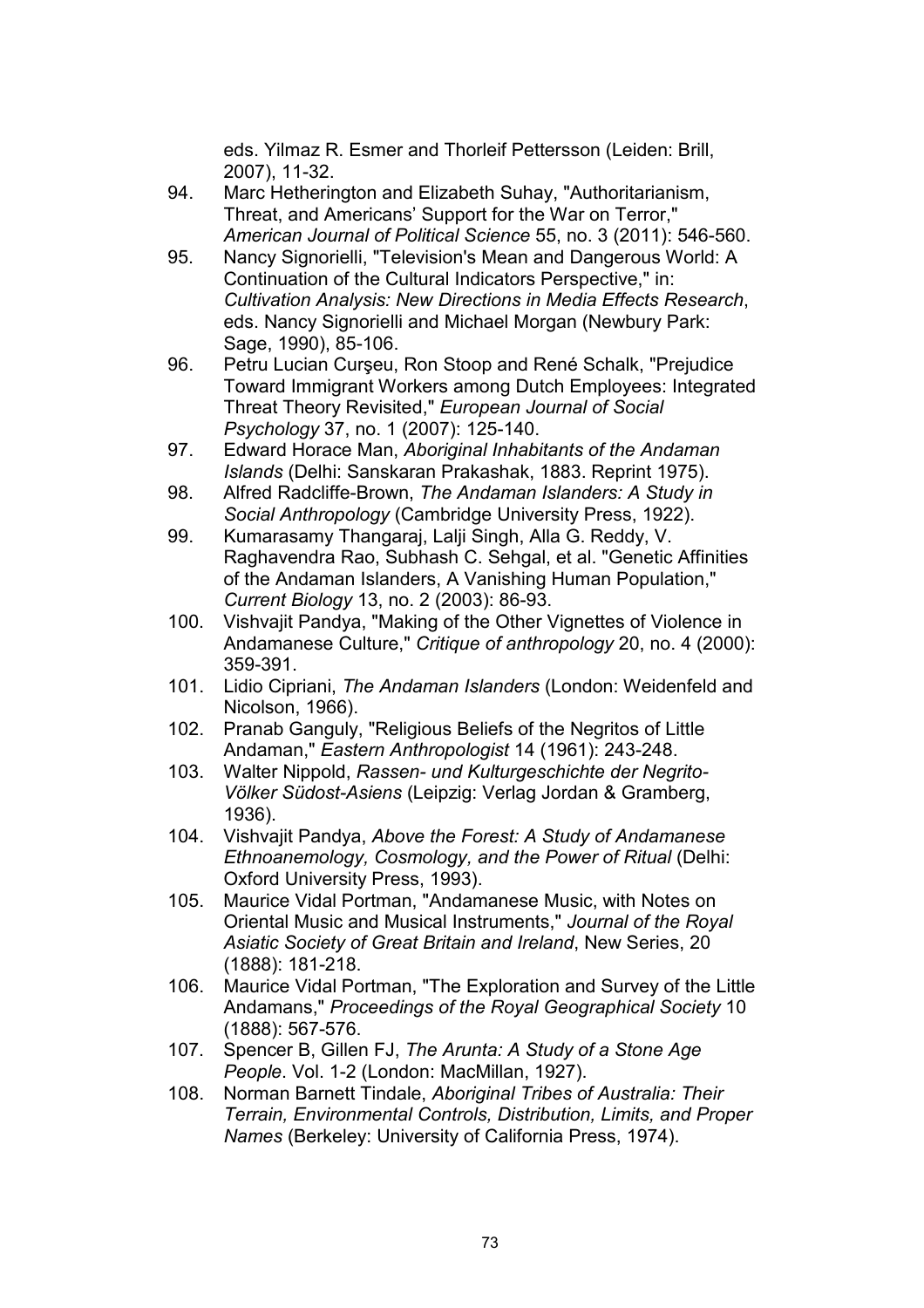- 109. Herbert Basedow, *The Australian Aboriginal* (Adelaide: F. W. Preece and sons, 1925).
- 110. Theodor George Henry Strehlow, *Aranda Traditions* (Melbourne University Press, 1947).
- 111. Carl Strehlow, Die Aranda- und Loritia-Stämme in Zentral-Australien, Vol. 1-5 (Frankfurt am Main: Städtlischen Völker-Museum, 1907-1920).
- 112. Georges Contenau, *Everyday Life in Babylon and Assyria* (London: Edward Arnold, 1954).
- 113. Karen R Nemet-Nejat, *Daily Life in Ancient Mesopotamia*  (Westport, Connecticut: Greenwood Press, 1998).
- 114. Henry William Frederick Saggs, *The Greatness that was Babylon* (London: Sidgwick and Jackson, 1962).
- 115. Henry William Frederick Saggs, *Everyday Life in Babylonia & Assyria* (London: B. T. Batsford, 1965).
- 116. Louis Delaporte, *Mesopotamia: The Babylonian and Assyrian Civilization* (London: Routledge and Kegan Paul, 1970, orig. 1925).
- 117. Svend Aage Pallis, *The Antiquity of Iraq: A Handbook of Assyriology* (Copenhagen: Ejnar Munksgaard, 1956).
- 118. Marten Stol, "Private Life in Ancient Mesopotamia," in *Civilizations of the Ancient Near East*. Vol. 1, ed. Jack M. Sasson (New York: Simon & Schuster, 1995), 485-501.
- 119. Martha T. Roth, "Age at Marriage and the Household: A Study of Neo-Babylonian and Neo-Assyrian Forms," *Comparative Studies in Society and History* 29, no. 4 (1987): 715-747.
- 120. Francis W. Galpin, "The Music of the Sumerians and their immediate Successors the Babylonians and Assyrians," *Sammlung Musikwissenschaftlicher Abhandlungen*, Vol. 33 (Strasbourg: Librairie Heitz, 1955).
- 121. Theodore G. Schurr and Stephen T. Sherry. "Mitochondrial DNA and Y Chromosome Diversity and the Peopling of the Americas: Evolutionary and Demographic Evidence," *American Journal of Human Biology* 16, no. 4 (2004): 420-439.
- 122. Edward Winslow Gifford, "Culture Element Distributions: XII Apache-Pueblo," *Anthropological Records* 4 (1940): 1-207.
- 123. Morris E. Opler, "An Outline of Chiricahua Apache Social Organization," in *Social Anthropology of North American Tribes*, ed. Fred Eggan (University of Chicago Press, 1937), 173-239.
- 124. Morris E. Opler, *An Apache Life-Way: The Economic, Social, and Religious Institutions of the Chiricahua Indians* (University of Chicago Press, 1941).
- 125. Albert H. Schroeder, *A Study of the Apache Indians* (Parts 4 and 5, New York: Garland Publishing, 1974).
- 126. John David Donoghue, Daniel D. Whitney and Iwao Ishino, *People in the Middle: The RhadÈ of South Vietnam* (Michigan State University, 1962).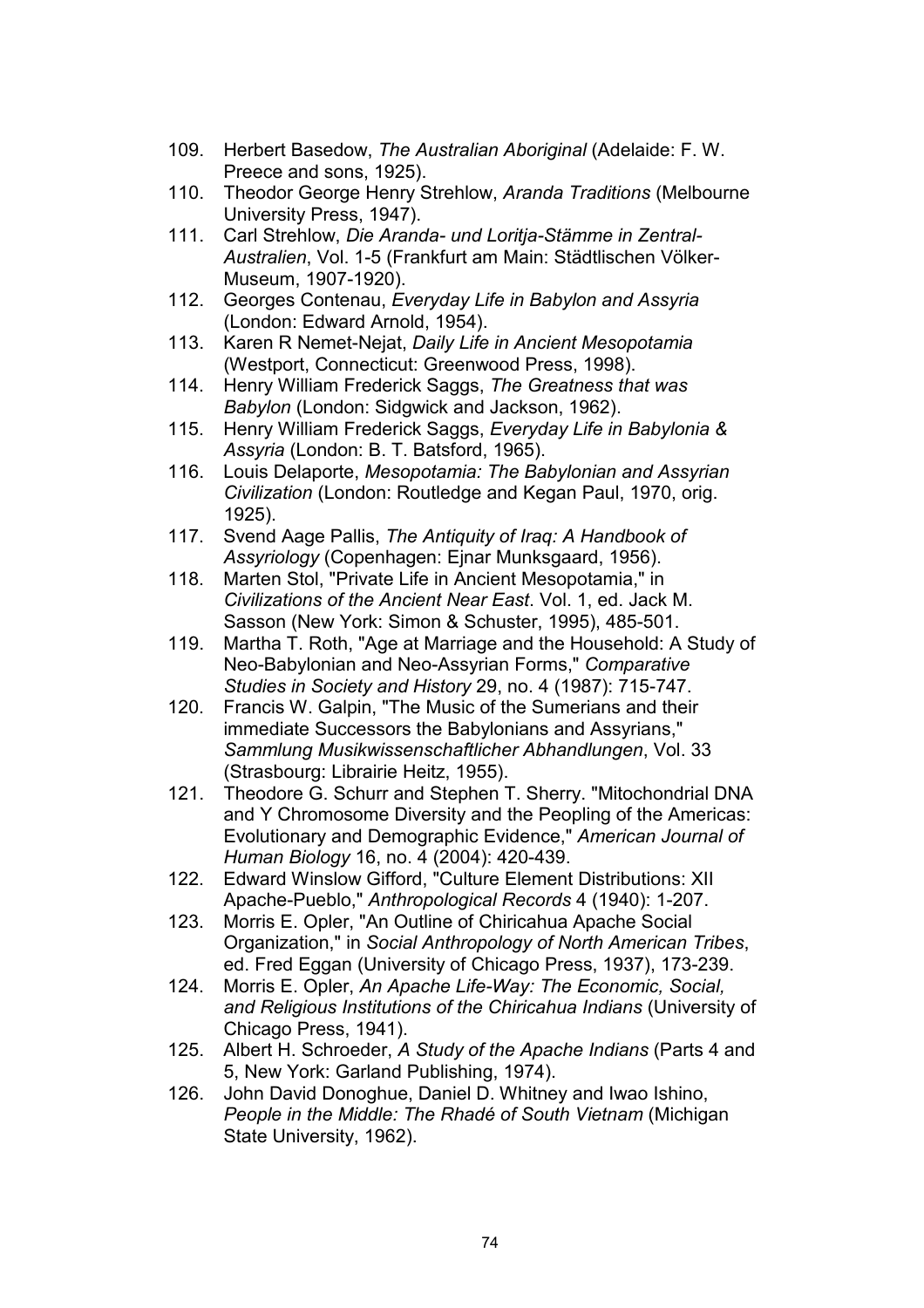- 127. Frank M. LeBar, Gerald C. Hickey, and John K. Musgrave, *Ethnic groups of mainland Southeast Asia* (New Haven: HRAF Press, 1964).
- 128. Jörg Schaeffer, *Traditionelle Gesellschaft und Geschichte der Rhadé im südvietnamesischen Hochland* (Freiburg: Johannes Krause, 1979).
- 129. Special Operations Research Office, *Selected Groups in the Republic of Vietnam: The Rhade* (Washington D. C.: The American University, 1965).
- 130. Leopold Sabatier, *Recueil des coutumes RhadÈes du Darlac* (Hanoi: Imprimerie d'Extrême-Orient, 1940).
- 131. Conrad P. Kottak, "Ecological Variables in the Origin and Evolution of African States: The Buganda Example," *Comparative Studies in Society and History* 14, no. 3 (1972): 351-380.
- 132. John Roscoe, *The Baganda: An Account of their Native Customs and Beliefs* (London: Frank Cass & Co., 1911).
- 133. Apolo Kagwa, *The Customs of the Baganda* (New York: Columbia University Press, 1934).
- 134. Benjamin C. Ray, *Myth, Ritual and Kingship in Buganda* (New York: Oxford University Press, 1991).
- 135. Walter Rusch, *Klassen und Staat in Buganda vor der Kolonialzeit* (Berlin: Akademie Verlag, 1975).
- 136. Martin Southwold, "The Ganda of Uganda," in: *Peoples of Africa*, ed. James Lowell Gibbs (New York: Rinehart and Winston, 1969), 81-118.
- 137. Lucy P. Mair, *An African People in the Twentieth Century* (London: Routledge, 1934).
- 138. Eberhard C. Klein, *Sozialer Wandel in Kiteezi/Buganda: Ein Dorf im Einflußbereich der Stadt Kampala* (München: Weltforum Verlag, 1969).
- 139. Audrey I Richards and Priscilla Reining, "Report on Fertility Surveys in Buganda and Buhaya, 1952," in *Culture and Human Fertility: A Study of the Relation of Cultural Conditions to Fertility in Non-industrial and Transitional Societies*, ed. Frank Lorimer (Zürich: UNESCO, 1954), 351-403.
- 140. Aloysius Muzzanganda Lugira, *Ganda Art: A Study of the Ganda Mentality with Respect to Possibilities of Acculturation in Christian Art* (Kampala: Osasa Publications, 1970).
- 141. Leopold von Schrenck, *Reisen und Forschungen im Amur-Lande (Vol. 3): Die Vˆlker des Amur-Landes* (St. Petersburg, 1881).
- 142. Nicolas Seeland, "Die Ghiliaken," *Russische Revue* 21 (1882): 97-130, 222-254.
- 143. Chester S. Chard, "Sternberg's Materials on the Sexual Life of the Gilyak," *Anthropological Papers of the University of Alaska* 10 (1961): 13-23.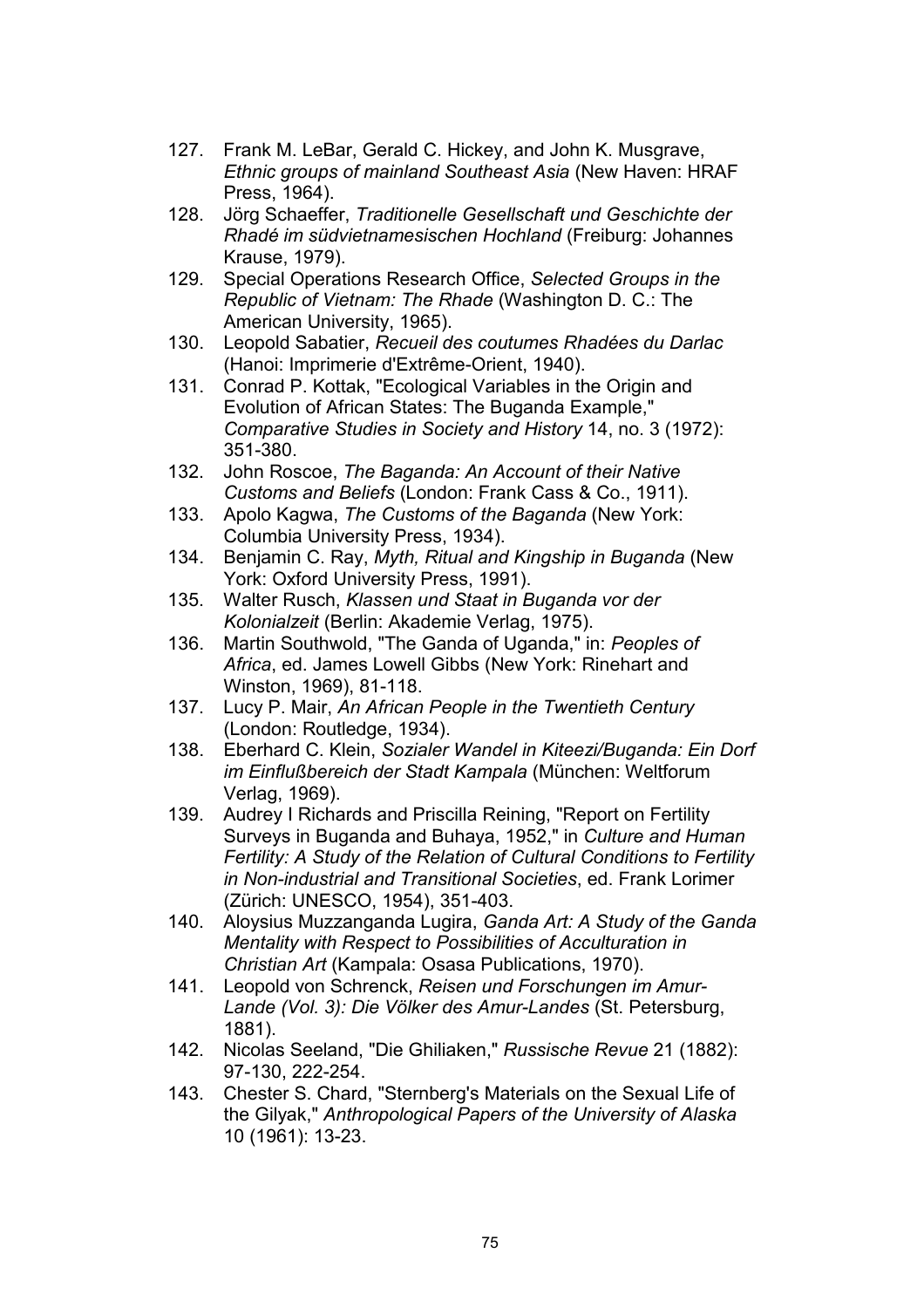- 144. Louis Baudin, *A Socialist Empire: The Incas of Peru* (Princeton, NJ: D. Van Nostrand, 1961).
- 145. J. Alden Mason, *The Ancient Civilizations of Peru* (Middlesex: Penguin, 1957).
- 146. Philip A. Means, *Ancient Civilizations of the Andes* (New York: Charles Scribner's Sons, 1931).
- 147. John Hyslop, *The Inka Road System* (Orlando: Academic Press, 1984).
- 148. Brian S. Bauer, *Ancient Cuzco: Heartland of the Inca* (Austin: University of Texas Press, 2004).
- 149. Burr Cartwright Brundage, *Empire of the Inca* (Norman: University of Oklahoma Press, 1963).
- 150. Michael A. Malpass, *Daily Life in the Inca Empire* (Westport: Greenwood Press, 1996).
- 151. Andrew S. Wilson, Timothy Taylor, Maria Constanza Ceruti, Jose Antonio Chavez, Johan Reinhard, et al. "Stable isotope and DNA evidence for ritual sequences in Inca child sacrifice," *Proceedings of the National Academy of Sciences* 104, no. 42 (2007): 16456-16461.
- 152. Terence N. D'Altroy, *The Incas* (Malden, MA: Blackwell, 2002).
- 153. Yu-Sheng Chen, Antonel Olckers, Theodore G. Schurr, Andreas M. Kogelnik, Kirsi Huoponen, et al., "mtDNA variation in the South African Kung and Khwe - and their genetic relationships to other African populations," *The American Journal of Human Genetics* 66, no. 4 (2000): 1362-1383.
- 154. Richard B. Lee, *The !Kung San: Men, Women, and Work in a Foraging Society* (Cambridge University Press, 1979).
- 155. Elizabeth Marshall Thomas, *The Harmless People* (New York: Alfred A. Knopf, 1959).
- 156. Lorna Marshall, *The !Kung of Nyae Nyae* (Cambridge, Massachusetts: Harvard University Press, 1976).
- 157. Patricia Draper, "!Kung Women: Contrasts in Sexual Egalitarianism in Foraging and Sedentary Contexts," in *Toward an Anthropology of Women*, ed. Rayna R. Reiter (New York: Monthly Review Press, 1975), 77-109.
- 158. Mathias Guenther, *Tricksters and Trancers: Bushman Religion and Society* (Bloomington: Indiana University Press, 1999).
- 159. Megan Biesele, "Aspects of !Kung Folklore," in *Kalahari huntergatherers*, ed. Richard B. Lee and Irven DeVore (Harvard University Press, 1976), pp. 302-324.
- 160. Lorna Marshall, "!Kung Bushman Religious Beliefs," *Africa* 32 (1962): 221-252.
- 161. Lorna Marshall, *Nyae Nyae !Kung: Beliefs and Rites* (Cambridge, Massachusetts: Peabody Museum of Archaeology and Ethnology, Harvard University, 1999).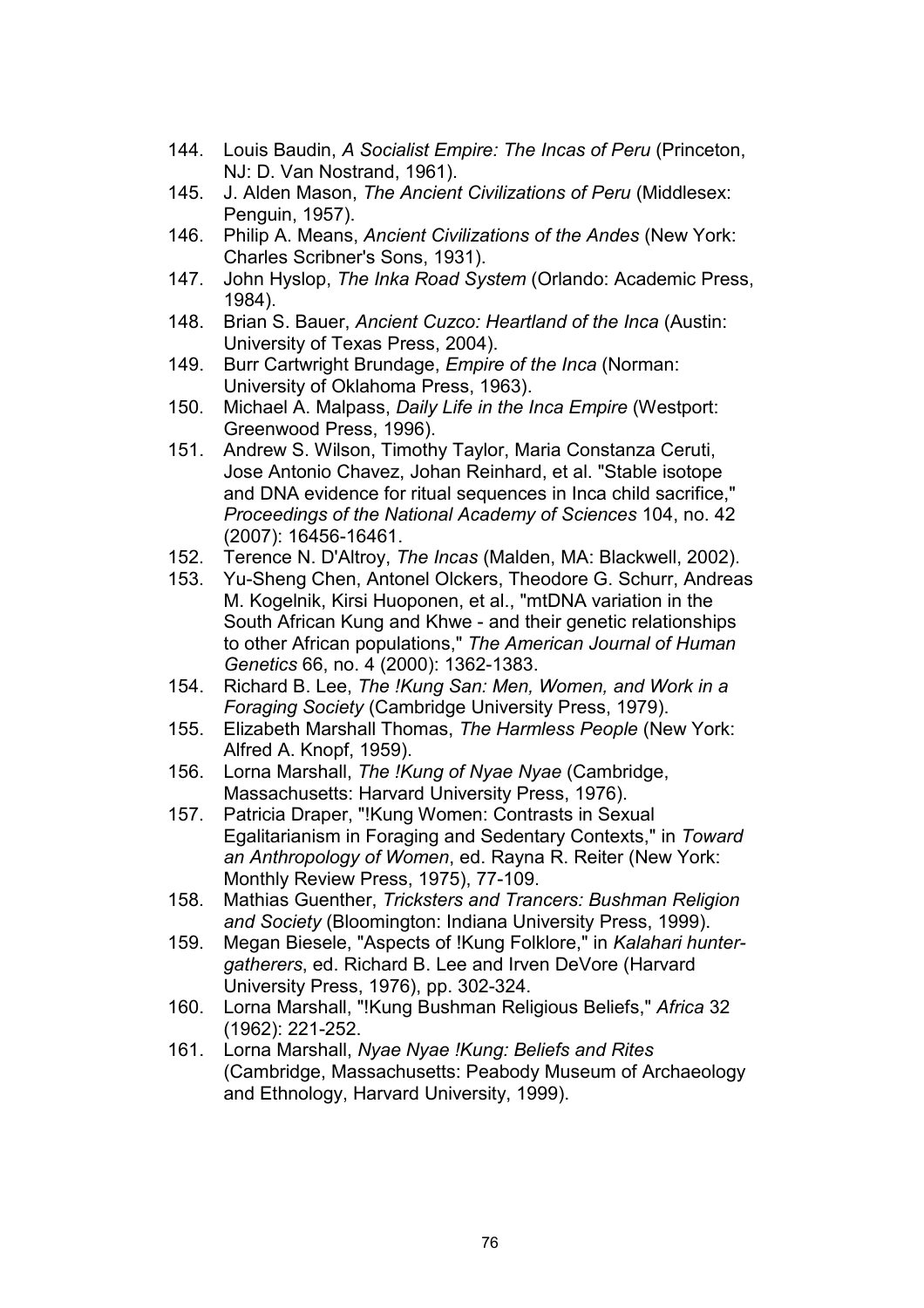- 162. George B. Silberbauer, *Hunter and Habitat in the Central Kalahari Desert* (Cambridge: Cambridge University Press, 1981).
- 163. Irenäus Eibl-Eibesfeldt, "Early Socialization in the !xo Bushmen," in *The Bushmen: San Hunters and Herders of Southern Africa*, ed. Phillip V. Tobias and Megan Biesele (Cape Town: Human & Rousseau, 1978), 130-136.
- 164. Richard Katz and Megan Biesele, "!Kung healing: The symbolism of sex roles and culture change," in *The Past and Future of !Kung Ethnography: Critical Reflections and Symbolic Perspectives. Essays in Honour of Lorna Marshall*, ed. Megan Biesele, R. Gordon R and R. Lee (Hamburg: Helmut Buske Verlag, 1986), 195-230.
- 165. Luigi L.Cavalli-Sforza, *African Pygmies* (Orlando: Academic Press, 1986).
- 166. Reizo Harako, "The Mbuti as Hunters," *Kyoto University African Studies* 10 (1976): 37-99.
- 167. Schebesta P (1938) Die Bambuti-Pygmäen vom Ituri: Ergebnisse zweier Forschungsreisen zu den zentralafrikanischen Pygmäen, (Vol. I). Bruxelles: Georges van Campenhout.
- 168. Paul Schebesta, *Die Bambuti-Pygm‰en vom Ituri: Ergebnisse*  zweier Forschungsreisen zu den zentralafrikanischen Pygmäen, Vol. II-I (Bruxelles: Georges van Campenhout, 1941).
- 169. Paul Schebesta, Die Bambuti-Pygmäen vom Ituri: Ergebnisse zweier Forschungsreisen zu den zentralafrikanischen Pygmäen, Vol. II-II (Bruxelles: Georges van Campenhout, 1948).
- 170. Paul Schebesta, *Die Bambuti-Pygm‰en vom Ituri: Ergebnisse zweier Forschungsreisen zu den zentralafrikanischen Pygm‰en*, Vol. II-III (Bruxelles: Georges van Campenhout, 1950).
- 171. Colin M. Turnbull, *The Forest People* (London: Jonathan Cape, 1961).
- 172. Colin M. Turnbull, *Wayward Servants: The Two Worlds of the African Pygmies* (New York: Natural History Press, 1965. Reprint, Westport: Greenwood Press, 1976).
- 173. Robert C. Bailey and Irven DeVore, "Research on the Efe and Lese Populations of the Ituri Forest, Zaire," *American Journal of Physical Anthropology* 78, no. 4 (1989): 459-471.
- 174. Julio Mercader, Freya Runge, Luc Vrydaghs, Hughes Doutrelepont, Corneille EN Ewango, et al. "Phytoliths from Archaeological Sites in the Tropical Forest of Ituri, Democratic Republic of Congo." *Quaternary Research* 54, no. 1 (2000): 102- 112.
- 175. David S. Wilkie and Bryan Curran, "Historical Trends in Forager and Farmer Exchange in the Ituri Rain Forest of Northeastern Zaire," *Human Ecology* 21, no. 4 (1993): 389-417.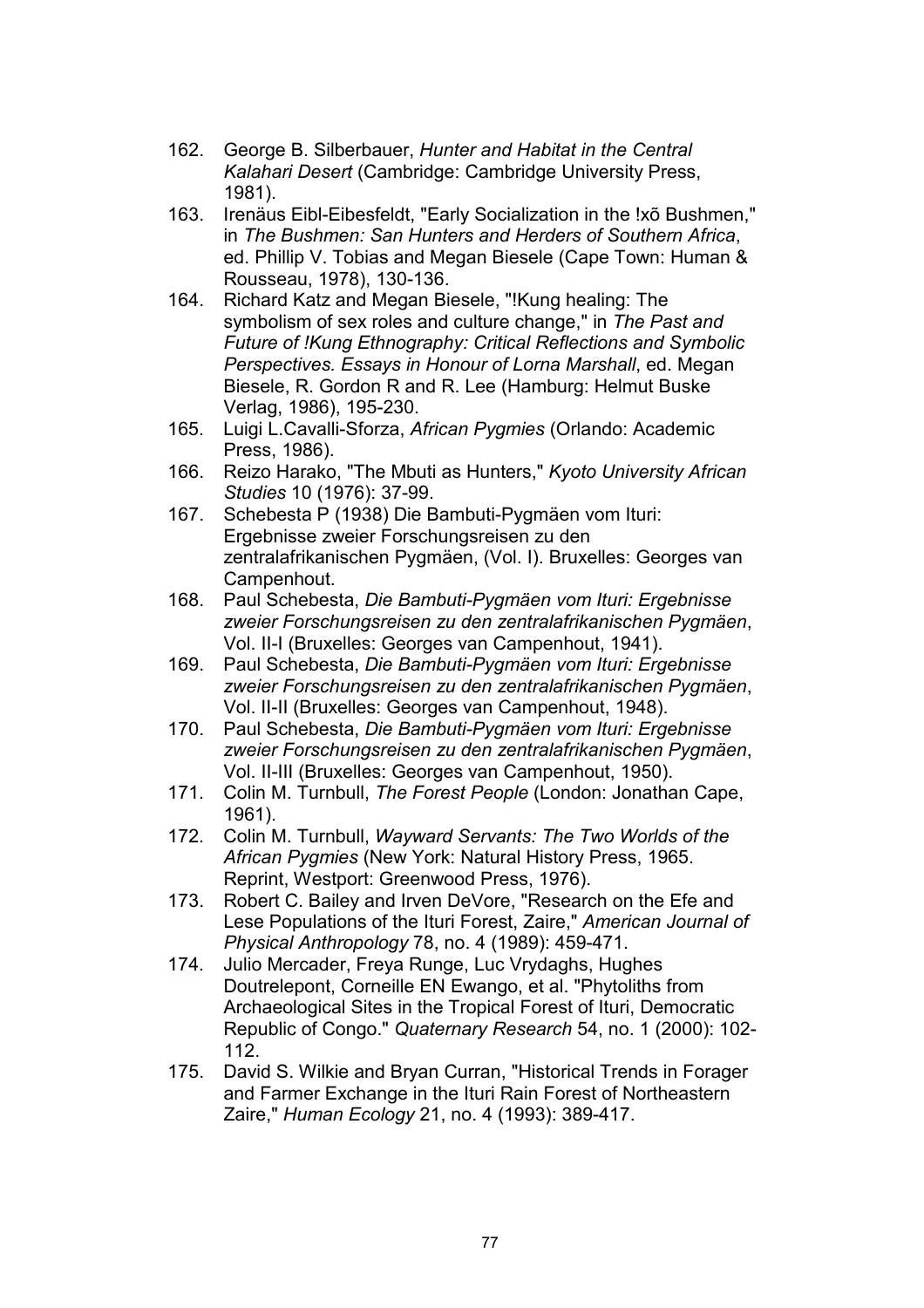- 176. Patrick Putnam, "The Pygmies of the Ituri Forest," in *A Reader in General Anthropology*, ed. Carleton Stevens Coon (London: Jonathan Cape, 1950), 322-342.
- 177. Colin M. Turnbull, *The Mbuti Pygmies: Change and Adaptation* (New York: Holt, Rinehart and Winston, 1983).
- 178. Simha Arom, "Musicologie et ethnomusicologie," in *EncyclopÈdie des PygmÈes Aka: Techniques, langage et*  société des chasseurs-cueilleurs de la forêt centrafricaine, Vol. I-1, ed. Jacqueline M. C. Thomas and Serge Bahuchet (Paris: SELAF, 1983).
- 179. Mitsuo Ichikawa, "The Japanese Tradition in Central African Hunter-Gatherer Studies, with Comparative Observations on the French and American Traditions," in *Hunter-Gatherers in History, Archaeology and Anthropology*, ed. Alan Barnard (Oxford: Berg, 2004), 103-114.
- 180. Lee V. Cassanelli, *The Shaping of Somali Society: Reconstructing the History of a Pastoral People, 1600-1900* (Philadelphia: University of Pennsylvania Press, 1982).
- 181. Ioan Myrddin Lewis, *Peoples of the horn of Africa: Somali, Afar and Saro* (London: International African Institute, 1955).
- 182. Ioan Myrddin Lewis, *A Pastoral Democracy* (London: Oxford University Press, 1961).
- 183. Virginia Luling, *Somali Sultanate: The Geledi City-State Over 150 Years* (London: Haan, 2002).
- 184. G. A. Haggenmacher, "G. A. Haggenmacher's Reise im Somali-Lande 1874," in *Mittheilungen aus Justus Perthes'*  Geographischer Anstalt über wichtige neue Erforschungen auf dem Gesamtgebiete der Geographie. 22. Band, Ergänzungs-Hefte Nr. 47, ed. Peterman A, editor (Gotha: Justus Perthes, 1876).
- 185. Ioan Myrddin Lewis, *Marriage and the Family in Northern Somaliland* (Kampala: East African Institute of Social Research, 1962).
- 186. Nello Puccioni, *Antropologia e Etnografia delle genti della Somalia*, Vol. 3 (Bologna: Nicola Zanichelli, 1936).
- 187. Johannes Wilbert, "Die soziale und politische Organisation der Warrau," Kölner Zeitshcrift für Soziologie und Sozialpsychologie 10 (1958): 272-291.
- 188. Johannes Wilbert, *Mystic Endowment: Religious Ethnography of the Warao Indians* (Cambridge, Massachusetts: Harvard University Press, 1993).
- 189. Wilbert J, Layrisse M, editors (1980) Demographic and Biological Studies of the Warao Indians. California: UCLA Latin American Publications.
- 190. Waltraud Grohs-Paul, *Familiale und schulische Sozialisation bei den Warao-Indianern des Orinoko-Delta, Venezuela* (Stuttgart: Hochschulverlag, 1979).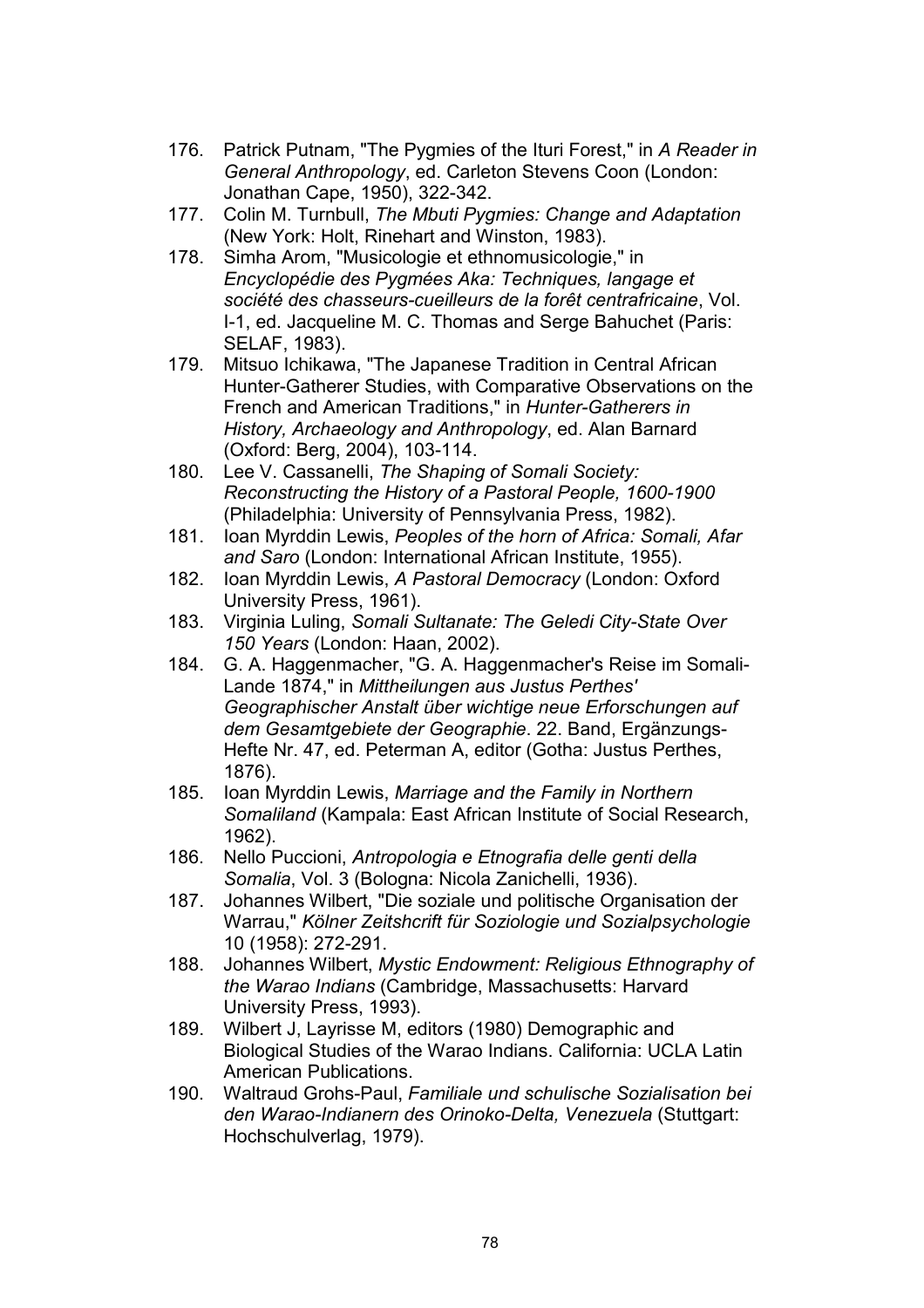- 191. H. Dieter Heinen, "Oko Warao, We are Canoe People," *Acta Ethnologica et Linguistica* 59 (1985): 1-140.
- 192. H. Dieter Heinen, "Warao," in *Encyclopedia of World Cultures: South America*, Vol. 7, ed. Johannes Wilbert (Boston, Massachusetts: G. K. Hall & Co., 1994), 356-359.
- 193. Paul Kirchoff, "The Warrau," in *Handbook of South American Indians: The Tropical Forest Tribes*, Vol. 3, ed. Julian Haynes Steward (Bureau of American Ethnology Bulletin, 143-3. Washington: US Government Printing Office, 1948), 869-881.
- 194. Dale A. Olsen, *Music of the Warao of Venezuela: Song People of the Rain Forest* (Gainesville: University Press of Florida, 1996).
- 195. Johannes Wilbert, *Mindful of Famine: Religious Climatology of the Warao Indians* (Cambridge, Massachusetts: Harvard University Press, 1996).
- 196. Maria Matilde Suarez, *Los Warao: Indigenas del delta del Orinoco* (Caracas: Venegafrica, 1968).
- 197. Johannes Wilbert, *Folk Literature of the Warao Indians: Narrative Material and Motif Content* (Los Angeles: University of California, Latin American Center, 1970).
- 198. John M. Cooper, *Analytical and Critical Bibliography of the Tribes of Tierra del Fuego and Adjacent Territory* (Washington: Government Printing Office, 1917).
- 199. John M. Cooper, "The Yahgan," in *Handbook of South American Indians*, Vol. 1, ed. Julian Haynes Steward (Washington DC: Smithsonian Institution, 1946), 81-106.
- 200. Martin Gusinde, *Die Feuerland Indianer (Vol. II): Die Yamana* (Mödling bei Wien: Anthropos, 1937).
- 201. Martin Gusinde, *Die Feuerland Indianer: Vom Leben und Denken der Wassernomaden in West-Patagonien* (Mˆdling bei Wien: Verlag St. Gabriel, 1974).
- 202. Samuel K. Lothrop, *The Indians of Tierra del Fuego* (New York: Museum of the American Indian Heye Foundation, 1928).
- 203. E. Lucas Bridges, *Uttermost part of the Earth: Indians of Tierra del Fuego* (New York: Dutton, 1949. Reprint: Dover, 1988).
- 204. P. Hyades and J. Deniker, *Mission Scientifique du Cap Horn, 1882-1883. (Tome VII): Anthropologie, Ethnographie* (Paris: Gauthier-Villars et Fils, 1891).
- 205. E. Lucas Bridges and Samuel K. Lothrop, "The Canoe Indians of Tierra del Fuego," in *A Reader in General Anthropology*, ed. Carleton Stevens Coon (London: Jonathan Cape,1950), 84-116.
- 206. Otto Nordenskjöld, *Från Eldslandet: Skildringer från den Svenska Expeditionen till Magellansl‰nderna 1895-97* (Stockholm: P. A. Norstedt & Söners Förlag, 1898).
- 207. Martin Gusinde, *Nordwind Südwind: Mythen und Märchen der Feuerlandindianer* (Kassel: Erich Röth Verlag, 1966).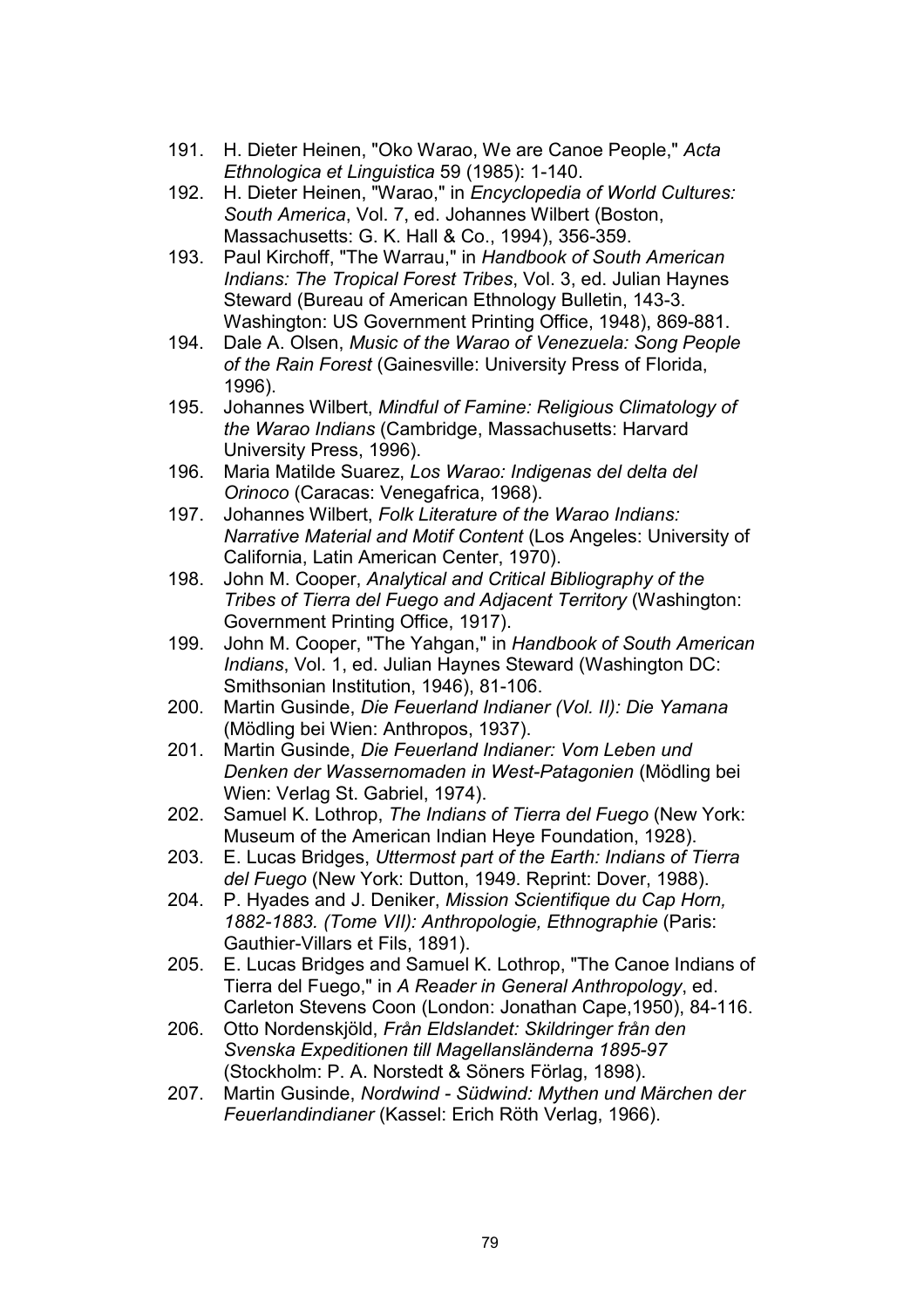- 208. Alain Y. Dessaint, *Minorities of Southwest China: An introduction to the Yi (Lolo) and related peoples and an annotated bibliography* (New Haven: HRAF Press, 1980).
- 209. Vicomte D'Ollone *In Forbidden China* (London: T. Fisher Unwin, 1912.
- 210. Siang-Feng Ko, "Marriage among the Independent Lolos of Western China," *The American Journal of Sociology* 54 (1949): 487-496.
- 211. Samuel Pollard, *In Unknown China* (London: Seeley, Service & Co. Ltd., 1921).
- 212. Lin Yueh-Hua, *The Lolo of Liang Shan* (New Haven: HRAF Press, 1961).
- 213. Stevan Harrell, *Perspectives on the Yi of Southwest China* (Berkeley: University of California Press, 2001).
- 214. Lu Hui, "Preferential Bilateral-Cross-Cousin Marriage among the Nuosu in Liangshan," in *Perspectives on the Yi of Southwest China*, ed. Stevan Harrell (University of California Press, 2001), 68-80.
- 215. Bamo Ayi, "On the Nature and Transmission of Bimo Knowledge in Liangshan," in *Perspectives on the Yi of Southwest China*, ed. Stevan Harrell (University of California Press, 2001), 118-131.
- 216. Ann Maxwell Hill and Eric Diehl, "A Comparative Approach to Lineages among the Xiao Liangshan Nuosu and Han," in *Perspectives on the Yi of Southwest China*, ed. Stevan Harrell (University of California Press, 2001), 51-67.
- 217. Wu Jingzhong, "Nzymo as Seen in Some Yi Classical Books," in *Perspectives on the Yi of Southwest China*, ed. Stevan Harrell (University of California Press, 2001), 35-48.
- 218. Qubi Shimei and Ma Erzi, "Homicide and Homicide Cases in Old Liangshan," in *Perspectives on the Yi of Southwest China*, ed. Stevan Harrell (University of California Press, 2001), 94-103.
- 219. Alfred LiÈtard, *Au Yun-Nan: Les Lo-lo P'o, Une Tribu des Aborigènes de la Chine Méridionale* (Münster: Aschendorffsche Verlagsbuchhandlung, 1913. Anthropos Bibliothek, vol. 1, no. 5).
- 220. Liu Yu, "Searching for the Heroic Age of the Yi People of Liangshan," in *Perspectives on the Yi of Southwest China*, ed. Stevan Harrell (University of California Press, 2001), 104-117.
- 221. John F. Peters, *Life Among the Yanomami* (Peterborough, Ontario: Broadview Press, 1998).
- 222. William J. Smole, *The Yanoama Indians: A Cultural Geography* (Austin: University of Texas Press, 1976).
- 223. Helena Valero and Ettore Biocca, Yanoáma: The Narrative of a *White Girl Kidnapped by Amazonian Indians* (New York: E. P. Dutton & Co., 1970).
- 224. Kenneth R. Good, "Limiting Factors in Amazonian Ecology," in *Food and evolution: Toward a theory of human food habits*, ed.